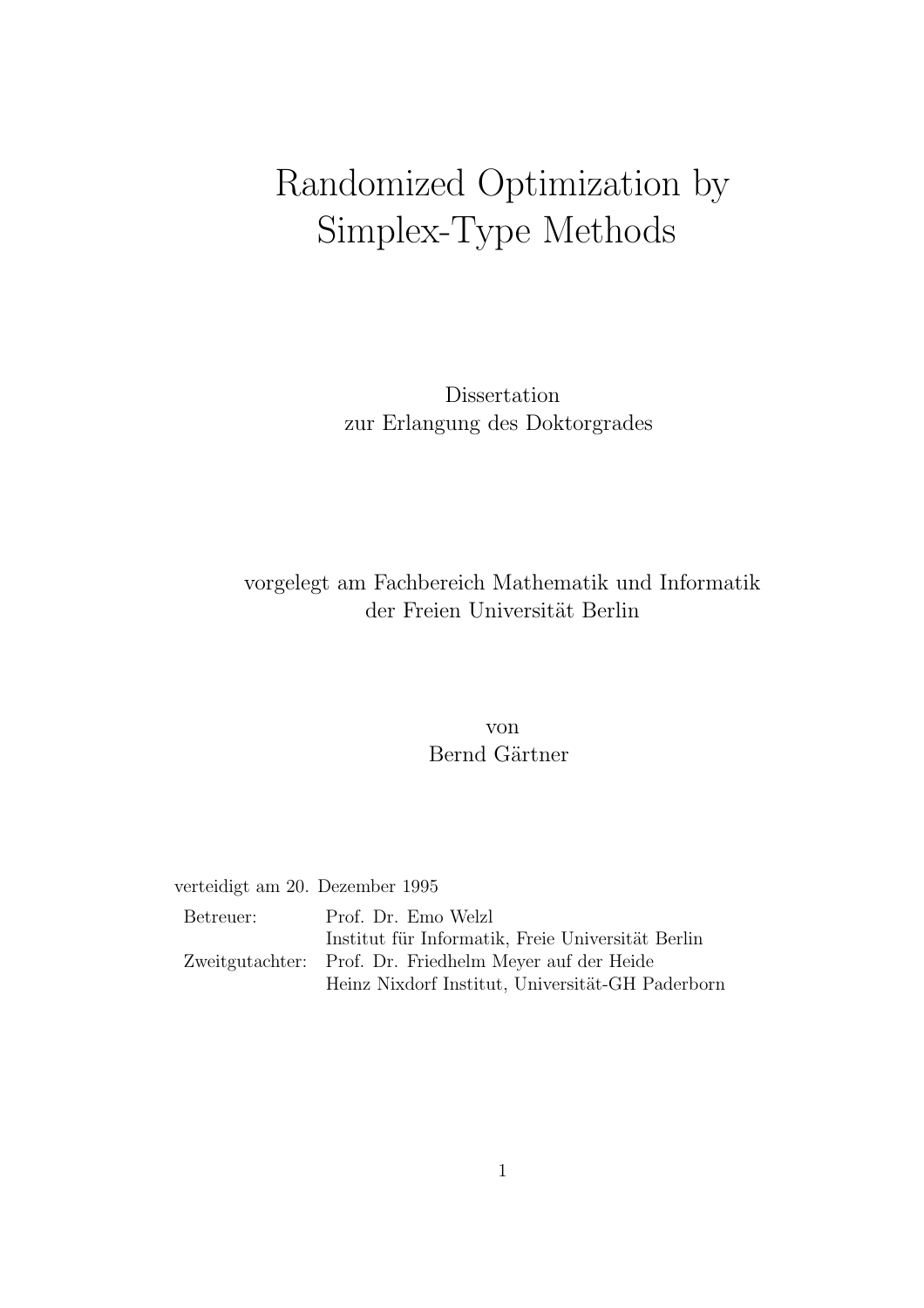## **Contents**

| $\mathbf{0}$   |     | Introduction                                                            | 9        |  |  |  |  |  |  |  |  |
|----------------|-----|-------------------------------------------------------------------------|----------|--|--|--|--|--|--|--|--|
|                | 0.1 | Complexity                                                              | 9        |  |  |  |  |  |  |  |  |
|                | 0.2 |                                                                         | 10       |  |  |  |  |  |  |  |  |
|                | 0.3 |                                                                         | 12       |  |  |  |  |  |  |  |  |
| $\mathbf{1}$   |     | Linear Programming and the Simplex Method<br>15                         |          |  |  |  |  |  |  |  |  |
|                | 1.1 |                                                                         | 15       |  |  |  |  |  |  |  |  |
|                | 1.2 |                                                                         | 16       |  |  |  |  |  |  |  |  |
|                |     | Tableaus<br>1.2.1                                                       | 16       |  |  |  |  |  |  |  |  |
|                |     | 1.2.2                                                                   | 19       |  |  |  |  |  |  |  |  |
|                |     | 1.2.3                                                                   | 21       |  |  |  |  |  |  |  |  |
|                | 1.3 |                                                                         | 22       |  |  |  |  |  |  |  |  |
|                |     | 1.3.1                                                                   | 22       |  |  |  |  |  |  |  |  |
|                |     | 1.3.2                                                                   | 23       |  |  |  |  |  |  |  |  |
|                |     | 1.3.3                                                                   | 26       |  |  |  |  |  |  |  |  |
|                | 1.4 |                                                                         | 27       |  |  |  |  |  |  |  |  |
|                | 1.5 |                                                                         | 31       |  |  |  |  |  |  |  |  |
| $\overline{2}$ |     | An Abstract View of the Simplex Method                                  | 34       |  |  |  |  |  |  |  |  |
|                | 2.1 |                                                                         |          |  |  |  |  |  |  |  |  |
|                | 2.2 |                                                                         | 35<br>36 |  |  |  |  |  |  |  |  |
|                |     | 2.2.1                                                                   | 36       |  |  |  |  |  |  |  |  |
|                |     | 2.2.2                                                                   | 37       |  |  |  |  |  |  |  |  |
|                |     | 2.2.3                                                                   | 39       |  |  |  |  |  |  |  |  |
|                | 2.3 |                                                                         | 40       |  |  |  |  |  |  |  |  |
|                |     | 2.3.1                                                                   | 40       |  |  |  |  |  |  |  |  |
|                |     | 2.3.2                                                                   | 41       |  |  |  |  |  |  |  |  |
|                |     | 2.3.3                                                                   | 42       |  |  |  |  |  |  |  |  |
| 3              |     | LP-type Systems                                                         | 43       |  |  |  |  |  |  |  |  |
|                | 3.1 |                                                                         | 43       |  |  |  |  |  |  |  |  |
|                | 3.2 | Time Bounds                                                             | 47       |  |  |  |  |  |  |  |  |
|                |     | 3.2.1<br>Basic Ideas research research research and all the Basic Ideas | 48       |  |  |  |  |  |  |  |  |
|                |     |                                                                         |          |  |  |  |  |  |  |  |  |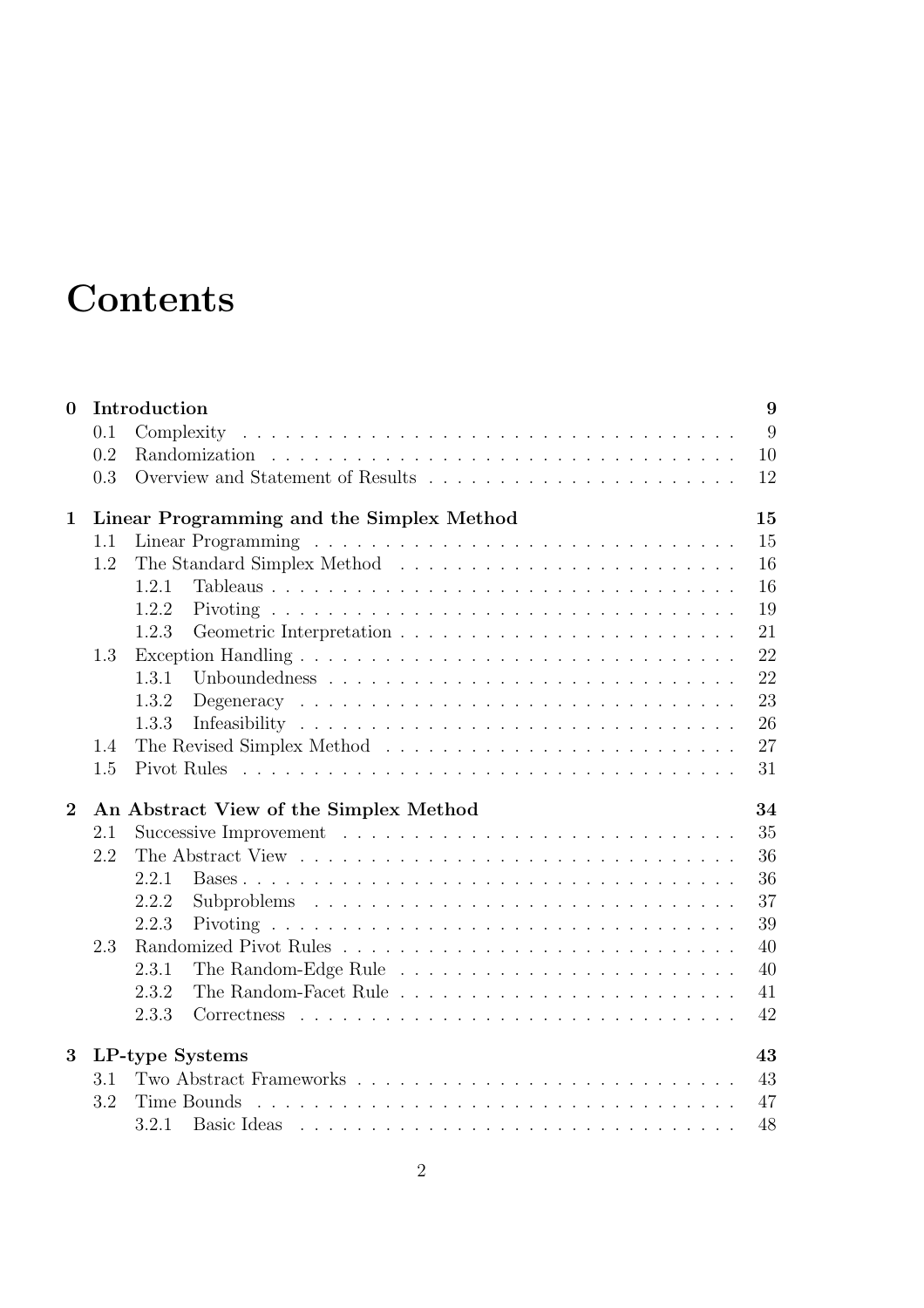|                 |            | 3.2.2<br>49                                                                                                     |  |  |  |  |  |  |  |  |
|-----------------|------------|-----------------------------------------------------------------------------------------------------------------|--|--|--|--|--|--|--|--|
|                 |            | 52<br>3.2.3                                                                                                     |  |  |  |  |  |  |  |  |
|                 | 3.3        | 54                                                                                                              |  |  |  |  |  |  |  |  |
|                 |            | Abstract Polytopes, Faces and Objective Functions<br>54<br>3.3.1                                                |  |  |  |  |  |  |  |  |
|                 |            | 56<br>3.3.2                                                                                                     |  |  |  |  |  |  |  |  |
| $\overline{4}$  |            | 59<br>Convex Optimization                                                                                       |  |  |  |  |  |  |  |  |
|                 | 4.1        | 59                                                                                                              |  |  |  |  |  |  |  |  |
|                 | 4.2        | 60                                                                                                              |  |  |  |  |  |  |  |  |
|                 |            | 62<br>4.2.1                                                                                                     |  |  |  |  |  |  |  |  |
|                 |            | 64<br>4.2.2<br>Convex Programming as LP-type Problem                                                            |  |  |  |  |  |  |  |  |
|                 |            | 67<br>4.2.3                                                                                                     |  |  |  |  |  |  |  |  |
|                 |            | 67<br>4.2.4                                                                                                     |  |  |  |  |  |  |  |  |
|                 | 4.3        | 73<br>Combinatorial Dimension and Time Bounds<br>$\hfill\ldots\ldots\ldots\ldots\ldots\ldots\ldots\ldots\ldots$ |  |  |  |  |  |  |  |  |
|                 |            | 75<br>4.3.1                                                                                                     |  |  |  |  |  |  |  |  |
|                 |            | 75<br>4.3.2                                                                                                     |  |  |  |  |  |  |  |  |
|                 | 4.4        | 79                                                                                                              |  |  |  |  |  |  |  |  |
|                 |            |                                                                                                                 |  |  |  |  |  |  |  |  |
| $5\phantom{.0}$ |            | 81<br><b>Upper Bounds for Abstract Optimization</b><br>81                                                       |  |  |  |  |  |  |  |  |
|                 | 5.1<br>5.2 | Abstract Optimization Problems<br>84                                                                            |  |  |  |  |  |  |  |  |
|                 |            | 87<br>5.2.1                                                                                                     |  |  |  |  |  |  |  |  |
|                 |            | 88<br>5.2.2                                                                                                     |  |  |  |  |  |  |  |  |
|                 | 5.3        | 93                                                                                                              |  |  |  |  |  |  |  |  |
|                 |            | Small Problems - Algorithm SMALL-AOP<br>94<br>5.3.1                                                             |  |  |  |  |  |  |  |  |
|                 |            | 95<br>5.3.2<br>The Algorithm $\ldots \ldots \ldots \ldots \ldots \ldots \ldots \ldots \ldots$                   |  |  |  |  |  |  |  |  |
|                 |            | 98<br>5.3.3                                                                                                     |  |  |  |  |  |  |  |  |
|                 |            | 99<br>5.3.4                                                                                                     |  |  |  |  |  |  |  |  |
|                 | 5.4        | 105                                                                                                             |  |  |  |  |  |  |  |  |
|                 |            |                                                                                                                 |  |  |  |  |  |  |  |  |
|                 |            | 108<br>6 Lower Bounds for Abstract Optimization                                                                 |  |  |  |  |  |  |  |  |
|                 | 6.1        | 109                                                                                                             |  |  |  |  |  |  |  |  |
|                 | 6.2        | 110                                                                                                             |  |  |  |  |  |  |  |  |
|                 |            | 6.2.1<br>110                                                                                                    |  |  |  |  |  |  |  |  |
|                 |            | 6.2.2<br>113                                                                                                    |  |  |  |  |  |  |  |  |
|                 | 6.3        | 116                                                                                                             |  |  |  |  |  |  |  |  |
|                 | 6.4        | 118                                                                                                             |  |  |  |  |  |  |  |  |
|                 |            | 6.4.1<br>120                                                                                                    |  |  |  |  |  |  |  |  |
|                 |            | 123<br>6.4.2                                                                                                    |  |  |  |  |  |  |  |  |
|                 |            | 127<br>6.4.3                                                                                                    |  |  |  |  |  |  |  |  |
|                 | 6.5        | 128                                                                                                             |  |  |  |  |  |  |  |  |
|                 | 6.6        |                                                                                                                 |  |  |  |  |  |  |  |  |

## 3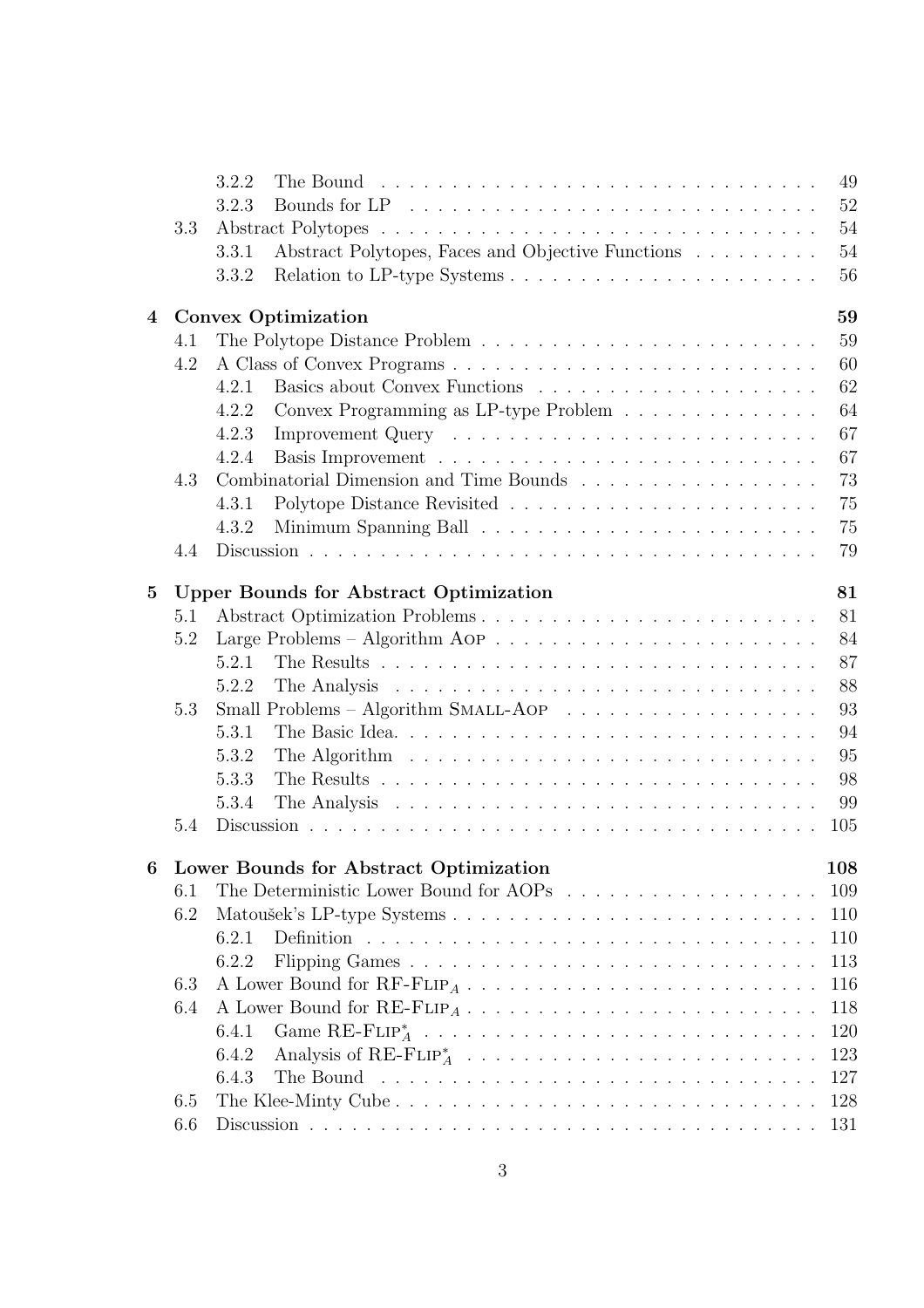### Appendix 132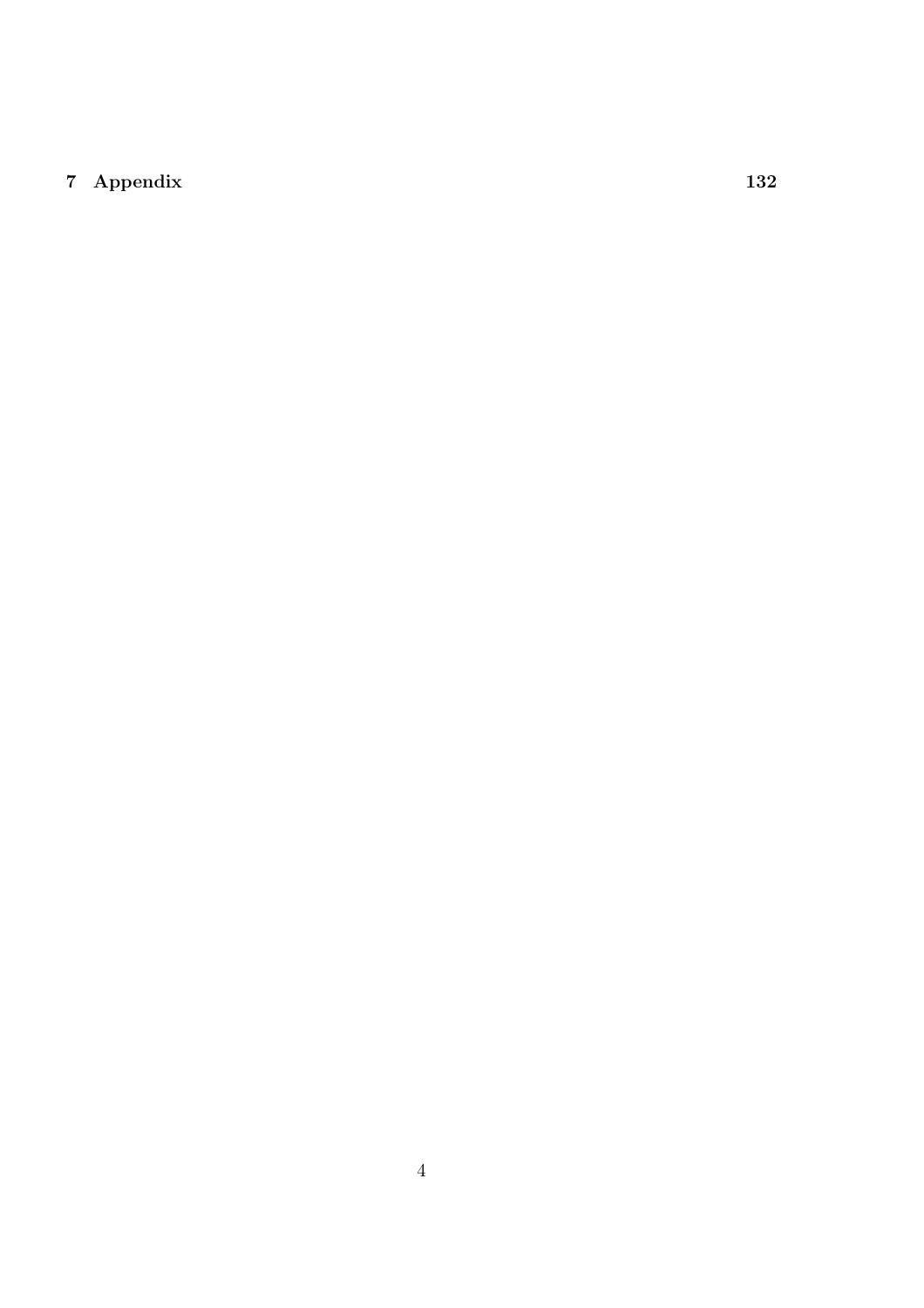## Preface and Acknowledgment

This thesis is about randomized optimization, and even though it is doubtful whether the work itself approaches any reasonable optimization criteria, I can definitely say that a lot of randomization was involved in the process of writing it. In fact, people have been the most valuable source of randomness. To begin with, the subject of this thesis is almost completely random. When I started back in October 1991, I had just finished my Diplomarbeit with Emo Welzl. This was about VC-dimension [19], and the only thing clear at that time was that I had to find something else to work on. As it happened, Micha Sharir and Emo had just developed a simple and fast randomized algorithm to solve linear programming and a whole class of other optimization problems (including e.g. the minimum spanning ball problem) in a unified abstract framework [45]. Independently (another accident!), Gil Kalai – working on the polytope diameter problem where he had obtained a striking new result [28] – came up with a randomized variant of the simplex algorithm, capable of solving linear programs in an expected subexponential  $<sup>1</sup>$  number of</sup> steps [27]. Since all prior bounds were exponential, this was a major step forward on the longstanding open question about the worst-case performance of the simplex algorithm. Kalai's simplex variant turned out to be closely related to the Sharir-Welzl algorithm, and together with Jirka Matoušek, they were able to prove that this algorithm was actually subexponential as well, at least for linear programming [33].

This little 'at least' led to my involvement in this research. It started with Emo asking  $me -$  quite innocently – whether I had any idea how to make the subexponential analysis applicable to the minimum spanning ball problem as well. The difficulty was that although the algorithm worked, the analysis didn't go through because it was using a special feature of linear programming.

Within short time, I was convinced that the problem was solved, and I proposed a solution, which quickly turned out to be wrong (like many ideas and 'solutions' still to come). This failure made me dig even deeper into the problem, and during the winter, the minimum spanning ball problem became 'my' problem. By March 1992 I had collected all kinds of half-baked ideas but none of them seemed to be any good. I was stuck. During that time, Franz Aurenhammer was my office-mate (remarkably, he left Berlin only a month later), and I kept telling him the troubles I had with the 'miniball' problem. On one of these occasions, from the depths of his memory, Franz recalled a paper by Rajan about d-dimensional Delaunay triangulations (this surely was no accident) where he remembered

 $1_A$  function is called subexponential if its logarithm is sublinear.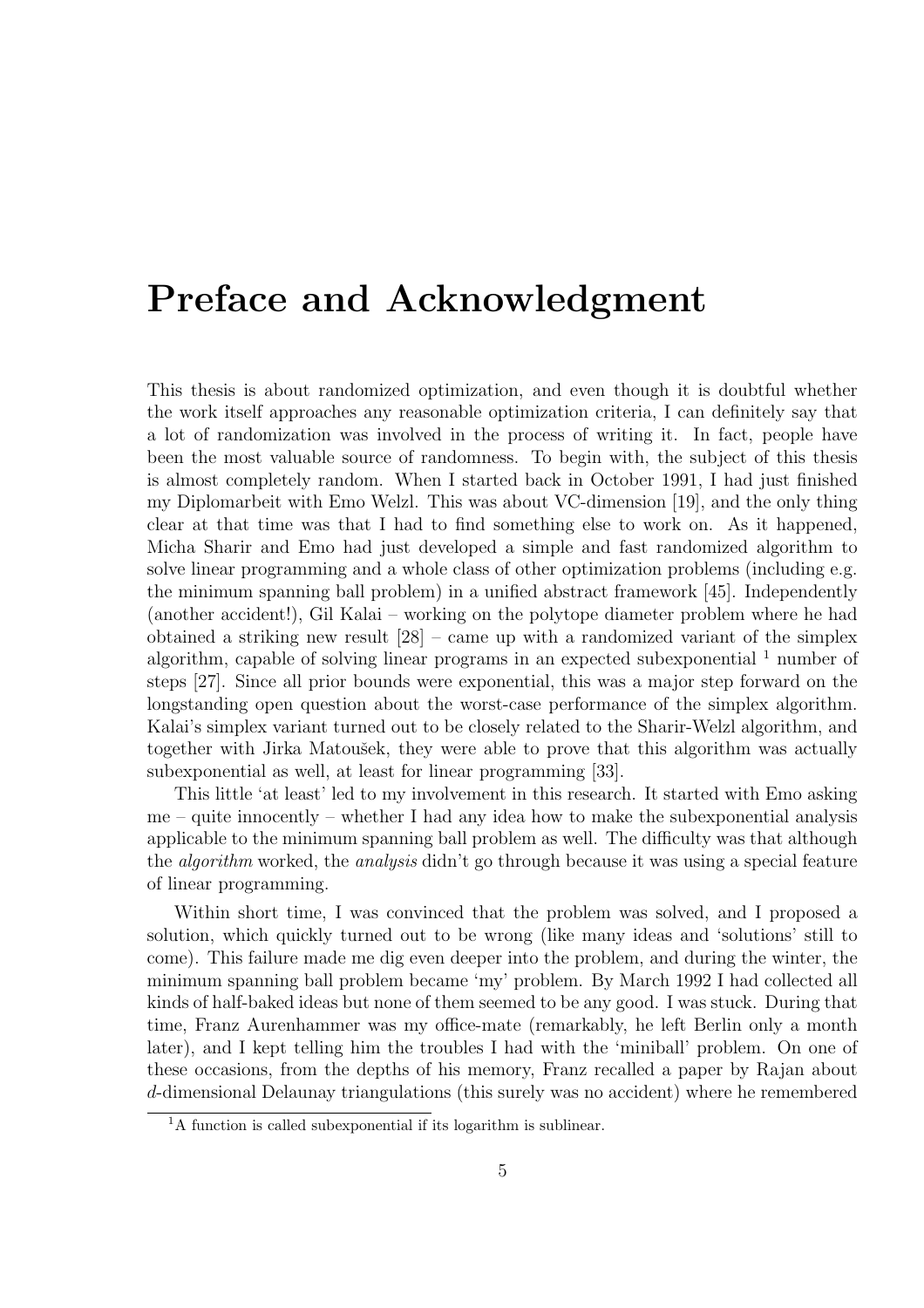having seen something mentioned about the miniball problem [42]. When I looked up the paper, I found that Rajan had noted a close connection between the miniball problem and the problem of finding the point in a polytope closest to the origin. I immediately had an idea about how to solve the latter problem!<sup>2</sup> Not only that: it turned out that even before, I had, without noticing it, already collected all the ideas to make the subexponential analysis applicable to the whole class of abstract problems originally considered by Micha and Emo – except for the concrete miniball problem on which I had focused too hard to see beyond it. Only in the process of preparing a talk about all this for our notorious 'noon seminar' did I notice that even more general problems could be handled. This led to the concept of abstract optimization problems (AOPs) and a subexponential algorithm for solving them. Without Franz innocently leading me on the right track, I would not have achieved this.

Still, I was not quite happy. After having spent so many months on the problem, I found the solution too obvious and the algorithm – containing a recursive 'restart scheme' based on an idea in Kalai's paper – still too complicated. I spent another couple of weeks trying to simplify it, without any success. Meanwhile, Emo was trying to push forward publication of the new subexponential bounds and suggested that I should submit the results to the forthcoming 33rd Symposium on Foundations of Computer Science (FOCS). I didn't want to submit it until I could simplify the algorithm, but I kept on trying in vain. Three days before the submission deadline, I happened to talk to Johannes Blömer. He was about to submit a paper to FOCS for his second time, and he told me that the first time he had been very unsure about the quality of his paper – just like me – but had (successfully) submitted it anyway [7]. He urged me to do the same, his main argument being: it can't hurt. This was quite convincing; within a day and a night I wrote down the current status of my research, and we got our submissions delivered together and on time, by express mail. In the end, both our papers got accepted [8, 18]; for Johannes, this was the beginning of the final phase of his thesis. For me it was a first and very encouraging start that I owe to Johannes.

After I returned from FOCS – which was an exciting event for me, partially because it was my first visit ever to the US – I tried to build on the results I had for AOPs. In particular, I was looking for lower bounds. After all, the AOP framework was so weak that it seemed possible to establish a superpolynomial lower bound on the runtime of any algorithm for solving them. Although I spent weeks and weeks, I must admit that my insights into this problem are still practically nonexistent. Another issue I tackled was trying to improve the subexponential upper bound. The exponent was of the order  $\sqrt{d}$ . Maybe one could get  $\sqrt[3]{d}$ , or even  $\log^2 d$ ? There was reason to believe that such bounds were not impossible, at least for linear programming and other concrete problems. Well, I couldn't prove any.

On the one hand, I wanted to give up on this line of research, and on the other, I had no idea how to continue with my thesis if I did. For several months, I kept muddling

<sup>&</sup>lt;sup>2</sup>Later I noticed that this was basically the idea already pursued by Wolfe [48].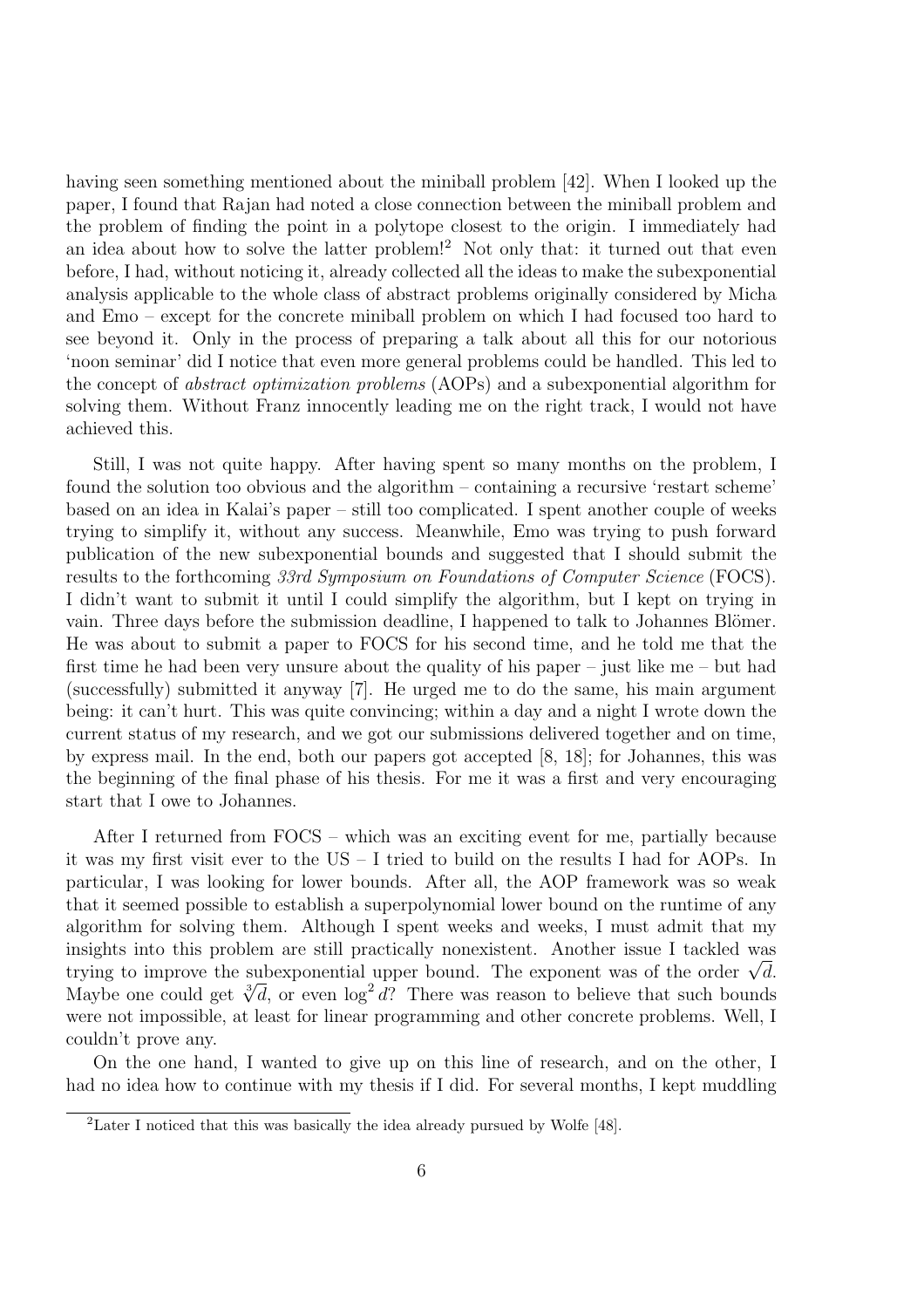along and made no considerable progress. Unfortunately, Emo was on sabbatical leave and therefore did not notice what was going on (and I didn't tell him, either).

At this point – when my depression reached a local maximum in the middle of 1993 – Günter Ziegler came to the rescue. He only happened to intervene because Jirka Matoušek was visiting us in Berlin at that time, and Günter took the opportunity to tell us both about one of his favorite open problems. It was about the behavior of the RANDOM-Edge-Simplex algorithm on the so-called Klee-Minty cube. Fortunately, he mentioned this application only in a side remark but otherwise presented the problem as a randomized flipping game on binary numbers that he would like to have analyzed. In this formulation, its pure combinatorial flavor immediately attracted me. Moreover, Günter cleverly adorned his presentation with stories about people having either claimed wrong solutions or tried in vain. Although I saw no immediate connection to my previous research, I instantly started working on the problem, partly because I was just lucky to have found something new and interesting to think about. Gunter had appeared just at the right time, with the right problem.

History was beginning to repeat itself. Just like in the miniball case almost two years ago, the problem looked doable at first sight, but very soon turned out to be much harder than I had originally thought. This time the fall found me at my desk, filling one notepad after another. It was late December when the only visible result of my investigations was a vague idea how to analyze another flipping game that I thought might have something to do with the original one.

Emo had returned from his sabbatical and had gone back to the old habit of letting his graduate students report on their work in regular intervals. When I was due, I told him about my idea and what I thought it might give in the end. Almost instantly, Emo came up with a way of formalizing my vague thoughts, and within half an hour we set up a recurrence relation. By the next day, Emo had found a beautiful way of solving it, incidentally rediscovering Chebyshev's summation inequalities, Appendix (7.9), (7.10). Still, it was not clear what the bound would mean for the original game, but after this preliminary success, my mind was free enough to realize that the correspondence was in my notes already. I just had to look at things another way. Talking for half an hour with Emo had made all the difference.

Günter, who had noticed since December that things were gaining momentum, meanwhile had a couple of other results, and we put everything together in a technical report. Just to inform Jirka that we now had a solution to this problem that Günter had told us about months ago, I sent him a copy. Jirka not only liked the solution, he also found that the correspondence between the two flipping games was actually much more explicit (and much nicer) than I had realized. We gratefully incorporated his remarks into the paper, and in this version it finally ended up at FOCS '94 [21]. Like Johannes two years before, I had the end of my thesis in sight.

However, it took another year until it was finally written, during which two more accidents crucially determined the way it looks now. First, I discovered Chvátal's beautiful book on linear programming [10] and second, I visited Jirka in Prague. From Chvátal I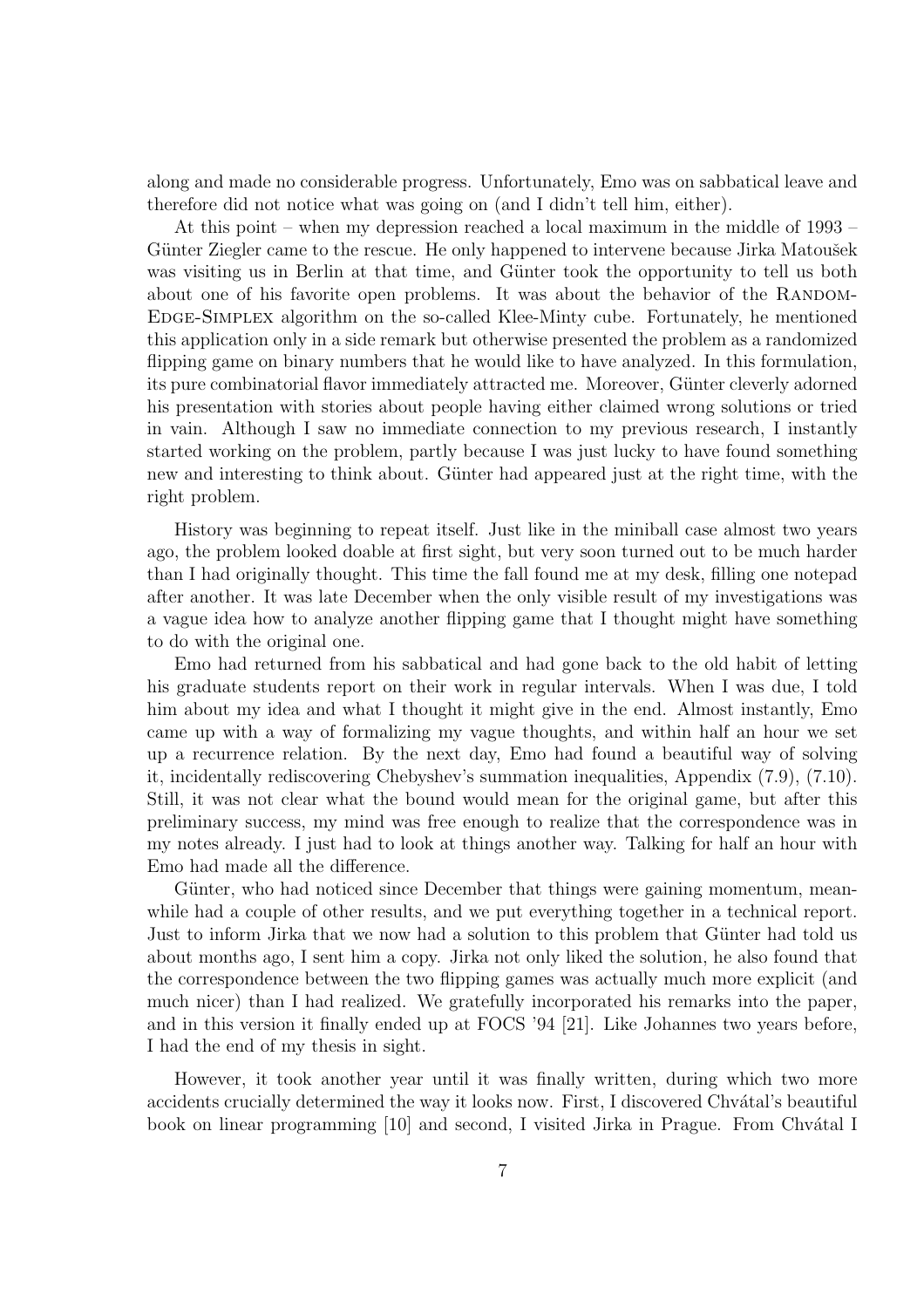learned about the simplex method, and this had more impact on the style of this thesis than any other text I read. Of course, I always had in mind the geometric interpretation of the simplex algorithm as a path-following method on the boundary of a polyhedron, but never got around learning the actual algebra, mostly because I thought it was complicated and unnecessary. Just following Chvatal's initial example explaining how the method really works, was a revelation. Not only did I find it amazingly simple, I also discovered that arguing on the algebraic level is nothing to be afraid of! Geometry helps, but restricting oneself to geometric arguments can impede the view. Without this insight I would not have been able to write the chapter about convex optimization. Moreover, the whole approach of this thesis ('simplex is not everything, but everything is simplex') would have been different without Chvátal's book.

Finally, I still had the problem that my results on the AOPs did not naturally fit together with the material on the Klee-Minty cube (except probably under the very general 'everything is simplex' philosophy). Then I visited Jirka in Prague for a week. We talked about lower bounds for the RANDOM-EDGE-SIMPLEX algorithm in an abstract setting and what kinds of input might be useful in order to obtain such bounds. At first, this didn't seem to lead anywhere, but back home I decided in this context to reread Jirka's paper about lower bounds for an abstraction of the RANDOM-FACET-SIMPLEX algorithm [34]. Reading it then, I suddenly realized that the Klee-Minty cube was just a special case of the general examples Jirka had considered and that the techniques I had applied to it did actually work in this general setting as well. Although this insight has not so far led to new results, it provided exactly the missing link for embedding my result on the Klee-Minty cube very naturally into the chapter about lower bounds on abstract optimization.

All the people mentioned above have crucially influenced this thesis. Of course, there are other persons that contributed to it in one or the other way. 3 I would explicitly like to thank Günter Rote who showed an ongoing interest in any developments concerning the AOPs. In particular, he advertised them for me by giving a talk about the subject in China. Günter always used to look at AOPs in a different (and more general) way than I did; the conversations with him and the careful handwritten notes he made during preparation of his talk have been very inspiring. The only reason 'his' AOPs did not make it into this thesis is that I felt they would take me just a little to far out into the 'sea of abstraction' to be able to get back home safely.

Finally, the most decisive thanks go to my advisor Emo Welzl, for never loosing faith in me. I knew whatever I did would in one way or the other make sense to him. Even in the depressing times of zero progress, I didn't need to explain myself – we had a quiet agreement that things would go on sooner or later. I was free to think about whatever I wanted to, and I was free to do it in my style and at my own pace. Only at the very end did Emo urge me to get it over with. As I know now, this was necessary – and hopefully sufficient.

 $3$ Nina Amenta etwa hat das Vorwort sprachlich überarbeitet, mit Ausnahme dieser Fußnote.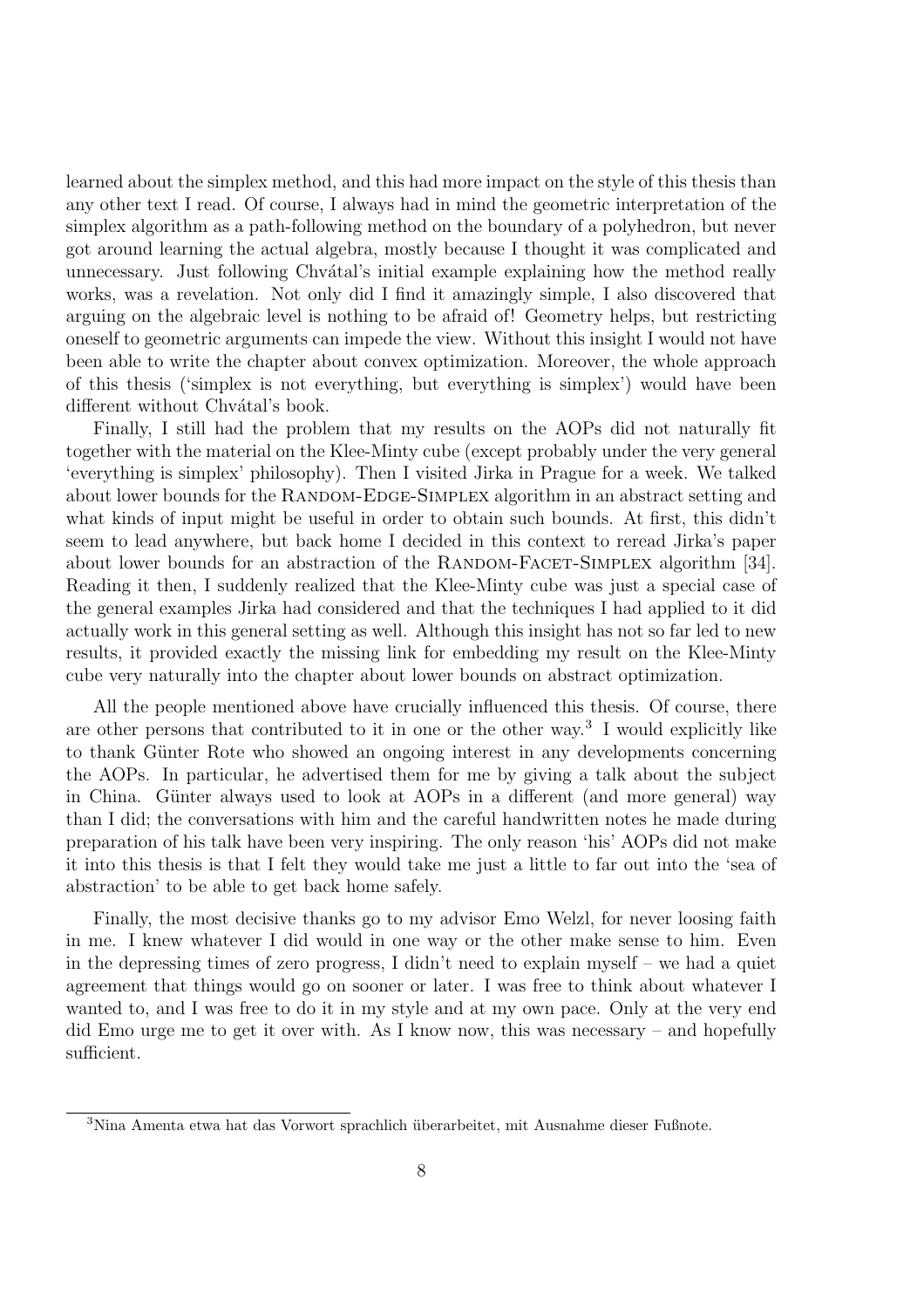# Chapter 0 Introduction

Suppose this was the abstract of a journal paper rather than the introduction to a dissertation. Then it would probably end with some cryptic AMS subject classifications and a few key words. One of them surely would be *randomized complexity of linear programming*. Further suppose that you happen to stumble on this keyword while searching a database for references that have to do with your own work. Assuming that you are a random person, chances are 75% that the paper is not of interest to you.

The reason is that both the terms *randomization* and *complexity* in connection with linear programming (LP) independently allow for two rather different interpretations.

## 0.1 Complexity

Two major questions have dominated the theory of linear programming for a long time.

- (i) Are linear programs solvable in polynomial time? In other words, does linear programming belong to the complexity class P?
- (ii) How many steps does the simplex method take to solve a linear program?

While the first question has been answered in the affirmative, only partial answers have been found to the second one.

The Turing machine model. It was in 1980 when the russian mathematician Khachyian developed his polynomial *ellipsoid method* for linear programming, thereby showing that  $LP$  – formulated as the problem of deciding feasibility – is in  $\bf{P}$  [30].<sup>1</sup> Although the ellipsoid method is only an approximation algorithm that converges to a feasible solution, if there is one, Khachyian was able to prove that a polynomial number of iterations (polynomial in the bitlengths of the inputs) suffices to find a solution or certify that none exists. Thus, he constructed a polynomial-time Turing machine to solve the problem, and under this measure of complexity, the issue was settled from the point of view of classical complexity theory.

<sup>&</sup>lt;sup>1</sup>See [25] for an introduction into the ellipsoid method.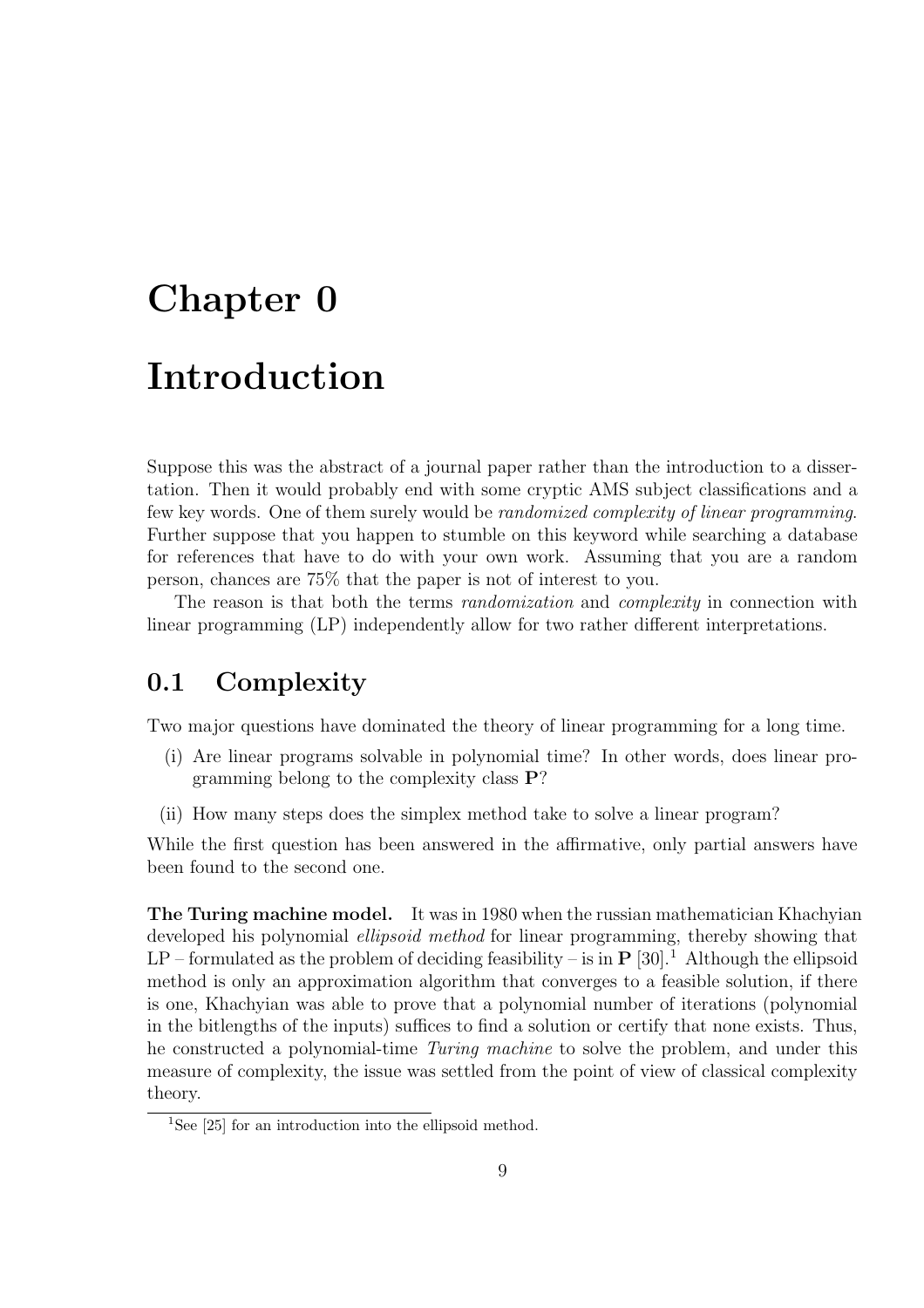The real RAM model. Parallel to this development, people were investigating the complexity of the simplex method. This method has been introduced by Dantzig in the early fifties [14], and it still presents the most efficient method to solve LPs in practice. Unlike the ellipsoid method, simplex is a discrete method. It traces a sequence of vertices on the boundary of the feasible region, and its actions are determined by the combinatorial structure of the LP but not by the bitlengths of its actual coordinates. Therefore, the simplex method never takes more steps than the number of vertices, even if the coordinates have arbitrary encoding lengths, and in the unit-cost model or *random access machine* (RAM) model, this is exactly what one assumes. Motivated by the fact that on a 'real' computer numbers are stored and manipulated within a constant amount of space and time, the real RAM model allows arithmetic operations on any real numbers to be performed in constant time per operation. Only this convenient model allows statements like 'A system of *n* equations in *n* variables can be solved in time  $O(n^3)$  by Gaussian elimination.' To disable 'dirty tricks' of speeding up computations by encoding huge amounts of information into a single number, the RAM model is usually enhanced with the 'fairness assumption' that unit cost applies only to numbers that are not much larger than the input numbers (what 'not much larger' means, depends on how fair you want to be, of course).

To summarize, in the RAM model, the ellipsoid method is not even a finite algorithm, while one gets *combinatorial* upper bounds on the runtime of the simplex method, and exactly such combinatorial bounds (i.e bounds in the RAM model) will be considered in this thesis. Unfortunately, these bounds on the simplex method are not known to be polynomial, and the same is true for any other combinatorial bounds that exist for LP. We say that LP is not known to be *strongly polynomial*.

### 0.2 Randomization

The situation concerning the analysis of the simplex algorithm is even worse than suggested above. First of all, talking about 'the' simplex method does not really make sense because it becomes an actual algorithm only via a pivot rule, and under many pivot rules (among them the one originally proposed by Dantzig), the simplex method needs an exponential number of steps in the worst case. This was first shown by Klee and Minty [31], thereby destroying any hope that the simplex method might turn out to be polynomial in the end, at least under Dantzig's pivot rule. Later this negative result was extended to many other commonly used pivot rules. Two remedies are apparent and this is where the randomization comes in.

- (i) Analyze the average performance of the simplex method, i.e. its expected behavior on problems chosen according to some natural probability distribution. A good bound in this model would explain the efficiency of the method in practice.
- (ii) Analyze randomized methods, i.e. methods which base their decisions on internal coin flips. All the exponential worst case examples rely on the fact that a malicious adversary knows the strategy of the algorithm in advance and therefore can come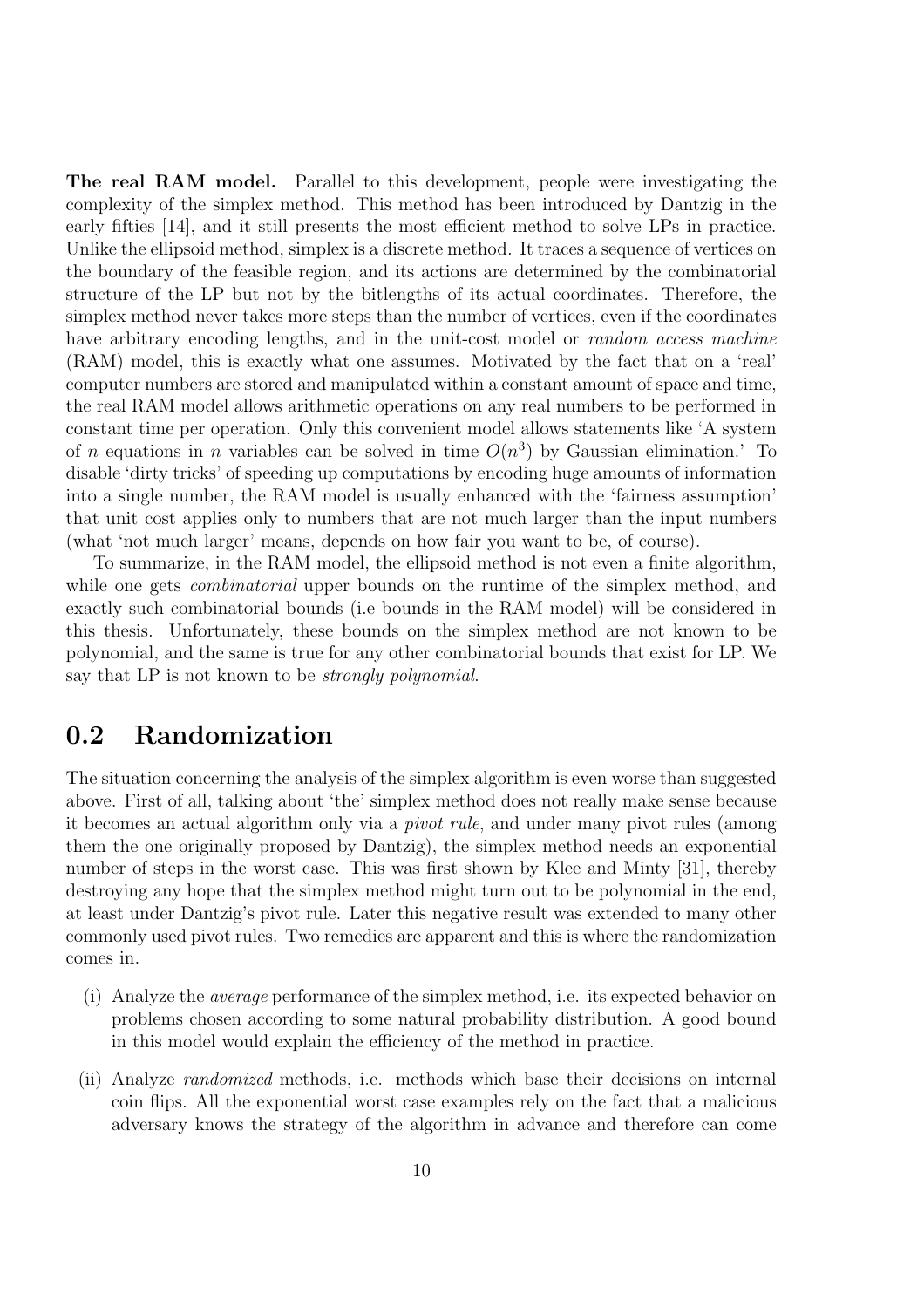up with just the input for which the strategy is bad. Randomized strategies cannot be fooled in this easy way, if the measure of complexity is the maximum expected number of steps, expectation over the internal coin flips performed by the algorithm.

Average performance. In his pioneering work, Borgwardt has shown that the average behavior of the simplex method is indeed polynomial, for a certain variant called the shadow vertex algorithm, and under a certain probability distribution imposed on the input [9]. This breakthrough was followed by a sequence of other results improving on the polynomials, weakening the probabilistic model, or considering other pivot rules. It seems that nowadays the average performance of the simplex method is fairly well understood.

**Randomized performance.** In suggesting remedy (ii) above (which  $-$  as you might guess by now – is the one we treat in this thesis), we have not explicitly mentioned the simplex method but randomized methods in general. This is no accident. In fact, randomized algorithms for solving LP in the RAM model have been proposed that are not simplex, although they have 'converged' to the simplex method over the years. For this, the RAM model needs to be enhanced with the assumption that a random number from the set  $\{1, \ldots, k\}$  can be obtained in constant time, for any integer k, where 'random' means that each element is chosen with the same probability  $1/k$ .

Interestingly, this development started with a deterministic algorithm. Megiddo showed that LPs with fixed number of variables (i.e. fixed dimension) can be solved in time linear in the number  $n$  of constraints, which is optimal [36]. However, the dependence on the dimension d was doubly exponential. This was improved in a series of papers, by Dyer [15], Dyer and Frieze [16], Clarkson [11], [12] and Seidel [43], the latter establishing a very simple randomized algorithm with expected runtime  $O(d!n)$ . (We come back to the remarkable algorithm by Clarkson [12] in the Discussion concluding Chapter 5). It was not noticed that Seidel's algorithm was already close in spirit to a dual RANDOM-FACET-SIMPLEX algorithm, see Chapter 2, but Seidel deserves credit for the subsequent developments, including the results of this thesis.

Then two things happened independently. First, Sharir and Welzl enhanced Seidel's incremental algorithm with a method of reusing in each step much of the information obtained in previous steps. This led to a more efficient algorithm, with runtime  $O(d^2 2^d n)$ . Moreover, this algorithm was formulated in the abstract framework of LP-type problems that made it possible to solve problems more general than linear programming [45].

At the same time, Kalai really applied randomization to the simplex method, and only his result lets remedy (ii) actually appear as a remedy. Kalai was able to prove that the RANDOM-FACET-SIMPLEX algorithm takes an expected *subexponential* number of steps on any linear program [27]. In other words, this variant defeats all the worst case counterexamples that have been developed for the deterministic variants. (Still, it is not a polynomial variant, of course.) Only at this stage it explicitly became clear that Sharir and Welzl's algorithm was actually a dual RANDOM-FACET-SIMPLEX algorithm in disguise, their information reusage scheme corresponding to a dual pivot step. (How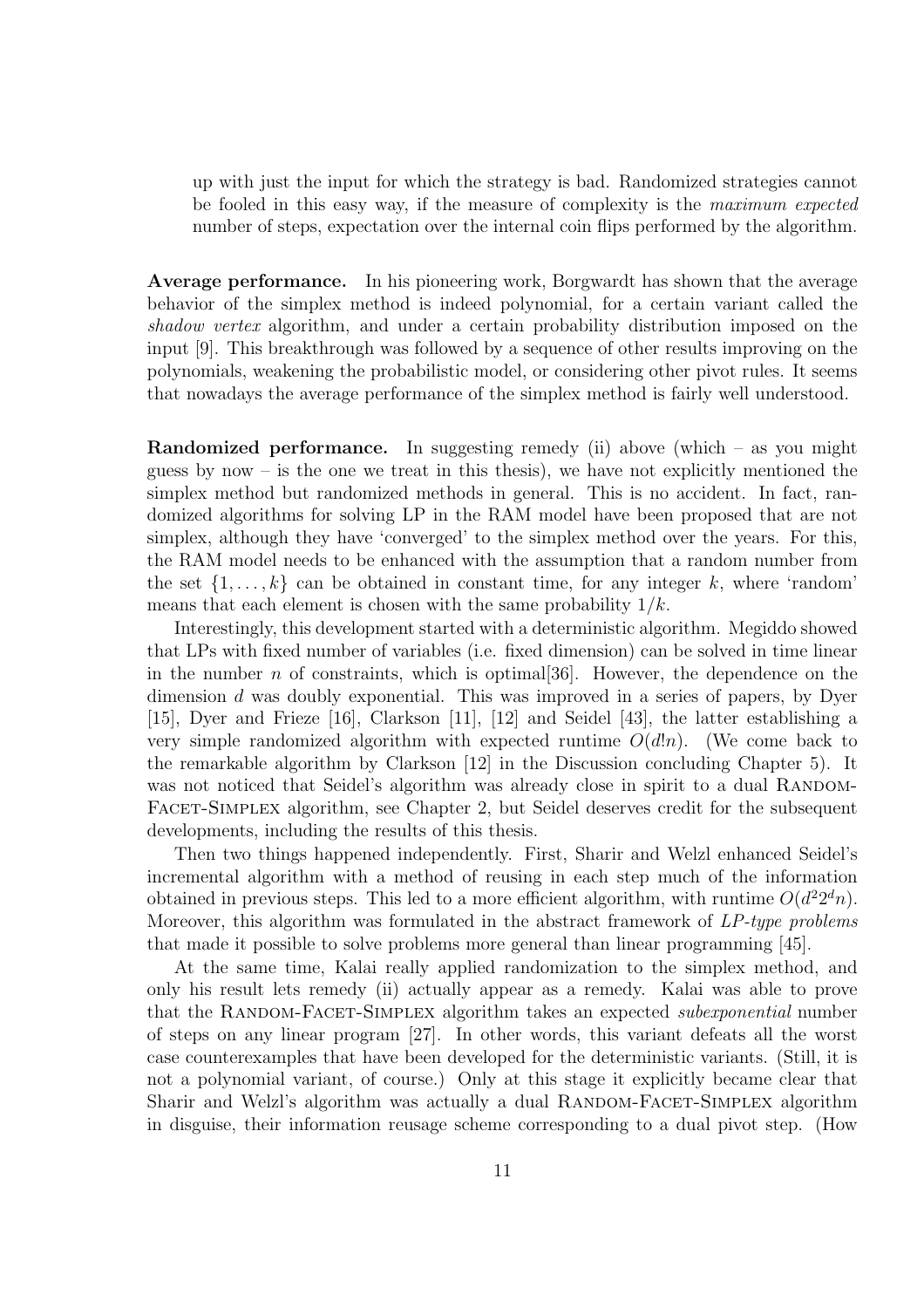explicit the correspondence really is has only recently been shown by Goldwasser who gives a nice survey about the developments we address here [23].)

Motivated by Kalai's result, Sharir and Welzl, together with Matoušek, subsequently proved a subexponential bound on the expected number of iterations their algorithm needs, under a certain condition even in the abstract setting of LP-type problems. However, LP was the only concrete problem that could actually be solved within these time bounds [33].

### 0.3 Overview and Statement of Results

The main new results of this thesis are the following.

- Chapter 4, Convex Optimization. We introduce a class of convex programming problems (including the polytope distance problem and the minimum spanning ball problem) and develop a concrete simplex-type method for solving all the problems in this class. In the framework of LP-type problems, this leads to a unified, linear time algorithm for all problems in this class, when the dimension is fixed. Previously, only specific solutions to some problems were known, like Wolfe's simplex algorithm for quadratic programming [41, section 7.3].
- Chapter 5, Upper bounds for Abstract Optimization. We derive *randomized*, subexponential upper bounds for the polytope distance and the minimum spanning ball problem (and more general, for any quadratic programming problem in our class of convex programs). This follows from a subexponential algorithm we develop for abstract optimization problems which is an abstract class of problems still substantially more general than LP-type problems. We thus establish subexponential bounds both for concrete geometric problems as well as for general abstract problems (in particular, for all LP-type problems), where prior to this they were only known to apply to LP and some LP-type problems.
- Chapter 6, Lower Bounds for Abstract Optimization. We prove a *deter*ministic, exponential lower bound for abstract optimization problems, showing that randomization is a crucial tool in solving them.

We derive a nearly tight lower bound on the performance of the RANDOM-EDGE-Simplex algorithm on specific LPs, thereby answering a long-standing open question about the behavior of this algorithm. The result naturally extends to the framework of LP-type problems and the abstract version of RANDOM-EDGE-SIMPLEX in this framework.

All the material in this thesis is consequently motivated and derived from the simplex method that we carefully review in Chapter 1.

Turning history upside down, we obtain Sharir and Welzl's algorithm for LP-type problems as an abstraction of the RANDOM-FACET-SIMPLEX algorithm. This means, we pursue an inverse approach in two respects. First, we proceed 'backwards in time' and second,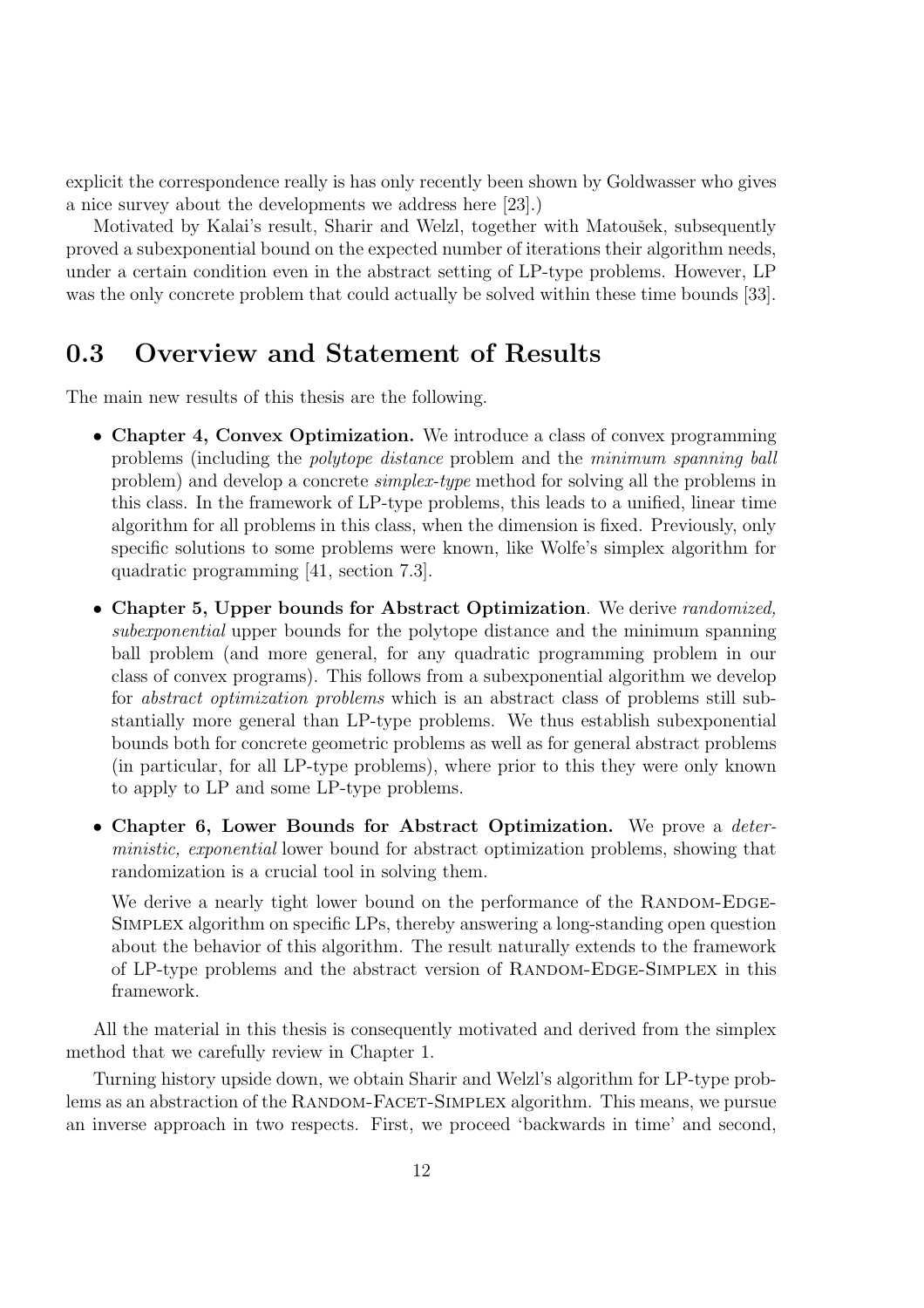we derive the runtime bounds of  $[33]$  for LP by applying the *primal* RANDOM-FACET-SIMPLEX algorithm to the *dual* LP. In this approach, the primitive operations – whose nature and realization remain somewhat obscure in [33] – are just well-understood pivot steps in the simplex method. Chapter 2 introduces algorithms RANDOM-FACET-SIMPLEX and RANDOM-EDGE-SIMPLEX, and prepares the ground for the subsequent 'lifting' of these algorithms to the abstract level.

In Chapter 3, we review the concept of LP-type problems and derive the  $O(d^2 2^d n)$ bound for LP in the abstract framework. We actually start with a different concept, namely LP-type systems which we prove to be essentially equivalent to LP-type problems. LP-type systems naturally arise in our simplex-type approach that builds on the bases of an LP, while LP-type problems rather come up in the original – dual – approach that builds on *subproblems*. In fact, *subproblem solvability* is a crucial feature of both. We conclude the chapter by proving that the framework of *abstract polytopes* with objective function as introduced by Adler and Saigal [3] to abstract from properties of linear programming, is closely related to LP-type systems, although less general. However, the spirit of both frameworks turns out to be the same, it boils down to a feature called locality in [33].

Chapter 4 presents concrete non-linear LP-type problems and proves that they allow a fast 'pivoting routine' similar to the one performed by the simplex algorithm on LP. Therefore, the resulting solution method is called 'simplex-type'. After having developed such pivoting routines, the problems under consideration are solvable in linear time (in fixed dimension) by the algorithm for LP-type problems that we have derived in Chapter 3. Among the problems that the approach can handle are the polytope distance problem and the minimum spanning ball problem, where we need to prove the latter to have a reformulation as a problem of minimizing a convex function subject to linear constraints; at first sight, such a reformulation is not apparent from the problem.

In Chapter 5 we prove the subexponential bounds for abstract optimization problems (AOP). These problems are obtained by further relaxing the defining properties of LPtype problems. In particular, we will drop the locality condition addressed above and only keep subproblem solvability. As it turns out, the latter is the crucial requirement for the subexponential results. Locality becomes obsolete under the improvement oracle that we consider for AOP. This oracle is an abstraction of the pivot step in case of LP resp. the primitive operations in case of LP-type problems. The results on AOPs apply to the geometric problems of Chapter 4 and lead to subexponential bounds there.

Chapter 6 slowly takes us back, all the way to linear programming. We start by showing that randomization provably helps in solving AOPs. More specifically, we prove that no deterministic algorithm can beat a trivial runtime bound, while exactly such a bound has been developed for a randomized algorithm in Chapter 5.

We proceed by reviewing a result of Matoušek, proving that the kind of subexponential analysis performed in Chapter 5 is essentially best possible for the algorithms under consideration, already for LP-type problems [34]. In other words, to obtain better bounds, the algorithm would have to be altered.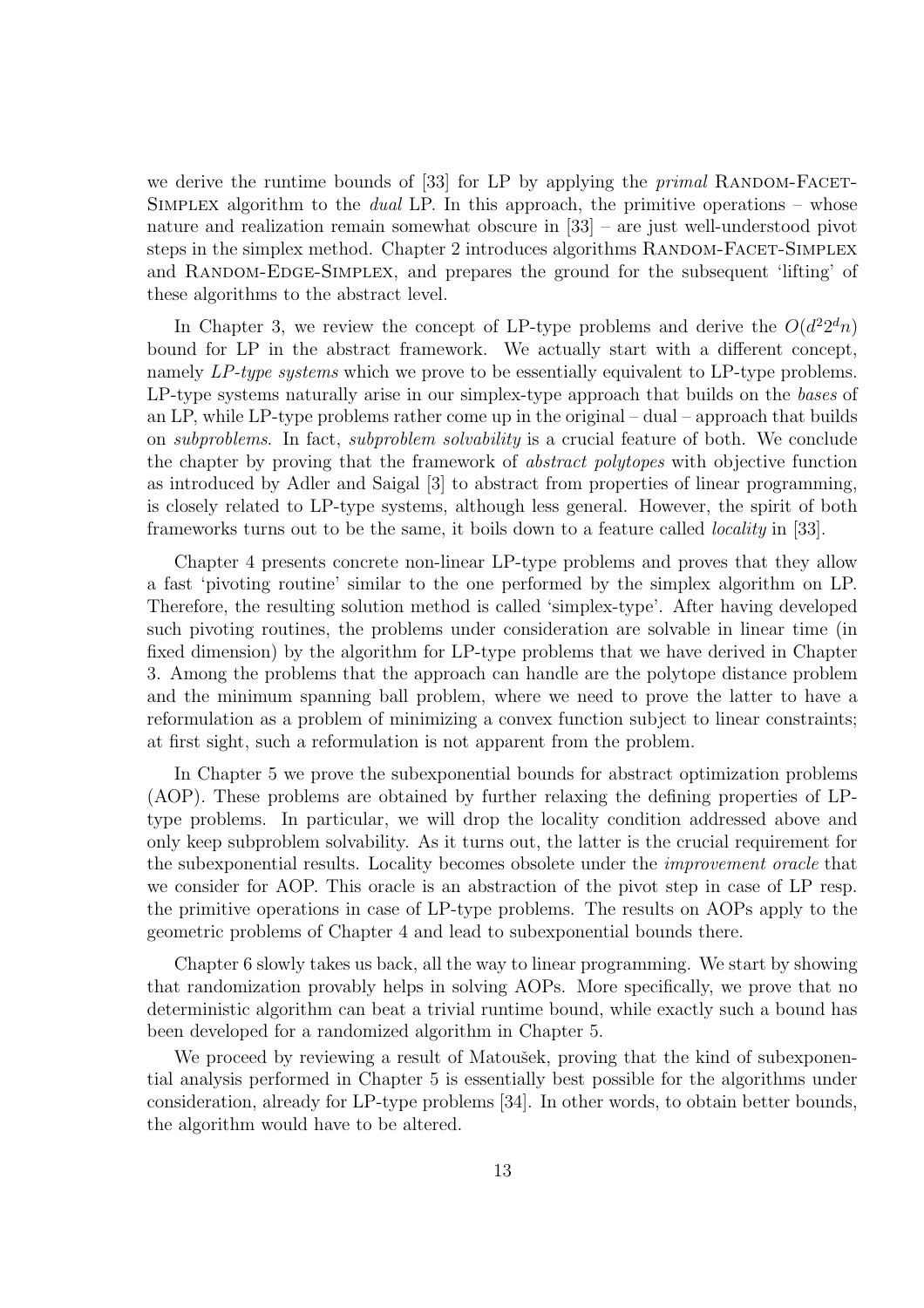Finally, we analyze the behavior of the abstract RANDOM-EDGE-SIMPLEX algorithm on Matoušek's examples. We find that a quadratic upper and nearly quadratic lower bound holds. (This does not mean that RANDOM-EDGE-SIMPLEX is polynomial or even better than RANDOM-FACET-SIMPLEX on other problems – Matoušek's example are of special nature). As the most interesting application of our methods we obtain a lower bound for the actual RANDOM-EDGE-SIMPLEX algorithm on an actual LP, the so-called Klee-Minty cube. This is exactly the LP that serves as the basic building block for all known worstcase examples proving exponential behavior of deterministic simplex variants. Therefore, this LP is a natural test problem for randomized variants; the particular question how RANDOM-EDGE-SIMPLEX behaves on it was open since a wrong answer had been suggested in 1982.

Chapter 7 is an appendix containing facts and bounds referenced elsewhere in the text. This is meant to keep the thesis mostly self-contained. If you find some piece of terminology in the text that you don't understand, it might appear in the Appendix.

One final remark: this thesis does not contain any 'big-Oh's, unless they occur in bounds that are standard or that we do not prove (like  $O(n^3)$ ) denoting the time to solve a system of linear equations by Gaussian elimination). All the bounds that we derive contain explicit constants. Just to stress their order of magnitude, 'big-Oh' versions are occasionally added. Only in some places does this rigor require substantial technical effort. Most of the time, the explicit constants are just a consequence of a clean proof.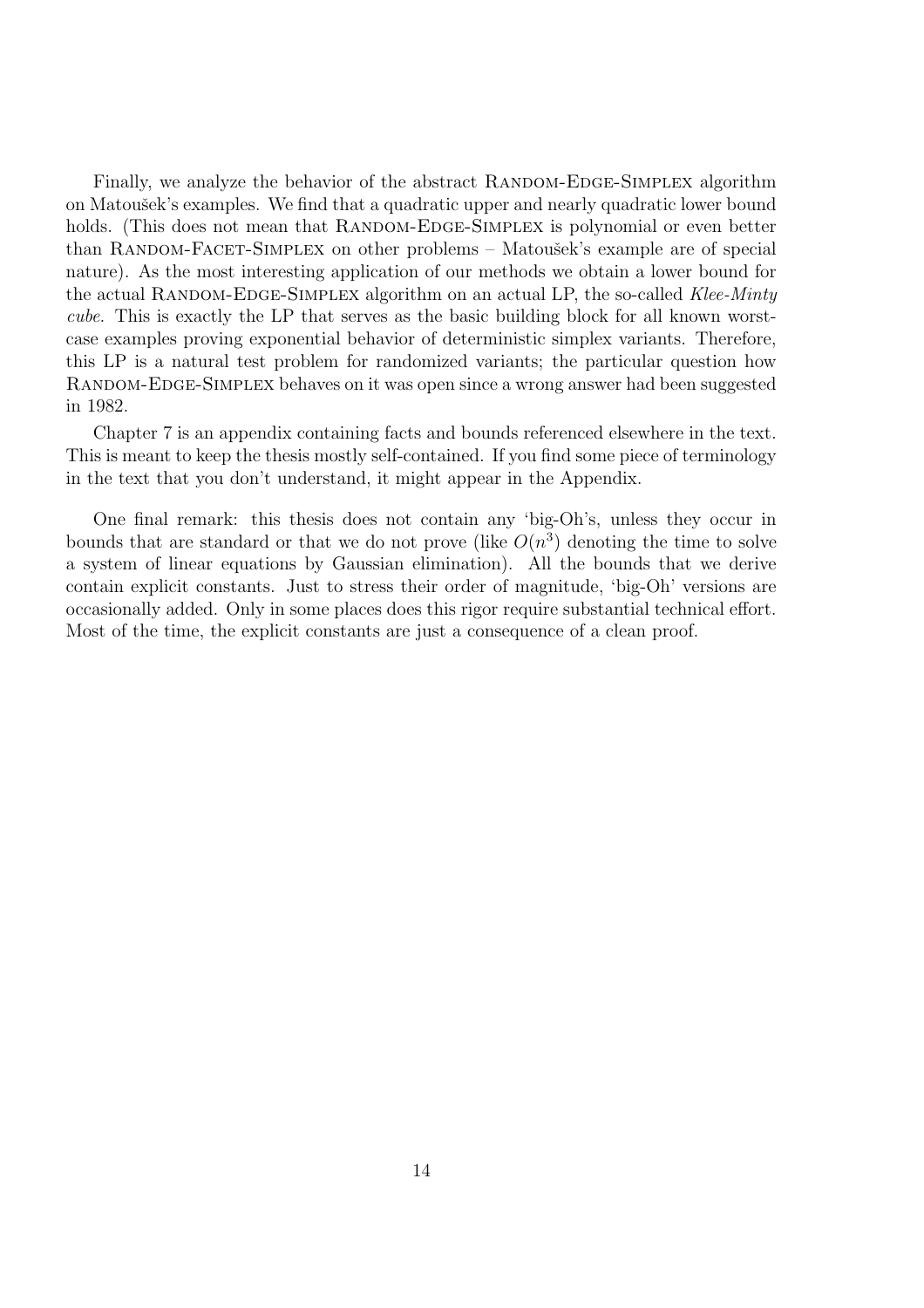## Chapter 1

## Linear Programming and the Simplex Method

This thesis is about 'simplex-type methods' for several kinds of optimization problems, and it is only natural to start with the simplex method itself. This chapter contains an informal but detailed introduction. Informal means that you will see no proofs – we mainly proceed by example. Detailed means that we are going to describe the standard simplex method using tableaus, as well as the revised simplex method; we discuss what happens in case of unboundedness, infeasibility or degeneracy, and we are talking about pivot rules. The material of this chapter serves as

- a solid foundation for our subsequent results on linear programming,
- a motivation of further, more general algorithms and problem classes, and finally
- a good peg on which to hang our view of the simplex method and its role for this thesis (which in many aspects is quite different from its role in practice).

On the technical side, our presentation stays close to Chv $\acute{a}$ tal's, and most proofs and details that are left out here can be found in his book [10].

### 1.1 Linear Programming

Linear Programming (LP) in a quite general form is the problem of maximizing a linear function in d variables subject to n linear inequalities. If, in addition, we require all variables to be nonnegative, we have an LP in *standard form*<sup>1</sup> which can be written as follows.

$$
\begin{array}{ll}\n\text{(LP)} \quad \text{maximize} \quad \sum_{j=1}^{d} c_j x_j \\
\text{subject to} \quad \sum_{j=1}^{d} a_{ij} x_j \le b_i \quad (i = 1, \dots, n), \\
x_j \ge 0 \qquad (j = 1, \dots, d),\n\end{array} \tag{1.1}
$$

<sup>&</sup>lt;sup>1</sup>This is Chvátal's standard form [10]. There are other standard forms, e.g. Murty [39] has equality constraints.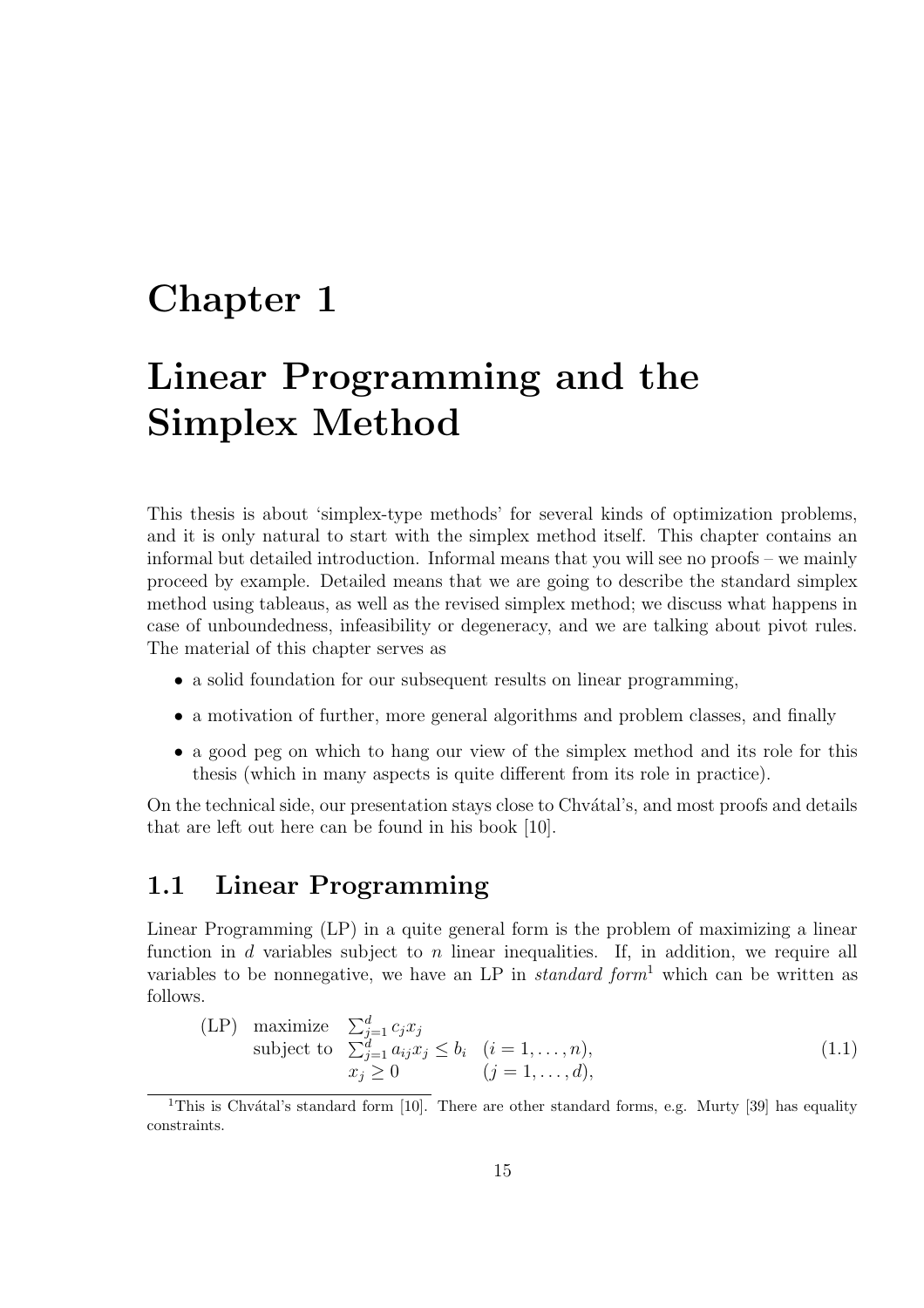where the  $c_j$ ,  $b_i$  and  $a_{ij}$  are real numbers. By defining

$$
x := (x_1, \dots, x_d)^T,
$$
  
\n
$$
c := (c_1, \dots, c_d)^T,
$$
  
\n
$$
b := (b_1, \dots, b_n)^T,
$$
  
\n
$$
A := \begin{pmatrix} a_{11} & \cdots & a_{1d} \\ \vdots & & \vdots \\ a_{n1} & \cdots & a_{nd} \end{pmatrix}
$$

this can be written in more compact form as

$$
\begin{array}{ll}\n\text{(LP)} & \text{maximize} \quad c^T x \\
\text{subject to} \quad Ax \leq b, \\
& x \geq 0,\n\end{array} \tag{1.2}
$$

where the relations  $\leq$  and  $\geq$  hold for vectors of the same length if and only if they hold componentwise.

The vector c is called the *cost vector* of the LP, and the linear function  $z : x \mapsto c^T x$ is called the objective function. The vector b is referred to as the right-hand side of the LP. The inequalities  $\sum_{j=1}^d a_{ij}x_j \le b_i$ , for  $i=1,\ldots,n$  and  $x_j \ge 0$ , for  $j=1,\ldots,d$  are the constraints of the linear program. (Due to their special nature, the constraints  $x_i \geq 0$  are sometimes called *nonnegativity constraints* or *restrictions*).

The LP is called *feasible* if there exists a nonnegative vector  $\tilde{x}$  satisfying  $A\tilde{x} \leq b$  (such an  $\tilde{x}$  is called a *feasible solution*); otherwise the program is called *infeasible*. If there are feasible solutions with arbitrarily large objective function value, the LP is called unbounded; otherwise it is bounded. A linear program which is both feasible and bounded has a unique maximum value  $c^T \tilde{x}$  attained at a (not necessarily unique) optimal feasible solution  $\tilde{x}$ . Solving the LP means finding such an optimal solution  $\tilde{x}$  (if it exists). To avoid trivialities we assume that the cost vector and all rows of A are nonzero.

### 1.2 The Standard Simplex Method

#### 1.2.1 Tableaus

When confronted with an LP in standard form, the simplex algorithm starts off by introducing slack variables  $x_{d+1}, \ldots, x_{d+n}$  to transform the inequality system  $Ax \leq b$  into an equivalent system of equalities and additional nonnegativity constraints on the slack variables. The slack variable  $x_{d+i}$  closes the gap between the left-hand side and right-hand side of the i-th constraint, i.e.

$$
x_{d+i} := b_i - \sum_{j=1}^d a_{ij} x_j,
$$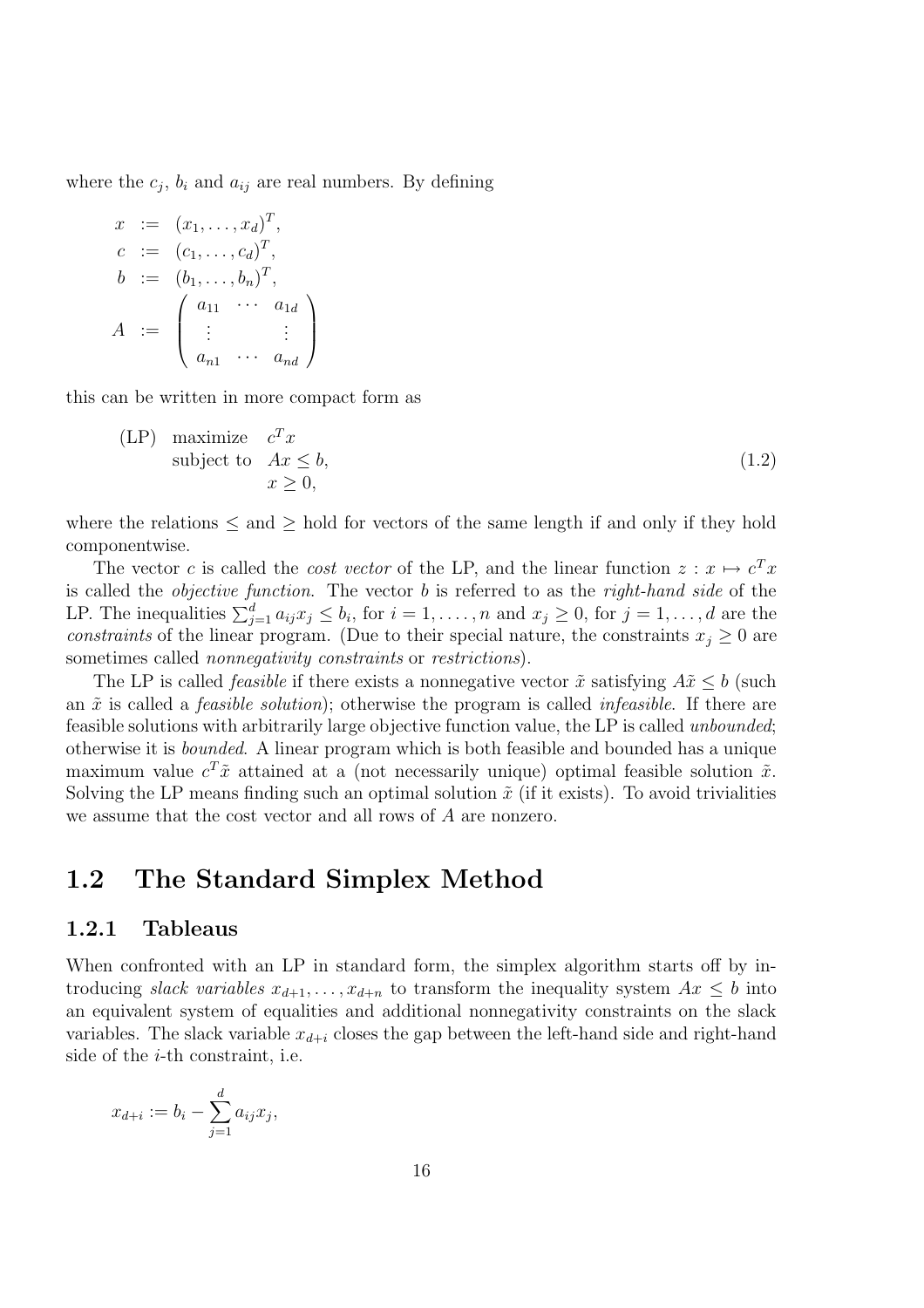for all  $i = 1, \ldots, n$ . The *i*-th constraint is then equivalent to

 $x_{d+i} \geq 0$ ,

and the linear program can be written as

(LP) maximize 
$$
\sum_{j=1}^{d} c_j x_j
$$
  
subject to  $x_{d+i} = b_i - \sum_{j=1}^{d} a_{ij} x_j$   $(i = 1, ..., n),$   
 $x_j \ge 0$   $(j = 1, ..., d + n),$  (1.3)

or in a more compact form as

$$
\begin{array}{ll}\n\text{(LP)} & \text{maximize} \quad \underline{c}^T x \\
\text{subject to} & \underline{A}x = b, \\
& x \ge 0,\n\end{array} \tag{1.4}
$$

where  $\underline{A}$  is the  $n \times (d + n)$ -matrix

$$
\underline{A} := (A|E),\tag{1.5}
$$

c is the  $(d+n)$ -vector

$$
\underline{c} := \begin{pmatrix} c \\ 0 \\ \vdots \\ 0 \end{pmatrix} \tag{1.6}
$$

and x is the  $(d + n)$ -vector

$$
x = \left(\begin{array}{c} x_O \\ x_S \end{array}\right),
$$

where  $x<sub>O</sub>$  is the vector of original variables,  $x<sub>S</sub>$  the vector of slack variables.

Together with the objective function, the *n* equations for the  $x_{d+i}$  in (1.3) contain all the information about the LP. Following tradition, we will represent this information in tableau form where the objective function – denoted by  $z$  – is written last and separated from the other equations by a solid line. (The restrictions  $x_j \geq 0$  do not show up in the tableau but represent implicit knowledge.) In this way we obtain the initial tableau for the LP.

$$
x_{d+1} = b_1 - a_{11}x_1 - \cdots - a_{1d}x_d
$$
  
\n
$$
\vdots
$$
  
\n
$$
x_{d+n} = b_n - a_{n1}x_1 - \cdots - a_{nd}x_d
$$
  
\n
$$
z = c_1x_1 + \cdots + c_dx_d
$$
\n(1.7)

The compact form here is

$$
\begin{array}{rcl}\nx_S &=& b - Ax_O \\
z &=& c^T x_O\n\end{array} \tag{1.8}
$$

An example illustrates the process of getting the initial tableau from an LP in standard form.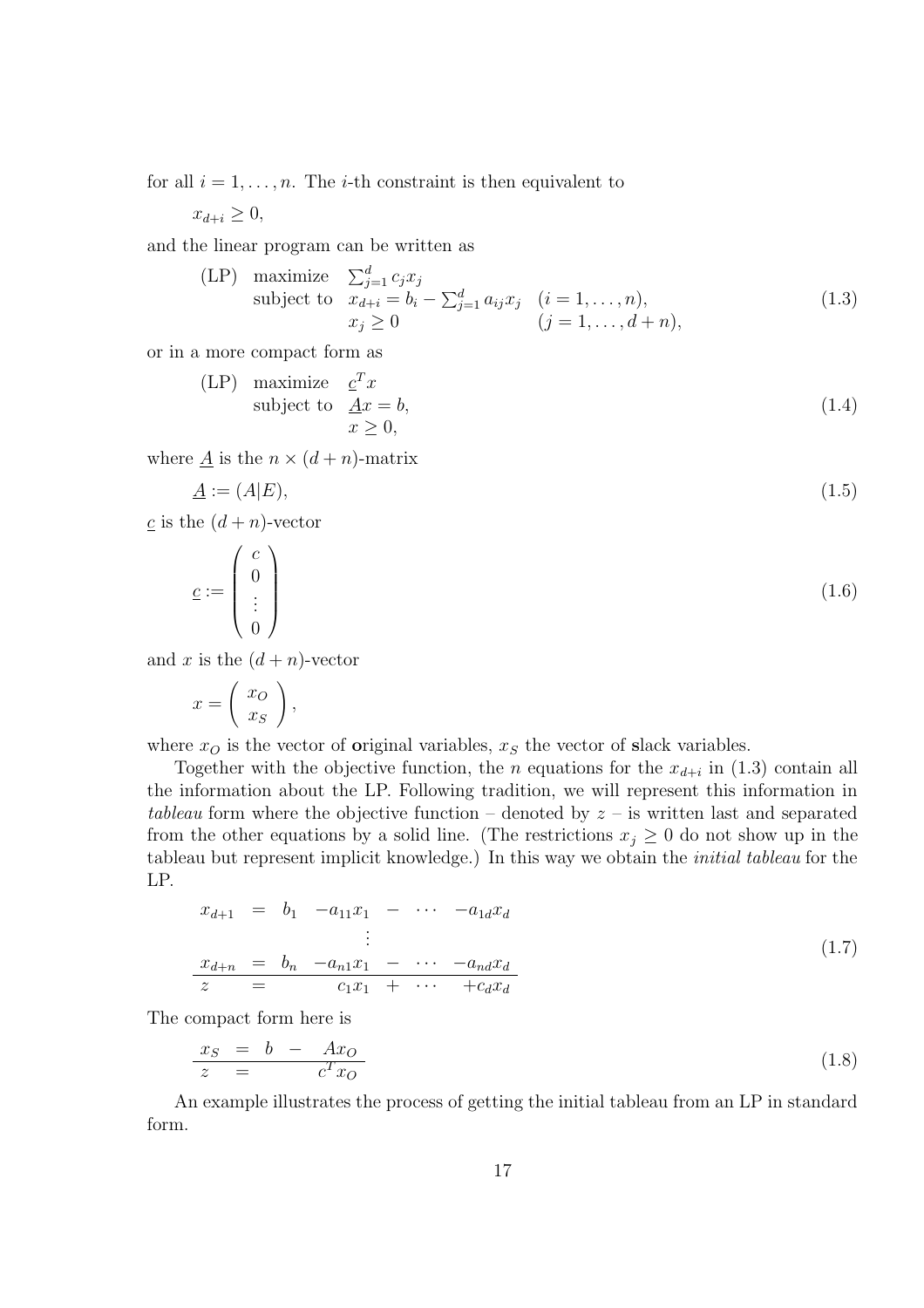Example 1.1 Consider the problem

maximize 
$$
x_1 + x_2
$$
  
\nsubject to  $-x_1 + x_2 \le 1$ ,  
\n $x_1 \le 3$ ,  
\n $x_2 \le 2$ ,  
\n $x_1, x_2 \ge 0$ . (1.9)

After introducing slack variables  $x_3, x_4, x_5$ , the LP in equality form is

maximize 
$$
x_1 + x_2
$$
  
\nsubject to  $x_3 = 1 + x_1 - x_2$ ,  
\n $x_4 = 3 - x_1$ ,  
\n $x_5 = 2 - x_2$ ,  
\n $x_1, ..., x_5 \ge 0$ . (1.10)

From this we obtain the initial tableau

$$
\begin{array}{rcl}\nx_3 & = & 1 + x_1 - x_2 \\
x_4 & = & 3 - x_1 \\
x_5 & = & 2 - x_2 \\
z & = & x_1 + x_2\n\end{array} \tag{1.11}
$$

Abstracting from the initial tableau (1.7), a general tableau for the LP is any system T of  $n+1$  linear equations in the variables  $x_1, \ldots, x_{d+n}$  and z, with the properties that

(i)  $\mathcal T$  expresses n left-hand side variables  $x_B$  and z in terms of the remaining d righthand side variables  $x_N$ , i.e. there is an *n*-vector  $\beta$ , a *d*-vector  $\gamma$ , an  $n \times d$ -matrix  $\Lambda$ and a real number  $z_0$  such that T (written in compact form) is the system

$$
\begin{array}{rcl}\nx_B & = & \beta & - & \Lambda x_N \\
z & = & z_0 & + & \gamma^T x_N\n\end{array} \n\tag{1.12}
$$

(ii) Any solution of  $(1.12)$  is a solution of  $(1.8)$  and vice versa.

By property (ii), any tableau contains the same information about the LP but represented in a different way. All that the simplex algorithm is about is constructing a sequence of tableaus by gradually rewriting them, finally leading to a tableau in which the information is represented in such a way that the desired optimal solution can be read off directly. We will immediately show how this works in our example.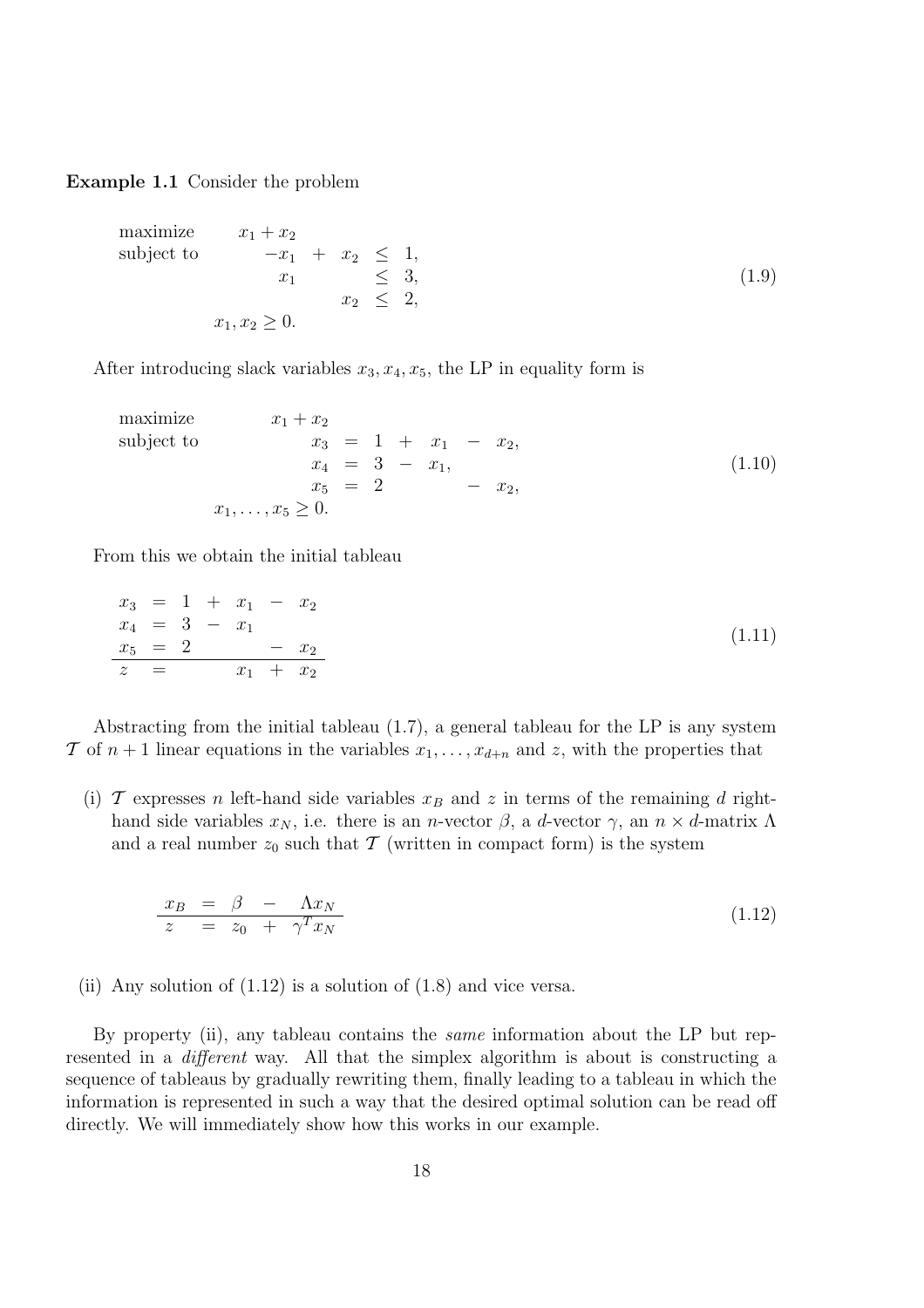#### 1.2.2 Pivoting

Here is the initial tableau (1.11) to Example 1.1 again.

$$
\begin{array}{rcl}\nx_3 & = & 1 + x_1 - x_2 \\
x_4 & = & 3 - x_1 \\
x_5 & = & 2 - x_2 \\
\hline\nz & = & x_1 + x_2\n\end{array}
$$

By setting the right-hand side variables  $x_1, x_2$  to zero, we find that the left-hand side variables  $x_3, x_4, x_5$  assume nonnegative values  $x_3 = 1, x_4 = 3, x_5 = 2$ . This means, the vector  $x = (0, 0, 1, 3, 2)$  is a feasible solution of  $(1.10)$  (and the vector  $x' = (0, 0)$  is a feasible solution of  $(1.9)$ . The objective function value  $z = 0$  associated with this feasible solution is computed from the last row of the tableau. In general, any feasible solution that can be obtained by setting the right-hand side variables of a tableau to zero is called a basic feasible solution (BFS). In this case we also refer to the tableau as a feasible tableau. The left-hand side variables of a feasible tableau are called *basic* and are said to constitute a *basis*, the right-hand side ones are *nonbasic*. The goal of the simplex algorithm is now either to construct a new feasible tableau with a corresponding BFS of higher z-value, or to prove that there exists no feasible solution at all with higher z-value. In the latter case the BFS obtained from the tableau is reported as an optimal solution to the LP; in the former case, the process is repeated, starting from the new tableau.

In the above tableau we observe that increasing the value of  $x_1$  (i.e. making  $x_1$  positive) will increase the z-value. The same is true for  $x_2$ , and this is due to the fact that both variables have positive coefficients in the z-row of the tableau. Let us arbitrarily choose  $x_2$ . By how much can we increase  $x_2$ ? If we want to maintain feasibility, we have to be careful not to let any of the basic variables go below zero. This means, the equations determining the values of the basic variables may limit  $x_2$ 's increment. Consider the first equation

$$
x_3 = 1 + x_1 - x_2. \tag{1.13}
$$

Together with the implicit constraint  $x_3 \geq 0$ , this equation lets us increase  $x_2$  up to the value  $x_2 = 1$  (the other nonbasic variable  $x_1$  keeps its zero value). The second equation

$$
x_4 = 3 - x_1
$$

does not limit the increment of  $x_2$  at all, and the third equation

 $x_5 = 2 - x_2$ 

allows for an increase up to the value  $x_2 = 2$  before  $x_5$  gets negative. The most stringent restriction therefore is  $x_3 \geq 0$ , imposed by (1.13), and we will increase  $x_2$  just as much as we can, so we get  $x_2 = 1$  and  $x_3=0$ . From the remaining tableau equations, the values of the other variables are obtained as

$$
x_4 = 3 - x_1 = 3,
$$
  

$$
x_5 = 2 - x_2 = 1.
$$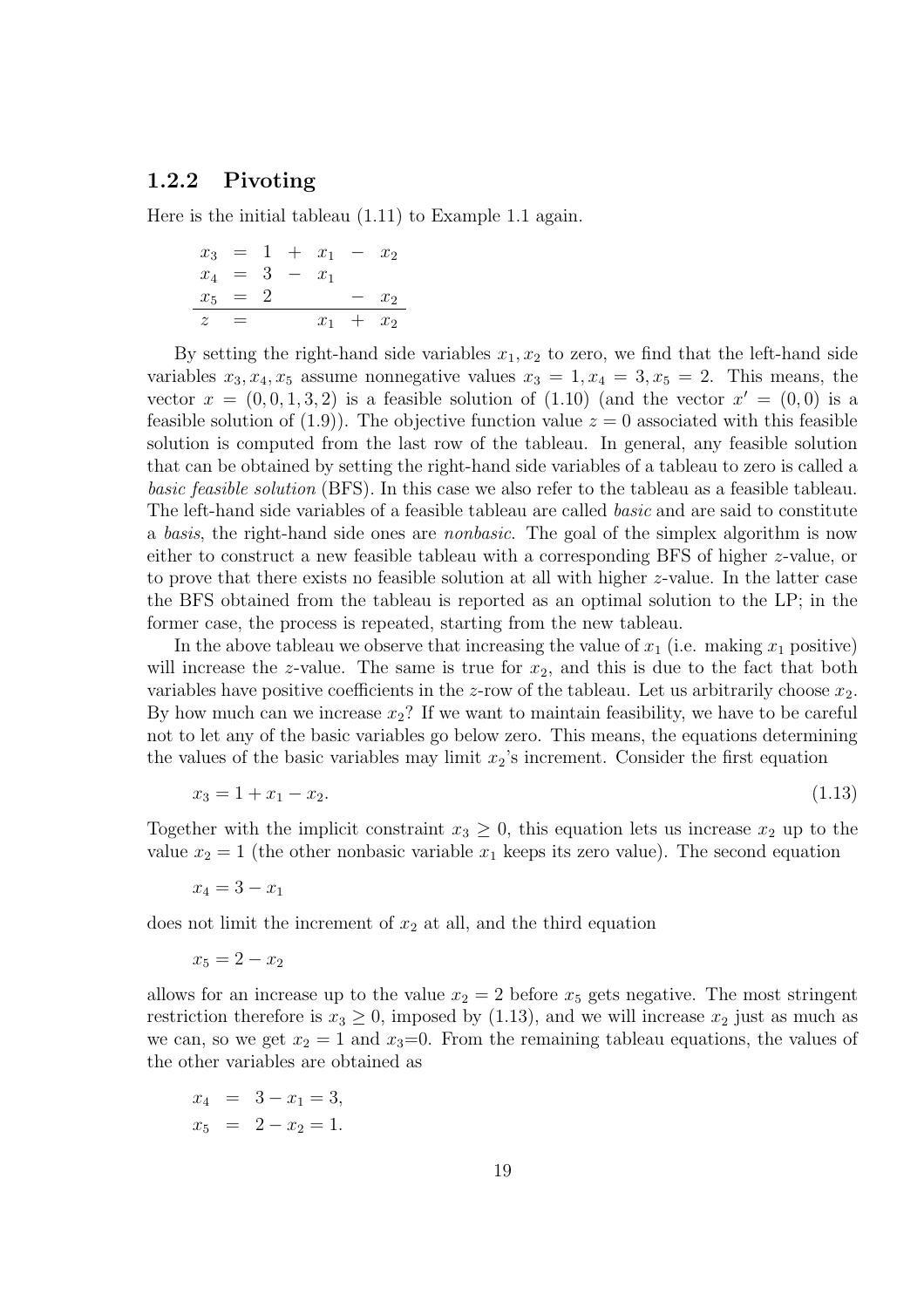To establish this as a BFS, we would like to have a tableau with the new zero variable  $x_3$  replacing  $x_2$  as a nonbasic variable. This is easy – the equation (1.13) which determined the new value of  $x_2$  relates both variables. This equation can be rewritten as

$$
x_2 = 1 + x_1 - x_3,
$$

and substituting the right-hand side for  $x_2$  into the remaining equations gives the new tableau

$$
\begin{array}{rcl}\nx_2 & = & 1 + x_1 - x_3 \\
x_4 & = & 3 - x_1 \\
x_5 & = & 1 - x_1 + x_3 \\
z & = & 1 + 2x_1 - x_3\n\end{array}
$$

with corresponding BFS  $x = (0, 1, 0, 3, 1)$  and objective function value  $z = 1$ . This process of rewriting a tableau into another one is called a pivot step, and it is clear by construction that both systems have the same set of solutions. The effect of a pivot step is that a nonbasic variable (in this case  $x_2$ ) enters the basis, while a basic one (in this case  $x_3$ ) leaves it. Let us call  $x_2$  the entering variable and  $x_3$  the leaving variable.

In the new tableau, we can still increase  $x_1$  and obtain a larger z-value.  $x_3$  cannot be increased since this would lead to smaller z-value. The first equation puts no restriction on the increment, from the second one we get  $x_1 \leq 3$  and from the third one  $x_1 \leq 1$ . So the third one is the most stringent, will be rewritten and substituted into the remaining equations as above. This means,  $x_1$  enters the basis,  $x_5$  leaves it, and the tableau we obtain is

| $x_2$          | $=$             |   |               |     | $x_5$  |
|----------------|-----------------|---|---------------|-----|--------|
| $x_4$          | $\!\!\!=\!\!\!$ | 2 | $- x_3$       | $+$ | $x_5$  |
| $x_1$          |                 |   | $= 1 + x_3 -$ |     | $x_5$  |
| $\overline{z}$ | $=$             |   | $3 + x_3 -$   |     | $2x_5$ |

with BFS  $x = (1, 2, 0, 2, 0)$  and  $z = 3$ . Performing one more pivot step (this time with  $x_3$ ) the entering and  $x_4$  the leaving variable), we arrive at the tableau

$$
\begin{array}{rcl}\nx_2 & = & 2 & -x_5 \\
x_3 & = & 2 & -x_4 + x_5 \\
x_1 & = & 3 & -x_4 \\
z & = & 5 & -x_4 - x_5\n\end{array} \tag{1.14}
$$

with BFS  $x = (3, 2, 2, 0, 0)$  and  $z = 5$ . In this tableau, no nonbasic variable can increase without making the objective function value smaller, so we are stuck. Luckily, this means that we have already found an optimal solution. Why? Consider any feasible solution  $\tilde{x} = (\tilde{x}_1, \ldots, \tilde{x}_5)$  for (1.10), with objective function value  $z_0$ . This is a solution to (1.11) and therefore a solution to (1.14). Thus,

$$
z_0 = 5 - \tilde{x}_4 - \tilde{x}_5
$$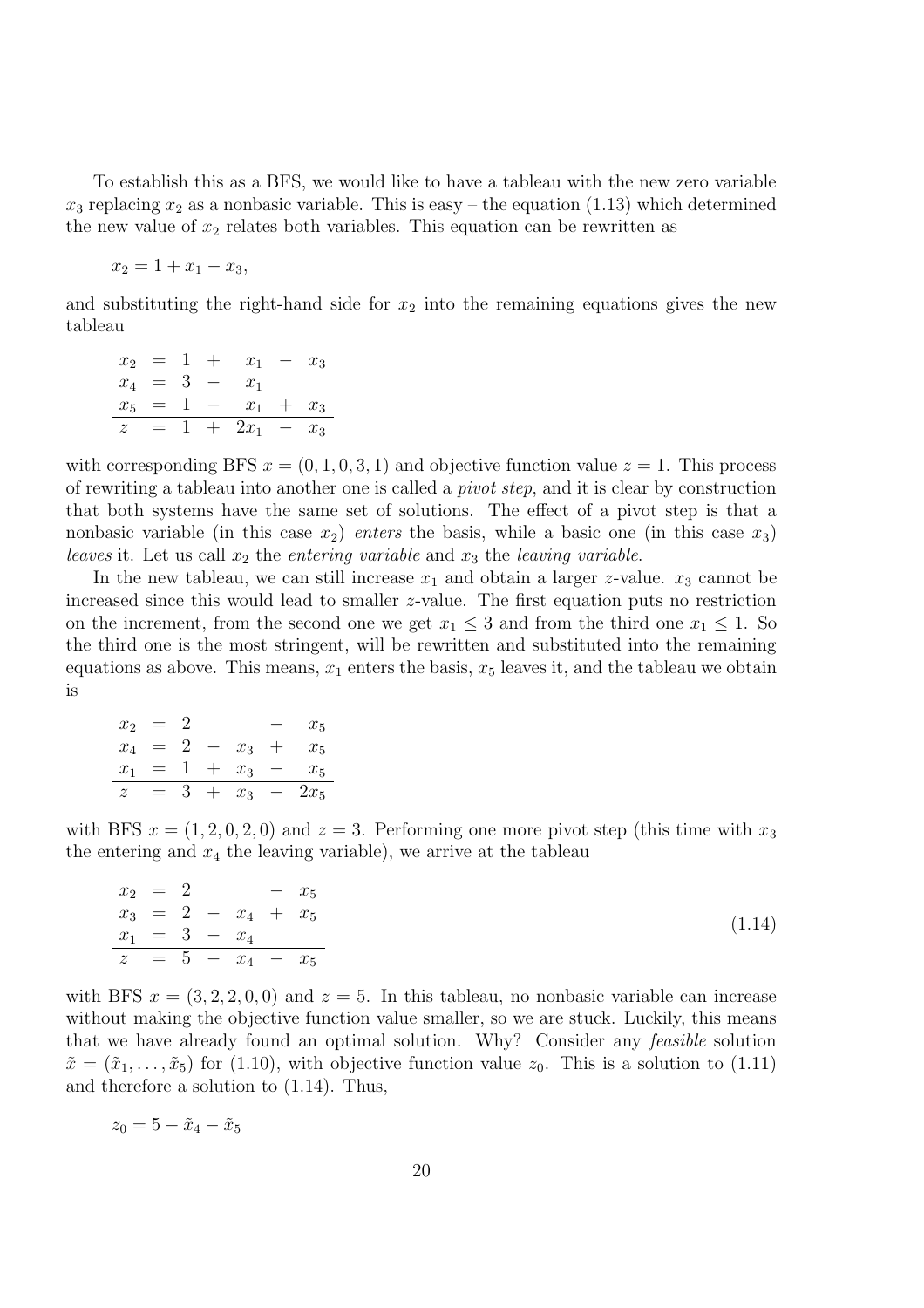must hold, and together with the implicit restrictions  $x_4, x_5 \geq 0$  this implies  $z_0 \leq 5$ . The tableau even delivers a proof that the BFS we have computed is the unique optimal solution to the problem:  $z = 5$  implies  $x_4 = x_5 = 0$ , and this determines the values of the other variables. Ambiguities occur only if some of the nonbasic variables have zero coefficients in the z-row of the final tableau. Unless a specific optimal solution is required, the simplex algorithm in this case just reports the optimal BFS it has at hand.

#### 1.2.3 Geometric Interpretation

Consider the standard form LP (1.1). For each constraint

$$
\sum_{j=1}^{d} a_{ij} x_j \leq b_i \text{ or}
$$

$$
x_j \geq 0,
$$

the points  $\tilde{x} \in \mathbb{R}^d$  satisfying the constraint form a closed *halfspace* in  $\mathbb{R}^d$ . The points for which equality holds form the boundary of this halfspace, the *constraint hyperplane*.

The set of feasible solutions of the LP is therefore an intersection of halfspaces, which is by definition a (possibly empty) polyhedron P. The facets of P are induced by (not necessarily all) constraint hyperplanes. The nonnegativity constraints  $x_j \geq 0$  restrict P to lie inside the positive orthant of  $\mathbb{R}^d$ . The following correspondence between basic feasible solutions of the LP and vertices of  $P$  justifies the geometric interpretation of the simplex method as an algorithm that traverses a sequence of vertices of P until an optimal vertex is found.

**Fact 1.2** Consider a standard form LP with feasible polyhedron P. The point  $\tilde{x}' =$  $(\tilde{x}_1, \ldots, \tilde{x}_d)$  is a vertex of P if and only if the vector  $\tilde{x} = (\tilde{x}_1, \ldots, \tilde{x}_{d+n})$  with

$$
\tilde{x}_{d+i} := b_i - \sum_{j=1}^d a_{ij}\tilde{x}_j, \ i = 1, \ldots, n
$$

is a basic feasible solution of the LP.

Two consecutive tableaus constructed by the simplex method have  $d-1$  nonbasic variables in common. Their BFS thus share  $d-1$  zero variables. Equivalently, the corresponding vertices lie on  $d-1$  common constraint hyperplanes, and this means that they are adjacent in  $P$ . The feasible solutions obtained in the process of continuously increasing the value of a nonbasic variable until it becomes basic correspond to the points on the edge of P connecting the two vertices. Establishing these facts formally requires at least some basic polyhedra theory like it is found e.g. in Ziegler's book [50]. A proof of Fact 1.2 is given in a slightly more general form by Chvátal  $[10, §18]$ .

Here we are content with checking the correlations in case of Example 1.1. The LP consists of five constraints over two variables, therefore the feasible region is a polygon in  $\mathbb{R}^2$ . Every constraint hyperplane defines a facet, so we get a polygon with five edges and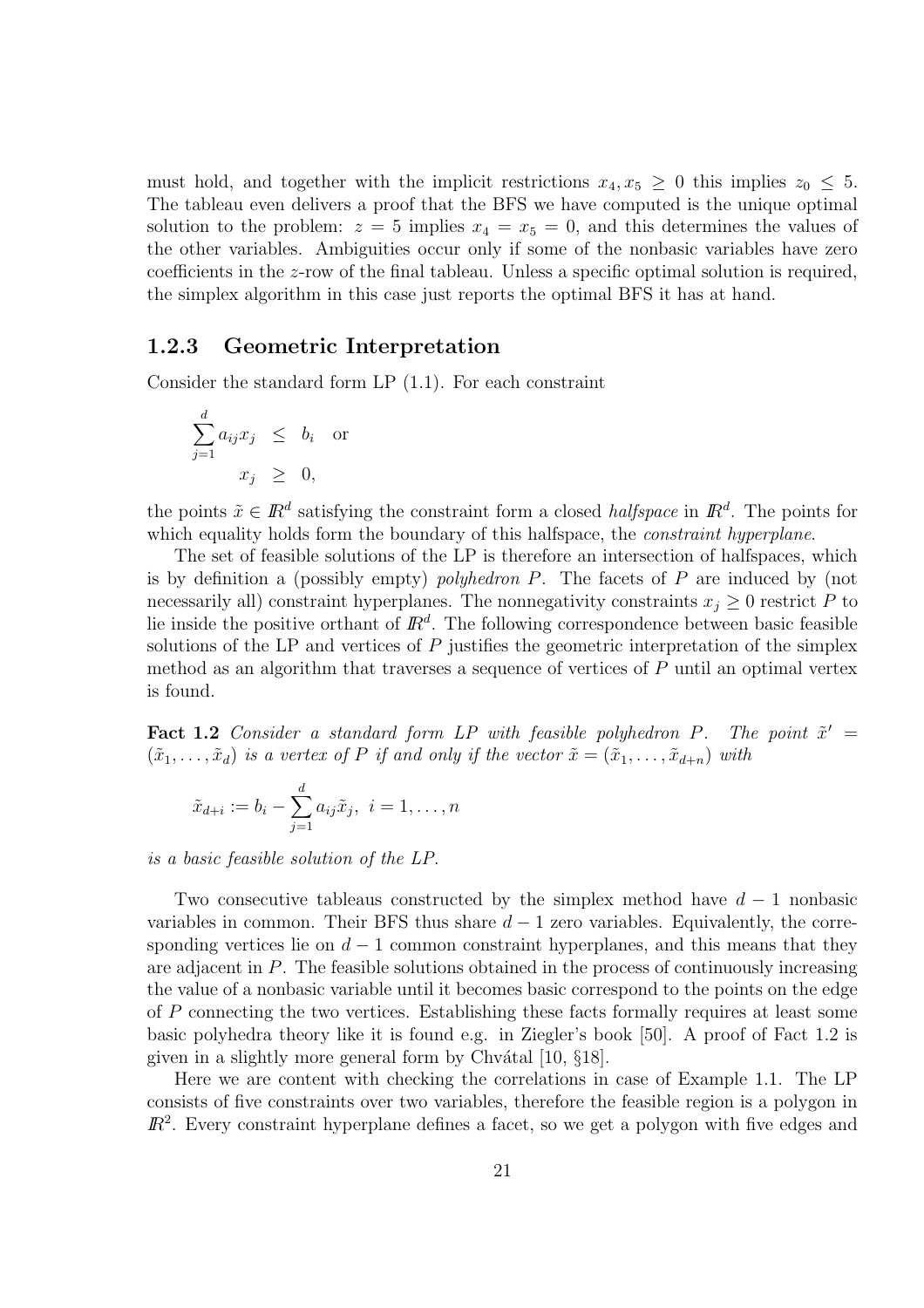five vertices. In the previous subsection we were going through a sequence of four tableaus until we discovered an optimal BFS. The picture below shows how this corresponds to a sequence of adjacent vertices. The optimization direction  $c$  is drawn as a fat arrow. Since the objective function value gets higher in every iteration, the path of vertices is monotone PSfrag replacements in direction c.



## 1.3 Exception Handling

So far our outline of the simplex method went pretty smooth. This is in part due to the fact that we have only seen one very small and trivial example of the way it works. On the other hand, the method is simple, and we will just incorporate some 'exception handling' and do a little fine tuning, again basically by example.

#### 1.3.1 Unboundedness

During a pivot step, we make the value of a nonbasic variable just large enough to get the value of a basic variable down to zero. This, however, might never happen. Consider the example



After one pivot step with  $x_1$  entering the basis we get the tableau

$$
\begin{array}{rcl}\nx_1 &=& 1 + x_2 - x_3 \\
x_4 &=& 3 - x_3 \\
z &=& 1 + x_2 - x_3\n\end{array}
$$

If we now try to bring  $x_2$  into the basis by increasing its value, we notice that none of the tableau equations puts a limit on the increment. We can make  $x_2$  and z arbitrarily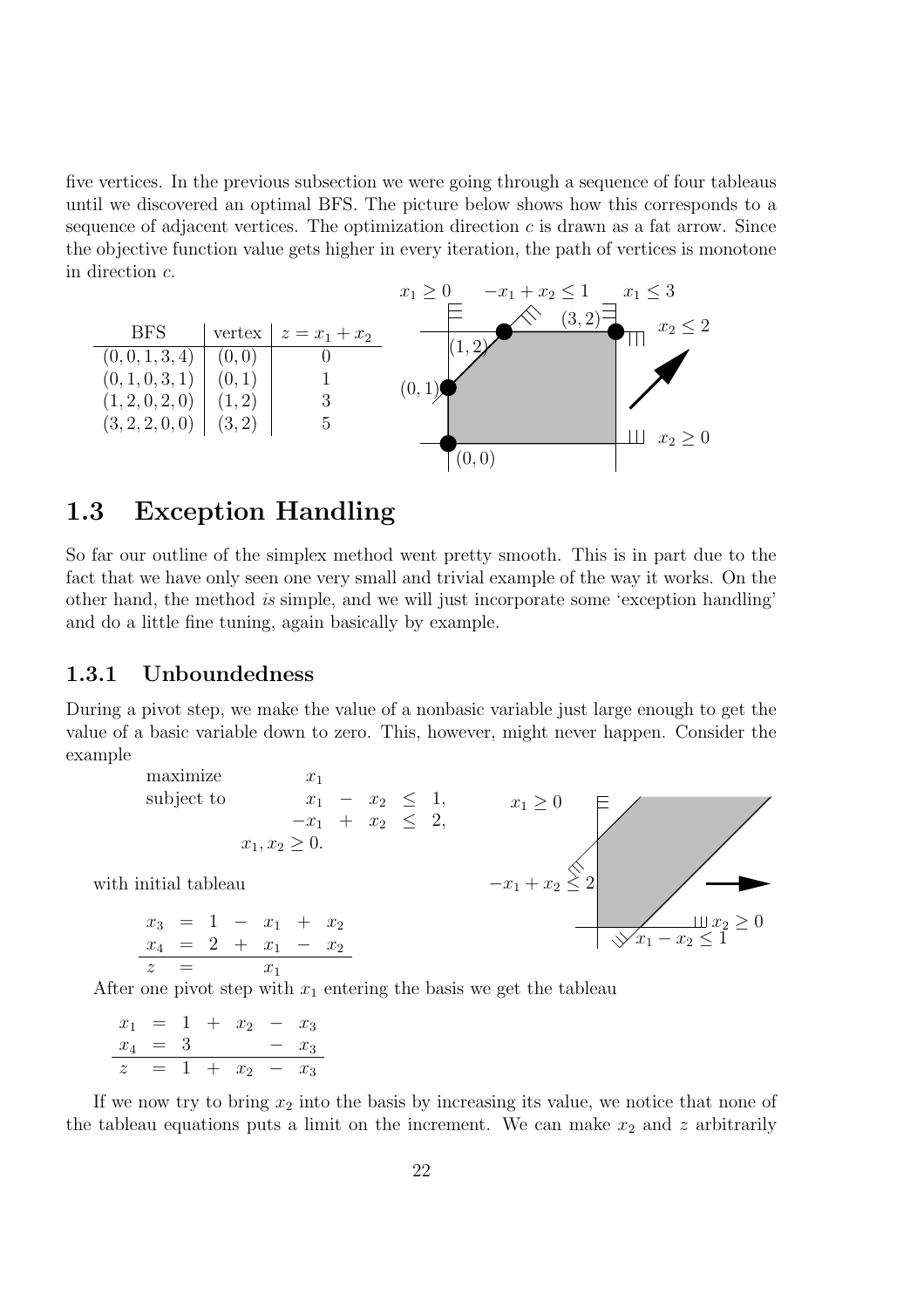large – the problem is unbounded. By letting  $x_2$  go to infinity we get a feasible halfline – starting from the current BFS – as a witness for the unboundedness. In our case this is the set of feasible solutions

$$
\{(1,0,0,3)+x_2(1,1,0,0)\mid x_2\geq 0\}.
$$

Such a halfline will typically be the output of the algorithm in the unbounded case. Thus, unboundedness can quite naturally be handled with the existing machinery. In the geometric interpretation it just means that the feasible polyhedron  $P$  is unbounded in the optimization direction.

#### 1.3.2 Degeneracy

While we can make some nonbasic variable arbitrarily large in the unbounded case, just the other extreme happens in the degenerate case: some tableau equation limits the increment to zero so that no progress in  $z$  is possible. Consider the LP



The only candidate for entering the basis is  $x_2$ , but the first tableau equation shows that its value cannot be increased without making  $x_3$  negative. This may happen whenever in a BFS some basic variables assume zero value, and such a situation is called degenerate. Unfortunately, the impossibility of making progress in this case does not imply optimality, so we have to perform a 'zero progress' pivot step. In our example, bringing  $x_2$  into the basis results in another degenerate tableau with the same BFS.

$$
\begin{array}{rcl}\nx_2 & = & x_1 - x_3 \\
x_4 & = & 2 - x_1 \\
z & = & x_1 - x_3\n\end{array}
$$

Nevertheless, the situation has improved. The nonbasic variable  $x_1$  can be increased now, and by entering it into the basis (replacing  $x_4$ ) we already obtain the final tableau

$$
\begin{array}{rcl}\nx_1 &=& 2 - x_4 \\
x_2 &=& 2 - x_3 - x_4 \\
z &=& 2 - x_3 - x_4\n\end{array}
$$

with optimal BFS  $x = (x_1, \ldots, x_4) = (2, 2, 0, 0).$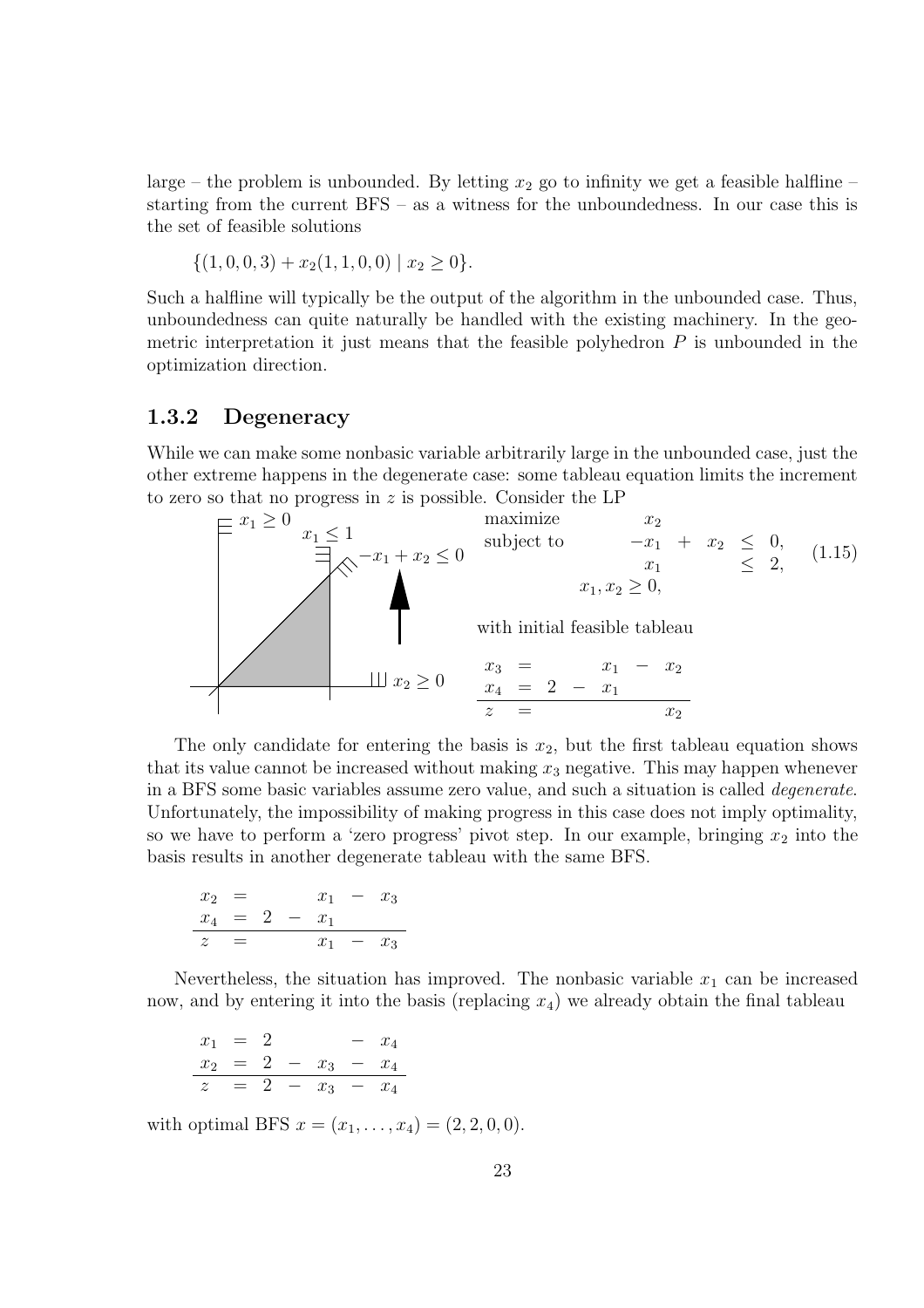In this example, after one degenerate pivot we were able to make progress again. In general, there might be longer runs of degenerate pivots. Even worse, it may happen that a tableau repeats itself during a sequence of degenerate pivots, so the algorithm can go through an infinite sequence of tableaus without ever making progress. This phenomenon is known as cycling, and an example can be found in [10, pp. 30–32]. If the algorithm does not terminate, it must cycle. This follows from the fact that there are only finitely many different tableaus.

**Fact 1.3** The LP (1.1) has at most  $\binom{n+d}{n}$ n ) tableaus.

To prove this, we show that any tableau  $\mathcal T$  is already determined by its basis variables. Write  $\mathcal T$  as

$$
\begin{array}{rcl}\nx_B & = & \beta & - & \Lambda x_N \\
z & = & z_0 + \gamma^T x_N,\n\end{array}
$$

and assume there is another tableau  $\mathcal{T}'$  with the same basic and nonbasic variables, i.e.  $\mathcal{T}'$  is the system

$$
\begin{array}{rcl}\nx_B & = & \beta' & - & \Lambda' x_N \\
z & = & z'_0 & + & \gamma'^T x_N,\n\end{array}
$$

By the tableau properties, both systems have the same set of solutions. Therefore

$$
(\beta - \beta') - (\Lambda - \Lambda')x_N = 0
$$
 and  

$$
(z_0 - z'_0) + (\gamma^T - \gamma'^T)x_N = 0
$$

must hold for all *d*-vectors  $x_N$ , and this implies  $\beta = \beta', \Lambda = \Lambda', \gamma = \gamma'$  and  $z_0 = z'_0$ . Hence  $\mathcal{T} = \mathcal{T}^{\prime}.$ 

There are two standard ways to avoid cycling:

- Bland's *smallest subscript rule*: If there is more than one candidate  $x_k$  for entering the basis (or more than one candidate for leaving the basis, which is another manifestation of degeneracy), choose the one with smallest subscript  $k$ .
- Avoid degeneracies altogether by symbolic perturbation.

By Bland's rule, there is always a way of escaping from a sequence of degenerate pivots. For this, however, one has to give up the freedom of choosing the entering variable. For us it will be crucial not to restrict the choice of the entering variable, so we will abandon Bland's rule and instead resort to the method of symbolic perturbation, although this requires more computational effort. The method – also known as the lexicographic method – perturbs the right-hand side vector  $b$  of the LP by adding powers of a symbolic constant  $\varepsilon$  (assumed to be infinitesimally small). The LP then becomes

maximize 
$$
\sum_{j=1}^{d} c_j x_j
$$
subject to 
$$
\sum_{j=1}^{d} a_{ij} x_j \le b_i + \varepsilon^i \quad (i = 1, ..., n),
$$

$$
x_j \ge 0 \qquad (j = 1, ..., d),
$$
 (1.16)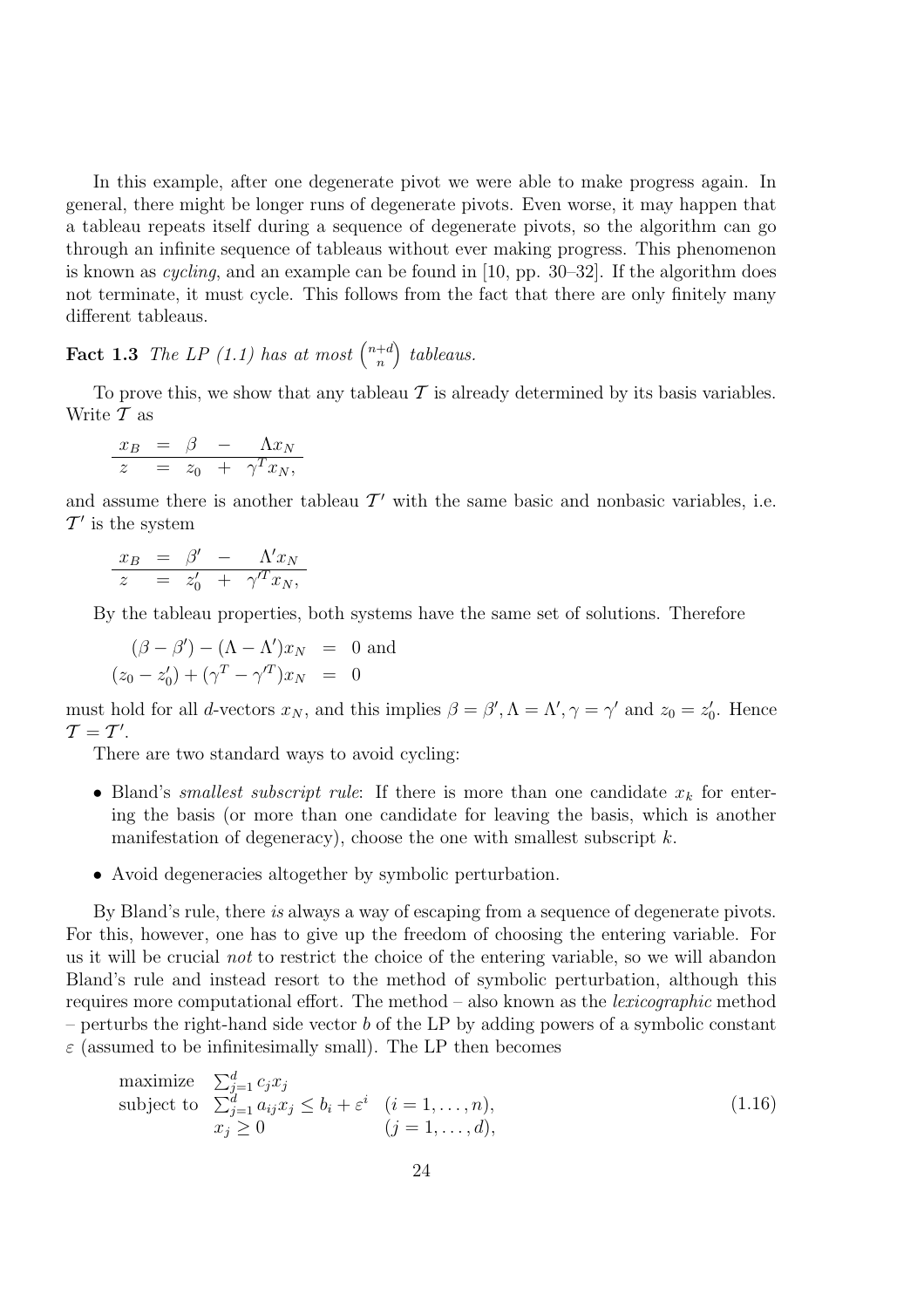and if the original LP  $(1.1)$  is feasible, so is  $(1.16)$ . A solution to  $(1.1)$  can be obtained from a solution to (1.16) by ignoring the contribution of  $\varepsilon$ , i.e. by setting  $\varepsilon$  to zero. Moreover, any valid tableau for  $(1.16)$  reduces to a valid tableau for  $(1.1)$  when the terms involving powers of  $\varepsilon$  are disregarded.

In case of (1.15), the initial tableau of the perturbed problem is

$$
x_3 = \varepsilon + x_1 - x_2
$$
  
\n
$$
x_4 = 2 + \varepsilon^2 - x_1
$$
  
\n
$$
z = x_2
$$

Pivoting with  $x_2$  entering the basis gives the tableau

$$
\begin{array}{rcl}\nx_2 & = & \varepsilon + x_1 - x_3 \\
x_4 & = & 2 + \varepsilon^2 - x_1 \\
z & = & \varepsilon + x_1 - x_3\n\end{array} \n\tag{1.17}
$$

This is no longer a degenerate pivot, since  $x_2$  (and z) increased by  $\varepsilon$ . Finally, bringing  $x_1$  into the basis gives the tableau

$$
\begin{array}{rcl}\nx_1 &=& 2 + \varepsilon^2 &-& x_4 \\
x_2 &=& 2 + \varepsilon + \varepsilon^2 &-& x_3 &-& x_4 \\
z &=& 2 + \varepsilon + \varepsilon^2 &-& x_3 &-& x_4\n\end{array} \n\tag{1.18}
$$

with optimal BFS  $x = (2 + \varepsilon^2, 2 + \varepsilon + \varepsilon^2, 0, 0)$ . The optimal BFS for (1.15) is recovered from this by ignoring the additive terms in  $\varepsilon$ . In general, the following holds, which proves nondegeneracy of the perturbed problem.

Fact 1.4 In any BFS of 1.16, the values of the basic variables are nonzero polynomials in  $\varepsilon$ , of degree at most n. The tableau coefficients at the nonbasic variables are unaffected by the perturbation.

To find the leaving variable, polynomials in  $\varepsilon$  have to be compared. This is done lexicographically, i.e.

$$
\sum_{k=1}^{n} \lambda_k \varepsilon^k < \sum_{k=1}^{n} \lambda_k' \varepsilon^k
$$

if and only if  $(\lambda_1, \ldots, \lambda_n)$  is lexicographically smaller than  $(\lambda'_1, \ldots, \lambda'_n)$ . The justification for this is that one could actually assign a very small numerical value to  $\varepsilon$  (depending on the input numbers of the LP), such that comparing lexicographically is equivalent to comparing numerically, for all polynomials that turn up in the algorithm.

In the perturbed problem, progress is made in every pivot step. Cycling cannot occur and the algorithm terminates after at most  $\binom{n+d}{n}$ n ) pivots.<sup>2</sup> In the associated feasible polyhedron, degeneracies correspond to 'overcrowded vertices', which are vertices where more

<sup>&</sup>lt;sup>2</sup>An upper bound is the number of *feasible* tableaus. By Mc Mullens's Upper Bound Theorem [35], this number is much smaller than  $\binom{n+d}{n}$ .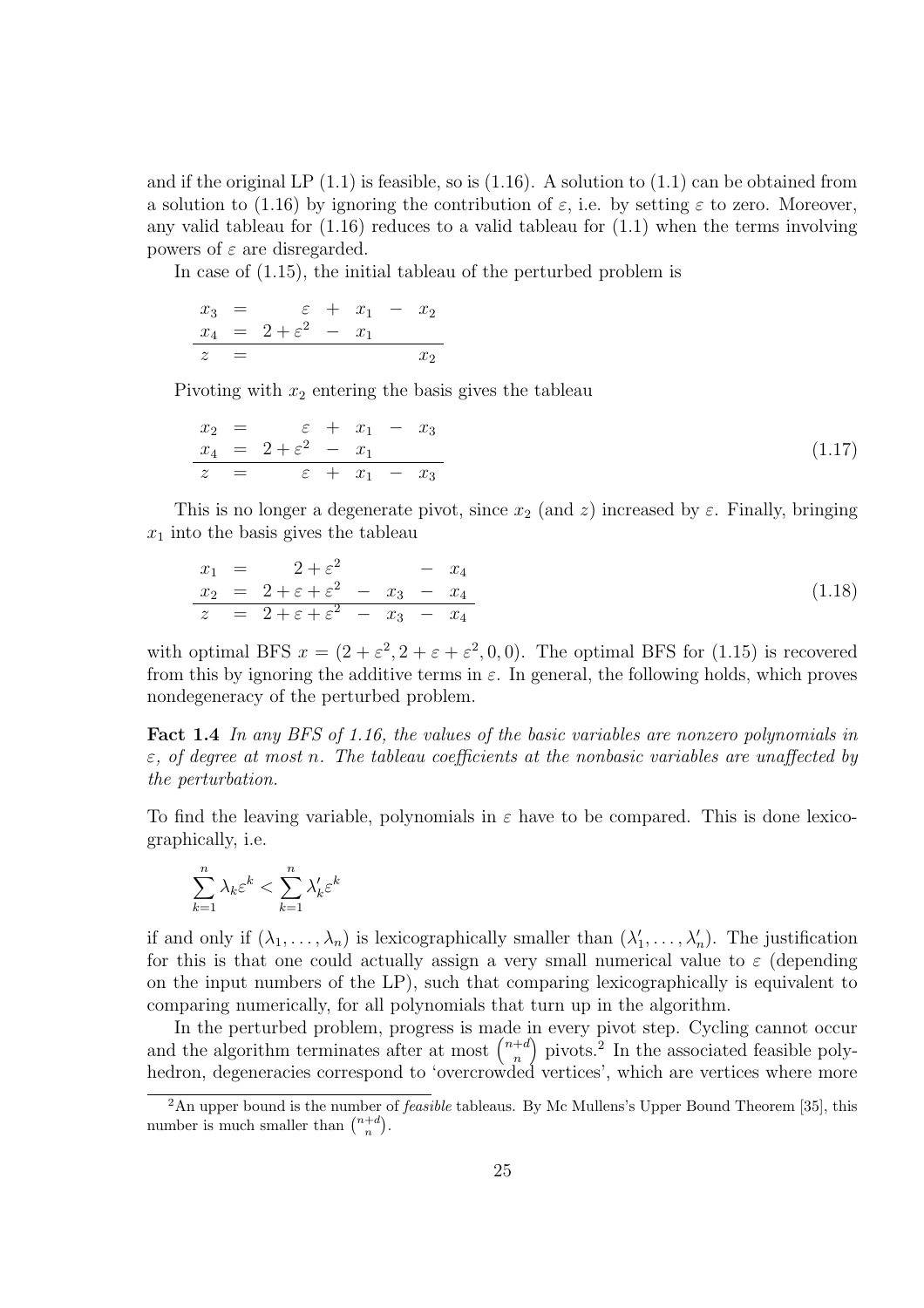than d of the constraint hyperplanes meet. There are several ways to represent the same vertex as an intersection of exactly d hyperplanes, and a degenerate pivot switches between two such representations. The perturbation slightly moves the hyperplanes relative to each other in such a way that any degenerate vertex is split into a collection of nondegenerate ones very close together.

#### 1.3.3 Infeasibility

To start off, the simplex method needs some feasible tableau. In all examples considered so far such a tableau was readily available since the initial tableau was feasible. We say that the problem has a feasible origin. This is equivalently expressed by the fact that the right-hand side vector b of the LP is nonnegative. If this is not the case, we first solve an auxiliary problem that either constructs a BFS to the original problem or proves that the original problem is infeasible. The auxiliary problem has an additional variable  $x_0$  and is defined as

minimize 
$$
x_0
$$
  
subject to  $\sum_{j=1}^d a_{ij}x_j - x_0 \le b_i$   $(i = 1, ..., n),$   
 $x_j \ge 0$   $(j = 0, ..., d).$ 

This problem is feasible (choose  $x_0$  big enough), and it is clear that the original problem is feasible if and only if the optimum value of the auxiliary LP is zero. Let us do an example and consider the problem

maximize 
$$
-x_2
$$
  
\nsubject to  $-x_1 - x_2 \le -2$ ,  
\n $x_1 - x_2 \le -1$ ,  
\n $x_1, x_2 \ge 0$ .  
\nwith initial tableau  
\n $x_3 = -2 + x_1 + x_2$   
\n $x_4 = -1 - x_1 + x_2$   
\n $z = -x_2$   
\nThis problem has an infeasible origin, because setting the right-hand side variables to

zero gives  $x_3 = -2, x_4 = -1$ . The auxiliary problem (written in maximization form to avoid confusion and with the objective function called  $w$  in the tableau) is

maximize 
$$
-x_0
$$
  
\nsubject to  $-x_1 - x_2 - x_0 \le -2$ ,  
\n $x_1 - x_2 - x_0 \le -1$ ,  
\n $x_0, x_1, x_2 \ge 0$ .

with initial tableau

$$
\begin{array}{rcl}\nx_3 & = & -2 + x_1 + x_2 + x_0 \\
x_4 & = & -1 - x_1 + x_2 + x_0 \\
w & = & -x_0\n\end{array}
$$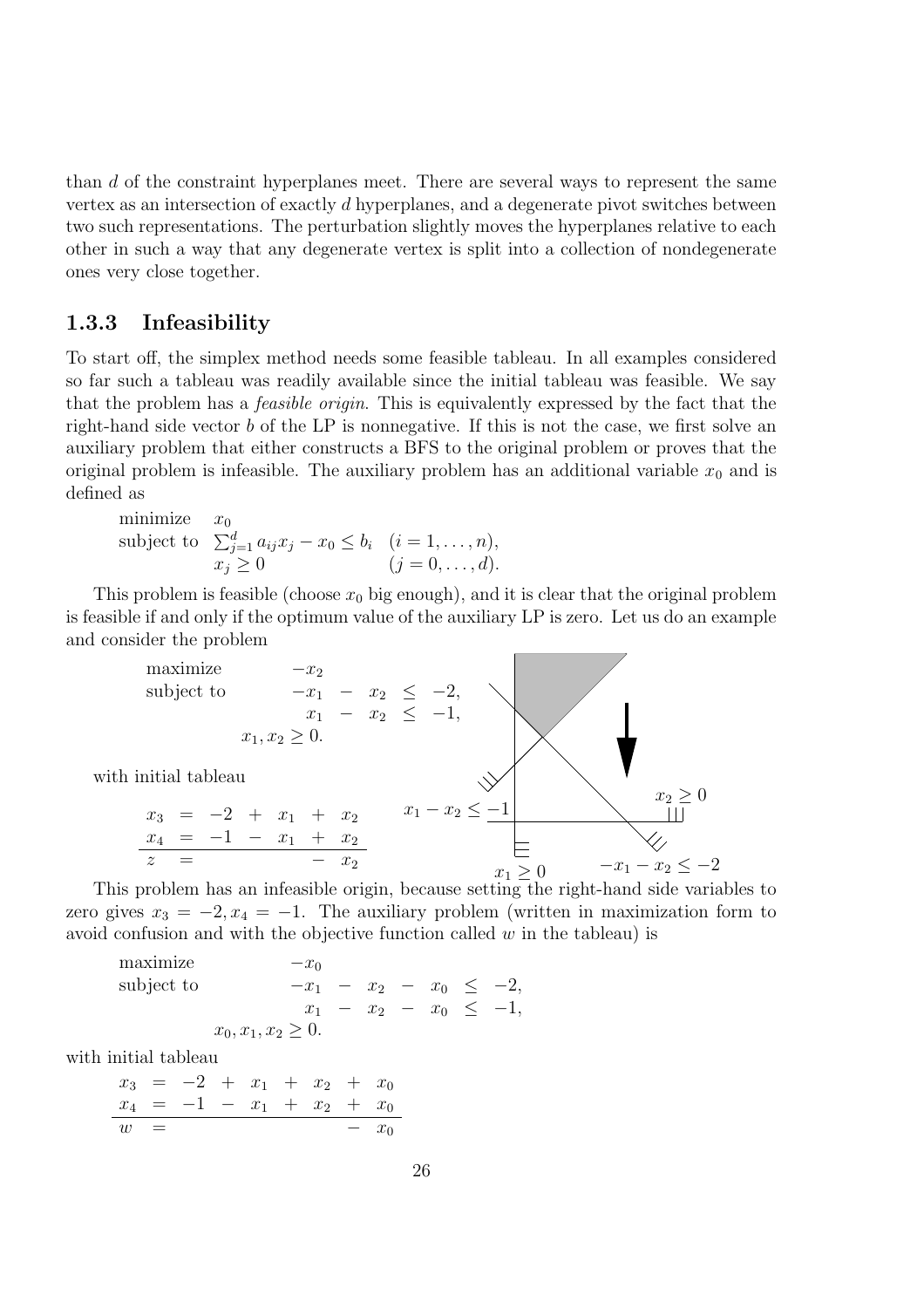The auxiliary problem has an infeasible initial tableau, too, but we can easily construct a feasible tableau by performing one pivot step. We start increasing the value of  $x_0$ , this time not with the goal of *maintaining* feasibility but with the goal of *reaching* feasibility. To get  $x_3 \geq 0$ ,  $x_0$  has to increase by at least 2, and this also makes  $x_4$  positive. By setting  $x_0 := 2$  we get  $x_3 = 0$  and  $x_4 = 1$ . Solving the first tableau equation for  $x_0$  and substituting from this into the remaining equations as usual gives a new *feasible* tableau with  $x_0$  basic and  $x_3$  nonbasic.

$$
\begin{array}{rcl}\nx_0 & = & 2 & -x_1 & -x_2 & +x_3 \\
x_4 & = & 1 & -2x_1 & +x_3 \\
w & = & -2 & +x_1 & +x_2 & -x_3\n\end{array}
$$

The simplex method can now be used to solve the auxiliary problem. In our case, by choosing  $x_2$  as the entering variable, we accomplish this in one step. The resulting tableau is

$$
\begin{array}{rcl}\nx_2 & = & 2 & -x_1 + x_3 - x_0 \\
x_4 & = & 1 - 2x_1 + x_3 \\
w & = & -x_0\n\end{array}
$$

Since all coefficients of nonbasic variables in the  $w$ -row are nonpositive, this is an optimal tableau with BFS  $x = (x_0, \ldots, x_4) = (0, 0, 2, 0, 1)$ . The associated zero w-value asserts that the LP we originally wanted to solve is actually feasible, and we can even construct a feasible tableau for it from the final tableau of the auxiliary problem by ignoring  $x_0$  and expressing the original objective function z in terms of the nonbasic variables; from the first tableau equation we get in our case  $z = -x_2 = -2 + x_1 - x_3$ , and this gives a valid feasible tableau

$$
\begin{array}{rcl}\nx_2 & = & 2 & -x_1 + x_3 \\
x_4 & = & 1 - 2x_1 + x_3 \\
z & = & -2 + x_1 - x_3\n\end{array}
$$

with corresponding BFS  $x = (x_1, \ldots, x_4) = (0, 2, 0, 1)$  for the original LP. For this to work,  $x_0$  should be nonbasic in the final tableau of the auxiliary problem which is automatically the case if the problem is nondegenerate. (To guarantee this in the general situation, choose  $x_0$  as the leaving variable whenever this is a possible choice.)

If the optimum value of the auxiliary problem is nonzero, we can conclude that the original LP is infeasible and simply report this fact.

### 1.4 The Revised Simplex Method

How much time does a single pivot step take? If we charge unit cost for comparisons and elementary arithmetic operations (additions, multiplications and divisions) we get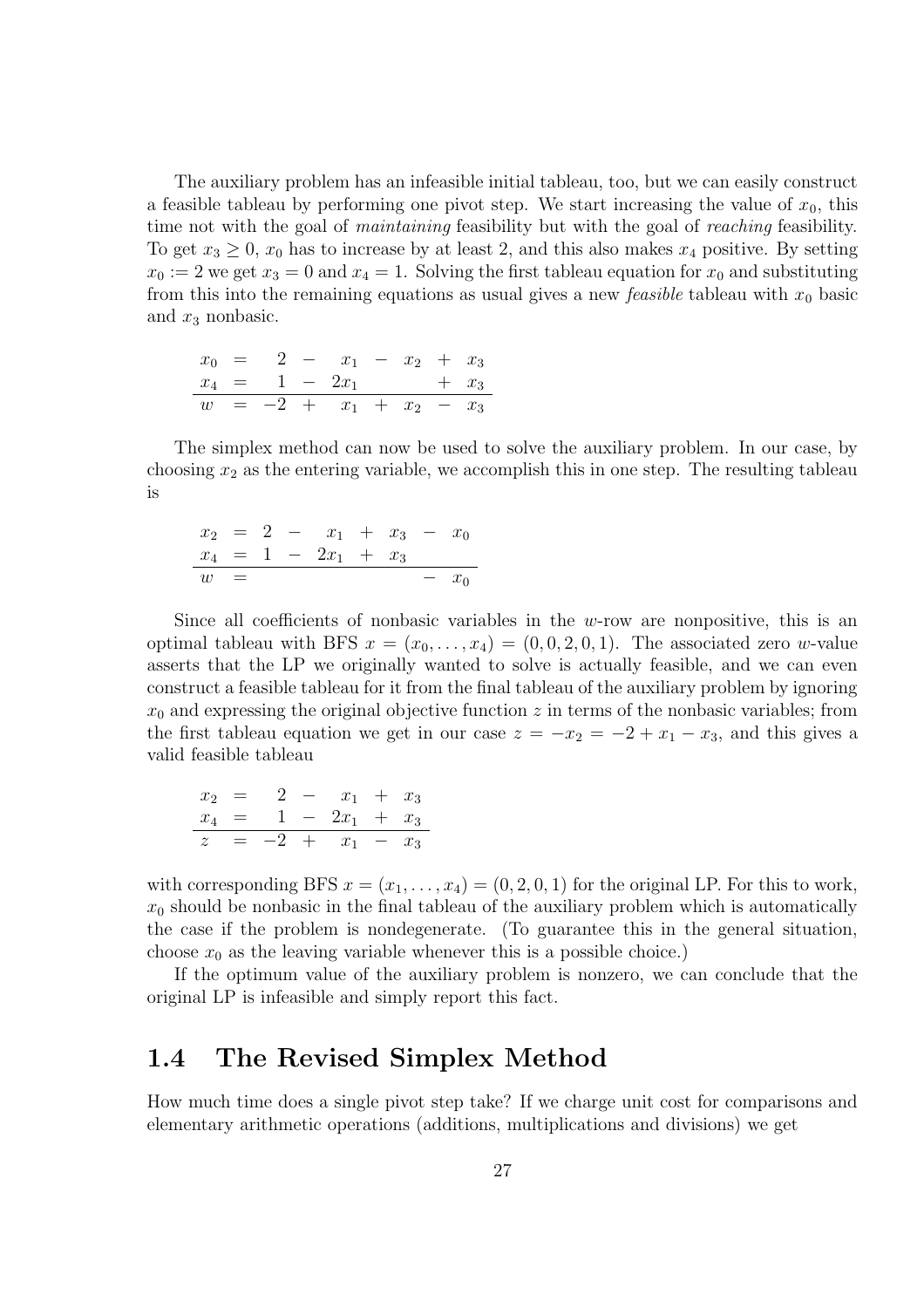- $O(d)$  for finding the entering variable.
- $O(n)$  for finding the leaving variable,
- $O(nd)$  for rewriting the tableau.

The new BFS is already available after entering and leaving variable have been computed; only to be able to carry on with the next iteration we need to do an expensive tableau update. The so-called revised simplex method works on an implicit representation of the tableau and completely saves the update. At the same time, however, the process of finding the entering variable slows down to  $O(nd)$  in the worst case, so what do we gain?

- (i) The revised simplex method can be implemented in such a way that pivoting is much faster than  $O(nd)$  on sparse problems typically encountered in practice. No such tuning is apparent for the *standard* simplex method described so far. From a practical point of view, this is the most important reason. For this thesis, it is the least important reason. We are aiming for bounds that hold for all inputs, so we can't profit from sparsity. We will save, but for a different reason.
- (ii) Although the process of rewriting a tableau is simple, the relationship between consecutive tableaus and their connection to the original data remain somewhat obscure. In this respect, the revised simplex method is much more explicit.
- (iii) The RANDOM-FACET algorithm we introduce in the next chapter never actually searches for an entering variable during a pivot step; by that time previous computations have delivered a unique candidate for entering the basis, and only that candidate has to be checked. In this situation it pays off to shift the computational effort from the tableau updates to the search process which is saved anyway. A pivot step in the RANDOM-FACET algorithm can then be performed in time independent of d (which is a saving, because we will see in Chapter 3, Subsection 3.2.3 that  $d \geq n$ in a typical application of the simplex method; for  $d < n$  we are better off by solving the dual problem).

To describe the revised simplex method, we recall that any tableau can be written in the form

$$
\begin{array}{rcl}\nx_B & = & \beta & - & \Lambda x_N \\
z & = & z_0 & + & \gamma^T x_N,\n\end{array} \n\tag{1.19}
$$

and as we have already argued for Fact 1.3, the entries  $\beta$ ,  $\gamma$ ,  $\Lambda$  and  $z_0$  are determined by the choice of the basic variables  $x_B$ . Formally, if G is some subset

$$
G = \{j_1, \ldots, j_k\} \subseteq [d+n]
$$

of variable subscripts, then

$$
x_G := (x_{j_1}, \dots x_{j_k})^T
$$
\n(1.20)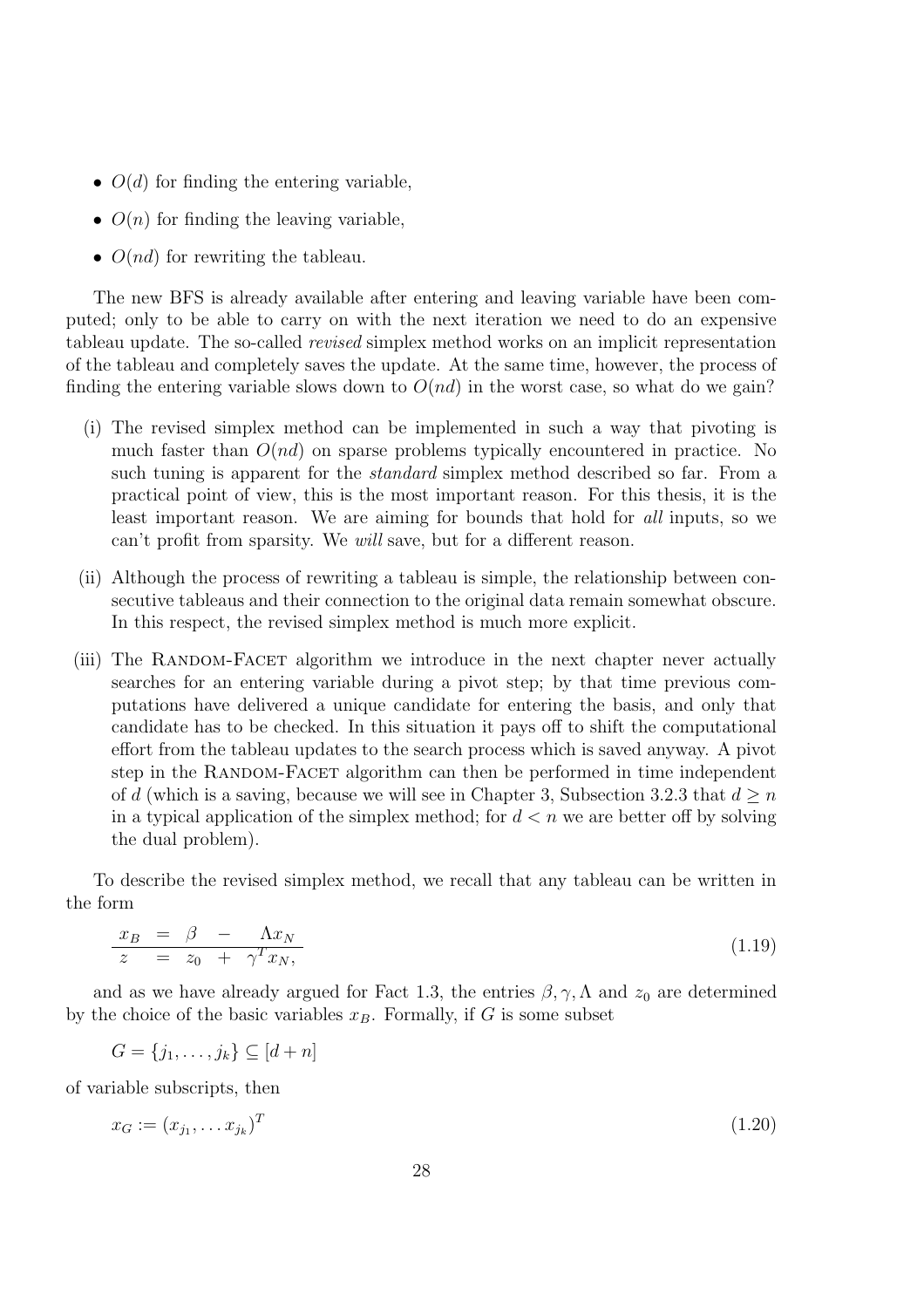is the vector of all the variables with subscripts in  $G$ . Any tableau is therefore uniquely specified by its basic subscript set  $B$ . We will make this specification explicit, i.e. we show how the entries  $\beta, \gamma, \Lambda$  and  $z_0$  relate to B.

Consider the LP in compact equality form (1.4), which is

$$
\begin{array}{ll}\n\text{(LP)} & \text{maximize} \quad \underline{c}^T x \\
\text{subject to} & \underline{A}x = b, \\
& x \ge 0,\n\end{array} \tag{1.21}
$$

with  $\underline{A}$  and  $\underline{c}$  defined according to (1.5) resp. (1.6).

Let  $\underline{A}_j$  denote the j-th column of  $\underline{A}$ . For subscript set  $G = \{j_1, \ldots, j_k\}$  let

$$
\underline{A}_G := (\underline{A}_{j_1}, \dots, \underline{A}_{j_k}) \tag{1.22}
$$

collect the k columns corresponding to the variables with subscripts in  $G$ . Then the equations of (1.21) read as

$$
\underline{A}_B x_B + \underline{A}_N x_N = b. \tag{1.23}
$$

Since (1.19) has by definition of a tableau the same set of solutions as (1.23), the former is obtained by simply solving  $(1.23)$  for  $x_B$ , which gives

$$
x_B = \underline{A}_B^{-1}b - \underline{A}_B^{-1}\underline{A}_N x_N,\tag{1.24}
$$

and therefore

$$
\begin{array}{rcl}\n\beta & = & \underline{A}_B^{-1}b, \\
\Lambda & = & \underline{A}_B^{-1}\underline{A}_N.\n\end{array} \tag{1.25}
$$

By similar reasoning we compute  $\gamma$  and  $z_0$ . For  $G = \{j_1, \ldots, j_k\}$  let

$$
\underline{c}_G := (\underline{c}_{j_1}, \dots, \underline{c}_{j_k})^T \tag{1.26}
$$

collect the entries corresponding to variables with subscripts in  $G$ . Then the equation for  $z \text{ in } (1.4)$  reads as

$$
z = \underline{c}_B^T x_B + \underline{c}_N^T x_N. \tag{1.27}
$$

Again by the tableau property, the last row of  $(1.19)$  is equivalent to  $(1.27)$ , and the former is obtained by simply substituting from  $(1.24)$  into  $(1.27)$ , which gives

$$
z = \underline{c}_B^T \underline{A}_B^{-1} b + (\underline{c}_N^T - \underline{c}_B^T \underline{A}_B^{-1} \underline{A}_N) x_N,
$$
\n(1.28)

and therefore

$$
z_0 = c_B^T \underline{A}_B^{-1} b, \n\gamma^T = c_N^T - c_B^T \underline{A}_B^{-1} \underline{A}_N.
$$
\n(1.29)

Rather than maintaining the tableau (1.19) explicitly, the revised simplex method maintains only the current BFS, the basic subscript set  $B$  as well as the *inverse* of the matrix  $\underline{A}_B$ . Note that before the first iteration,  $\underline{A}_B = \underline{A}_B^{-1} = E$ .

To obtain the new BFS, all necessary information is retrieved from the implicit tableau representation given by (1.24) and (1.27), as follows.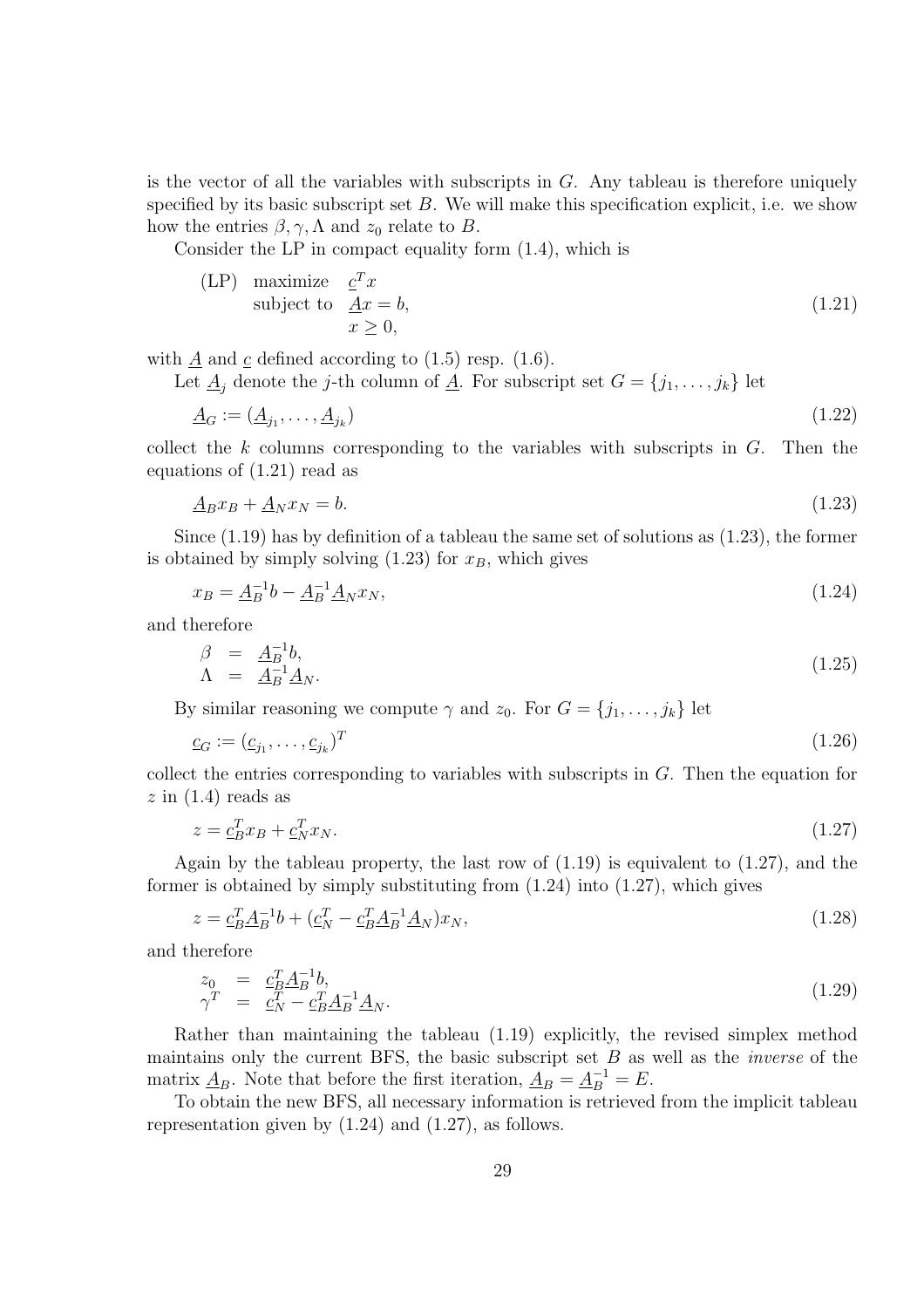• To find the entering variable, evaluate  $\gamma^T$  according to (1.29), i.e. solve

$$
y^T \underline{A}_B = \underline{c}_B^T
$$

for  $y^T$  and set

$$
\gamma^T = \underline{c}_N^T - y^T \underline{A}_N.
$$

This takes  $O(n^2)$  time to compute  $y^T$ , given that  $\underline{A}_{B}^{-1}$  is available, and  $O(n)$  time for every entry of  $\gamma^T$ . A variable  $x_{j_\ell}$  may enter the basis if its corresponding  $\gamma$ -entry is positive. Checking whether a variable is eligible for entering the basis thus costs only  $O(n^2)$  time while *searching* for an entering variable takes up to  $O(n^2 + nd)$  time.

• The column  $\lambda$  of the tableau matrix  $\Lambda$  corresponding to the entering variable  $x_{j_\ell}$  is computed according to (1.25), i.e. by solving

$$
\underline{A}_B \lambda = \underline{A}_{j_\ell} \tag{1.30}
$$

for  $\lambda$ . Again, since  $\underline{A}_{B}^{-1}$  is available, this can be done in time  $O(n^2)$ .

The leaving variable and the new BFS are easily computed from this (and the old BFS) in time  $O(n)$ , just like the standard simplex method does it from the explicit tableau representation. One remark is in order. If we apply the method of symbolic perturbation to cope with degeneracies, this step gets more expensive. In order to obtain the new BFS, n polynomials of degree up to n in  $\varepsilon$  have to be compared and updated (consider the step from (1.17) to (1.18) in Subsection 1.3.2). This takes time  $O(n^2)$  rather than  $O(n)$  when only actual numbers are involved. Luckily, this does not introduce asymptotic overhead, since the previous steps already take  $O(n^2)$  time.

The tableau update is replaced by an update of the set B and the matrix  $\underline{A}_{B}^{-1}$ . Let us first consider how  $\underline{A}_B$  changes. After permuting the column order we can assume that the new matrix  $\underline{A}_{B'}$  arises from  $\underline{A}_B$  by replacing the k-th column, and the new column is exactly the column  $\underline{A}_{j_\ell}$  referred to in (1.30). Consequently,

$$
\underline{A}_{B'} = \underline{A}_B \begin{pmatrix} 1 & \cdots & \lambda_1 & \cdots & 0 \\ & & \vdots & & \\ & & \vdots & & \vdots \\ 0 & \cdots & \lambda_n & \cdots & 1 \end{pmatrix},
$$

so  $A_B$  is updated by multiplying with a unit matrix whose k-th column is replaced by the column  $\lambda$  already computed in (1.30). This implies

$$
\underline{A}_{B'}^{-1} = \begin{pmatrix} 1 & \cdots & -\frac{\lambda_1}{\lambda_k} & \cdots & 0 \\ & \ddots & \vdots & & \\ & & \frac{1}{\lambda_k} & & \\ & & \vdots & \ddots & \\ 0 & \cdots & -\frac{\lambda_n}{\lambda_k} & \cdots & 1 \end{pmatrix} \underline{A}_{B}^{-1},
$$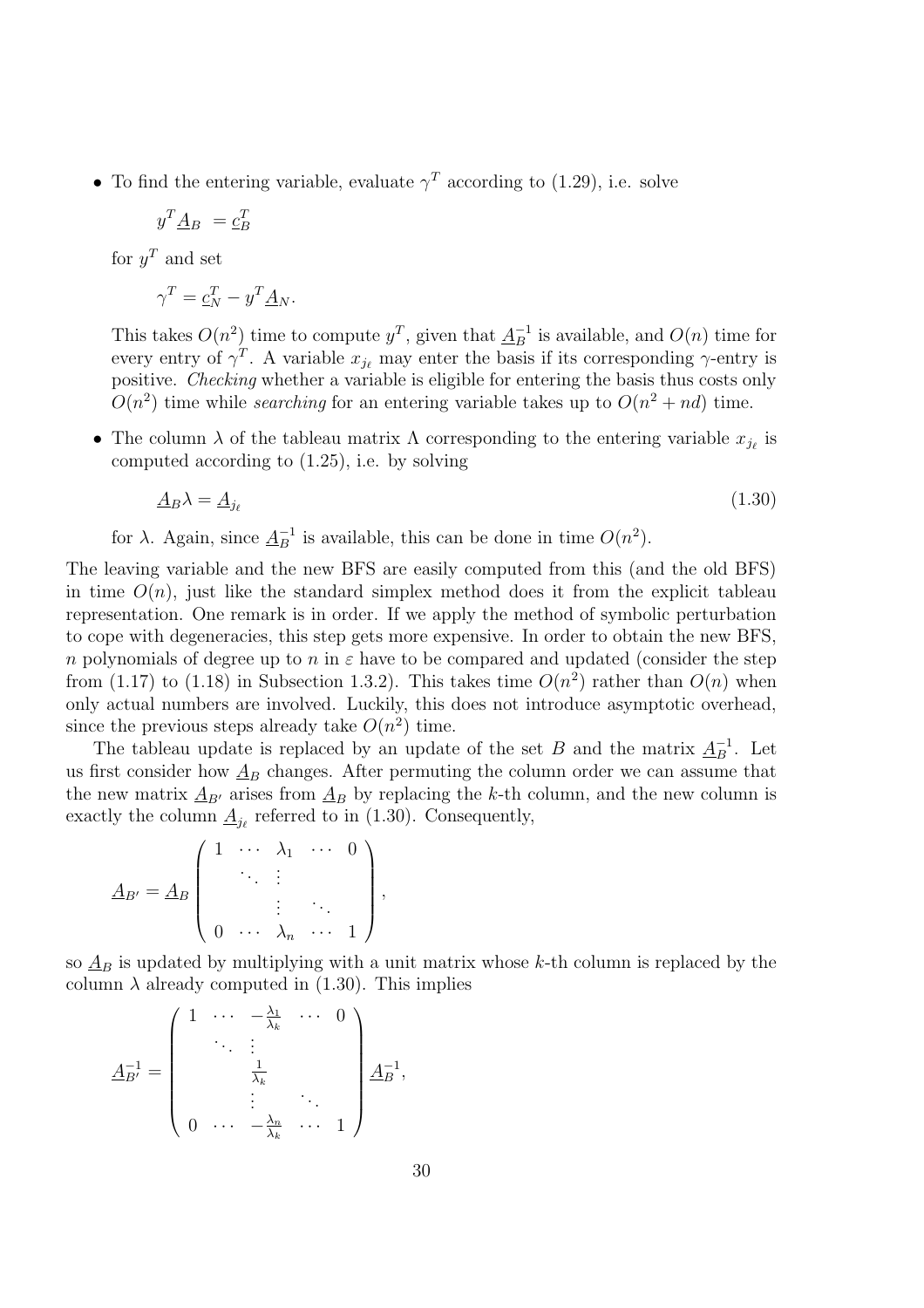and this multiplication can be performed in time  $O(n^2)$ .

**Fact 1.5** One pivot step in the revised simplex method takes time  $O(n^2)$  if (a candidate for) the entering variable is known in advance, and time  $O(n^2 + nd)$  otherwise.

## 1.5 Pivot Rules

A pivot rule is any scheme for choosing the entering variable in case there is more than one candidate for it (which is the typical situation). The following would be a canonical (and time-saving) rule when applying the revised simplex method: compute the  $z$ -row of the current tableau  $(1.19)$  entry by entry, according to  $(1.29)$ , until a positive coefficient is found; choose the associated variable as the entering variable. This rule is fast when a positive entry is found early in  $\gamma$ . On the other hand, it is *insensitive* to the problem. Another pivot rule might spend more time on a sophisticated choice of the entering variable, with the goal of decreasing the overall number of pivot steps. In this respect, the best possible (and most sensitive) rule would be to choose the entering variable that minimizes the number of subsequent pivot steps. Unfortunately, no efficient implementation of this rule is known. Typically, a pivot rule is a compromise between the goal of achieving a small number of pivot steps on the one hand and the effort necessary to achieve this goal on the other hand. Although most 'classical' pivot rules are local in the sense that only the current tableau influences the choice of the entering variable, practical implementations try to reuse information obtained in previous iterations. In principle, a pivot rule has access to the complete history of computation.

In this thesis we explicitly distinguish between deterministic and randomized pivot rules. The latter – which we are mainly interested in – may base their decisions on the outcome of coin flips. Randomized rules do not seem to play a major role in practice. (Randomization can be applied to deal with numerical problems [6]; however, this is not the effect we are interested in here). Among the reasons might be the following.

- (i) Decisions based on coin flips are typically insensitive to the problem.
- (ii) The often-used phrase of the 'problems encountered in practice' suggests that the simplex method is mostly confronted with 'average' problems, and in fact its runtime frequently lies within the bounds observed for random problems. In this setting, randomization is not very effective.<sup>3</sup> Moreover, (pseudo-)random number generation entails extra computations and is therefore not desirable in highly optimized codes.

The picture completely changes when the worst case behavior is studied. In this context, the insensitivity of coin flips can even be an advantage, and randomization is provably effective. More precisely,

<sup>3</sup>As an example, consider Quicksort [13, pp. 153–171]. On an average input sequence, pivoting with the first element already works fine. Therefore, pivoting with a random element would be overkill.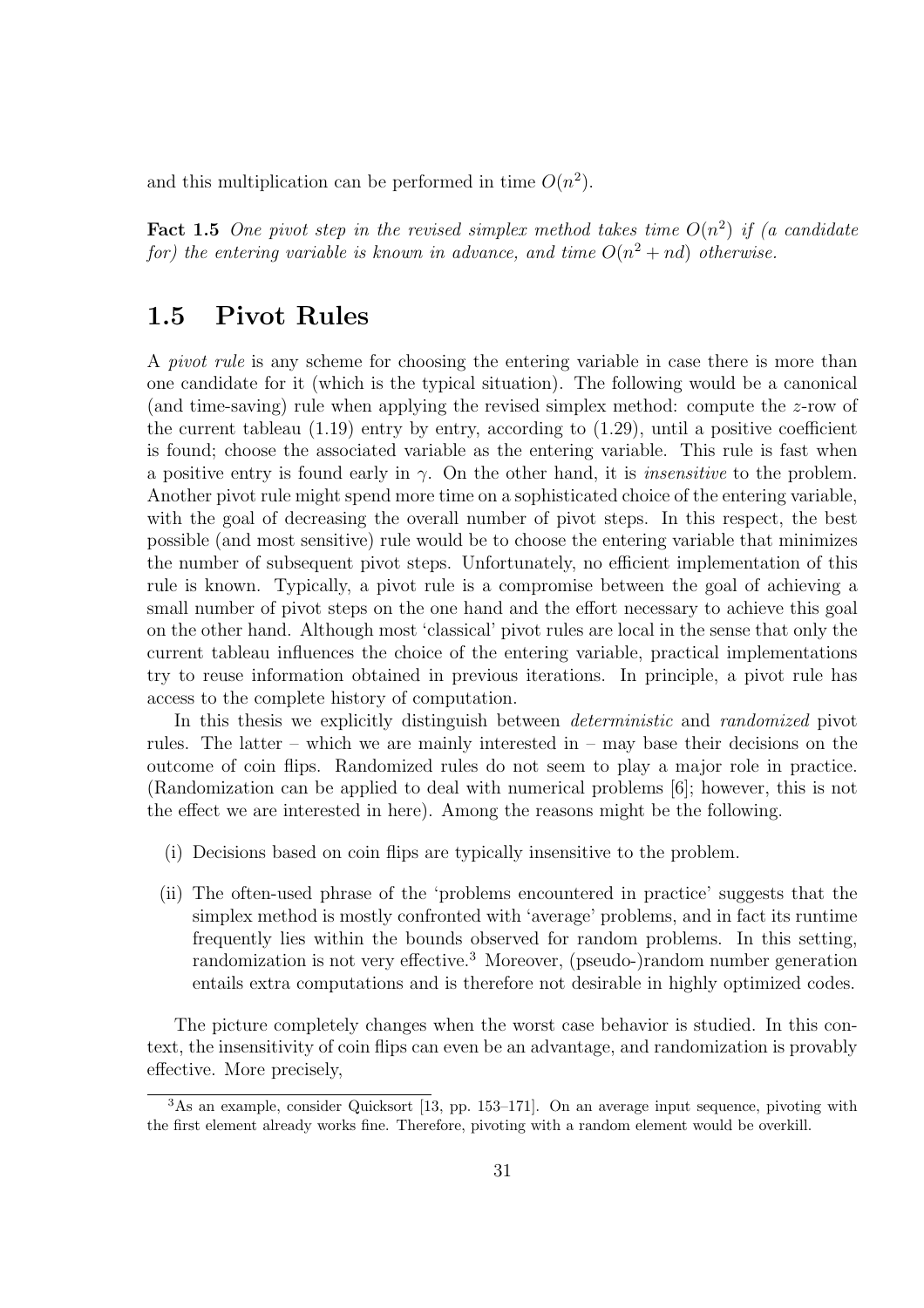- (i) In case of a deterministic pivot rule, the actions taken by the simplex method are completely determined by the input. Therefore, a malicious adversary might be able to construct inputs which force the method to go through a huge number of pivot steps, leading to exponential worst case behavior. This has actually happened to most known deterministic pivot rules (the first was Dantzig's largest coefficient rule, with Klee and Minty [31] serving as the malicious adversaries). Randomized pivot rules seem harder to fool, since the adversary does not know the decisions in advance. In particular, no superpolynomial lower bound on the expected number of pivot steps is known for any reasonable randomized rule.<sup>4</sup> It is important to note that the expectation here is not taken over an input distribution but over the coin flips performed by the algorithm.
- (ii) The best known upper bound on the maximum number of pivot steps is achieved by a randomized algorithm, and this algorithm has subexponential expected worst case behavior (see chapter 5). No similar result is known for any deterministic rule.

In the following we list some classical rules, all of which are deterministic. The presentation of randomized rules is postponed to the next chapter. We have just mentioned them here to draw your attention to the fundamental differences between both types of rules. Later, we will build on exactly these differences.

Below, the term 'improving variable' refers to any nonbasic variable that improves the objective function value when it is entered into the basis.

LARGEST COEFFICIENT. Enter the improving variable with largest coefficient in the  $z$ row. This is the rule originally proposed by Dantzig [14], and it maximizes the improvement in z per unit increase of the entering variable. As shown by Klee and Minty [31], this rule leads to exponential worst case behavior.

LARGEST INCREASE. Enter the improving variable which leads to the largest *absolute* improvement in  $z$ . This rule is computationally more expensive than the LARGEST COEFficient rule but locally maximizes the progress. It was proposed by Klee and Minty [31], together with the question whether their result on the LARGEST COEFFICIENT rule also holds for this rule. By a modification of the Klee-Minty construction, Jeroslow [26] was able to show that largest increase does not behave better than largest coefficient in the worst case.

STEEPEST EDGE. Enter the improving variable which maximizes the  $z$ -improvement per normalized unit increase of the entering variable (this is the increase necessary to translate the current feasible solution by a vector of unit length). Geometrically, this corresponds to choosing the steepest upward edge starting at the current vertex of the feasible polyhedron.

<sup>4</sup>To invoke Quicksort again: when pivoting with the first element, an adversary can easily fool the algorithm by supplying an already sorted sequence (and this cannot even be considered malicious). The strategy of pivoting with a random element is immune to such attempts.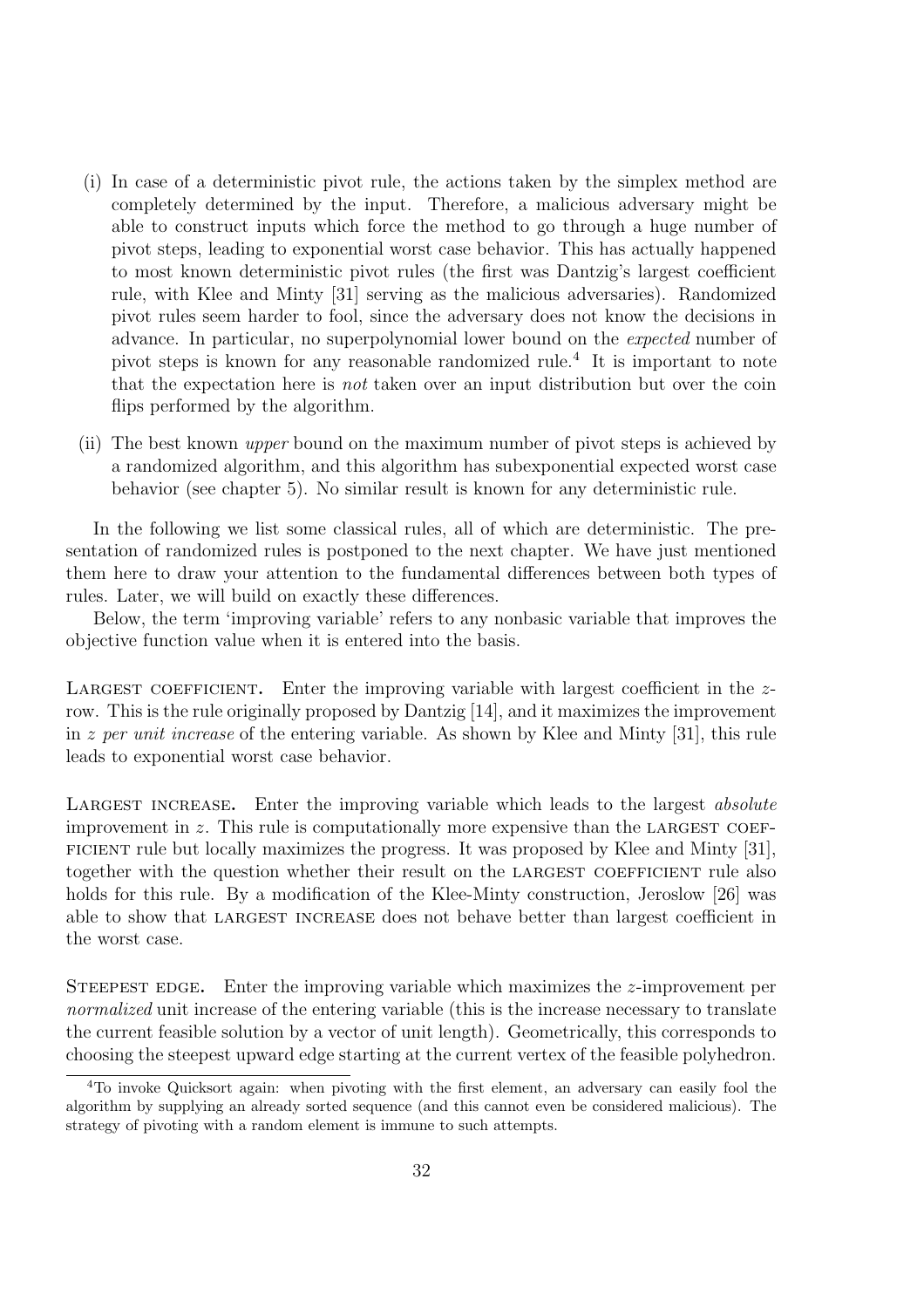By yet another modification of the Klee-Minty construction, Goldfarb and Sit [22] can prove the exponential worst case behavior of this rule.

Smallest subscript. Enter the improving variable with smallest subscript. This is Bland's rule, and it is of theoretical interest because it avoids cycling, as mentioned in Subsection 1.3.2. In practice it is abandoned in favor of more sensitive rules. Avis and Chvátal have shown that Bland's rule leads to an exponential number of pivot steps on the original Klee-Minty example [5].

LEAST ENTERED. Zadeh [49] has observed that the Klee-Minty example and all the derived constructions that lead to exponential behavior of the above rules have a 'lexicographic' structure. This means that there are 'higher order' variables which only enter the basis after the lower-ordered ones have entered and left it sufficiently many times. To kill such examples he proposes to enter the improving variable which has been entered least often before. No input is known which forces this rule to perform badly, and to find one (or prove that the rule is polynomial in the worst case) is a challenging open problem.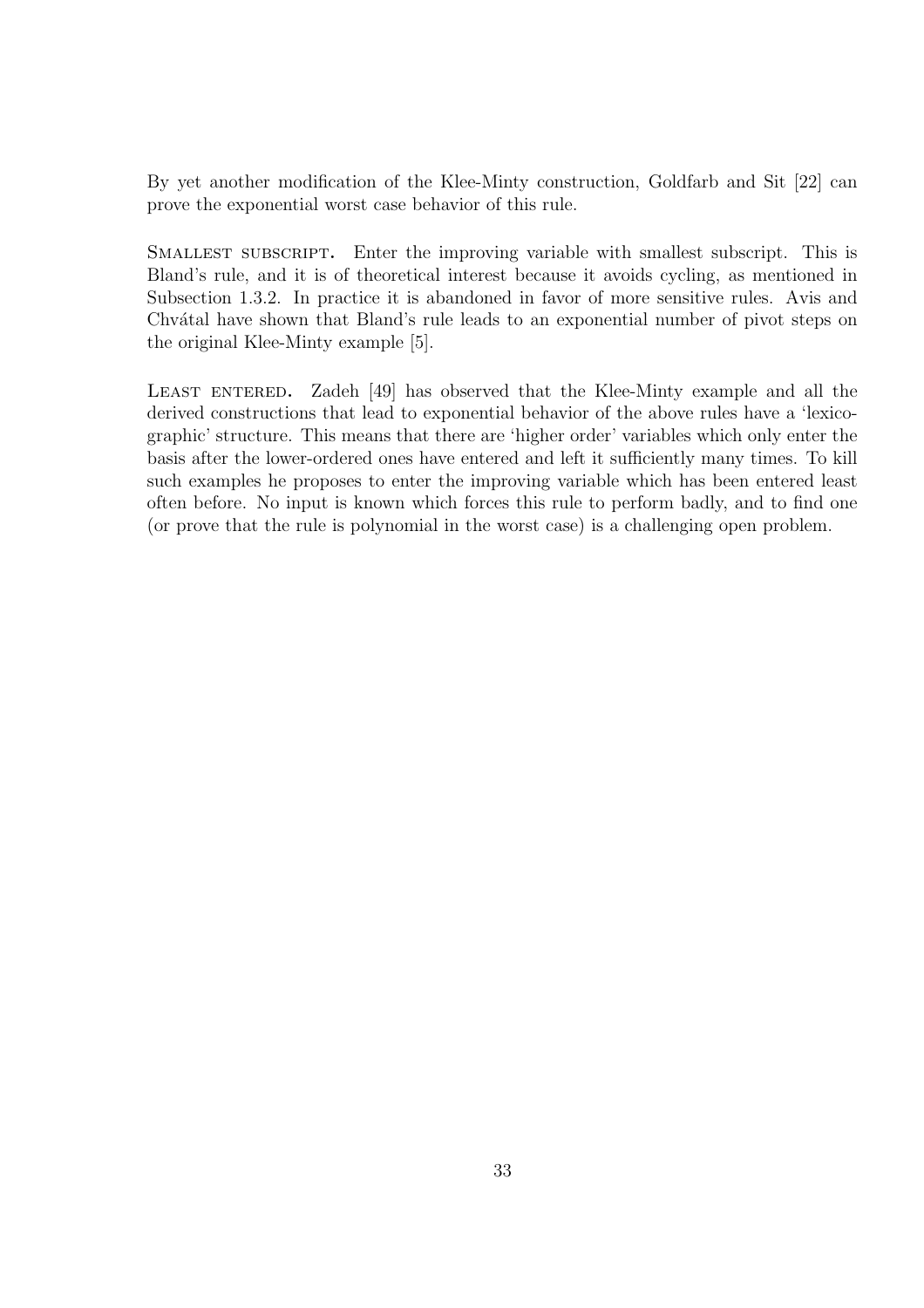## Chapter 2

## An Abstract View of the Simplex Method

The simplex method, as described in the previous chapter, follows the paradigm of successive improvement. Not only that: the simplex method has actually created this paradigm. To find an optimal solution  $s_{opt}$  to some problem, the method of successive improvement relies on the following three properties of the problem.

#### Successive improvement properties.

- (i) Some initial solution s is known.
- (ii) For any solution s some (reasonably fast) routine exists that either certifies  $s = s_{opt}$ or proves that  $s \neq s_{opt}$  by exhibiting another solution s' which is better than s (with respect to the optimality criterion).
- (iii) There are only finitely many solutions s.

In this chapter we concentrate on the simplex method as a concrete successive improvement method. In particular, we shall adopt a more abstract view in the sense that the actual pivoting routine becomes a black box. Based on this more abstract view, we present two randomized pivot rules for the simplex method. The chapter is a preparation for the following ones where problems (more general than LP) are studied that are solvable by successive improvement, in one or the other form. These will be *concrete* problems related to LP as well as abstract problems which are defined just by the property that successive improvement applies. In any case, we give concrete algorithms, all of which – when applied to LP – boil down to the simplex method with special (randomized) pivot rules.

Let us first discuss concrete conditions under which the simplex method is really a successive improvement method.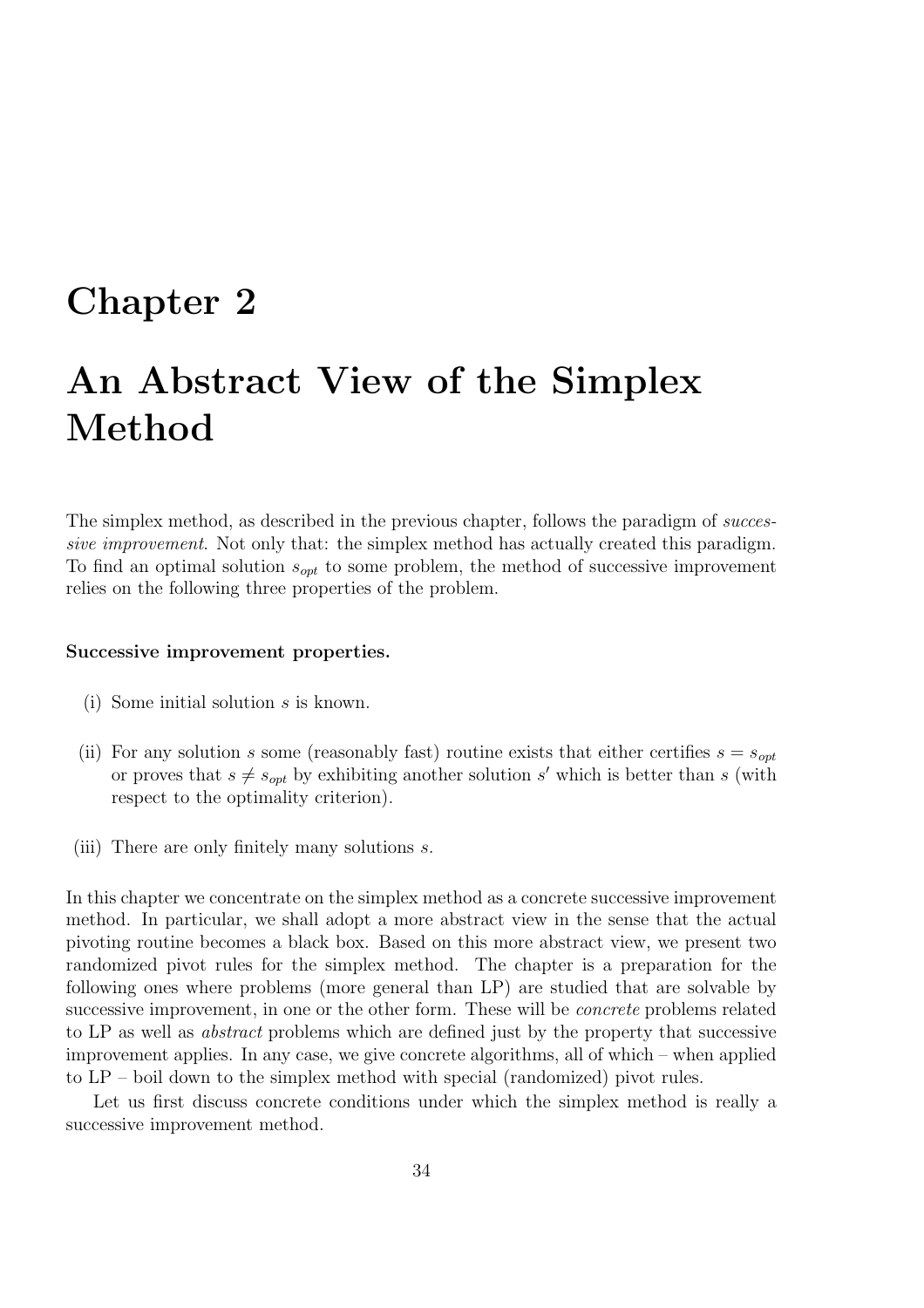#### 2.1 Successive Improvement

The solutions s maintained by the simplex method are basic feasible solutions of the LP, and as we have stated in Fact 1.3, there are only finitely many, so successive improvement property (iii) holds. The goal of Subsections 1.3.1 (Unboundedness), 1.3.2 (Degeneracy) and 1.3.3 (Infeasibility) was on the one hand to show that properties 1 and 2 also hold under certain assumptions, and on the other hand to show that these assumptions can (more or less easily) be guaranteed. Let us make these assumptions explicit, once and for all.

#### Assumption 2.1

- (i) Some initial BFS for the LP is known.
- (ii) The LP is bounded (this ensures that the proof of  $s \neq s_{opt}$  consists of a legal solution s', which must be a BFS).
- (iii) The LP is nondegenerate (this ensures that the solution  $s'$  is better than s and therefore is really a proof for  $s \neq s_{opt}$ ).

We have seen that unboundedness is easily discovered and dealt with during the computations at no extra cost, and if no initial BFS is known, computing one from scratch just introduces a factor of 2 in the overall runtime. Thus, the first two assumptions are no real restrictions.

The nondegeneracy assumption  $-$  in particular, the method of symbolic perturbation, Subsection 1.3.2, to resolve degeneracies – may seem inadequate from a practical point of view, since degeneracies (which do occur in practical problems) are harmless unless they lead to cycling, which is so rare that most likely no precautions are taken at all. In any case, maintaining and manipulating degree-n polynomials for this purpose is considered as too expensive.

In our theoretical setting, perturbation is acceptable, since it does not lead to asymptotic overhead in a pivot step of the revised simplex method, as we have described it. Still, if we were talking about termination only, we could easily handle degeneracies by switching to Bland's rule whenever they occur. However, from the abstract point of view of successive improvement, degeneracies are more problematic: even if we are guaranteed to escape from a sequence of zero-progress pivots sooner or later, it is not clear how long this takes! This again means that we just do not have a 'reasonably fast' routine to ensure successive improvement property (ii). Even if there was some small bound on the maximum number of successive degenerate pivots, this would solve the problem only for LP. In a more general setting (and we will develop such a setting), it is not clear how to deal with zero-progress pivots. Cycling might become unavoidable, 'killing' the successive improvement approach in the whole. If, on the other hand, some fast procedure is known to overcome a zeroprogress phase, this procedure might itself be regarded as the pivoting routine, removing zero-progress pivots altogether. With the convention that a single pivot step always makes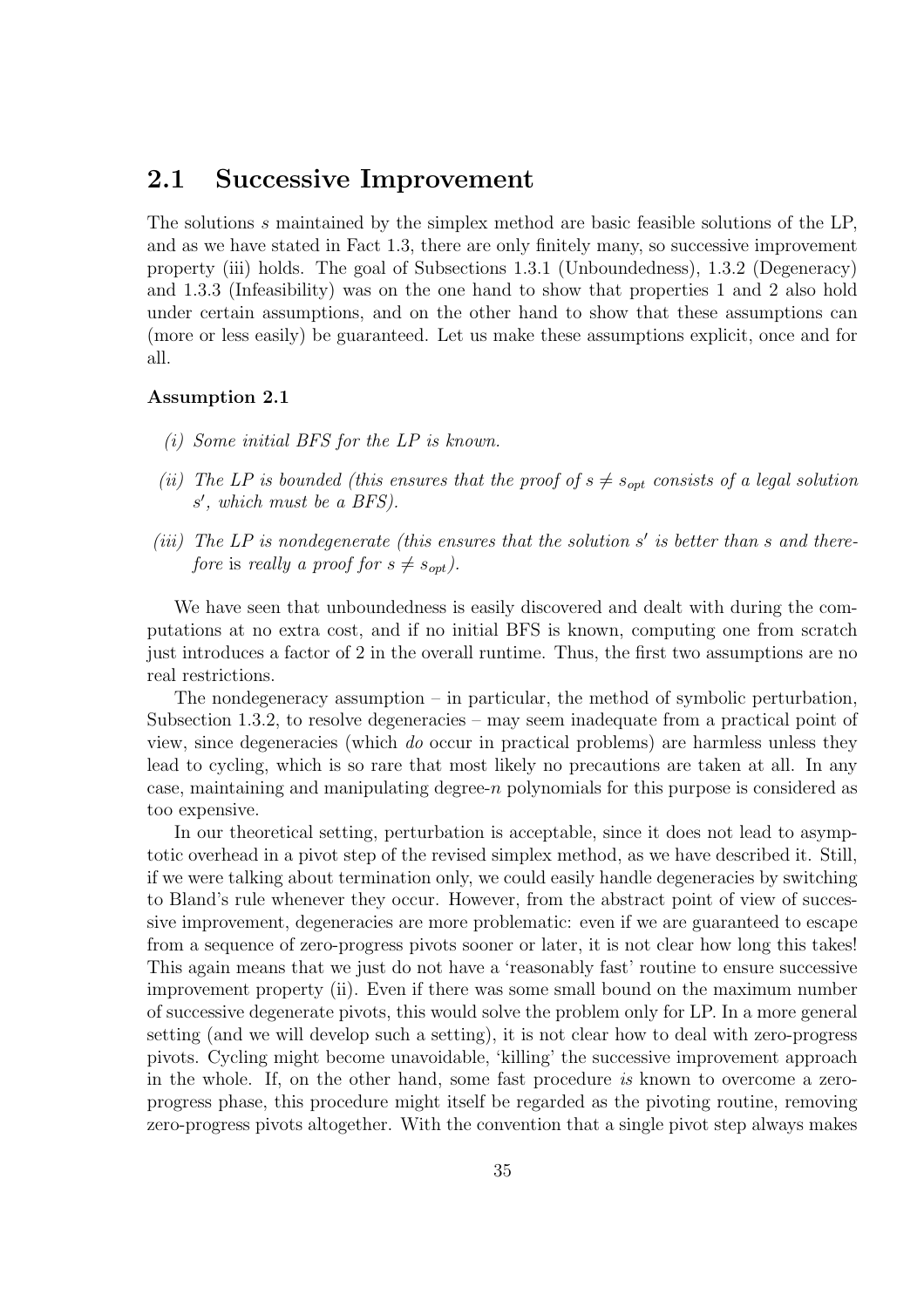progress, successive improvement safely works in any situation. For LP, the nondegeneracy assumption achieves this. It should be considered as a (necessary) tribute to the generality of the method, even if it looks like 'overkill' in the specific situation.

## 2.2 The Abstract View

We have already seen in Section 1.4 that any BFS associated with a tableau

$$
\frac{x_B}{z} = \frac{\beta}{z_0} - \frac{\Lambda x_N}{\gamma^T x_N},\tag{2.1}
$$

is determined by the set B of basic subscripts, via  $(1.25)$  and  $(1.29)$ , so B is an abstract representation of the BFS from which the actual coordinates can be retrieved if necessary. In most of the subsequent considerations this is not necessary (and not useful, either). We have seen in quite some detail *how* pivoting works, and we might at a few points refer to some of these details. On the whole, we have good reasons to prefer an abstract view and only remember what pivoting does.

- (i) Our complexity measure will typically be the number of pivot steps. On the one hand, this number depends on the pivot rule used, and the rule itself might depend on actual tableau coordinates; on the other hand, unlike some of the rules from the previous subsection, the randomized rules we are investigating only need to tell whether a variable is improving or not. This can easily be represented on an abstract level.
- (ii) As already mentioned above, we study not only linear programming problems. There are other related problems, where the basic idea of succesive improvements applies, but where the concrete realization of an improvement step either is quite different from an LP pivot, or is only given via an improving oracle. The abstract view allows us to treat all these problems in a unified framework.

This section develops the necessary terminology to handle the abstract view. As already indicated, the building blocks of this view are sets of (basic) subscripts.

#### 2.2.1 Bases

Recall that two properties are needed to make sure that the equality system  $(2.1)$  is actually a tableau that induces a BFS. (i) (2.1) is equivalent to the initial tableau, i.e. it can be obtained from the former by solving for  $x_B$ , and (ii) (2.1) is feasible, i.e. the vector  $\beta$ satisfies  $\beta \geq 0$ . By Section 1.4, this translates to the following conditions on the set B of basic subscripts.

**Observation 2.2** Let  $B \subseteq \{1, ..., d+n\}$  be an n-set. There is a feasible tableau (2.1) with set of basic subscripts B if and only if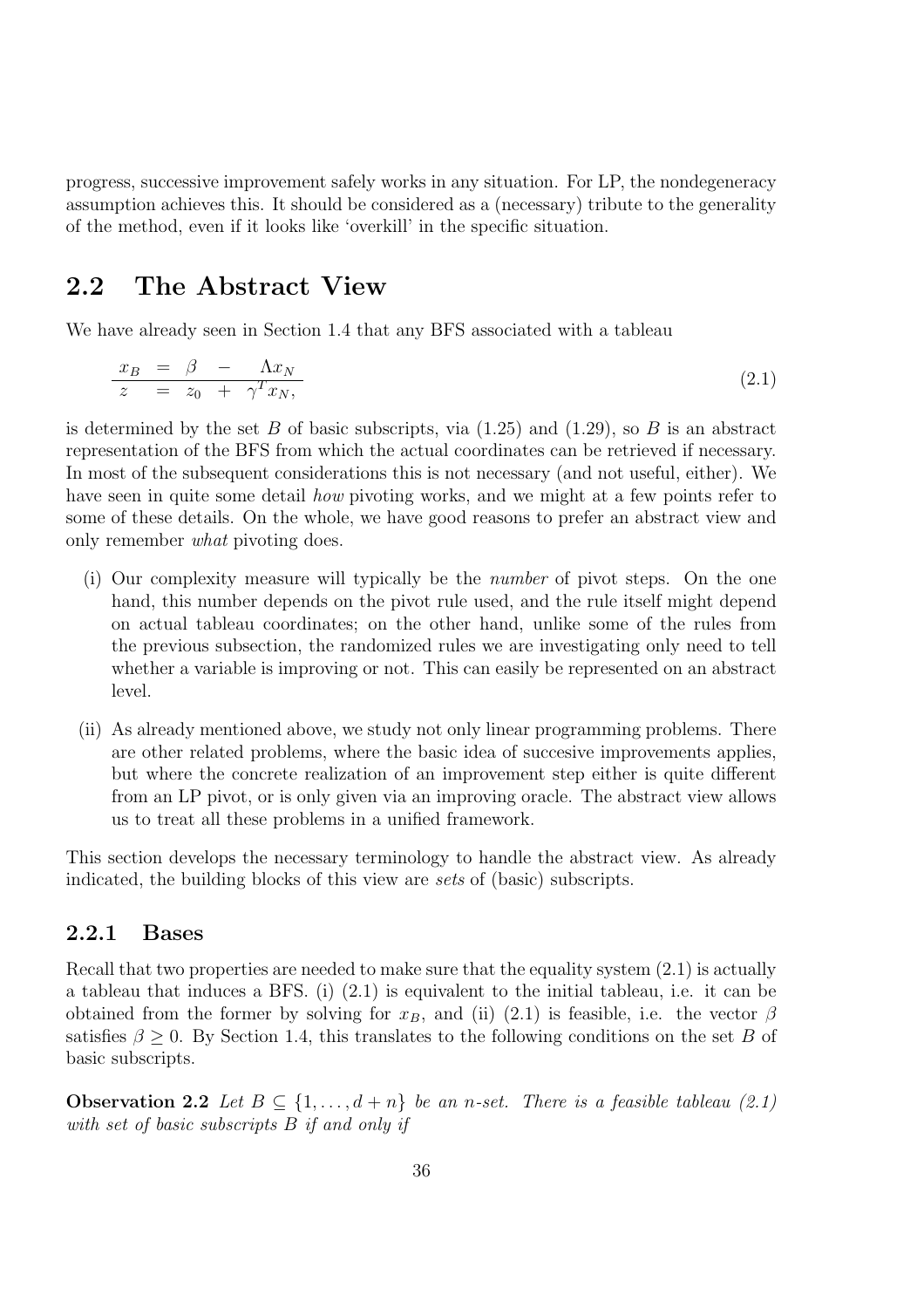- (i)  $\underline{A}_B$  is invertible,
- (*ii*)  $\beta = \underline{A}_{B}^{-1}b \geq 0.$

#### Definition 2.3

- (i) A set B satisfying (i) and (ii) in Observation 2.2 is called a basis (and B serves as an abstract representation of the 'real' basis  $x_B$ ).
- (ii) For a basis B,  $x(B)$  is the basic feasible solution associated with (2.1), defined by  $\tilde{x}_B = \beta, \tilde{x}_N = 0.$
- (iii)  $z(B) := z_0$  is the objective function value at the BFS  $x(B)$  associated with (2.1).
- (iv) Finally,  $\beta$  denotes the set of all bases.

The simplex method searches for a basis B with maximum value  $z(B)$  among all bases. The following definition lets us refer to this optimal basis by generalizing  $z(B)$  and  $x(B)$ to arbitrary sets, not only bases.

**Definition 2.4** Let  $H := \{1, \ldots, d + n\}$  denote the set of variable subscripts.

- (i) For a subset  $G \subseteq H$  we define its value as  $z(G) := \max\{z(B) \mid B \in \mathcal{B}, B \subseteq G\}.$  $(z(G) = -\infty$  whenever G does not contain a basis.)
- (ii) A basis of G is any basis  $B(G) \subseteq G$  defining the value of G, i.e.  $z(B(G)) = z(G)$ . (This basis is not necessarily unique  $-B(G)$  stands for any possible choice. This won't lead to problems).
- (iii) Finally,  $x(G)$  is the BFS associated with  $B(G)$ , with value  $z(G)$ , i.e.  $x(G) :=$  $x(B(G)).$

#### 2.2.2 Subproblems

 $B(H)$  corresponds to a BFS  $x(H)$  with largest z-value among all BFS. If the LP is bounded (which we assume), such a BFS is computed by the simplex method. In the nondegenerate situation,  $x(H)$  is characterized by the property that it has no improving variable, and in this case  $z(H) = z(B(H))$  is the optimum value of the LP.

For  $G \subseteq H$ ,  $B(G)$  corresponds to a BFS  $x(G)$  with largest z-value among all BFS with basic variables in G. Equivalently,  $x(G)$  is the best BFS subject to  $x_j = 0$ , for all  $j \in H - G$ . Therefore, one would expect  $x(G)$  to be an optimal solution to the problem when its feasible region is restricted to the intersection of the facets  $x_j = 0, j \in H - G$ . The following lemma proves this, together with the fact that  $x(G)$  is characterized by the property that it has no improving variable in G.

**Lemma 2.5** Consider a bounded and nondegenerate LP in (compact) equality form  $(1.4)$ , some  $G \subseteq H$  with basis  $B(G)$ , and some BFS  $\tilde{x}$ . The following statements are equivalent.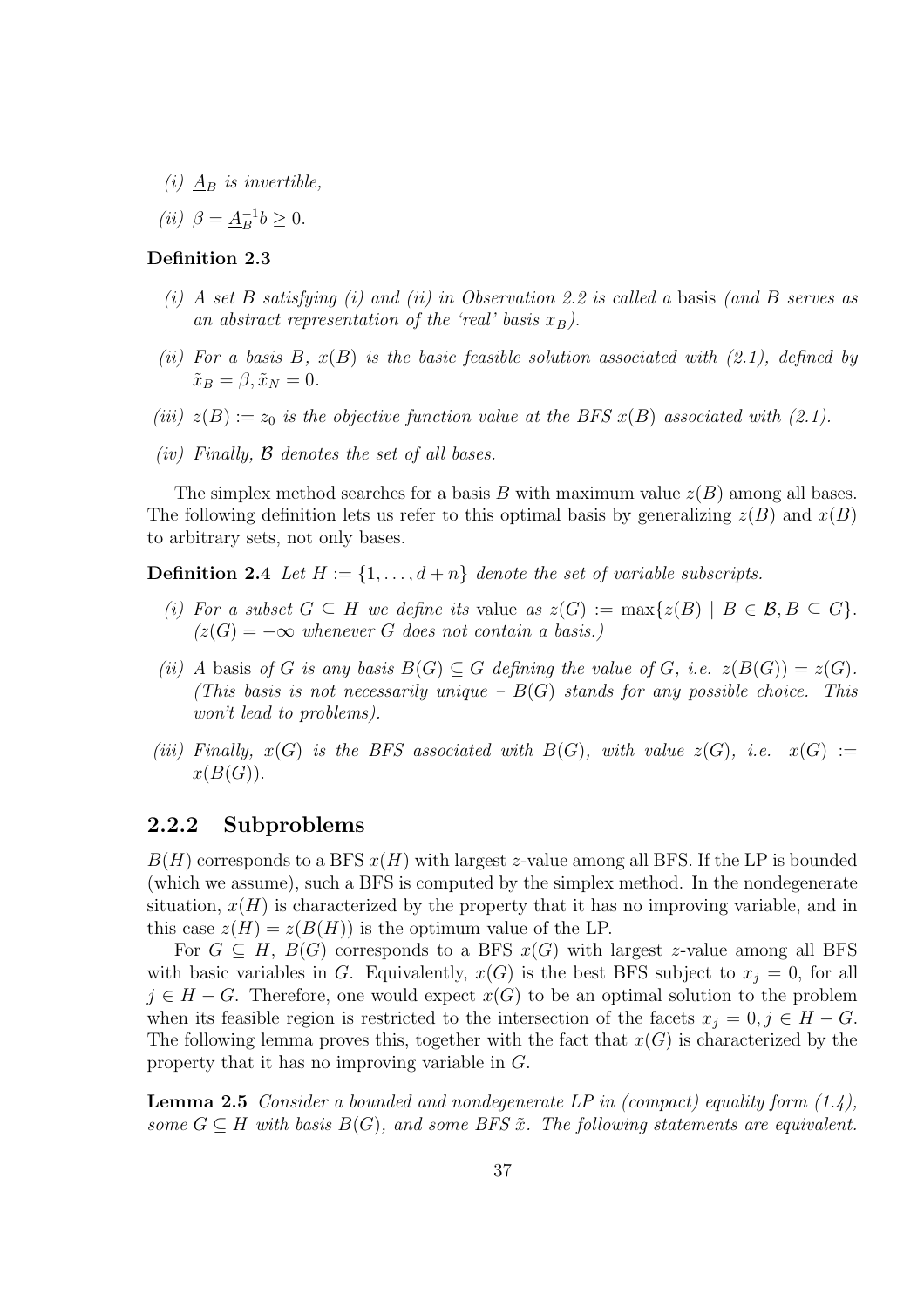(i)  $\tilde{x} = x(G)$ .

- (ii) No variable in G is improving for  $\tilde{x}$ .
- (iii)  $\tilde{x}$  is an optimal feasible solution of the subproblem

$$
\begin{array}{ll}\n\text{maximize} & \underline{c}^T x\\ \n\text{subject to} & \underline{A}x = b, \\ \n& x \ge 0, \\ \n& x_{H-G} = 0, \n\end{array} \tag{2.2}
$$

which is equivalent to

$$
\begin{array}{ll}\n\text{maximize} & \underline{c}_G^T x_G\\ \n\text{subject to} & \underline{A}_G x_G = b, \\ \n& x_G \ge 0, \n\end{array} \tag{2.3}
$$

with  $x_G$ ,  $\underline{A}_G$  and  $\underline{c}_G$  as defined in (1.20), (1.22) and (1.26).

Proof. Let us first discuss in which sense (2.2) and (2.3) are equivalent. The following holds:  $\tilde{y}$  is a feasible solution to (2.2), with value  $\tilde{z}$  if and only if  $\tilde{y}_{H-G} = 0$  and  $\tilde{y}_G$  is a feasible solution to  $(2.3)$ , with value  $\tilde{z}$ . This immediately follows from

$$
\underline{c}^T x = \underline{c}_G^T x_G + \underline{c}_{H-G}^T x_{H-G} \text{ and } \underline{A}x = \underline{A}_G x_G + \underline{A}_{H-G} x_{H-G}.
$$

In particular, both problems have the same optimum value, and (2.3) arises from (2.2) by removing the zero variables  $x_{H-G}$ .

(i)  $\Rightarrow$  (ii). Recall that  $x(G)$  by definition is the best BFS with basic variables in G, and if there was an improving variable in  $G$ , this variable could enter the basis, resulting in a better BFS with basic variables in G. (This argument needs boundedness.)

(ii)  $\Rightarrow$  (iii). Consider the BFS  $\tilde{x}$  and the tableau associated with it. This tableau has some z-row

 $z = z_0 + \gamma^T x_N,$ 

with  $N = H - B(G)$  the set of nonbasic variables and  $z_0 = z(G) = z(B(G))$ . We can rewrite this as

$$
z = z_0 + \gamma_{N_1}^T x_{N_1} + \gamma_{N_2}^T x_{N_2},
$$

where  $N_1 := N \cap G$  collects the variables which are in  $G, N_2 := N - G$  the ones not in  $G$ . Since  $\tilde{x}$  has no improving variable in G, nondegeneracy implies that we must have  $\gamma_{N_1} \leq 0$ .

Let  $\tilde{x}$  be any feasible solution of (2.2), with value  $\tilde{z}$ . The tableau properties guarantee

$$
\tilde{z} = z_0 + \gamma^T \tilde{x}_N.
$$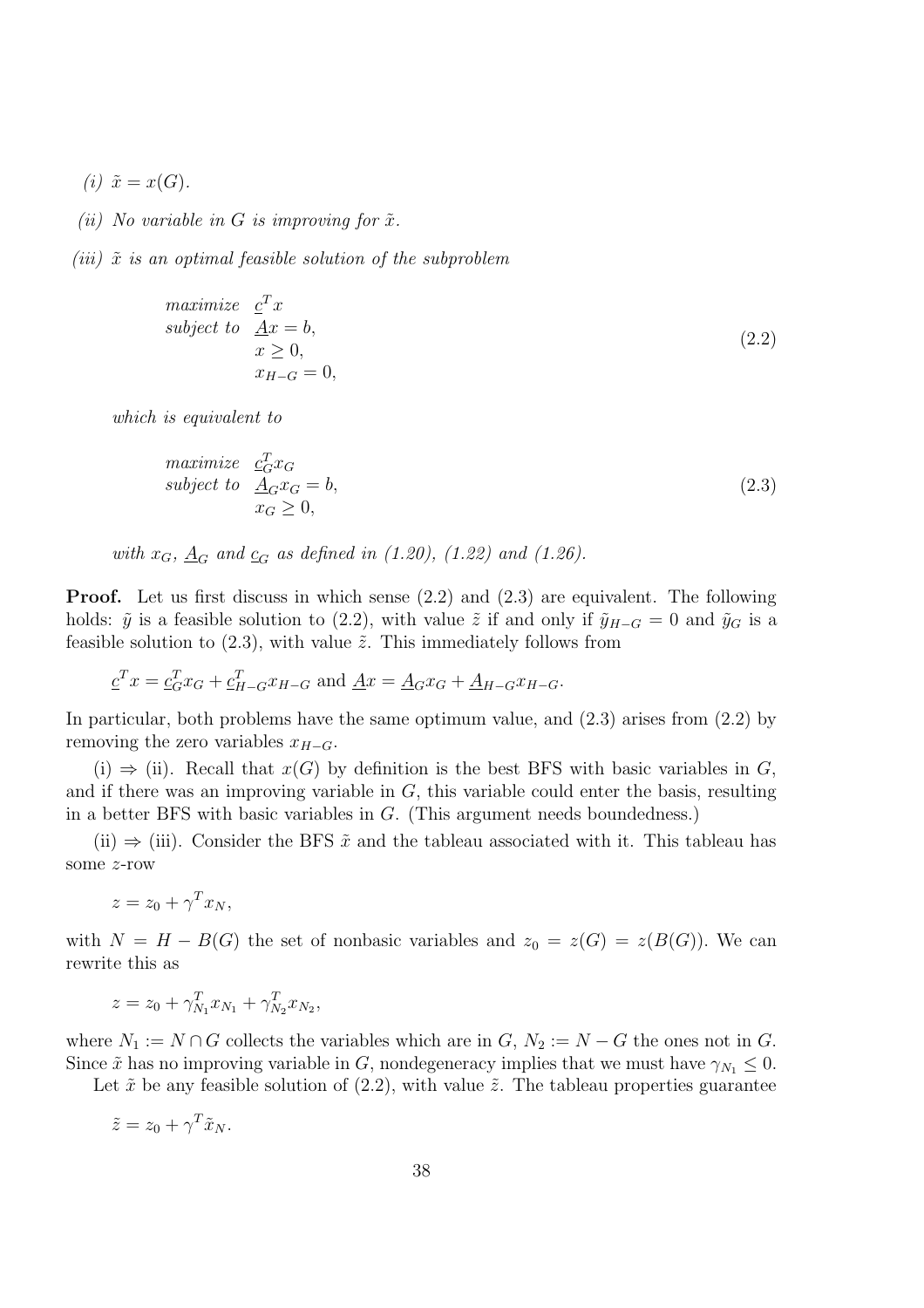$N_2 = N - G \subseteq H - G$  implies  $\tilde{x}_{N_2} = 0$ , so

$$
\tilde{z} = z_0 + \gamma_{N_1}^T \tilde{x}_{N_1} \le z_0,
$$

because of  $\gamma_{N_1} \leq 0$ ,  $\tilde{x}_{N_1} \geq 0$ . Thus  $z_0 = z(G)$  is the optimum value of (2.2), attained at  $\tilde{x}$ .

(iii)  $\Rightarrow$  (i). Any BFS  $\tilde{y}$  with basic variables in G is a feasible solution of (2.2), and  $\tilde{x}$  n optimal one among them. This means,  $\tilde{x} = x(G)$ . is an optimal one among them. This means,  $\tilde{x} = x(G)$ .

This lemma looks quite innocent and was easy to prove. Nevertheless, it has consequences: beyond just computing an optimal BFS  $x(H)$  from some initial basis B, the simplex method is capable of solving the subproblem  $(2.2)$ , for any  $G \supseteq B$ . (How? Just run the method, keeping the variables from  $H - G$  nonbasic all the time. This terminates with some BFS for which no improving variables are left in G. The lemma shows that in this case  $x(G)$ , an optimal solution to  $(2.2)$  has been computed.) This observation is not at all deep and not at all surprising. It is clear that  $(2.2)$  – in particular in the form  $(2.3)$  – is a linear program itself that one expects to be solved by the simplex method. Moreover, we want to compute  $x(H)$  and not the solutions to subproblems, so one might even consider the observation as not at all useful. Exactly the opposite is true. The RANDOM-FACET pivot rule we introduce in the next section and the efficiency of the RANDOM-FACET simplex method crucially depend on the subproblem solvability, which will also be a key feature of the abstract frameworks we are going to consider later.

In general, subproblem solvability induces additional structure, making the successive improvement paradigm potentially stronger. We will exploit this to quite some extent.

#### 2.2.3 Pivoting

Let us complete our 'shift to abstraction' by defining  $-$  in terms of subscript sets  $-$  the notion of an improving variable and the operation of entering a variable into the basis. As before, this applies to bounded and nondegenerate LPs.

#### Theorem 2.6 (LP pivot)

(i) If B is the current basis, a variable  $j \in H - B$  is improving, if and only if

$$
z(B \cup \{j\}) > z(B). \tag{2.4}
$$

(ii) The new basis  $B'$  obtained by making the improving variable j basic is given by

$$
B' := B(B \cup \{j\}).\tag{2.5}
$$

**Proof.** (i) If j is improving for B, entering it into the basis gives a basis of higher z-value, contained in  $B \cup \{i\}$ , hence  $z(B \cup \{i\}) > z(B)$ . If on the other hand,  $z(B \cup \{i\}) > z(B)$ holds, then  $x(B) \neq x(B \cup \{j\})$ , so Lemma 2.5 certifies that there exists an improving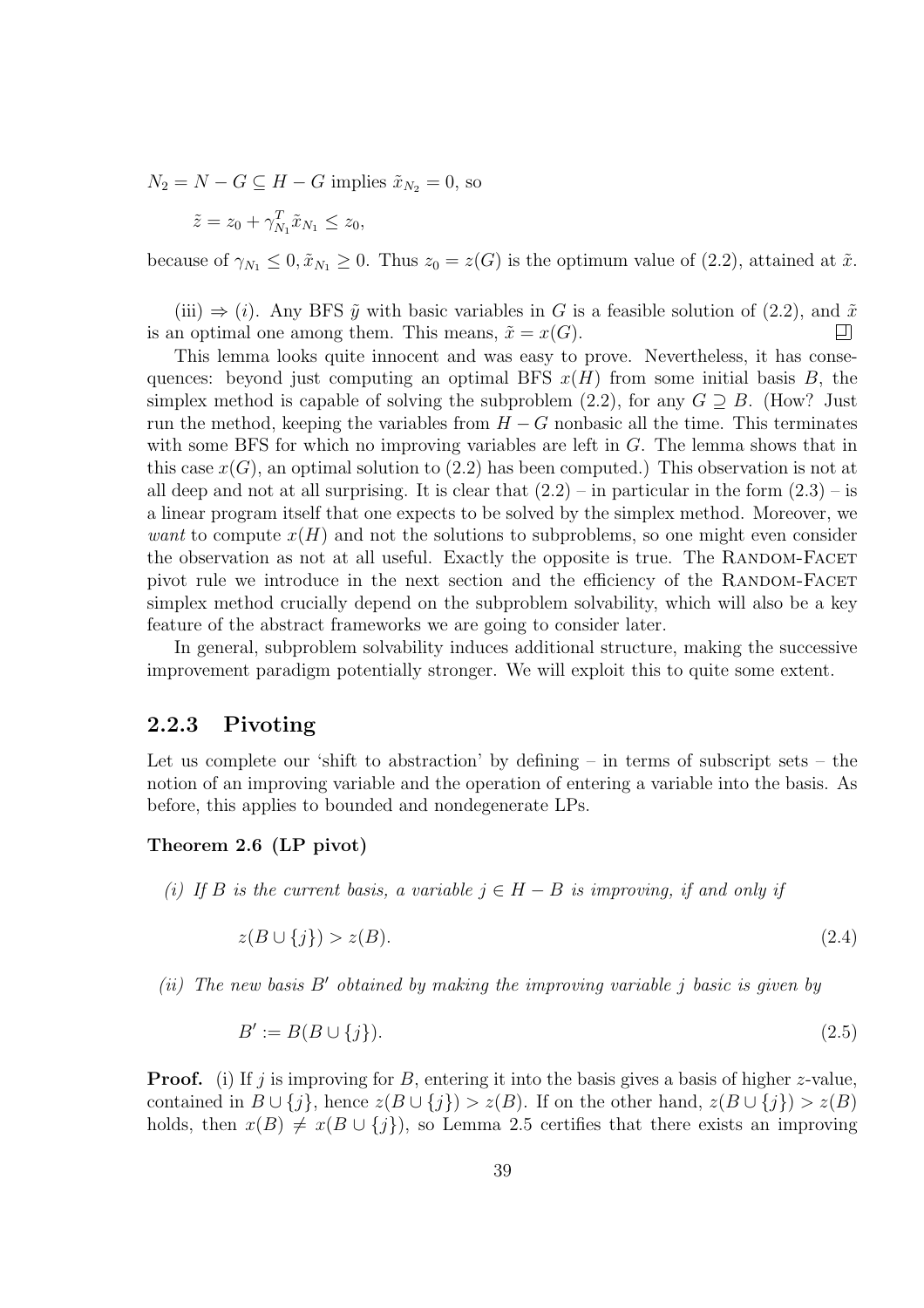variable for  $x(B)$  in  $B \cup \{j\}$ , and since the variables in B are already basic, this must be  $j$ .

(ii) If j is entered, we obtain a basis  $B' = B \cup \{j\} - \{i\}$ , i the leaving variable. If B' was not yet the optimal basis in  $B \cup \{j\}$ , then i would have to be an improving variable for B'. However, 'entering' i brings us back to B, a contradiction. for  $B'$ . However, 'entering' *i* brings us back to  $B$ , a contradiction.

We conclude with a lemma that – although being merely a corollary of Lemma 2.5, formulated in the abstract view – really captures the essence of this section.

**Lemma 2.7** Consider  $G \subseteq H$  with  $z(G) > -\infty$  and basis  $B(G)$ . For any  $j \in H - G$ ,

$$
z(G \cup \{j\}) > z(G)
$$

implies

 $z(B(G) \cup \{i\}) > z(B(G)).$ 

**Proof.** By (2.4), equivalence (i)  $\Leftrightarrow$  (ii) of Lemma 2.5 can be expressed as follows. Given some basis  $B$ ,

 $B = B(G)$  if and only if  $z(B \cup \{i\}) = z(B)$ , for all  $i \in G$ .

Thus, on the one hand

 $z(B(G) \cup \{i\}) = z(B(G))$ , for all  $i \in G$ .

On the other hand,  $z(G \cup \{j\}) > z(G)$  means  $B(G) \neq B(G \cup \{j\})$ , so

 $z(B(G) \cup \{i\}) > z(B(G)),$  for some  $i \in G \cup \{j\}.$ 

Consequently,  $z(B(G) \cup \{i\}) > z(B(G)).$ 

# 2.3 Randomized Pivot Rules

We have now laid the grounds for describing two randomized pivot rules in the abstract view. The RANDOM-EDGE rule is local in the sense that it chooses the entering variable independent from previous computations, while RANDOM-FACET has 'memory'.

#### 2.3.1 The Random-Edge Rule

RANDOM-EDGE does almost the simplest possible: among all candidates  $j$  for entering the basis it chooses a random one, each candidate chosen with the same probability. In the geometric interpretation, this rule traverses a random out of all improving edges starting at the current vertex. Given some initial basis  $B \subseteq G \subseteq H$ , the following algorithm computes  $B(G)$ , an optimal basis contained in G.

#### Algorithm 2.8

 $\boxed{1}$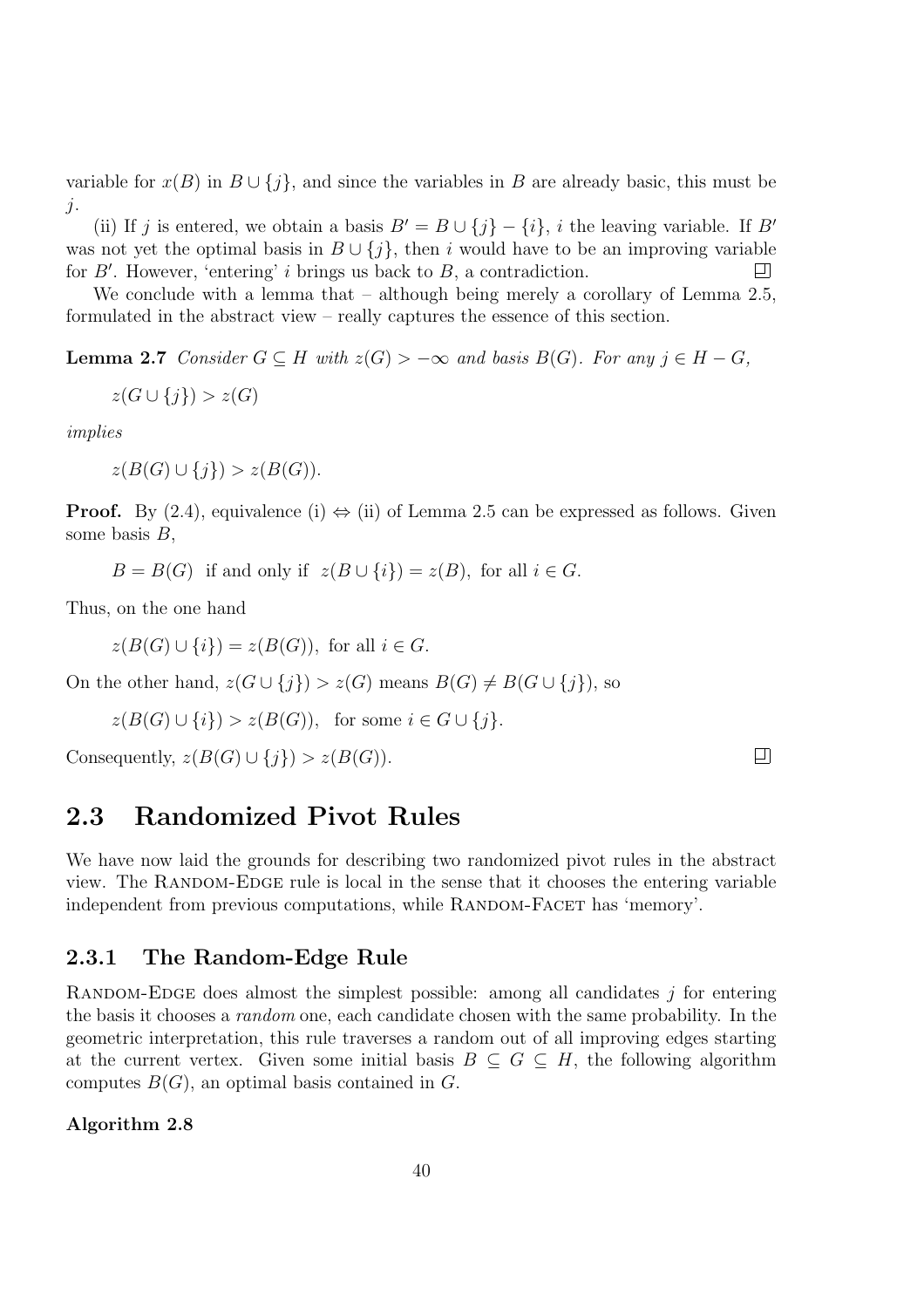```
RANDOM-EDGE-SIMPLEX (G, B)(* returns B(G). B \subseteq G is an initial basis *)
1 I := \{j \in G - B \mid z(B \cup \{j\}) > z(B)\}\ (* compute improving variables *)
2 if I \neq \emptyset<br>3 then (*)then (* pivot step *)4 choose random j \in I<br>5 B' := B(B \cup \{i\}) (*
5 B' := B(B \cup \{j\}) (* enter variable j^*)
6 return RANDOM-EDGE-SIMPLEX (G, B') (* repeat with B' *)
7 else (* B = B(G) *)
8 return B
9 fi
```
#### 2.3.2 The Random-Facet Rule

RANDOM-FACET is nonlocal and recursive, so its functionality is best explained by describing the complete algorithm rather than a single pivot step. Given some basis  $B$ , the generic call of RANDOM-FACET-SIMPLEX finds  $B(G)$ , the optimal basis contained in some set  $G \supseteq B$  of currently *admissible* variables. IF  $B \subsetneq G$ , this is done by recursively solving the problem for  $G - \{i\}$  first, with j a variable chosen at random from all admissible variables which are nonbasic (i.e. not in  $B$ ), each with the same probability. If the basis  $B'$  obtained from this recursive call is not yet optimal for  $G$ , a pivot step brings j into the basis, delivering a better basis  $B''$  from which the process repeats.

In the geometric interpretation, (the top level of) this algorithm first optimizes recursively over a random facet incident to the initial vertex, and if this does not give the global optimum yet, it 'pivots away' from this facet to a better vertex from which it repeats. Note that down the recursion RANDOM-FACET-SIMPLEX heavily exploits subproblem solvability (Subsection 2.2.2).

#### Algorithm 2.9

```
RANDOM-FACET-SIMPLEX (G, B)(* returns B(G). B \subseteq G \subseteq H is an initial basis *)
1 if B = G2 then ({}^* B = B(G) {}^*)3 return B
4 else (* recur with smaller set *)
5 choose random j \in G - B<br>6 B' := \text{RANDOM-FACET-SI}6 B' := \text{RANDOM-FACET-SIMPLEX } (G - \{j\}, B) (* find B(G - \{j\}) *)
7 if z(B' \cup \{j\}) > z(B')8 then (* pivot step *)9 B'' := B(B' \cup \{j\}) (* enter variable j *)<br>10 return RANDOM-FACET-SIMPLEX (G, l
           return RANDOM-FACET-SIMPLEX (G, B'') (* repeat with B'' *)
11 else (* B' = B(G) *)
```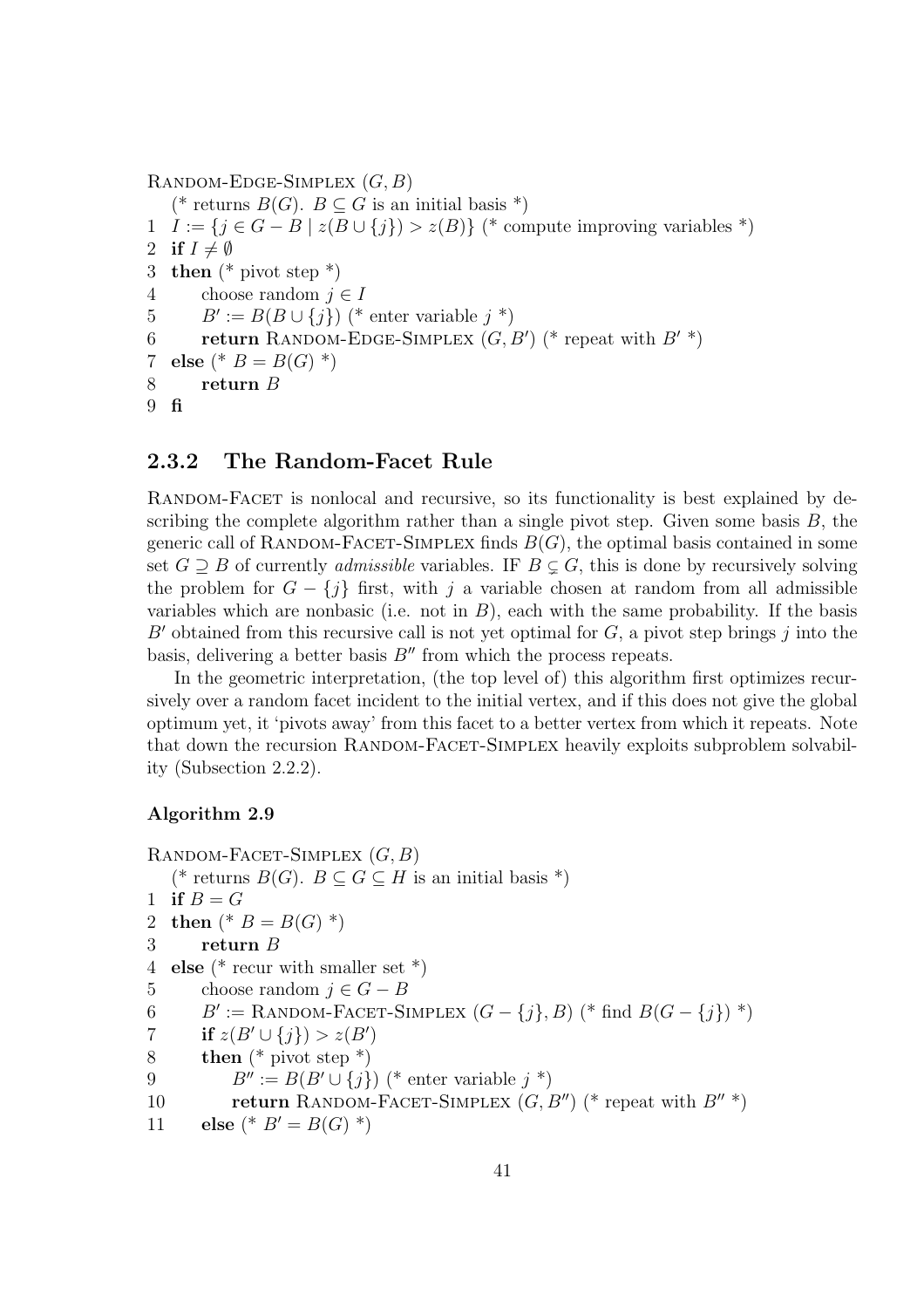12 return  $B'$ 13 fi 14 fi

#### 2.3.3 Correctness

Lemma 2.10 Given a bounded and nondegenerate LP with initial basis B, algorithm RANDOM-EDGE-SIMPLEX $(G, B)$  and algorithm RANDOM-FACET-SIMPLEX $(G, B)$  compute  $B(G)$ , for all  $G \supseteq B$ .

**Proof.** Both algorithms only feature pivot steps resulting in a new basis with strictly larger z-value than the current one (where boundedness makes sure that the result of the pivot step is actually a basis, Subsection 1.3.1). Since there are only finitely many bases, induction over the quality of  $B$  (and in addition over the size of  $G$  in case of RANDOM-FACET-SIMPLEX) shows that both algorithms will eventually terminate. It remains to show that in case of termination, the returned result is correct.

RANDOM-EDGE-SIMPLEX(G, B) terminates if  $I = \emptyset$ , i.e. if there is no improving variable in G for the current basis B. By Lemma 2.5,  $B = B(G)$  in this case.

RANDOM-FACET-SIMPLEX(G, B) has two possibilities for termination. IF  $B = G$ , then  $B = B(G)$  holds by definition. Otherwise, we inductively assume that the recursive call in line 6 has computed  $B' := B(G - \{j\})$ . The call terminates with  $B'$  if

$$
z(B' \cup \{j\}) = z(B').
$$

We need to show that this implies  $B(G - \{j\}) = B(G)$ , equivalently

$$
z(G) = z(G - \{j\}).
$$

This, however, is exactly the statement of Lemma 2.7.

 $\Box$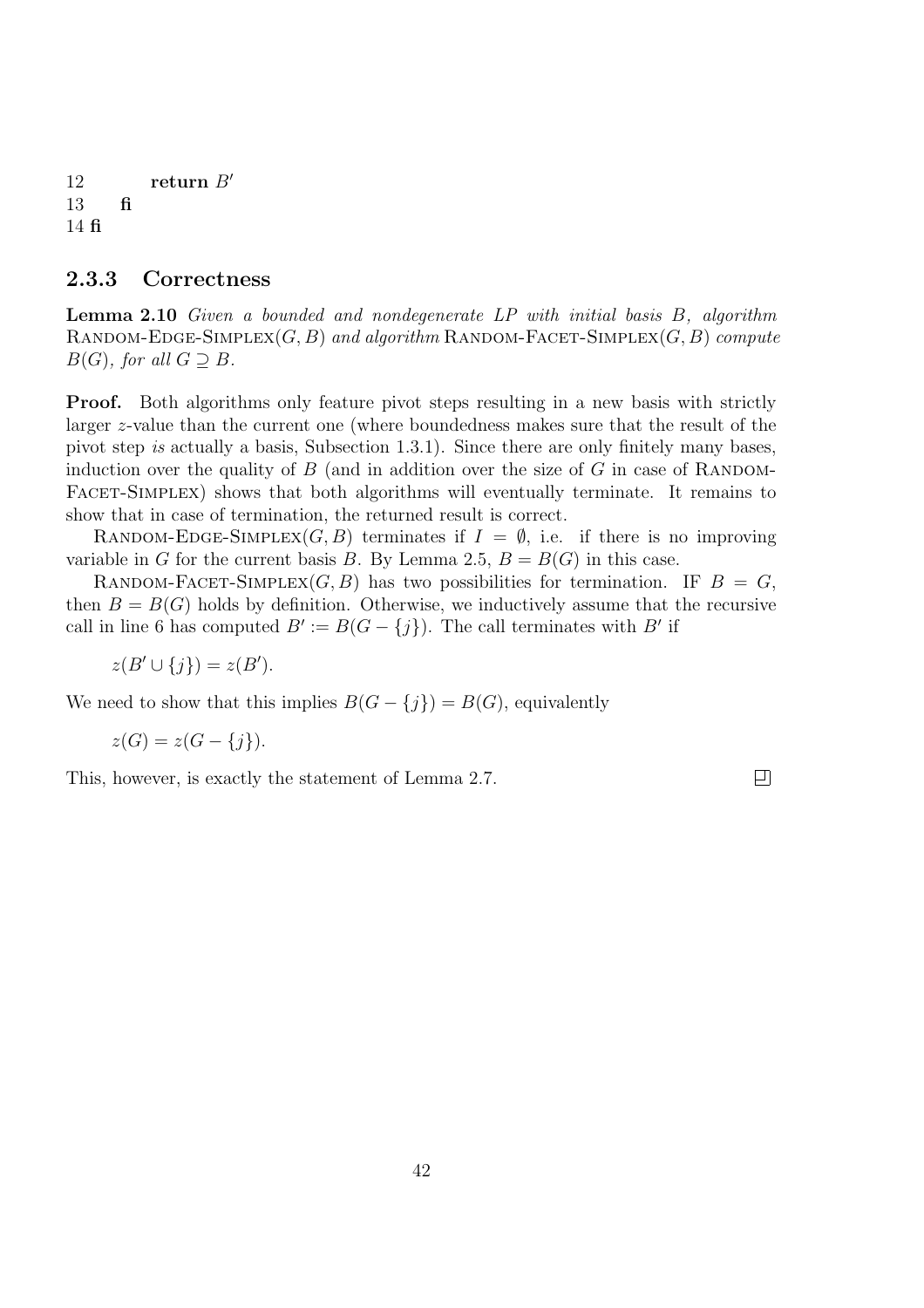# Chapter 3 LP-type Systems

We have obtained algorithms 2.8 and 2.9 as concrete instances of the generic simplex method, by supplying concrete pivot rules. This approach turns history upside down. The true story is that Sharir and Welzl developed algorithm RANDOM-FACET-SIMPLEX in a quite different context, where it is *not* a simplex algorithm but a randomized, incremental algorithm to solve linear programs and other – more general – optimization problems, so-called LP-type problems [45]. Only when specialized to LP, their algorithm becomes a dual simplex algorithm.<sup>1</sup> The key to the more general view lies in the abstract formulation of the algorithm that allows us to interpret its basic operations in a different way. After all, RANDOM-FACET-SIMPLEX just works on sets  $G$  which have some  $z$ -value assigned to it, determined by the bases contained in G. For the correctness of the algorithm,  $z$  is only required to have the property of Lemma 2.7. As long as we can guarantee this and are able to supply the basic pivoting operations (2.4) and (2.5), we are free to redefine bases and their z-values arbitrarily – the algorithm will still compute a basis in  $G$  with largest z-value, whatever meaning this has then. We can even drop the implicit assumption that all bases have the same size. By these observations, we arrive at an abstract class of problems – called  $LP-type\ systems$  – that have just enough structure to make Algorithm 2.9 (and Algorithm 2.8 RANDOM-EDGE-SIMPLEX) work. As it turns out, LP-type systems are slightly more general than Sharir and Welzl's LP-type problems, but the difference is only marginal. We introduce both, discuss their relations and embed algorithms RANDOM-FACET-SIMPLEX and RANDOM-EDGE-SIMPLEX into this more general setting. We then review Sharir and Welzl's original result and its implications for LP. Finally, we discuss another related framework, namely *abstract polytopes* as introduced by Adler [1].

# 3.1 Two Abstract Frameworks

**Definition 3.1** For the whole chapter let  $(W, \leq)$  be some linearly ordered set. Let H be a finite set,  $\mathcal{B} \subseteq 2^H$  some set of subsets of H, and  $z: 2^H \mapsto \mathcal{W} \cup \{-\infty\}$  some function

<sup>&</sup>lt;sup>1</sup>We will see in Subsection 3.2.3 what this means.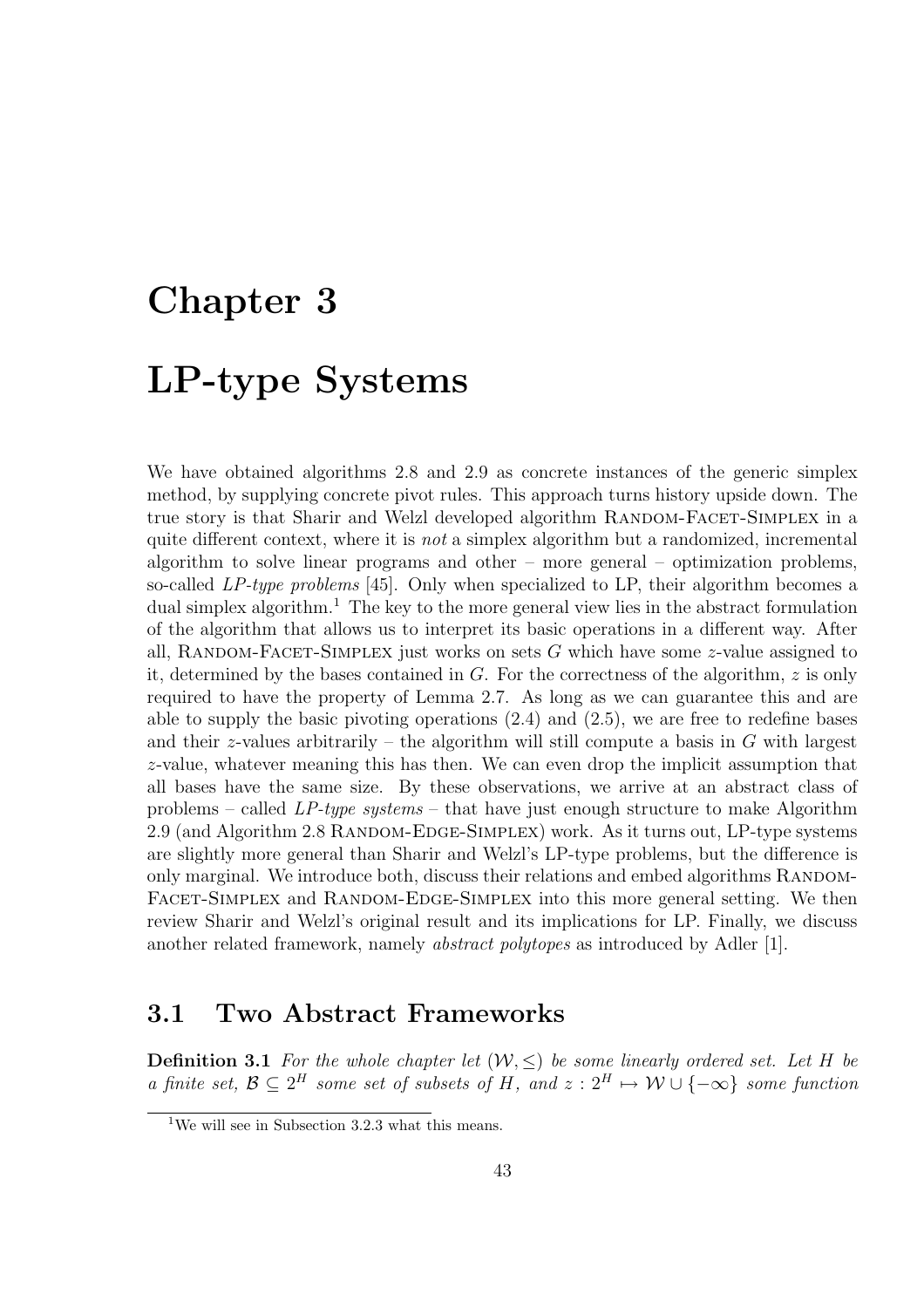with  $z(B) \neq -\infty$  for all  $B \in \mathcal{B}$ , and

$$
z(G) = \max\{z(B) \mid B \in \mathcal{B}, B \subseteq G\}, \text{ for all } G \subseteq H. \tag{3.1}
$$

 $(z(G) = -\infty$  if and only if G does not contain a basis.)

 $\beta$  is an (abstract) set of bases, and z is an (abstract) objective function, determined by B.

A basis of  $G \subseteq H$  is any basis  $B \subseteq G$  with  $z(B) = z(G)$ . Consider  $G \subseteq H$  and a basis B of G. If, for all  $j \in H - G$ ,

$$
z(G \cup \{j\}) > z(G) \implies z(B \cup \{j\}) > z(B), \tag{3.2}
$$

then the triple  $(H, \mathcal{B}, z)$  is called an LP-type system.

 $(H, \mathcal{B}, z)$  is basis-regular if all bases have the same cardinality.

The only missing ingredients are now operations (2.4) and (2.5), which supply all the problem-specific information the algorithm needs. Let us explicitly name these operations and assume that they come with any LP-type system  $(H, \mathcal{B}, z)$ .

**Improvement query.** Given basis B and  $j \in H - B$ , test whether

$$
z(B \cup \{j\}) > z(B). \tag{3.3}
$$

**Basis computation.** Given basis B and  $j \in H - B$  such that  $z(B \cup \{j\}) >$  $z(B)$ , compute a basis B' of  $B \cup \{j\}$ ,

$$
B' := B(B \cup \{j\}).\tag{3.4}
$$

Let us review the basis computation with respect to LP-type systems. To this end look at line 9 of Algorithm 2.9, where it is used to compute the basis  $B''$ . For correctness, we argued that progress is made, i.e. that  $z(B'') > z(B')$ . In LP, making progress is equivalent to computing  $B(B' \cup \{j\})$  (Theorem 2.6 (ii)). This is not true in a general LP-type system. If bases need not have fixed size,  $B' \cup \{j\}$  might actually contain many bases B'' with  $z(B'') > z(B')$ , and any of them would do. Thus, finding a basis of  $B' \cup \{j\}$ is not necessary (and might even be much more difficult than finding just some improving basis).

As a consequence, we relax the basis computation to a *basis improvement*.

**Basis improvement.** Given basis B and  $j \in H - B$  such that  $z(B \cup \{j\}) >$  $z(B)$ , compute some basis  $B' \subseteq B \cup \{j\}$  with  $z(B') > z(B)$ . To have a notation for B' we assume that it results from a call to a function  $\uparrow$  ('improvement oracle'), with parameters  $B$  and  $j$ ,

$$
B' := \uparrow (B, j). \tag{3.5}
$$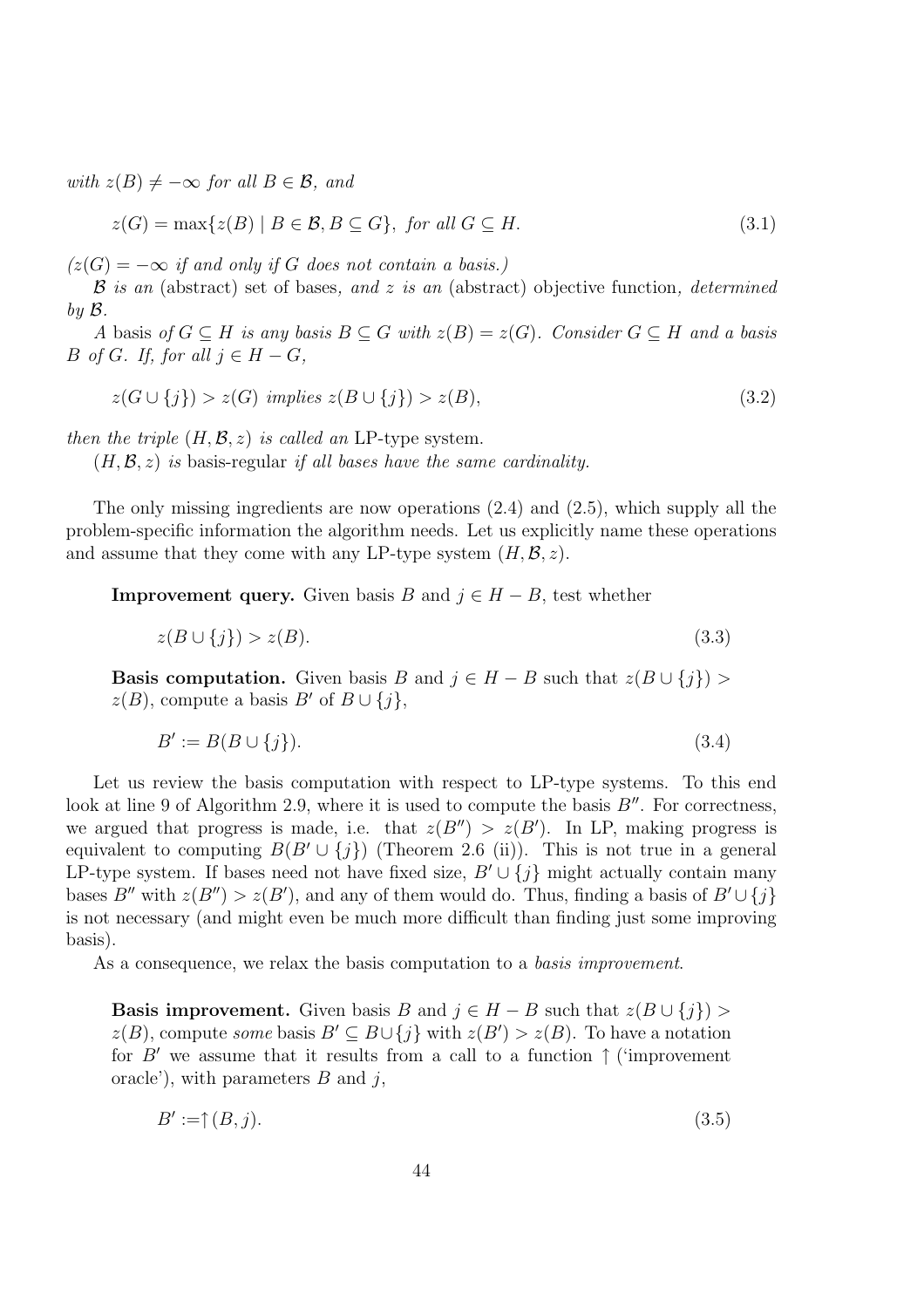Sharir and Welzl's original definition of LP-type problems has subproblems as the basic building blocks, while we are starting from bases. The fact that both definitions turn out to be in very close relation, nicely conveys a general philosophy which Lemma 2.5 captures for the case of LP: the value of an optimal basis contained in some set  $G$  is at the same time the optimum value of the subproblem defined on G.

**Definition 3.2** (Sharir, Welzl). Let H be a finite set and  $z : 2^H \mapsto W \cup \{-\infty\}$  some function. The pair  $(H, z)$  is called an LP-type problem if and only if z satisfies the following two properties.

Monotonicity.  $z(F) \leq z(G)$ , for all  $F \subset G \subset H$ . Locality. For all  $F \subseteq G \subseteq H$ , if  $-\infty \neq z(F) = z(G)$  and  $z(G \cup \{j\}) > z(G),$ 

then

$$
z(F \cup \{j\}) > z(F),
$$

for all  $i \in H - G$ .

The following lemma proves that if  $(H, \mathcal{B}, z)$  is an LP-type system, then  $(H, z)$  defines an LP-type problem. Moreover, given an LP-type problem  $(H, z)$ , we can reconstruct a set of bases  $\mathcal B$  such that  $(H, \mathcal B, z)$  is an LP-type system. The set  $\mathcal B$  is not unique (and therefore no strict one-to-one correspondence between LP-type systems and LP-type problems exists), but all possible  $\mathcal{B}'$ s contain a unique common 'core'  $\mathcal{B}(H, z)$  with the property that  $(H, \mathcal{B}(H, z), z)$  is an LP-type system. This means,  $(H, z)$  determines a unique minimal LP-type system.

**Lemma 3.3** Let H be a finite set and  $z: 2^H \mapsto W \cup \{-\infty\}$  some function. Define

$$
\mathcal{B}(H, z) := \{ B \subseteq H \mid -\infty \neq z(B) > z(B'), \forall B' \subsetneq B \}.
$$
\n
$$
(3.6)
$$

(i)  $(H, z)$  is an LP-type problem if and only if  $(H, \mathcal{B}(H, z), z)$  is an LP-type system. (ii) If  $(H, \mathcal{B}, z)$  is an LP-type system, then

$$
\mathcal{B}(H, z) = \{ B \in \mathcal{B} \mid z(B) > z(B'), \forall B' \subsetneq B \},\tag{3.7}
$$

and  $(H, \mathcal{B}(H, z), z)$  is an LP-type system.

**Proof.** (i) Assume  $(H, z)$  is an LP-type problem,  $\mathcal{B} := \mathcal{B}(H, z)$ . To see property (3.1), note that by monotonicity,

$$
z(G) \ge \max\{z(B) \mid B \in \mathcal{B}, B \subseteq G\}.\tag{3.8}
$$

If  $G \in \mathcal{B}$ , we get equality in (3.8). If  $G \notin \mathcal{B}$ , then either  $z(G) = -\infty$ , or there exists a minimal proper subset G' of G with  $z(G) = z(G') \neq -\infty$ . G' must be in B, and equality in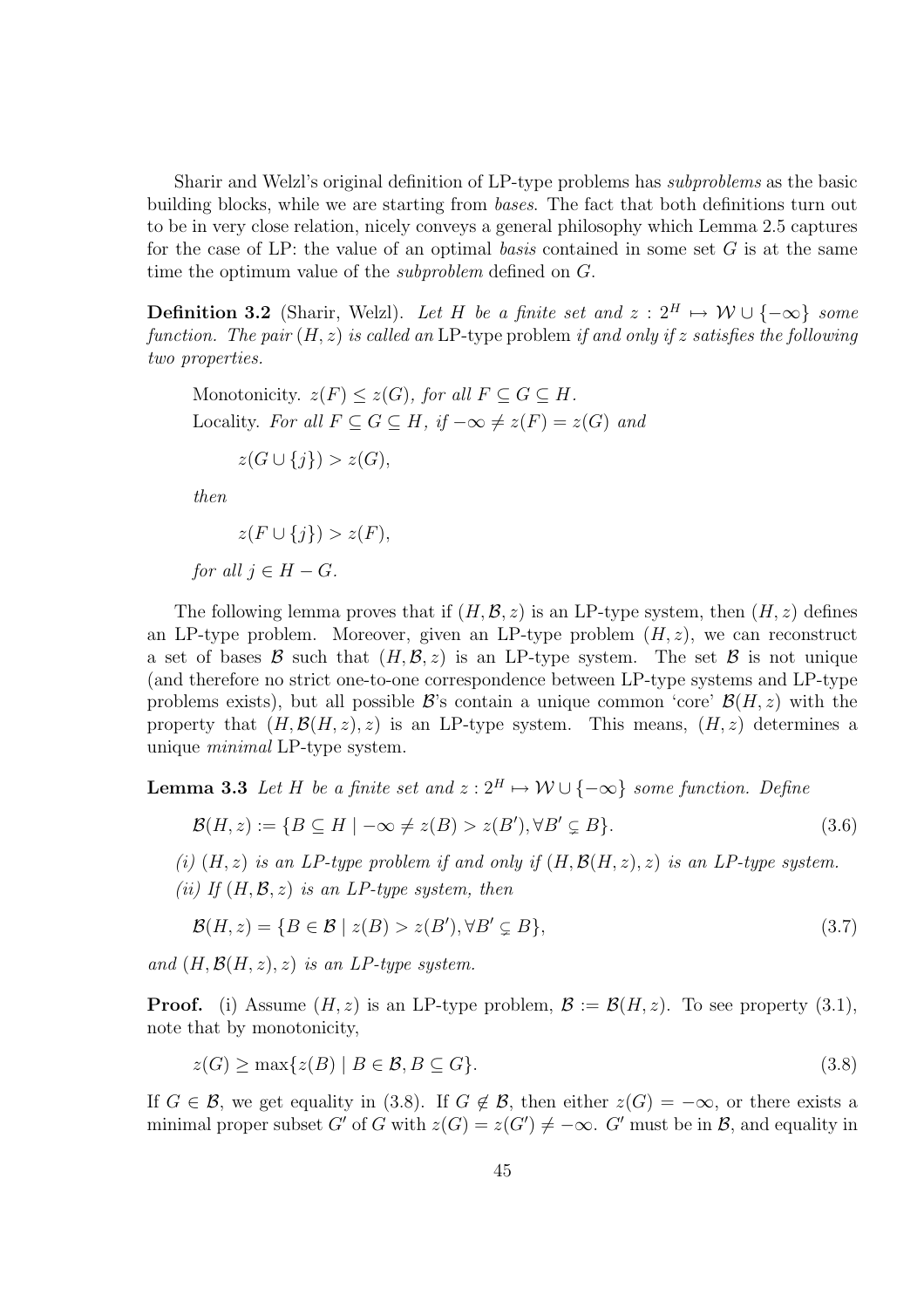(3.8) follows. Property (3.2) is just a special case of locality, so we conclude that  $(H, \mathcal{B}, z)$ is an LP-type system.

Now let  $(H, \mathcal{B}(H, z), z)$  be an LP-type system. For  $(H, z)$ , monotonicity is obvious by (3.1). To prove locality, fix  $F \subseteq G$  with  $-\infty = z(F) = z(G)$ , let B be some basis of F (and therefore of  $G$ ) and assume

 $z(G \cup \{i\}) > z(G)$ ,

for some  $j \in H - G$ . Then, by monotonicity and property (3.1),

 $z(F \cup \{j\}) \geq z(B \cup \{j\}) > z(B) = z(F),$ 

and locality follows.

(ii) Let  $(H, \mathcal{B}, z)$  be an LP-type system. In (3.7), the inclusion ' $\supset$ ' follows from definition (3.6), together with  $z(B) \neq -\infty$  for  $B \in \mathcal{B}$ . For the other direction, consider  $B \in \mathcal{B}(H, z)$ . Since  $z(B) \neq -\infty$ , some basis B' of B must exist in B, with  $z(B) = z(B')$ , and since  $z(B) > z(B'')$  for all proper subsets  $B''$ , B must equal B', hence  $B \in \mathcal{B}$ .

To see that  $(H, \mathcal{B}(H, z), z)$  is again an LP-type system, observe that (3.1) holds, because for any G, the inclusion minimal basis  $B \in \mathcal{B}$  defining  $z(G)$  is in  $\mathcal{B}(H, z)$ . Property (3.2) is trivially satisfied because  $\mathcal{B}(H, z)$  is a subset of  $\mathcal{B}$ . is trivially satisfied because  $\mathcal{B}(H, z)$  is a subset of  $\mathcal{B}$ .

After we have convinced ourselves that the simplex variant RANDOM-FACET-SIMPLEX actually works for any LP-type system (and this holds for RANDOM-EDGE-SIMPLEX as well, of course), we conclude by explicitly writing down both algorithms in this more general setting, under the names of RF-LPTYPE resp. RE-LPTYPE.

#### Algorithm 3.4

```
RF-LPTYPE(G, B)(* returns B(G). B \subseteq G \subseteq H is an initial basis *)
1 if B = G2 then ({}^* B = B(G) {}^*)3 return B
4 else (* recur with smaller set *)
5 choose random j \in G - B<br>6 B' := \text{RF-LPTYPE }(G -6 B' := \text{RF-LPTYPE } (G - \{j\}, B) (* find B(G - \{j\}) *)
7 if z(B' \cup \{j\}) > z(B')8 then (* basis improvement *)
9 B'' := \uparrow (B', j)10 return RF-LPTYPE (G, B'') (* repeat with B'' *)
11 else (* B' = B(G) *)
12 return B'13 fi
14 fi
```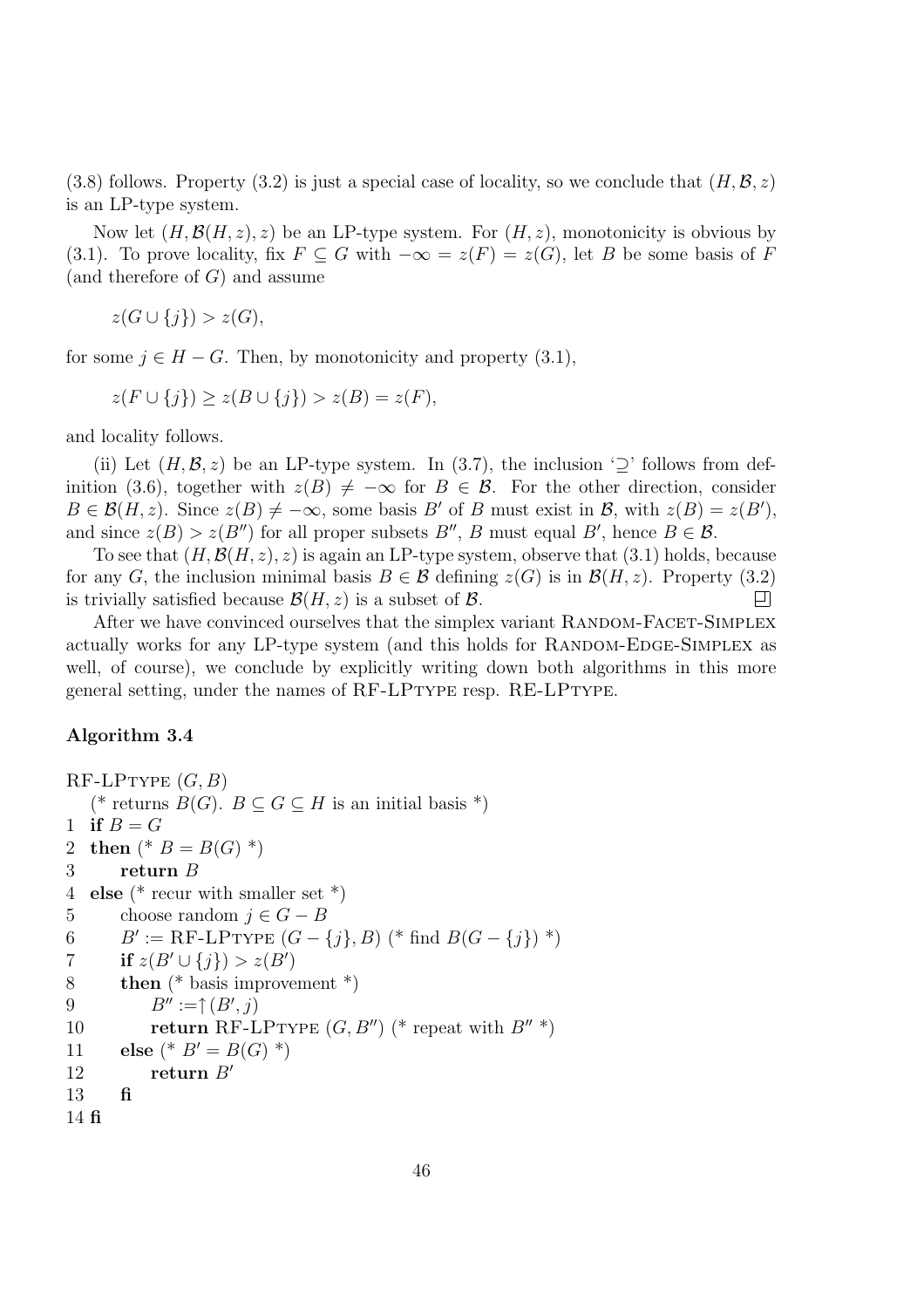#### Algorithm 3.5

 $RE-LPTYPE(G, B)$ (\* returns  $B(G)$ .  $B \subset G$  is an initial basis \*) 1  $I := \{j \in G - B \mid z(B \cup \{j\}) > z(B)\}\$  (\* improvement queries \*) 2 if  $I \neq \emptyset$ <br>3 then  $(*)$ **then** (\* basis improvement \*) 4 choose random  $j \in I$ <br>5  $B' := \uparrow (B, i)$ 5  $B' := \uparrow (B, j)$ 6 return RE-LPTYPE  $(G, B')$  (\* repeat with  $B'$  \*) 7 else (\*  $B = B(G)$  \*) 8 return B 9 fi

The insights of this section can be summarized as follows.

**Theorem 3.6** Let  $(H, \mathcal{B}, z)$  be an LP-type system, specified by operations (3.3) improvement query and (3.5) basis improvement. If some  $B \in \mathcal{B}$  is known, algorithms RF-LPTYPE(G, B) and RE-LPTYPE(G, B) compute a basis  $B(G)$  of G, for all  $G \supseteq B$ .

Up to Chapter 5, algorithm RF-LPtype will dominate the picture. Only in chapter 6 do we derive results concerning RE-LPTYPE.

# 3.2 Time Bounds

Now that we have climbed a sufficiently abstract level by introducing an abstract problem class and algorithms to solve problems in this class, you might ask the following questions.

- Are there any (natural) LP-type systems other than LP itself? In other words, does the abstraction really bring about more generality?
- Even if plenty of interesting LP-type systems do exist, does algorithm RF-LPTYPE represent more than just some straightforward backtracking method to solve them? In particular, does it represent an efficient method?
- What is the randomization good for? So far we were mainly discussing termination and correctness issues, and for this, randomization was obviously irrelevant.

The last two questions – which are closely related – are addressed in this section. Only in the next chapter do we answer the first question by presenting other 'real' LP-type system. For LP, however, this section already leads to nontrivial results.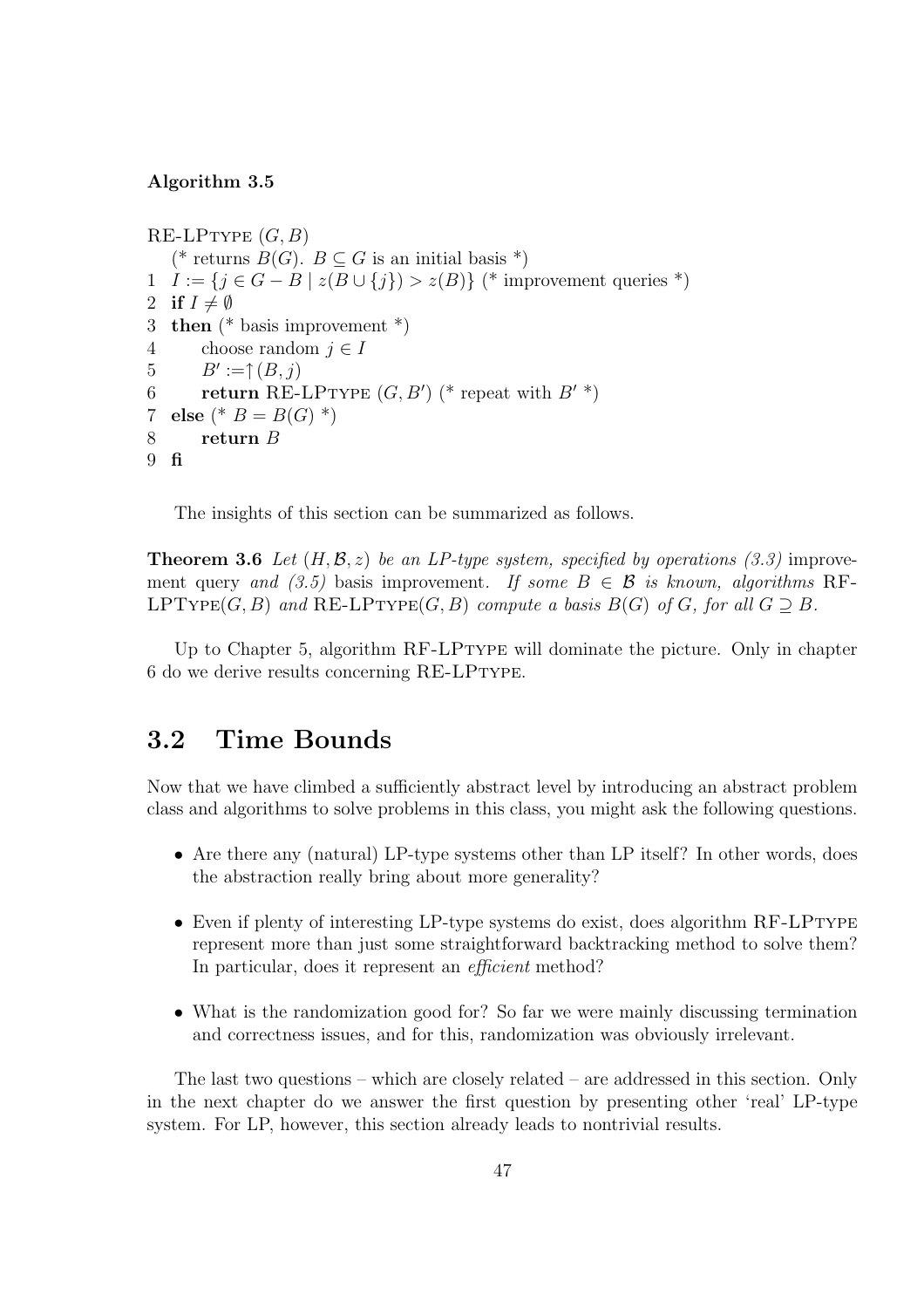#### 3.2.1 Basic Ideas

By looking at Algorithm 3.5 one realizes that it indeed has a backtracking flavor. To find the optimal basis contained in some set  $G$ , we first (recursively) search among the bases not containing some chosen element  $j \in G$  (line 6), and if we have not been successful yet, we (recursively) search among the ones containing  $j$  (line 10). The latter is a 'subtle triviality': we never explicitly tell the algorithm that we would like only bases containing  $j$  to be considered in the second phase (and there would be no way to do this), but it *implicitly* happens anyway. Just by construction, the basis  $B''$  computed in line 9 has higher z-value than the best basis  $B'$  not containing j. Therefore, j is an element of  $B''$ and any subsequent, still better, basis. We say that j is enforced in  $(G, B'')$ . While the algorithm proceeds, more and more elements become enforced, and this intuitively means that the 'dimension' of the problem gets smaller and smaller.

Of course, there can never be more than  $|G|$  enforced elements, so the dimension of a pair  $(G, B)$  can actually be defined as the gap between  $|G|$  and the number r of currently enforced elements in  $(G, B)$ . Since all the enforced elements lie in the basis B, we can as well bound r by the maximum cardinality  $\delta$  of any basis and consider the number  $\delta - r$  as a measure of dimension. This is the motivation behind the following definition.

**Definition 3.7** Let  $\mathcal{L} = (H, \mathcal{B}, z)$  be an LP-type system. The number

 $\delta := \max\{|B| \mid B \in \mathcal{B}\}\$ 

is called the combinatorial dimension of  $\mathcal{L}$ .

Let  $B \subset G \subset H$ , B a basis. An element  $j \in G$  is called enforced in  $(G, B)$  if

 $z(B) > z(G - \{i\}).$ 

The number

 $\delta(G, B) := \min(\delta, |G|) - \#\{j \in G \mid j \text{ enforced in } (G, B)\}\$ 

is called the hidden dimension of  $(G, B)$ .

Note that if j is enforced in  $(G, B)$ , then  $j \in B$ , so  $\delta(G, B) \ge \min(\delta, |G|) - |B| \ge 0$ . If  $\delta(G, B) = 0$ , then  $z(B) = z(G)$  and B is a basis of G, as one might have expected. To see this, consider any other basis  $B' \subseteq G$ . Since  $|B| = \min(\delta, |G|)$  holds, which implies  $|B'| \leq |B|$ , there exists an element  $j \in B - B'$ , so  $B' \subseteq G - \{j\}$ , which in turn implies  $z(B') \leq z(G - \{j\}) < z(B)$ . Thus B is optimal (and even unique with this property) among all bases contained in G which proves the claim.

As we show next, two ingredients make algorithm RF-LPTYPE efficient, and this is where the randomization comes in. First, if the hidden dimension is small compared to  $|G|$ (which in particular is the case if  $\delta$  is small compared to  $|G|$ ), the second recursive call in line 10 is necessary only with small probability. Second, in compensation for the unlucky event that the second call does become necessary, the hidden dimension decreases quickly on average.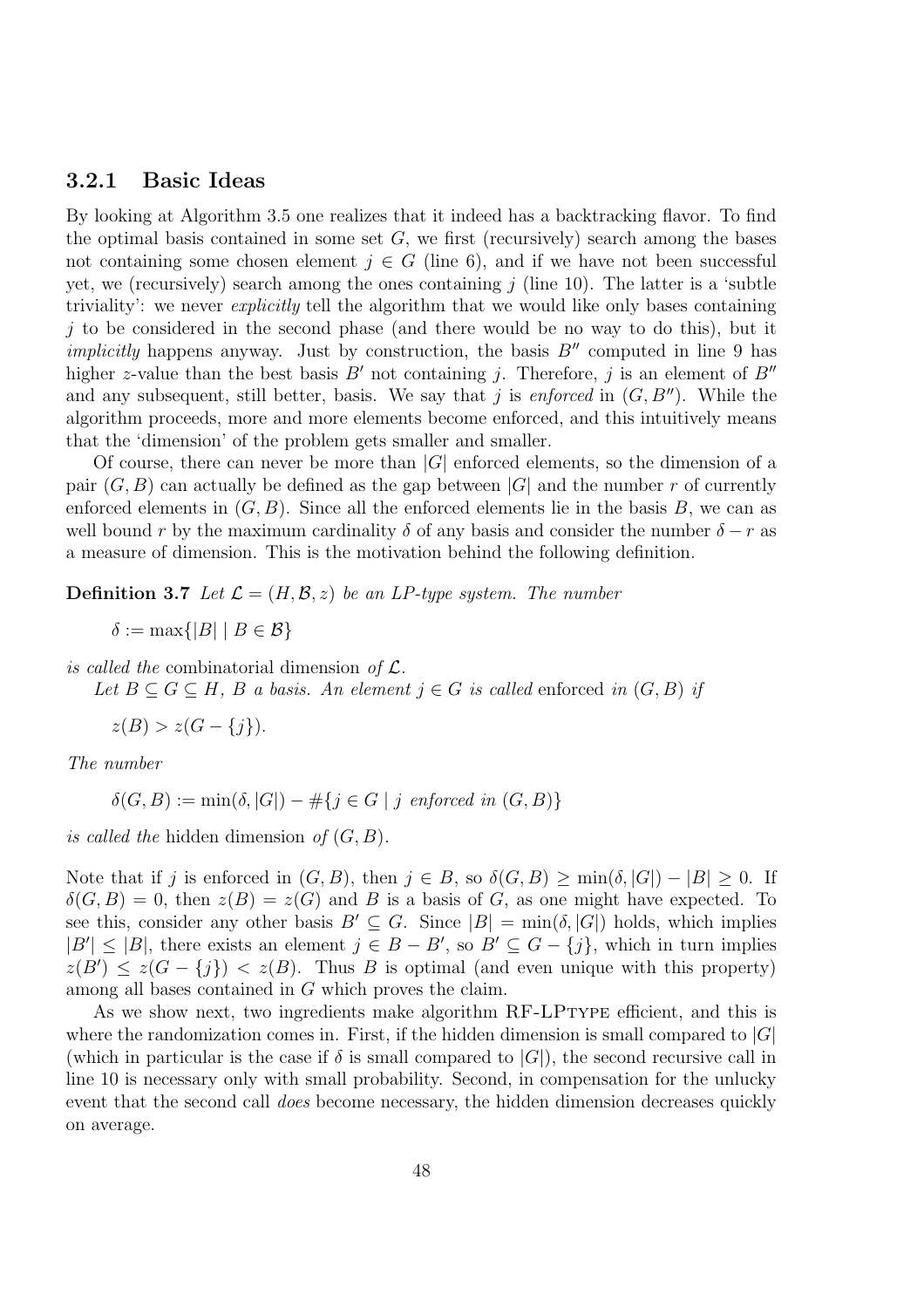We start with analyzing the unlucky event. To this end consider the elements  $\{j_1, \ldots, j_k\}$ that actually cause a second recursive call if they are chosen in line 5, together with their respective bases of line 6 and 9,

$$
\begin{array}{rcl}\nB'_{\ell} & = & B(G - \{j_{\ell}\}) \\
B''_{\ell} & = & \uparrow (B'_{\ell}, j_{\ell})\n\end{array}, \ell = 1, \ldots, k.
$$

Assume the  $j_{\ell}$  are ordered by increasing z-values of the  $B'_{\ell}$ , such that

$$
z(G - \{j_1\}) \leq \cdots \leq z(G - \{j_k\}).
$$

Obviously, the larger the subscript  $\ell$  of the chosen  $j_{\ell}$ , the more progress does the algorithm make in line 6, and this progress can be quantified in terms of decrease in hidden dimension of the second recursive call.

**Lemma 3.8**  $(G, B''_{\ell})$  has hidden dimension at most  $\delta(G, B) - \ell$ .

**Proof.** Because of  $z(B''_l) > z(B)$ , all elements which are enforced in  $(G, B)$  are also enforced in  $(G, B_{\ell}^{\prime\prime})$ . Moreover,

$$
z(B''_l) > z(B'_l) = z(G - \{j_\ell\}) \ge z(G - \{j_{\ell-1}\}) \ge \ldots \ge z(G - \{j_1\}),
$$

so  $(G, B''_{\ell})$  features at least  $\ell$  new enforced elements  $j_1, \ldots, j_{\ell}$ .

Since the hidden dimension cannot get negative, this also shows that no more than  $\delta(G, B)$  elements  $j \in G - B$  can trigger a second recursive call.

口

**Corollary 3.9** Consider the call RF-LPTYPE(G, B),  $B \neq G$ , and let B' be the basis of  $G - \{j\}$  computed in line 6 of the algorithm. Then

$$
\text{prob}(z(B' \cup \{j\}) > z(B')) \le \frac{\delta(G, B)}{|G - B|},
$$

where the probability is over all choices of  $j \in G - B$  in line 5.

#### 3.2.2 The Bound

We want to derive an upper bound on the maximum expected number of primitive operations (improvement queries and basis improvements) in Algorithm RF-LPtype. Below we bound the number of improvement queries, and since any basis improvement is preceded by such a query, the overall number of primitive operations is at most twice as large.

Now, fix some LP-type system  $(H, \mathcal{B}, z)$  of combinatorial dimension  $\delta$ . For  $m, k \geq 0$ we let  $T(m, k)$  denote the maximum expected number of improvement queries performed in a call to RF-LPTYPE $(G, B)$ ,  $G \subseteq H$ ,  $B \subseteq G$  basis, with  $|G| = m$ ,  $\delta(G, B) \leq k$ .

#### Theorem 3.10

(i) If  $m \le \delta + 1$ , then  $T(m, k) \le 2^{k+2}$ .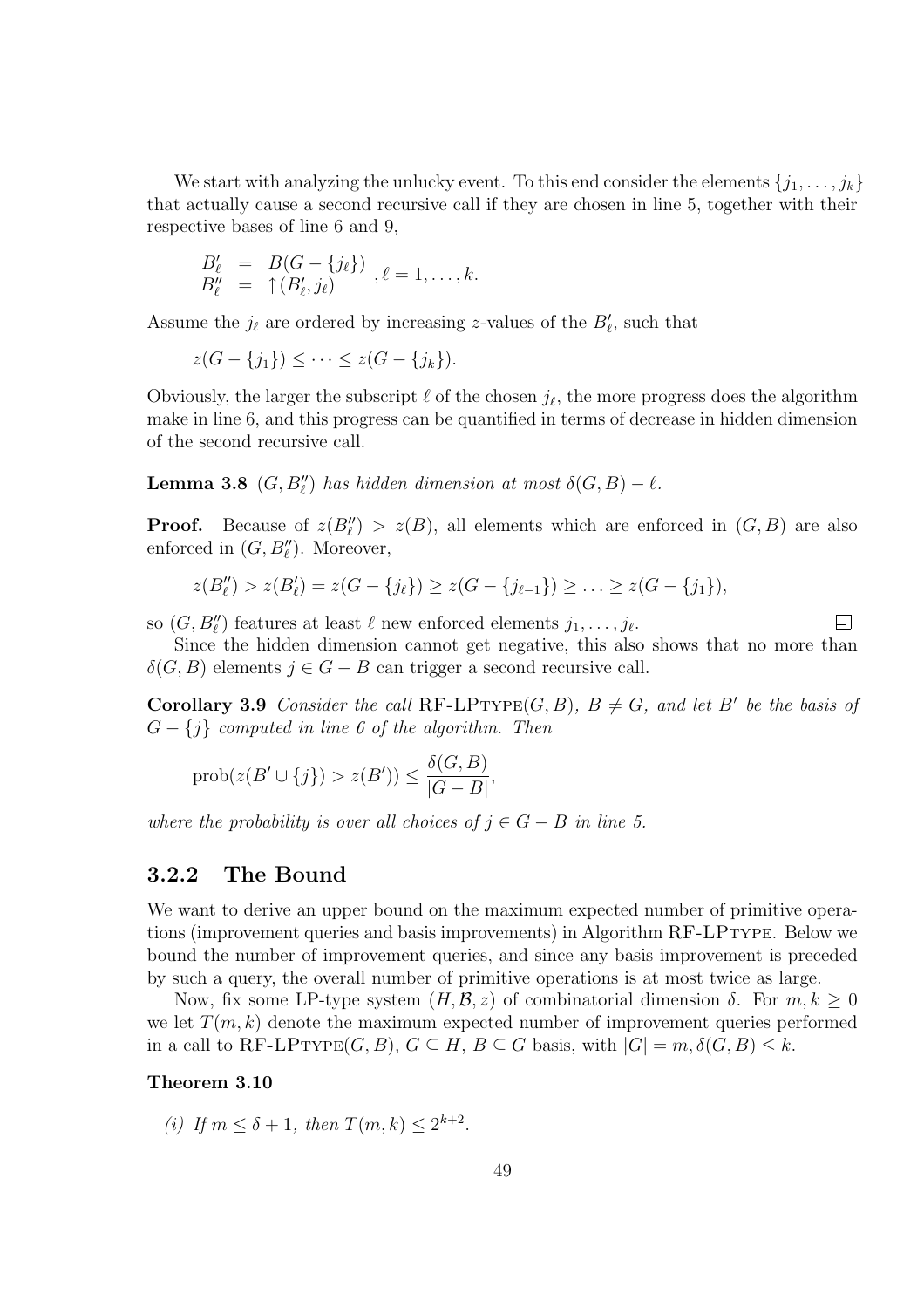(ii) If  $m \ge \delta + 1$ , then  $T(m, k) \le 2^{k+2}(m - \delta)$ .

Proof. (i) Consider the improvement queries

$$
z(B_t \cup \{j_t\}) > z(B_t), \quad t = 1, \ldots
$$

performed during  $RF-LPTYPE(G, B)$ , in chronological order. First note that there are no more than  $2^{k+1}$  distinct sets  $B_t \cup \{j_t\}$ , because  $\min(\delta, m) - \delta(G, B) \ge m - 1 - k$  elements  $E \subseteq G$  are enforced in  $(G, B)$  so that  $E \subseteq B_t \subseteq B_t \cup \{j_t\}$ , for all t. Thus, any  $B_t \cup \{j_t\}$ (as well as any  $B_t$ ) is determined by a subset of the remaining at most  $k+1$  elements. In particular, there are no more than  $2^{k+1}$  basis improvements.

Now we show that every set  $B_t \cup \{i_t\}$  appears for at most two values of t (amortized). Consider some number  $s$  and the next larger number  $u$  (if it exists) such that

$$
B_s \cup \{j_s\} = B_u \cup \{j_u\}.\tag{3.9}
$$

By inspection of RF-LPTYPE we see that no basis is ever tested twice with the same element, so  $B_s \neq B_u$ . Since any basis change is an improvement, we have

$$
z(B_s) < z(B_u) \leq z(B_u \cup \{j_u\}) = z(B_s \cup \{j_s\}),
$$

which means that the improvement query at time s had a positive answer, and we can charge equality (3.9) to the basis improvement  $B_{s+1} := \uparrow (B_s, s_t)$ . For fixed s, u is unique, so each of the at most  $2^{k+1}$  basis improvements is charged only once; in other words, while scanning the sequence  $B_t \cup \{j_t\}$ ,  $t = 1, \ldots$  we will at most  $2^{k+1}$  times encounter a set which we have already seen before, and as argued above, we can only encounter  $2^{k+1}$  sets that we have *not* seen before. This implies (i).

(ii) We claim that for  $m > \delta$ ,

$$
T(m,k) \le T(m-1,k) + 1 + \frac{1}{m-\delta} \sum_{\ell=1}^{\min(k,m-\delta)} T(m,k-\ell)
$$
\n(3.10)

holds. To see this, observe that the call to  $RF-LPTYPE(G - \{i\}, B)$  in line 6 solves a problem on  $m-1$  elements, with  $\delta(G - \{j\}, B) \leq \delta(G, B)$  (if i is enforced in  $(G, B)$ , then  $z(B) > z(G - \{j\}) \geq z(G - \{j, i\})$ , so i is enforced in  $(G - \{j\}, B)$  as well), so the expected number of improvement queries in this call is at most  $T(m-1, k)$ . Then we do one improvement query in line 7. The subsequent effort has to be averaged over all  $|G-B|$ choices of j in line 5. As the previous corollary shows, at most  $k$  (and of course no more than  $|G - B|$ ) of these choices actually lead to additional calls, where by Lemma 3.8, the  $\ell$ -th such choice gives hidden dimension at most  $k - \ell$ . This bounds the expected effort after line 7 by

$$
\frac{1}{|G-B|} \sum_{\ell=1}^{\min(k,|G-B|)} T(m,k-\ell),
$$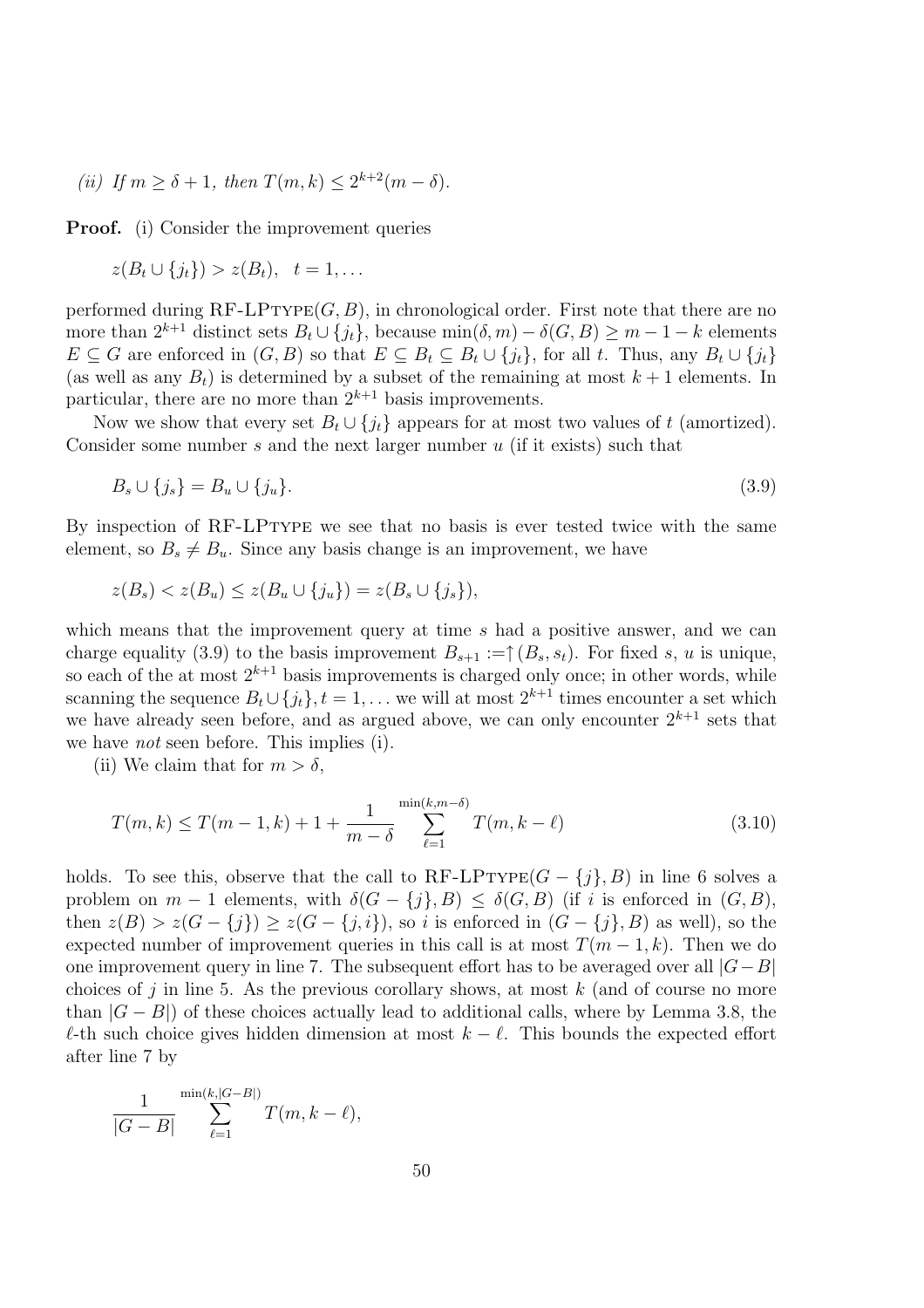which is no more than the last term of (3.10) because  $T(m, k-\ell)$  decreases with increasing  $\ell$ , and so the average of  $T(m, k - \ell)$  over the range  $\ell = 1, \ldots, |G - B|$  is no larger than the average over the smaller range  $\ell = 1, \ldots, m - \delta$ .

Now we can prove the bound stated in (ii) by induction. For  $k = 0$ , (3.10) gives  $T(m, 0) = T(m - 1, 0) + 1$ , and using (i) this implies

$$
T(m, 0) = m - \delta - 1 + T(\delta + 1, 0) \le m - \delta + 3 \le 4(m - \delta),
$$

so (ii) holds for  $k = 0$ . The case  $m = \delta + 1$  has already been handled in (i), so let  $k > 0, m > \delta + 1$  and assume that (ii) holds for all smaller values of m and k. We inductively get

$$
T(m,k) \le 2^{k+2}(m-\delta-1) + 1 + \frac{1}{m-\delta} \sum_{\ell=1}^{\min(k,m-\delta)} 2^{k+2-\ell}(m-\delta)
$$
  

$$
\le 2^{k+2}(m-\delta-1) + 1 + \sum_{\ell=1}^{k+2} 2^{k+2-\ell}
$$
  

$$
= 2^{k+2}(m-\delta-1) + 1 + 2^{k+2} - 1 = 2^{k+2}(m-\delta).
$$

**Result 3.11** Given an LP-type system  $(H, \mathcal{B}, z)$  of combinatorial dimension at most  $\delta$ , with  $|H| = m > \delta$ . If B is some basis, then procedure RF-LPTYPE(H, B) computes a basis of H with an expected number of at most

回

$$
2^{\delta+2}(m-\delta)
$$

improvement queries, resp. basis improvements (primitive operations). (For  $m < \delta$ , a bound of

$$
2^{m+2}
$$

#### holds.)

The result shows that the expected performance of  $RF-LPTYPE(G, B)$  is linear in m for fixed  $\delta$ , which is in sharp contrast to the trivial worst case bound of

$$
\binom{m}{\leq \delta} = O(m^{\delta})
$$

given by the maximum number of bases. Result 3.11 has first been obtained by Sharir and Welzl for the case that an actual basis computation (3.4) is available [45]. We have proved it in presence of the weaker basis improvement primitive (3.5), and this requires a slightly different argumentation in the proof of Theorem 3.10 (i).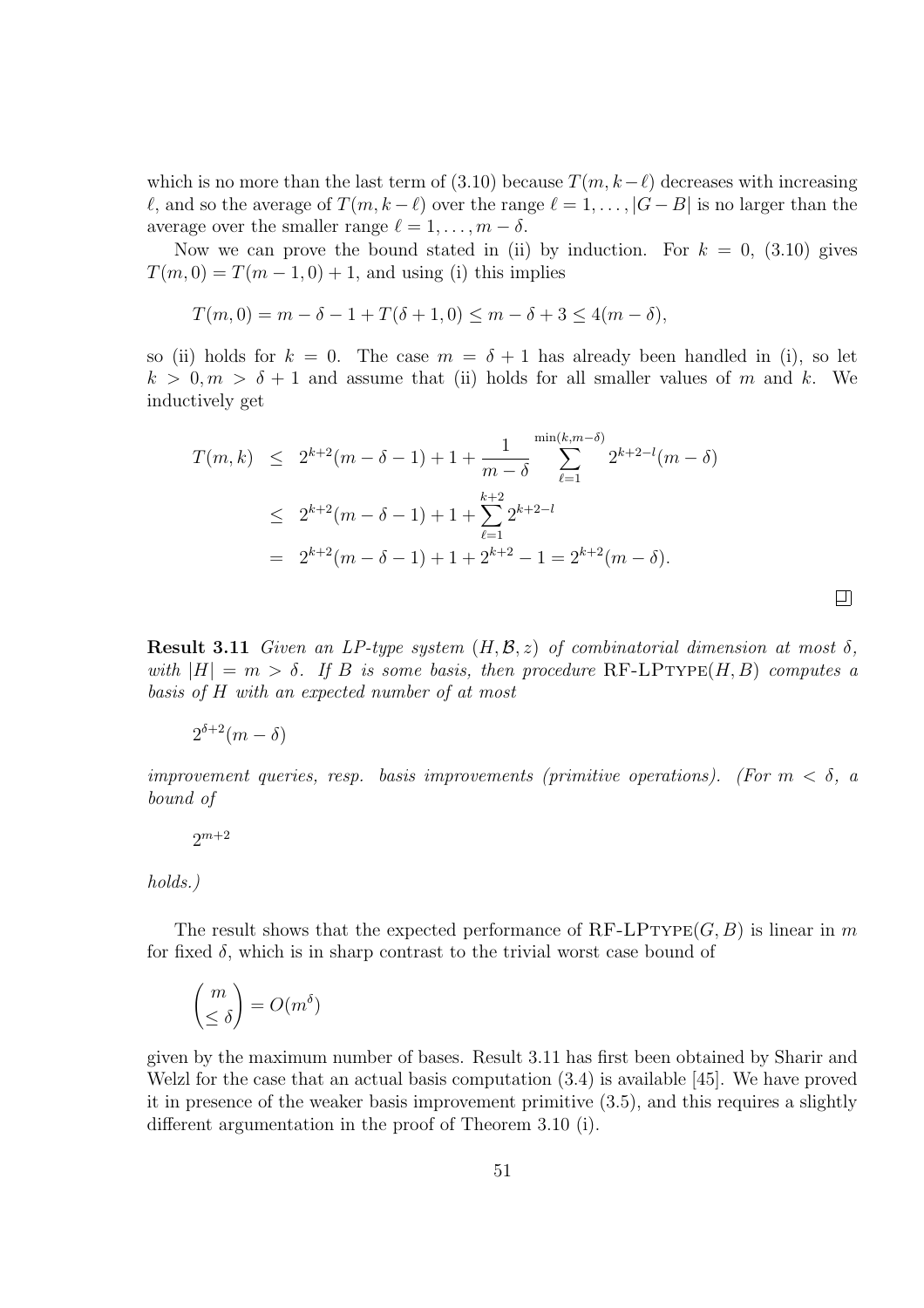#### 3.2.3 Bounds for LP

What are the implications of Result 3.11 for linear programming as the 'master' LP-type system? In the first chapter we have considered the standard form linear program

$$
\begin{array}{ll}\n\text{(LP)} & \text{maximize} \quad c^T x \\
\text{subject to} \quad Ax \leq b, \\
& x \geq 0\n\end{array} \tag{3.11}
$$

in d variables and n constraints (plus d nonnegativity constraints). Subsection 2.2.1 has then prepared the ground for the subsequent formulation as an LP-type system  $(H, \mathcal{B}, z)$ , under the boundedness and nondegeneracy Assumption 2.1. First, we have set

$$
H := [d + n].
$$

The set of bases  $\beta$  has then been characterized by Observation 2.2 and the function z defined in Definition 2.3. The cardinality of any basis and therefore the combinatorial dimension of LP in this setting is  $n$ .

Improvement query and basis improvement are operations (2.4) and (2.5) in Subsection 2.2.3, which we have shown to be just abstract analogs of the two basic steps into which a pivot step subdivides, namely (i) checking whether a variable is improving, by evaluating its coefficient in the z-row of the current tableau, and (ii) constructing the next tableau by entering the variable into the basis, Subsection 1.2.2. How this can be done in time  $O(n^2)$ per primitive operation, has been demonstrated in Section 1.4, where we have described the revised simplex method. Finally, recall that for LP, algorithm RF-LPtype specializes to algorithm 2.9 RANDOM-FACET-SIMPLEX.

Now, the stage is set.

Theorem 3.12 A bounded, nondegenerate standard form linear program (3.11) in d variables and n constraints  $(n > 0)$  can be solved with an expected number of

 $O(n^22^{n+2}d)$ 

arithmetic operations, by the randomized simplex Algorithm 2.9, RANDOM-FACET-SIMPLEX, provided some initial basis is known.

If you are a computational geometer, this bound looks probably strange to you. It is reasonable if n is very small, or  $d \gg n$  but becomes quite poor otherwise. However, in computational geometry,  $d$  is usually small or even constant and  $n$  is large; quite frequently, problems in 2-d or 3-d arising in computer graphics, CAD etc., can be cast as low-dimensional LP's. In such applications, the above bound is useless – we would like it the other way round. In fact, we can get it the other way round by invoking LP duality. To motivate the concept, consider (3.11).

For any *n*-vector  $\tilde{y} \geq 0$ , the inequality

$$
\tilde{y}^T A x \le \tilde{y}^T b
$$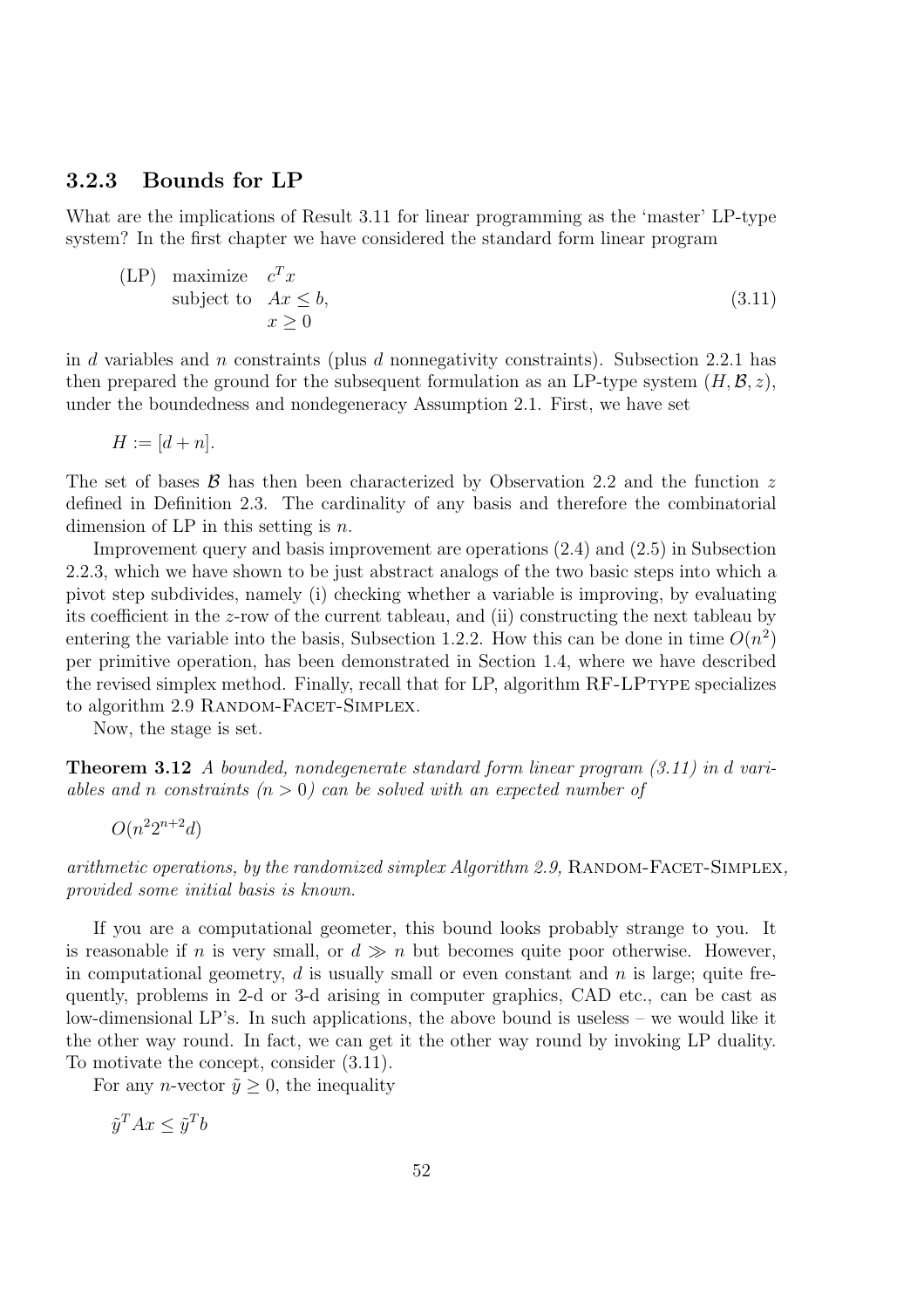is a linear combination of the inequality constraints in  $(3.11)$ , satisfied by all feasible solutions  $\tilde{x}$  (where  $\tilde{y} \ge 0$  guarantees that the inequalities do not reverse direction). If in addition

$$
\tilde{y}^T A \ge c^T
$$

holds, then

$$
\tilde{y}^T b \ge c^T x
$$

is valid for all feasible solutions  $x \geq 0$ . Therefore,  $\tilde{y}^T b$  is an upper bound for the optimum value of (3.11), and the smallest such upper bound (if one exists at all) is obtained as the optimum value of the program

$$
\begin{array}{ll}\n\text{(LP)} & \text{minimize} & y^T b \\
\text{subject to} & A^T y \ge c, \\
& y \ge 0.\n\end{array} \tag{3.12}
$$

Our argumentation implies that the optimum value of (3.12) is at least as large as the optimum value of (3.11). In fact, if one of them has an optimum value, so has the other, and both values coincide.  $(3.12)$  is called the *dual* of  $(3.11)$ , which itself is called the *primal* [10].

Therefore, one can solve (3.11) by solving its dual (after rewriting it to standard form). The dual now has n variables and  $d$  constraints and can be solved in time

$$
O(d^2 2^{d+2} n),\tag{3.13}
$$

which is the 'right' bound from a computational geometry point of view.

Since a natural one-to-one correspondence exists between the respective bases of primal and dual, it is not surprising that the actions taken by algorithm RANDOM-FACET-Simplex in the course of solving (3.12) can directly be interpreted as operations on (3.11), without any reference to the dual; the algorithm then becomes a *dual simplex algorithm*, based on dual versions of the primitive operations. Under this interpretation, Sharir and Welzl [45] have first obtained bound (3.13), by describing the dual primitive operations to plug into algorithm 3.4 RF-LPtype in case of LP.

You might wonder whether in case of LP the general bound on the number of primitive operations given by Result 3.11 can be improved by using specific properties of LP. For example, in part (i) of Theorem 3.10, instead of  $2^{k+2}$  a bound of 2 holds! This is due to the fact that for  $|G| = \delta + 1 = n + 1$ , the call RF-LPTYPE(G, B),  $G = B \cup \{j\}$  boils down to a single pivot step: if j is improving for  $B$ , a basis computation by Theorem 2.6 (ii) already delivers  $B(B \cup \{j\}) = B(G)$ , which by ignorance of the algorithm finally undergoes another, unnecessary, improvement query, for a total of at most two queries. This seems like a dramatic saving, with implications also for the bound in part (ii) of Lemma 3.10. Indeed, there are such implications. We will see in Chapter 5 that even for LP-type systems, the bound of Result 3.11 is not the last word.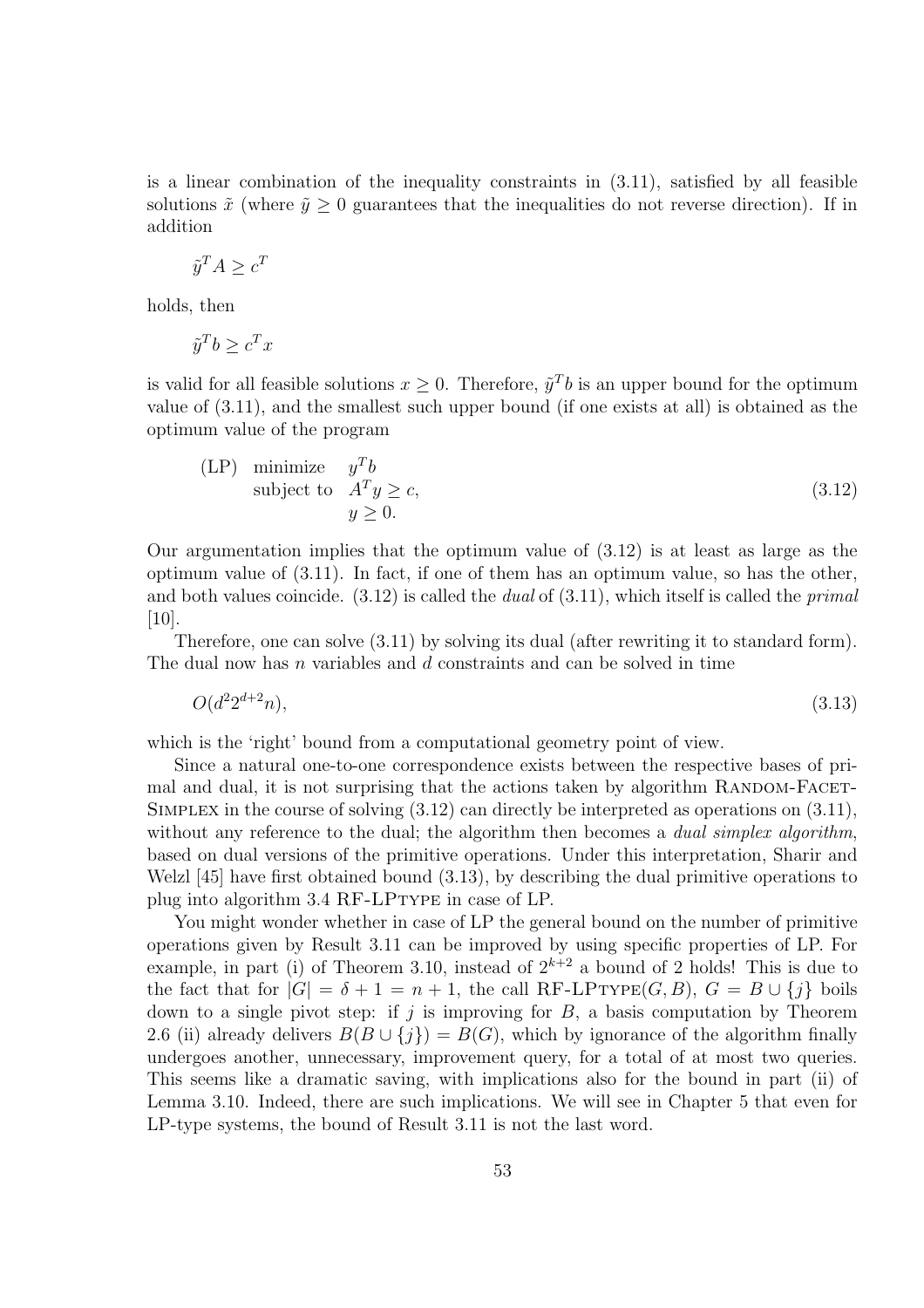One final remark is in order here. Theorem 3.12 (and therefore bound (3.13) as well) do actually hold for any standard form LP. When we made Assumption 2.1 we argued – based on our 'exception handling' in Subsections 1.3.1, 1.3.2 and 1.3.3 – that all three parts of it (boundedness, nondegeneracy, existence of initial basis) can be guaranteed at (asymptotically) no extra cost, where the only part requiring real computational effort is the symbolic perturbation to achieve nondegeneracy (conceptually, this is simple as well). Thus, the material so far takes you all the way from the standard form LP (1.1) we have started with to the runtime bounds of this section, with no details (but only some proofs you really find anywhere) left out. In particular, we have shown that the well-known and widely used simplex method – under the pivot rule  $\text{RANDOM-FACET}$  – becomes a theoretically optimal, linear time algorithm for solving linear programs in fixed dimension.

### 3.3 Abstract Polytopes

Although the concept of LP-type systems/problems presents the most recent (and so far most general) approach to abstraction of linear programming, it is not the first one. In this section we review another, closely related, framework from the literature, namely abstract polytopes with objective function.

Abstract polytopes have been introduced by Adler [1] as a combinatorial abstraction of simple polytopes. Just like in case of LP-type problems, the aim was to have a framework that allows combinatorial questions to be treated on a combinatorial level, and there are many known results for polytopes that can be shown to hold for abstract polytopes as well, see [3] and the references there. Generalizing linear objective functions on simple polytopes, Adler and Saigal [3] introduced objective functions on abstract polytopes. We show that an abstract polytope together with an objective function defines an LP-type system. In particular, we will see that the defining property of objective functions on abstract polytopes is equivalent to the locality condition (3.2) of LP-type systems, so there is reason to believe that this is a natural condition. Furthermore, we examine what exactly makes LP-type systems more general than abstract polytopes.

#### 3.3.1 Abstract Polytopes, Faces and Objective Functions

A d-dimensional polytope is simple (or nondegenerate) if any vertex lies on exactly d facets. Moreover, if we label every vertex  $v$  with the set  $V$  of facets that contain it, we arrive at an abstract polytope, defined as follows.

**Definition 3.13** Let S be a finite set,  $d \leq |S|$  and

$$
\mathcal{V} \subseteq \binom{S}{d}
$$

a set of vertices. The pair  $(S, V)$  is called an abstract polytope of dimension d if the following two properties hold.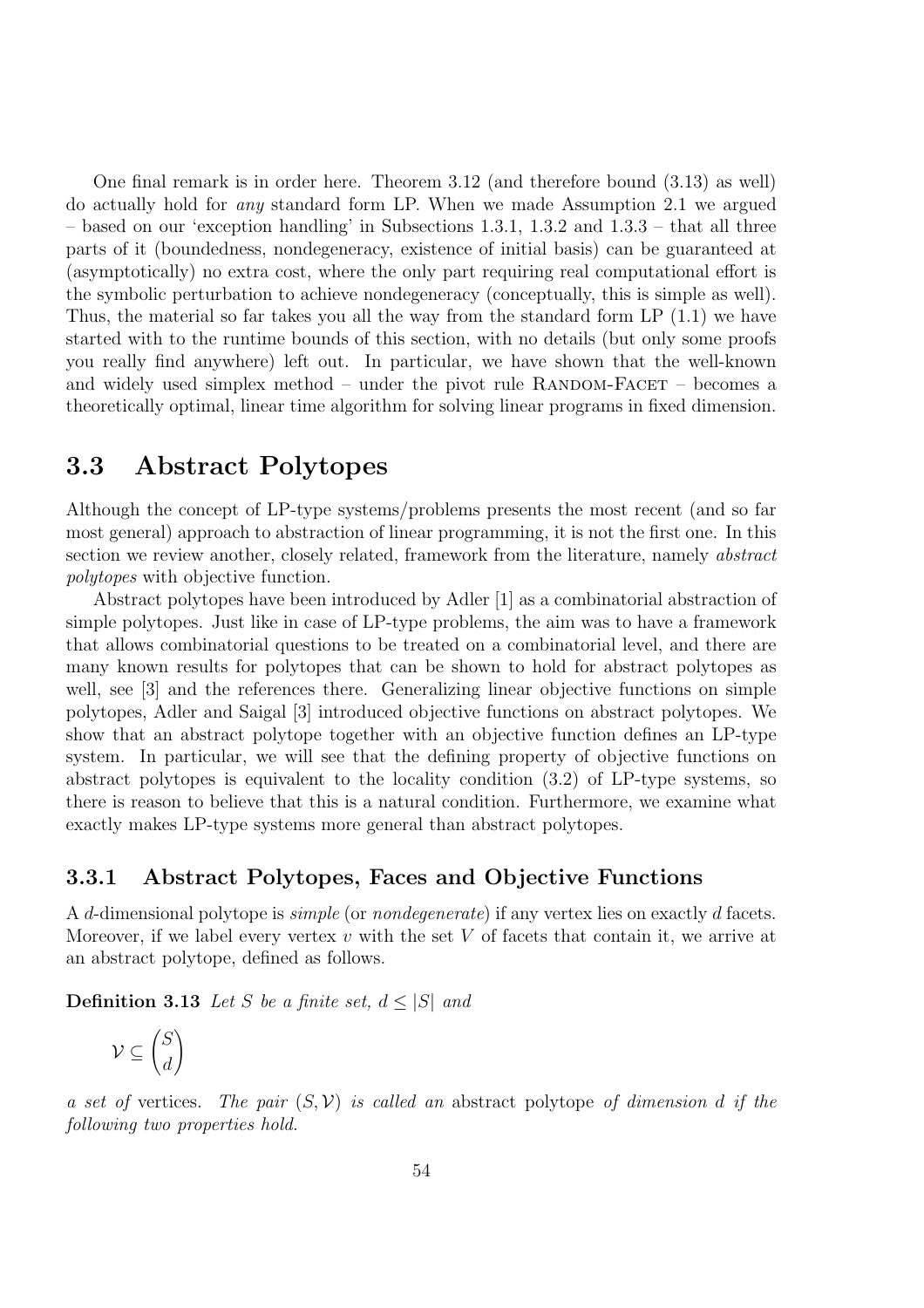- (i) Any  $(d-1)$ -subset of S is either contained in no or in exactly two vertices (which then are called adjacent).
- (ii) For any two vertices  $V, V' \in V$ , there exist a path of adjacent vertices

$$
V=V_0,\ldots,V_k=V',
$$

all containing  $V \cap V'$ , *i.e.* 

$$
V \cap V' \subseteq V_i,\tag{3.14}
$$

$$
|V_i \cap V_{i+1}| = d - 1,\tag{3.15}
$$

for 
$$
i = 0, \ldots, k-1
$$
.

In algebraic topology, abstract polytopes are well-known as *pseudomanifolds* without boundary [3, 46]. Note that if  $\mathcal V$  is defined by a simple polytope, then any  $(d-1)$ -set U contained in two vertices corresponds to an edge of the polytope.

An objective function on  $(S, V)$  is any injective function  $w: V \mapsto W$ ,  $(W, \leq)$  a linearly ordered set as already considered for LP-type systems, such that for any vertex  $V$ , there exists not only some, but a *w-increasing* path of adjacent vertices to the unique *w*-maximal vertex  $V'$ . Moreover, this has to be true not only for the whole (abstract) polytope but for every face of it. Thus, just like LP-type problems, this framework features subproblem solvability.

**Definition 3.14** Let  $(S, V)$  be an abstract polytope. The face of  $(S, V)$  induced by  $U \subseteq S$ is the set of vertices

$$
\mathcal{V}(U) = \{ V \in \mathcal{V} \mid U \subseteq V \}.
$$

For a simple polytope,  $\mathcal{V}(U)$  collects the vertices on the face induced by the (intersection of) facets in U.

Thus,  $\mathcal{V}(\emptyset) = \mathcal{V}$ , and  $\mathcal{V}(U) = \emptyset$  for  $|U| > d$ . If  $U \in \mathcal{V}$ , then  $\mathcal{V}(U) = \{U\}$ . Note that every face defines itself an abstract polytope

$$
(S-U, \{V-U \mid V \in \mathcal{V}(U)\})
$$
\n
$$
(3.16)
$$

of dimension  $d - |U|$  (or empty) because (3.14) guarantees that for  $V, V' \in V(U)$ , the path connecting them lies entirely in  $\mathcal{V}(U)$ .

Now let  $w: \mathcal{V} \mapsto \mathcal{W}$  be an injective function, and let  $V(U)$  denote the unique vertex of  $V(U)$  satisfying

$$
w(V(U)) = \max\{w(V) \mid V \in V(U)\}.
$$

**Definition 3.15** w is an objective function on  $(S, V)$  if it satisfies the following property for all  $U \subset S$ .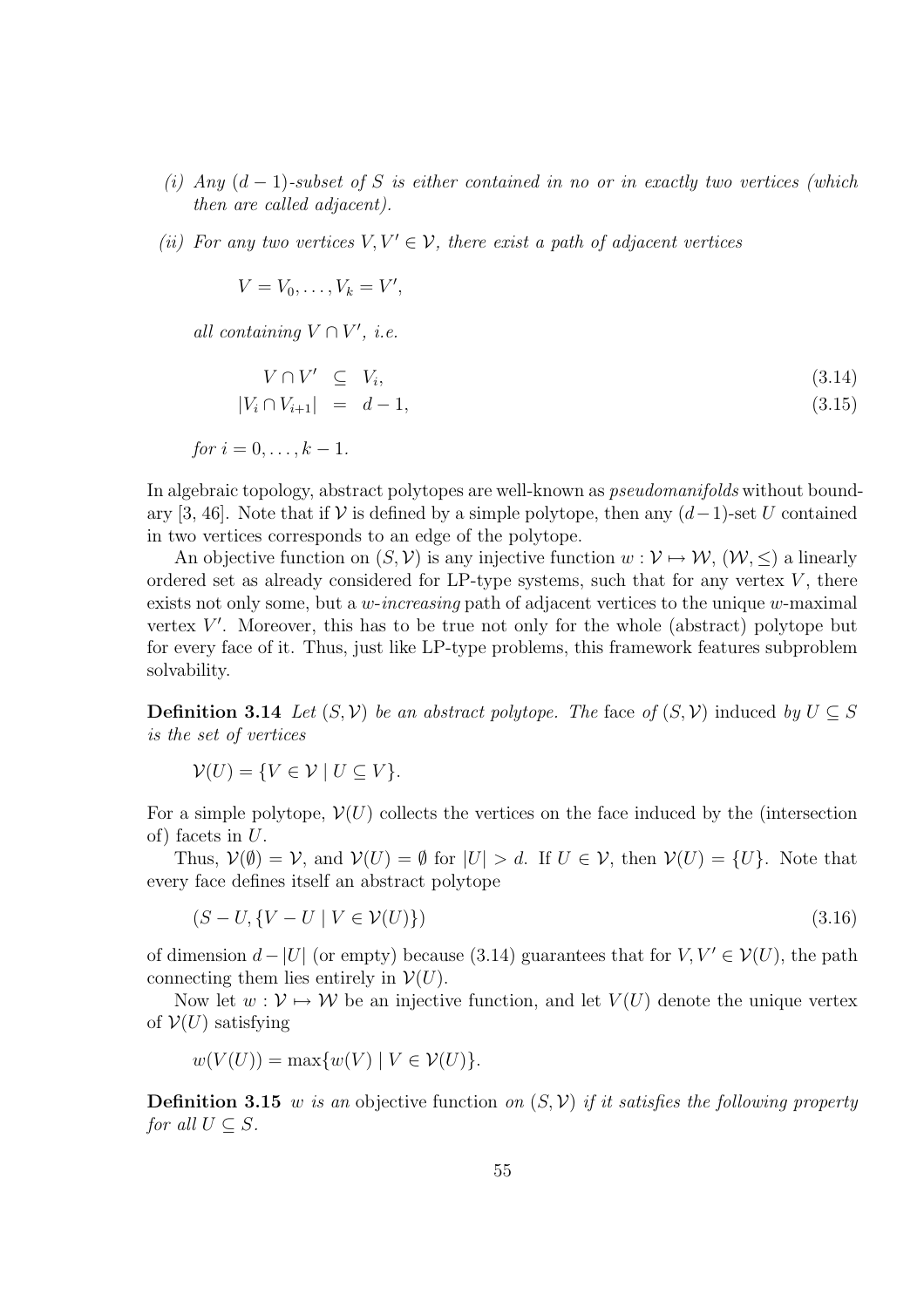For any vertex  $V \in \mathcal{V}(U)$ , there exists a path

$$
V = V_0, \ldots, V_k = V(U)
$$

satisfying (3.14), (3.15), and in addition  $w(V_i) < w(V_{i+1})$ , for  $i = 0, ..., k-1$ , i.e. the path is strictly w-increasing.

To be able to maximize and minimize w over  $(S, V)$ , Adler and Saigal originally demanded the existence of a *w-decreasing* path to the *minimal* vertex of every face as well. We won't do that here.

If  $V$  is obtained from a simple polytope, then any linear function in general position (with respect to the polytope) defines an objective function on  $(S, V)$ .

#### 3.3.2 Relation to LP-type Systems

In the following we elaborate on the connections between abstract polytopes and LP-type systems, and we start with a lemma that lets Definition 3.15 appear in a strong LP-type flavor.

**Lemma 3.16** Let  $(S, V)$  be an abstract polytope. w is an objective function if and only if

$$
V = V(U), V \neq V(U - \{j\}) \implies V \neq V(V - \{j\}), \tag{3.17}
$$

for all  $j \in U \subseteq V \subseteq S$ .

**Proof.** Let w be an objective function. If  $V \neq V(U - \{j\})$ , then consider the path

 $V = V_0, \ldots, V_k = V(U - \{j\})$ 

guaranteed by Definition 3.15. In particular  $w(V_1) > w(V)$  holds, with

$$
V_1 \supseteq V \cap V(U - \{j\}) \supseteq U - \{j\}
$$

and

 $V_1 \not\supset U$ ,

since V was already optimal in  $V(U)$ . This implies  $j \notin V_1$ , and since  $V_1$  is adjacent to V, we get

$$
V_1 \supseteq V \cap V_1 = V - \{j\}.
$$

This in turn means  $V \neq V(V - \{j\}).$ 

Now suppose (3.17) holds, and let V be any vertex in  $V(U)$ ,  $V' := V(U)$ . We can assume that  $V \cap V' = U$ , otherwise we argue with  $U := V \cap V'$ .

If  $V = V(U)$ , there is nothing to prove. Otherwise, we need to find a w-increasing path

 $V = V_0, \ldots, V_k = V'$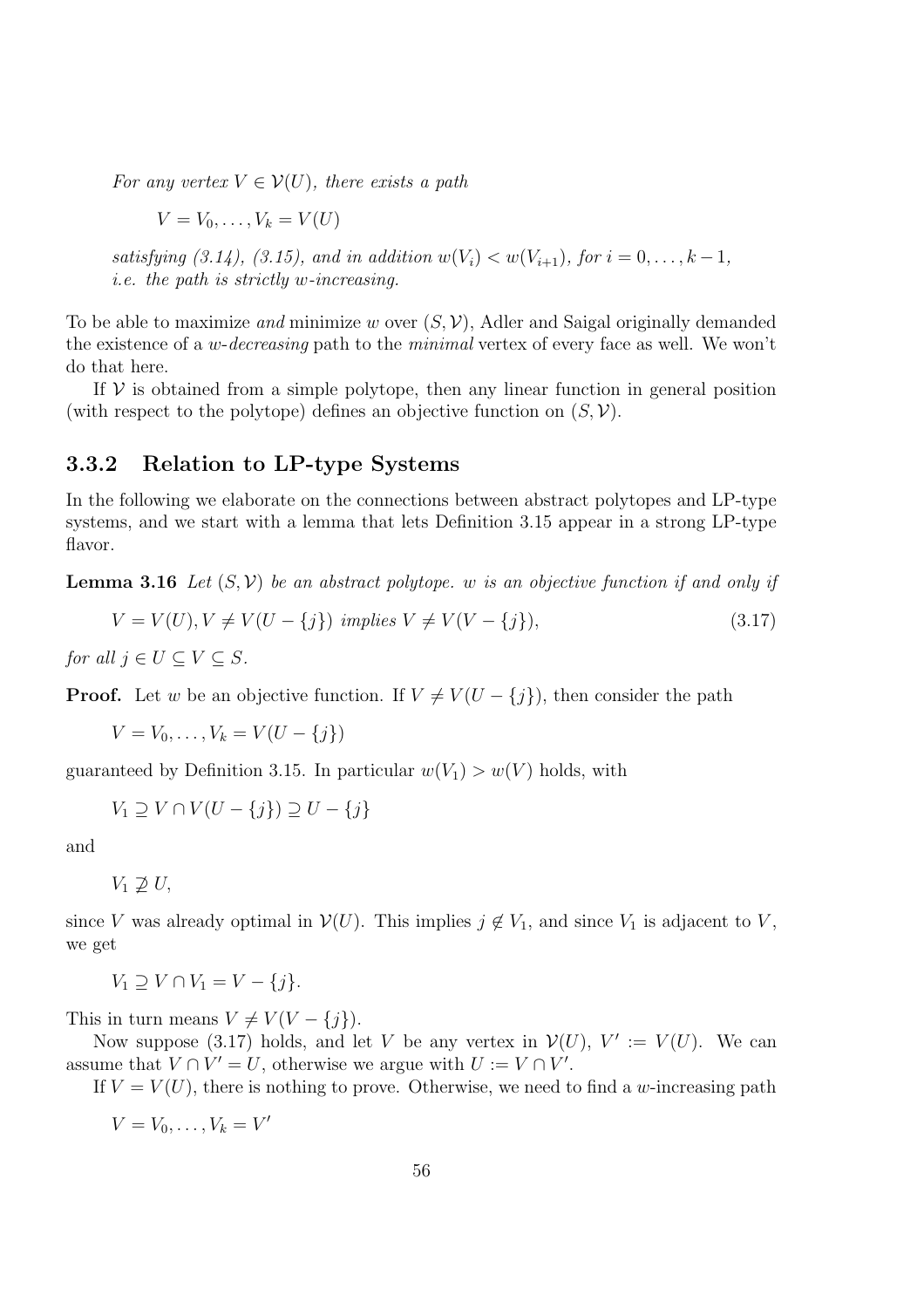of adjacent vertices, all containing U. Let us construct  $V_1$ . To this end choose U' of minimal size such that

$$
V = V(U') \text{ and } U \subseteq U' \subseteq V.
$$

Such an U' exists because  $V = V(V)$ . Moreover,  $U' \neq U$  because  $V \neq V(U)$ . Choose  $j \in U' - U$ . By choice of  $U'$ ,

$$
V \neq V(U'-\{j\}),
$$

and (3.17) implies

 $V \neq V(V - \{j\}),$ 

so there exists  $V_1 \in \mathcal{V}(V - \{j\})$  with

$$
w(V_1) > w(V)
$$
 and  $V_1 \supseteq V - \{j\} \supseteq U' - \{j\} \supseteq U$ .

Then repeat with  $V := V_1$ . After a finite number of steps this process must reach  $V(U)$ , and the desired path has been constructed.  $\Box$ 

Now define

$$
\mathcal{B} := \{ S - V \mid V \in \mathcal{V} \}, \tag{3.18}
$$

$$
z(S-U) := w(V(U)), \text{ for all } U \subseteq S. \tag{3.19}
$$

Thus, z assigns to  $S - U$  the w-value corresponding to the optimal vertex in the abstract polytope (3.16) defined on  $S - U$ . In particular,  $z(S - V) = w(V)$ , for all  $V \in V$  and  $z(S-U) = -\infty$  for  $|U| > d$ . z is completely determined by  $\mathcal{B}$ , because

$$
z(S-U) = w(V(U))
$$
  
= max{w(V) | V ⊇ U, V ∈ V}  
= max{z(S – V) | S – V ⊆ S – U, S – V ∈ B}.

Hence, in the sense of Definition 3.1,  $z$  is an abstract objective function determined by the abstract set of bases  $\mathcal{B}$ . We remark that this would also hold if we had defined  $\mathcal{B}$  and  $z$  in the most straightforward way, namely by

$$
\mathcal{B} := \mathcal{V},
$$
  

$$
z(U) := \max\{w(V) | V \subseteq U, V \in \mathcal{V}\}.
$$

However, while the set of vertices *containing*  $U$  nicely defines an abstract polytope again, the vertices *contained* in some set  $U$  have no particular structure, so this definition would lead to nothing.

On the other hand, if  $\beta$  and z are determined by (3.18) and (3.19), then the condition of Lemma 3.16 is directly equivalent to the defining condition  $(3.2)$  of LP-type systems; more precisely, if  $G = S - U, B = S - V$ , then

$$
z(B) = z(G), \quad z(G \cup \{j\}) > z(G) \Rightarrow z(B \cup \{j\}) > z(B)
$$
  
\n
$$
\updownarrow \qquad \qquad \updownarrow \qquad \qquad \updownarrow
$$
  
\n
$$
V = V(U), \quad V(U) \neq V(U - \{j\}) \Rightarrow V \neq V(V - \{j\}).
$$
\n(3.20)

Consequently, an abstract polytope with objective function defines an LP-type system.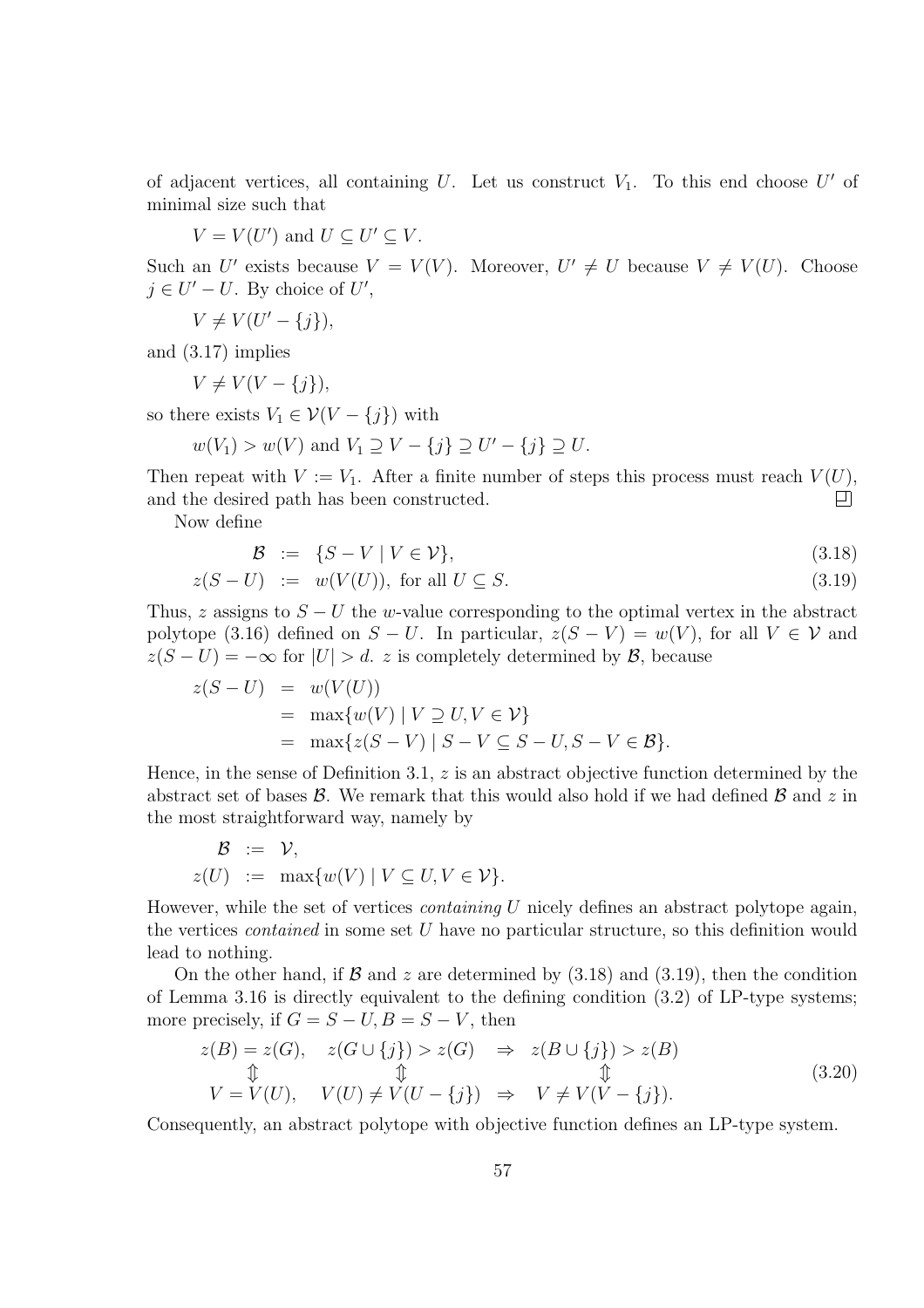**Theorem 3.17** Let  $(S, V)$  be a d-dimensional abstract polytope with objective function w. Then  $(S, \mathcal{B}, z)$  with  $\mathcal B$  and z as defined in (3.18) and (3.19), is an LP-type system of combinatorial dimension  $\delta = |S| - d$ .

The LP-type systems obtained in this way are of special nature. First, all bases have the same size (we called this property *basis-regularity*), and second, all bases have distinct z-values (this is called *nondegeneracy*). The obvious question is whether *any* basis-regular, nondegenerate LP-type system  $\mathcal L$  actually arises from an abstract polytope in this way.

To answer this, we first observe that, given such a system  $\mathcal{L} = (S, \mathcal{B}, z)$ , (3.18) and  $(3.19)$  can be applied backwards to give unique candidates V and w for the vertices and the objective function. Moreover, via (3.20) and Lemma 3.16, the LP-type system property (3.2) implies the existence of w-increasing paths as demanded by Definition 3.15, and by each time pasting together two such paths, we also obtain the paths required by Definition 3.13 (ii) – just connect any pair of vertices  $V, V'$  by their increasing paths to  $V(V \cap V')$ . Via (3.18), part (i) of Definition 3.13 is equivalent to the statement that any  $\delta + 1$ -subset of S,  $\delta = |S| - d$ , contains no or exactly two bases  $B \in \mathcal{B}$ . This, however, does not hold in general, even if  $\mathcal L$  is basis-regular and nondegenerate. In fact, a  $\delta+1$  set might contain any number of bases, up to  $\delta + 1$ . In this respect, even basis-regular, nondegenerate LP-type systems are truly more general than abstract polytopes.

**Example 3.18** Let H be a finite set,  $\delta < |H|$ . Choose  $F \subseteq H$ ,  $|F| = \delta + 1$  and let  $\beta$ consist of k arbitrary  $\delta$ -subsets of F,  $1 \leq k \leq \delta+1$ . Let z assign distinct values to all the k bases. Then  $(H, \mathcal{B}, z)$  is a basis-regular, nondegenerate LP-type system of combinatorial dimension  $\delta$ , with F containing exactly k bases.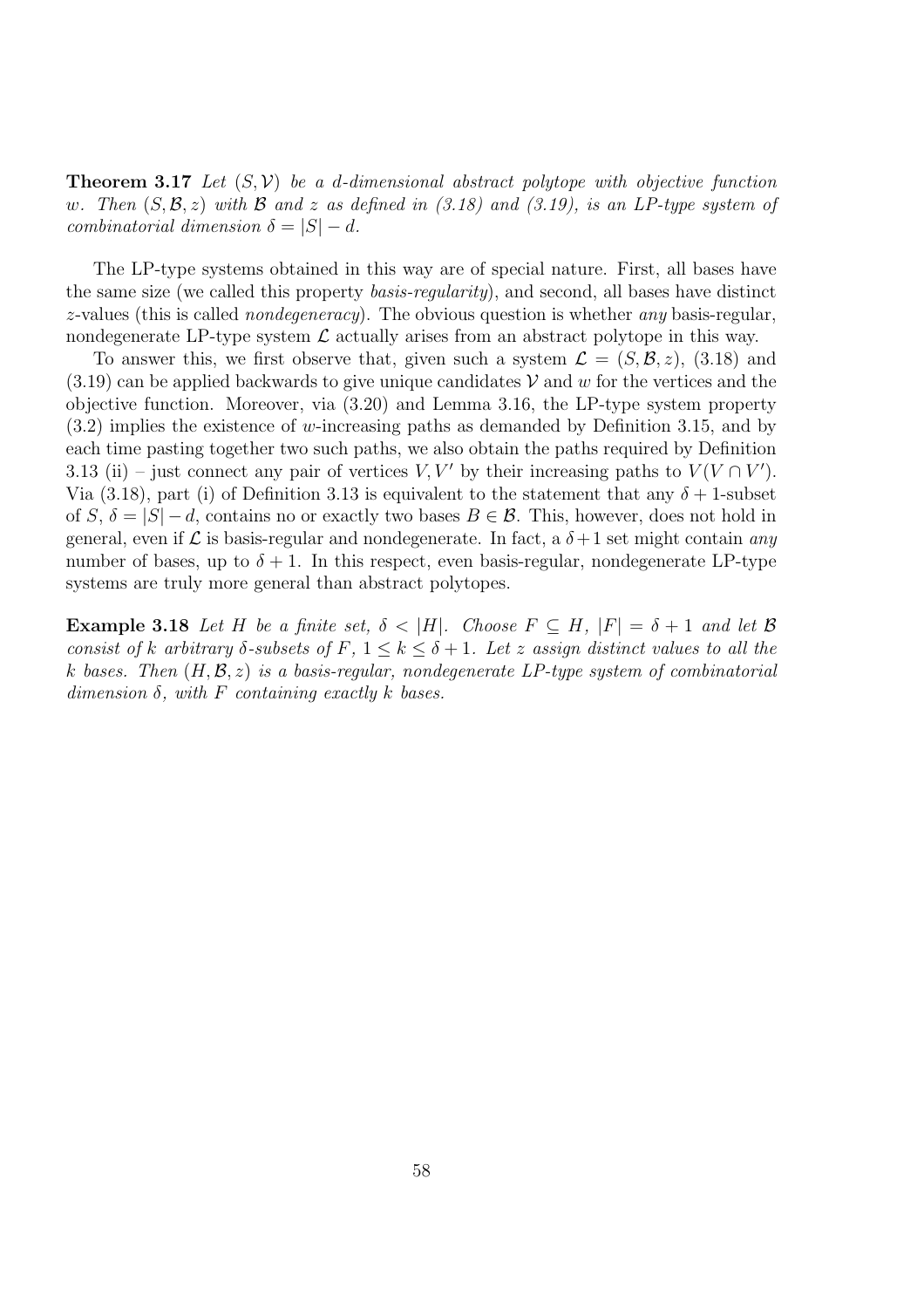# Chapter 4

# Convex Optimization

In this chapter we consider a class of nonlinear optimization problems. We show them to be LP-type problems and present primitive operations improvement query and basis improvement for any problem in this class. Thus – keeping our promise from the previous chapter – we present 'real' LP-type problems different from LP.

The class consists of special convex programming problems (which in general are problems of minimizing a convex function subject to convex constraints), and it has been chosen according to two objectives.

- (i) It should be general enough to cover two concrete problems that we are particularly interested in, namely the polytope distance problem and the minimum spanning ball problem.
- (ii) It should be specific enough to allow a detailed treatment without drowning in technicalities.

The class we get covers problems of minimizing a convex function subject to *linear* equality and nonnegativity constraints.

We start off by introducing the polytope distance problem and derive from this the class of convex programs we are going to consider. We present a solution method for the generic problem in this class, along with time bounds, where we keep track of what concretely happens for the polytope distance problem. Having done this, we apply the developed machinery to obtain a solution for the minimum spanning ball problem. The major result is that for fixed dimension, both problems allow linear-time bounds similar to the ones we have derived for LP in (3.13).

# 4.1 The Polytope Distance Problem

Given two (disjoint and finite) sets  $P$ ,  $Q$  of points in  $\mathbb{R}^d$ , the objective is to find a pair of points  $(p, q)$ , p in the convex hull of  $\mathcal{P}$ , q in the convex hull of  $\mathcal{Q}$ , such that the length of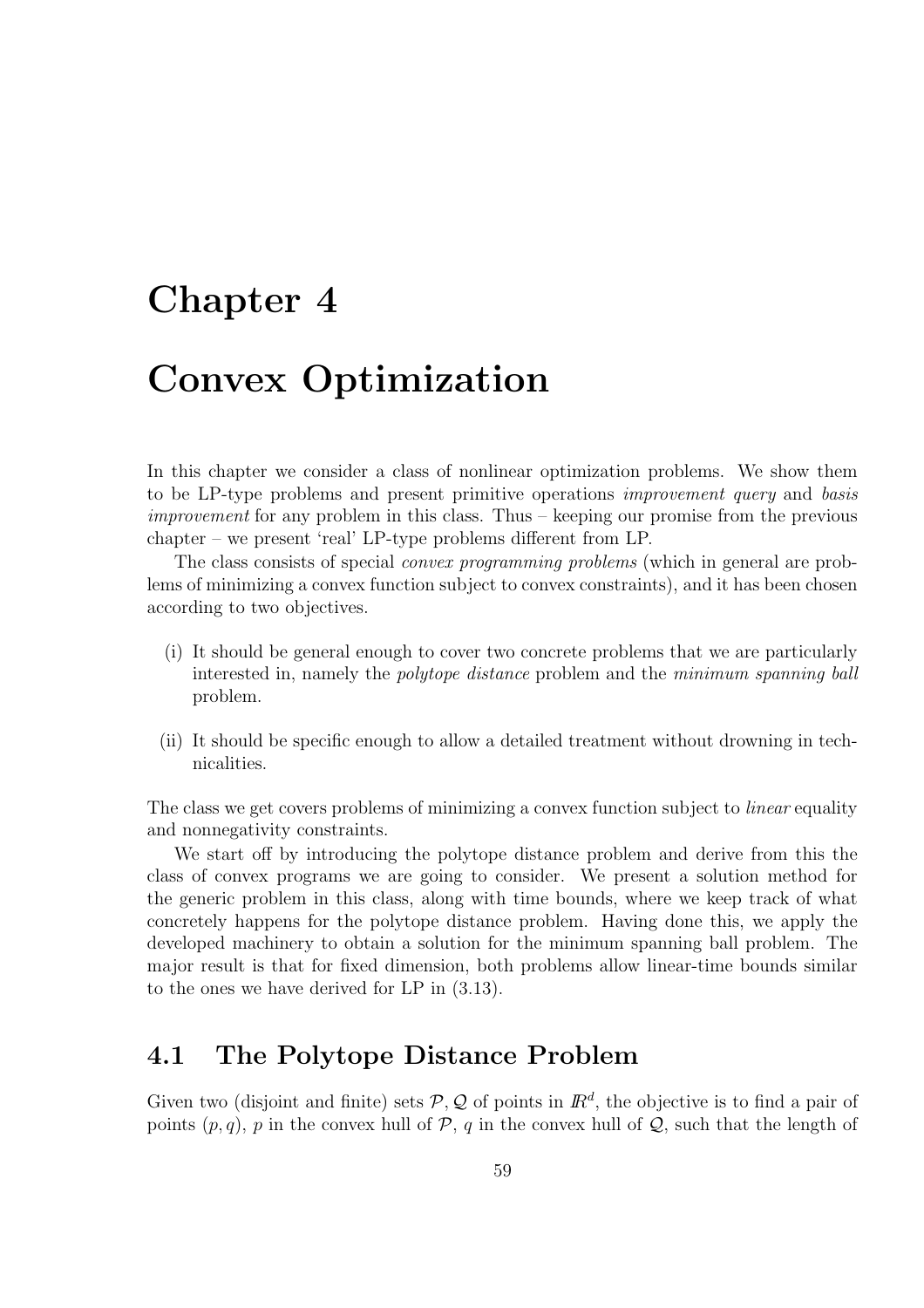the difference vector  $v = p - q$  is minimized. Formally, if

$$
\mathcal{P} := \{P_1, \ldots, P_r\},
$$
  

$$
\mathcal{Q} := \{Q_1, \ldots, Q_s\},
$$

we let P (resp. Q) denote the  $(d \times r)$ -matrix (resp.  $(d \times s)$ -matrix) containing as columns the points of  $P$  (resp.  $Q$ ). PD is the following problem in the variables  $x = x_1, \ldots, x_r$ ,  $y=y_1,\ldots,y_s.$ 

(PD) minimize 
$$
v^T v
$$
  
\nsubject to  $v = Px - Qy$ ,  
\n
$$
\sum_{i=1}^r x_i = 1,
$$
\n
$$
\sum_{j=1}^s y_j = 1,
$$
\n
$$
x, y \ge 0.
$$
\n(4.1)

This is a quadratic programming problem (this means quadratic objective function and linear constraints) whose optimum value is the square of the euclidean distance between  $conv(\mathcal{P})$  and  $conv(\mathcal{Q})$ .

### 4.2 A Class of Convex Programs

The general pattern behind PD is the following: minimize a real-valued convex function  $f(\rho), \rho \in \mathbb{R}^d$ , with its argument  $\rho$  ranging over the nonnegative span of some  $(d \times n)$ -matrix M, where the coefficients satisfy additional q equality constraints  $Ax = b$ . In case of PD, we have  $\rho = v$ ,  $f(v) = v^T v$ ,  $M = (P - Q)$  (thus  $n = r + s$ ) and  $q = 2$  with

$$
A = \left(\begin{array}{cc} 1 \cdots 1 & 0 \cdots 0 \\ \underbrace{0 \cdots 0}_{r} & \underbrace{1 \cdots 1}_{s} \end{array}\right),
$$

$$
b = \left(\begin{array}{c} 1 \\ 1 \end{array}\right).
$$

In general, our convex programming problems look as follows.

(CP) minimize 
$$
f(\rho)
$$
  
subject to  $\rho = Mx$ ,  
 $Ax = b$ ,  
 $x \ge 0$ , (4.2)

where  $\rho$  is a d-vector, M a  $(d \times n)$ -matrix, A a  $(q \times n)$ -matrix, b a q-vector and x an n-vector. As in LP, inequality constraints  $Ax \leq b$  can be handled by introducing slack variables. We restrict ourselves to equality constraints here. No condition is imposed on M. (For PD, this in particular means that we do not require the point sets  $\mathcal P$  and  $\mathcal Q$  to be in any kind of general position.) There will be a condition on A, however, see below.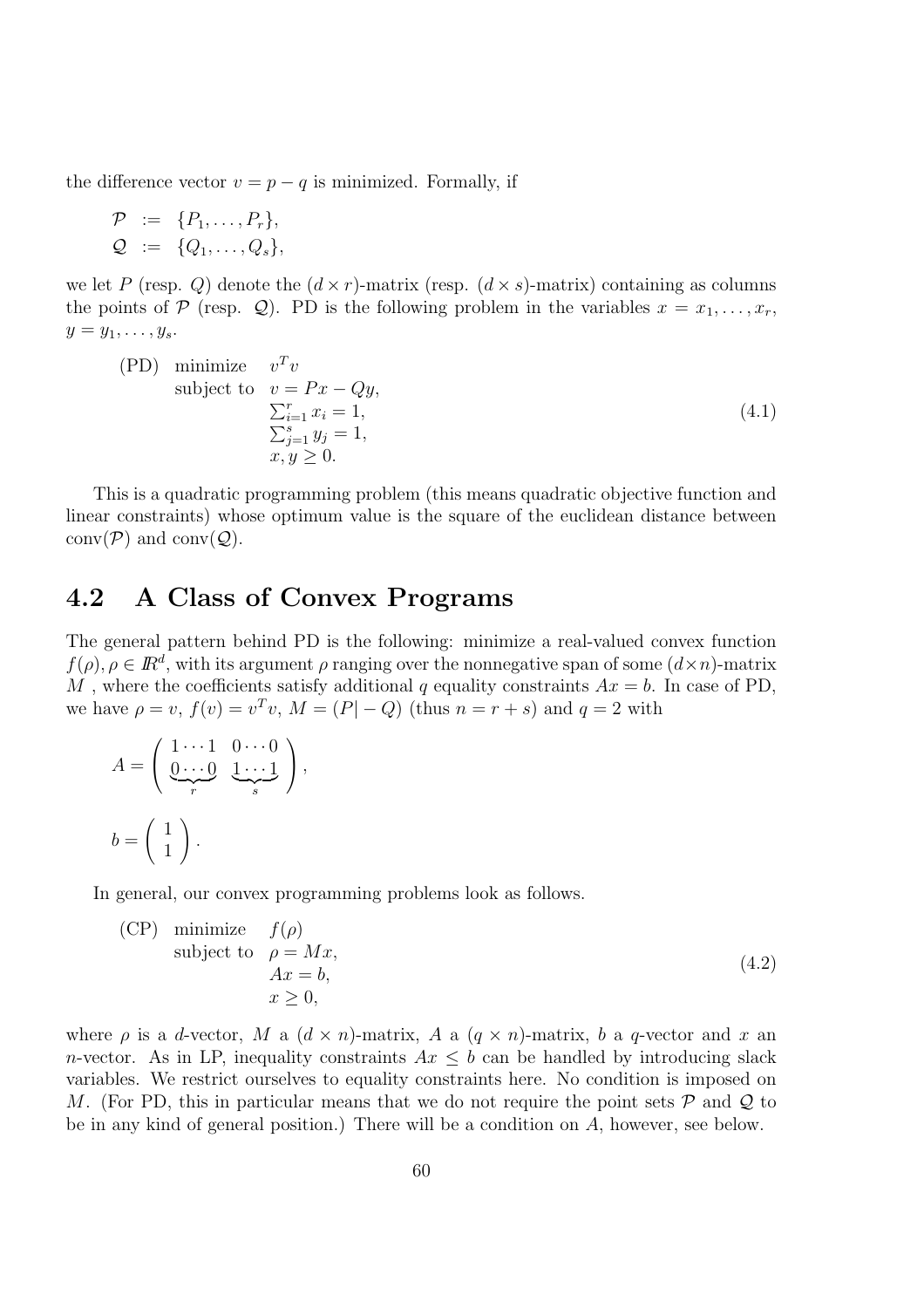We demand  $f$  to be a differentiable function with continuous partial derivatives, which is convex, i.e. for  $\rho, \rho'$  and  $0 \le t \le 1$ ,

$$
f((1-t)\rho + t\rho') \le (1-t)f(\rho) + tf(\rho')
$$
\n(4.3)

holds. In addition, conditions on *subproblems* of CP are assumed to hold, and they concern nondegeneracy and uniqueness of solution. For any  $G \subseteq H := [n]$ , consider the problems  $CP(G)$  and  $UCP(G)$ , defined as follows.

(CP(G)) minimize 
$$
f(\rho)
$$
  
subject to  $\rho = M_G x_G$ ,  
 $A_G x_G = b$ ,  
 $x_G \ge 0$ . (4.4)

(UCP(G)) minimize 
$$
f(\rho)
$$
  
subject to  $\rho = M_G x_G$ ,  
 $A_G x_G = b$ . (4.5)

The subproblem  $CP(G)$  minimizes  $f(\rho)$  over all feasible x which satisfy the additional restrictions  $x_{H-G} = 0$ . This is the same kind of subproblem as we considered for LP back in Chapter 2. In case of PD, this corresponds to a distance computation between subpolytopes of  $P$  and  $Q$  specified by  $G$ .

Where  $\text{CP}(G)$  asks for the minimum of f over all nonnegative linear combinations with coefficients in some affine subspace, the relaxation  $UPD(G)$  considers any linear combination, and this problem is obtained by simply dropping the nonnegativity constraints from  $CP(G)$ . The 'U' stands for 'unconstrained', although UCP is not an unconstrained problem in the strict sense. The equality constraints of CP are still present, but later we will see that they are no 'real' constraints and that UCP is substantially easier to solve than CP. In case of PD,  $UCP(G)$  amounts to a distance computation between the *affine* hulls of subpolytopes.

Here are the conditions on  $CP(G)$  that we need to be satisfied.

- (i) Any  $CP(G)$  has a *unique* optimum solution  $\rho$  (or is infeasible).
- (ii) If  $CP(G)$  is feasible, then the rows of  $A_G$  are linearly independent.

Condition (ii) is a nondegeneracy assumption, essentially equivalent to the one discussed for LP back in Chapter 1, only that here the condition is more explicitly linked to the constraint matrix. In case of PD, the rows of  $A_G$  are linearly independent, unless all columns of  $A_G$  are chosen from the first r (resp. the last s) ones of A. Then, however, the problem is infeasible.

Finally, there is one more condition on subproblems  $UCP(G)$ . G is called basic<sup>1</sup> if for any feasible solution  $\rho$  to UCP(G), a unique vector  $x_G$  exists that determines  $\rho$ . We demand that

<sup>&</sup>lt;sup>1</sup>not to be confused with the concept of a *basis* in LP-type problems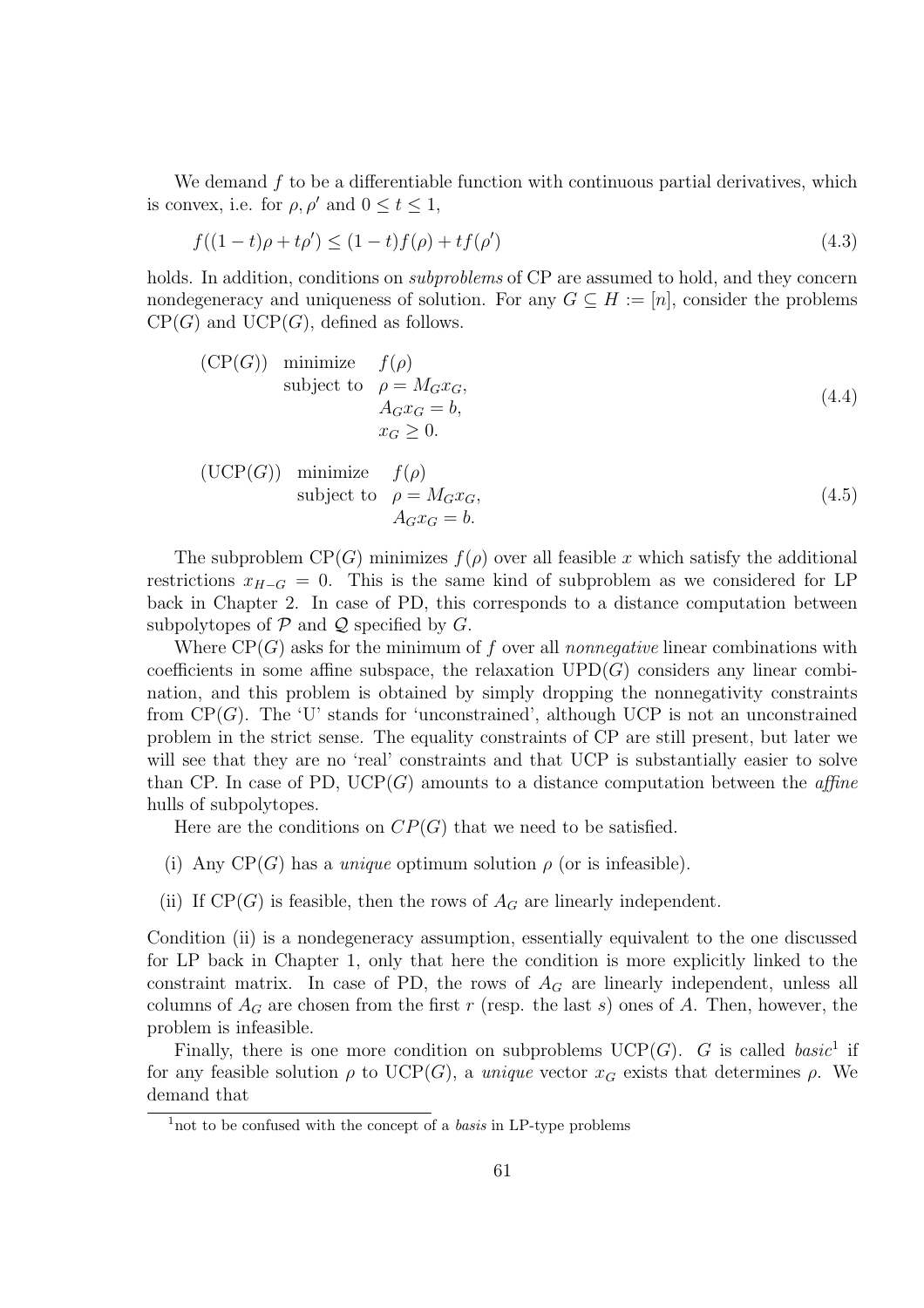if G is basic, then  $UCP(G)$  has a unique optimum solution  $\rho$ .

A sufficient condition for this to hold is that  $f$  is *strictly* convex, i.e. strict inequality holds in (4.3) for  $\rho \neq \rho$  and  $0 < t < 1$ , and that the 'largest' problem UCP(H) already has an optimum. Again, in case of PD, this is the case. In general, the optimum assumption for UCP is necessary because one step in our solution process consists of solving problems  $UCP(G)$  when G is basic. This assumption is convenient and leads to a uniform method – later we will see that we can get around it in some cases. Note that LP is out of the game by now: linear programs subject only to equality constraints are typically unbounded, and even if they are not, no unique solution exists.

#### 4.2.1 Basics about Convex Functions

We require f to be differentiable with continuous partial derivatives in order to apply calculus. For example, the following very useful fact holds then, see [41, p. 52].

**Fact 4.1** For any two points  $\rho, \rho',$ 

$$
f(\rho) + \nabla f(\rho)(\rho' - \rho) \le f(\rho'),\tag{4.6}
$$

where  $\nabla$  is the gradient operator.

Recall that the value  $f(\rho) + \nabla f(\rho)(\rho' - \rho)$  is the first order estimate of  $f(\rho')$  obtained from approximating the graph of f by the tangent hyperplane at  $\rho$ . The formula above states that the graph of f lies above all its tangent hyperplanes – just what you expect in the convex case. This fact can be used to prove an optimality criterion for f over any convex set.

**Lemma 4.2** Let  $C \subseteq \mathbb{R}^d$  be convex.  $\rho \in C$  is a (global) minimum of f over C if and only if

 $\nabla(\rho)(\rho' - \rho) \geq 0$ 

for all  $\rho' \in C$ .

**Proof.** Assume  $\rho$  is a minimum and let  $\rho' \in C$ . Consider the convex combination

$$
\rho(t) := \rho + t(\rho' - \rho), \ t \in [0, 1].
$$

 $\rho(t)$  is again in C. Then

$$
\frac{\partial}{\partial t}f(\rho(t))|_{t=0}\geq 0
$$

must hold, otherwise we had

$$
\frac{\partial}{\partial t}f(\rho(t))|_{t=0} = \lim_{t \to 0} \frac{f(\rho(t)) - f(\rho)}{t} < 0,
$$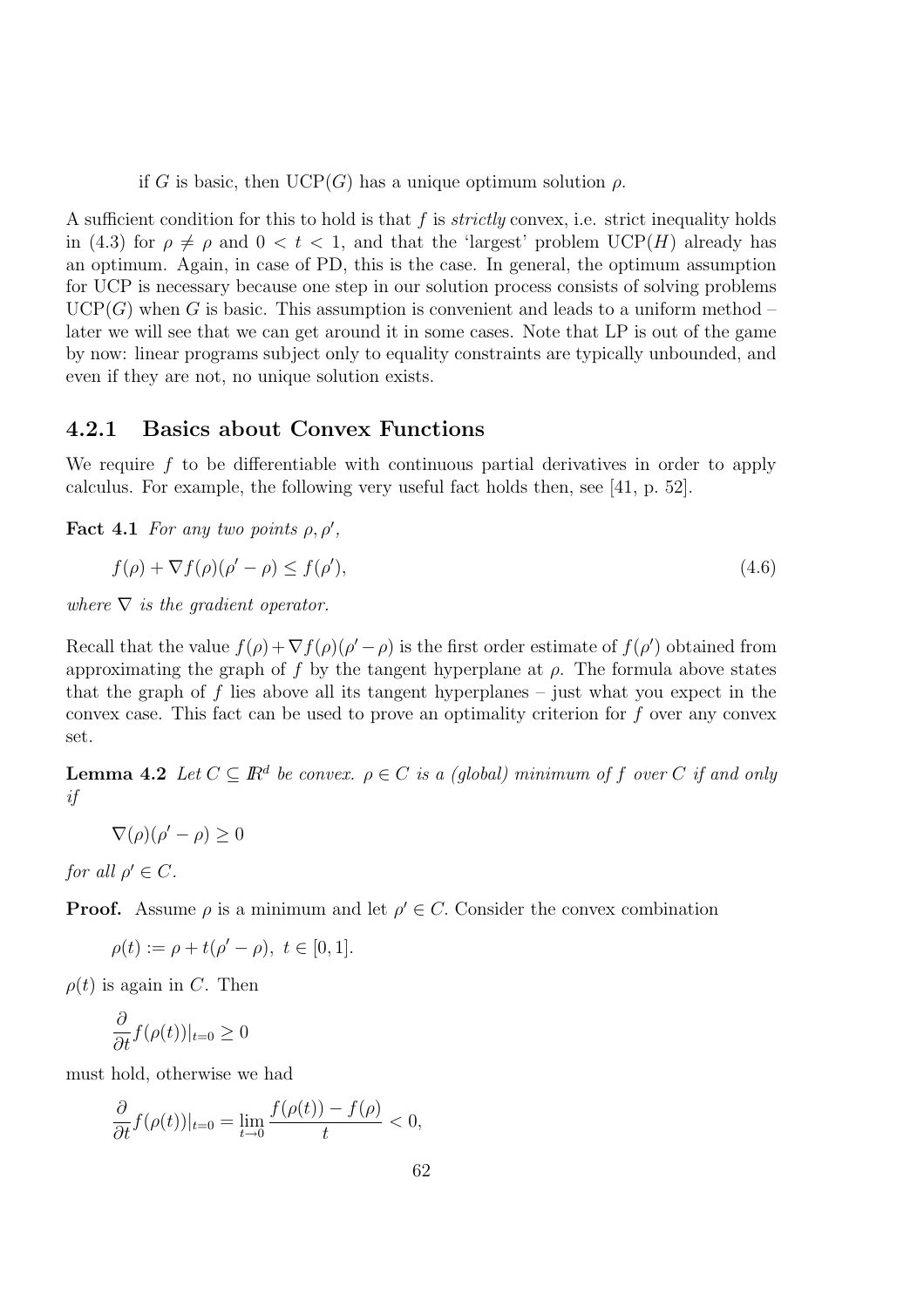

Figure 4.1: The optimal vector for PD

and  $f(\rho(t)) < f(\rho)$  would hold for some small t. On the other hand,

$$
\frac{\partial}{\partial t} f(\rho(t))|_{t=0} = \nabla f(\rho)(\rho' - \rho),
$$

by the chain rule.

If  $\rho$  is not a minimum, let  $\rho'$  be any better solution. Then, by Fact 4.6,

$$
\nabla f(\rho)(\rho' - \rho) \le f(\rho') - f(\rho) < 0.
$$

口

If in this proof  $\rho'$  itself happens to be a unique minimum of f over C, then the latter argument also shows that for  $0 \le t_0 < 1$ ,

$$
\frac{\partial}{\partial t}f(\rho(t))|_{t=t_0} = \nabla f(\rho(t_0))(\rho' - \rho) = \frac{1}{t_0} \nabla f(\rho(t_0))(\rho(t_0) - \rho) < 0,
$$

since  $\rho(t_0)$  is not optimal. This gives

**Corollary 4.3** Let  $C \subseteq \mathbb{R}^d$  be convex and assume that  $\rho'$  is the unique minimum of f  $over C, \rho \in C, \rho \neq \rho'.$  With

$$
\rho(t) := \rho + t(\rho' - \rho),
$$

 $f(\rho(t))$  is strictly monotone decreasing in the interval [0, 1].

What does the criterion of Lemma 4.2 mean for PD? We have  $f(v) = v^T v$ , i.e.  $\nabla f(v) =$  $2v^T$ , so v is optimal if and only if

$$
v^T(v'-v) \ge 0,\tag{4.7}
$$

for all feasible solutions  $v'$ . The set of vectors  $v'$  satisfying  $(4.7)$  is a halfspace ('pointing away' from the origin), whose supporting hyperplane contains  $v$  and is perpendicular to it, Figure 4.1. In other words,  $v$  is optimal if and only if it spans an empty parallel slab between the polytopes  $\mathcal P$  and  $\mathcal Q$ , Figure 4.2 (a). Note that although v is unique, the points of  $P$  and  $Q$  that determine v need not be unique, Figure 4.2 (b) gives an example.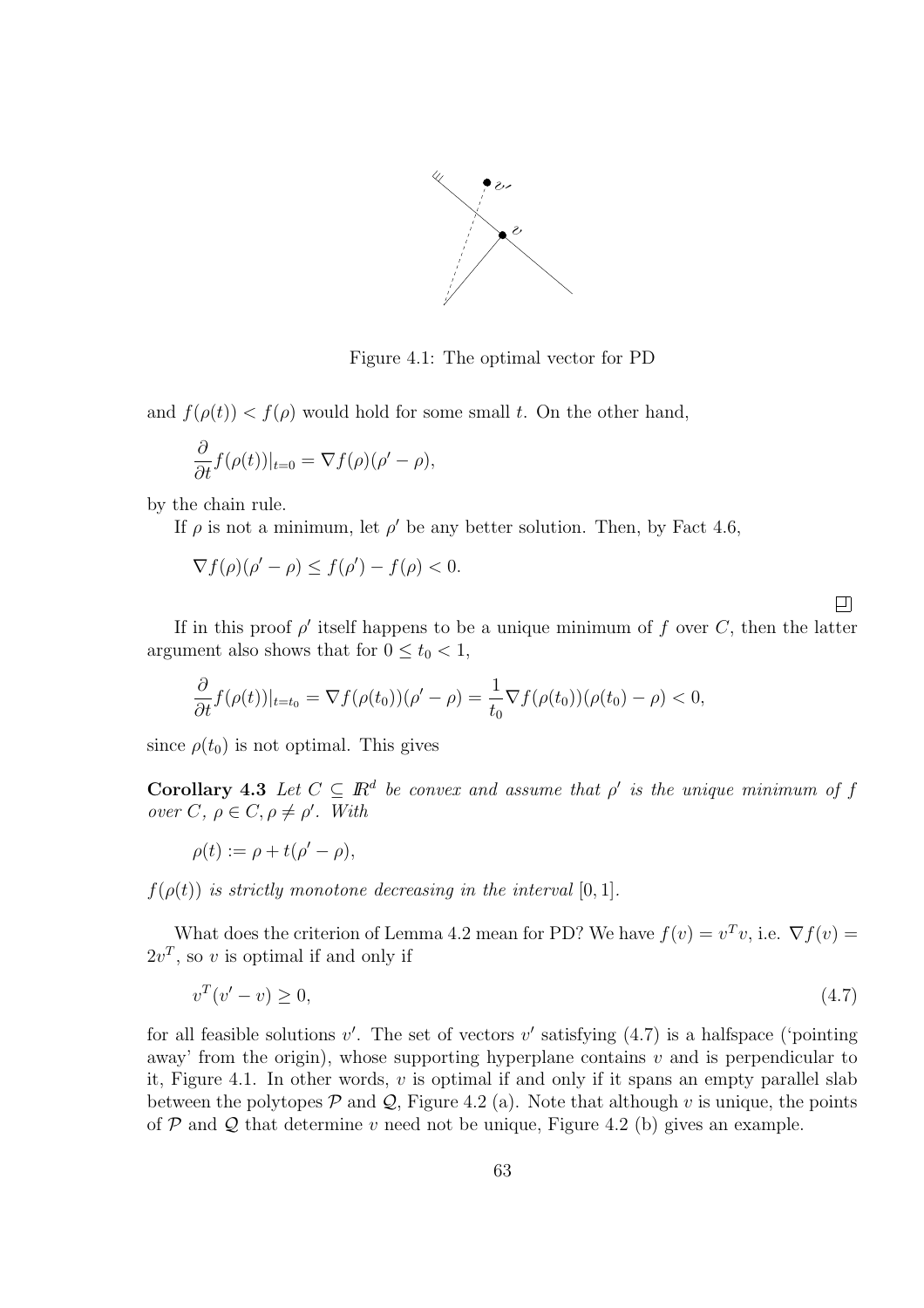

Figure 4.2: The optimality criterion for PD

#### 4.2.2 Convex Programming as LP-type Problem

While LP (as we have described it) gives rise to an LP-type system in the form of Definition 3.1, CP presents itself most naturally as an LP-type problem in form of Definition 3.2, i.e. via z-values for subproblems  $CP(G)$  as defined in (4.4).

Let  $z(G)$  be the optimum value of  $CP(G)$  and define  $\rho(G)$  to be the unique optimal solution of  $CP(G)$ , i.e.  $\rho(G)$  is the unique vector satisfying

$$
f(\rho(G)) = z(G).
$$

Unless  $\text{CP}(G)$  is infeasible (in which case we set  $z(G) := \infty$ ),  $z(G)$  is some finite value.

A major step in proving that a problem is LP-type often consists of a good characterization of optimality. For our convex programming problems, one characterization is given by Lemma 4.2. We supplement it with another, more powerful tool, namely the Karush-Kuhn-Tucker condition for mixed constraints (equality and inequality constraints), and this beautiful result does not even rely on convexity.

#### Proposition 4.4 (Karush-Kuhn-Tucker Condition) Consider the problem

(OPT) minimize  $f(x)$ subject to  $g_i(x) \leq 0$ ,  $i = 1, ..., g$  $h_j (x) = 0, \ \ j = 1, \ldots, h,$ 

where  $f, g_i, h_j$  have continuous partial derivatives. Let  $\tilde{x}$  be a feasible point of OPT such that the set of vectors

$$
\{\nabla g_i(\tilde{x}) \mid g_i(\tilde{x}) = 0, i = 1, \dots, g\} \cup \{\nabla h_j(\tilde{x}) \mid j = 1, \dots, h\}
$$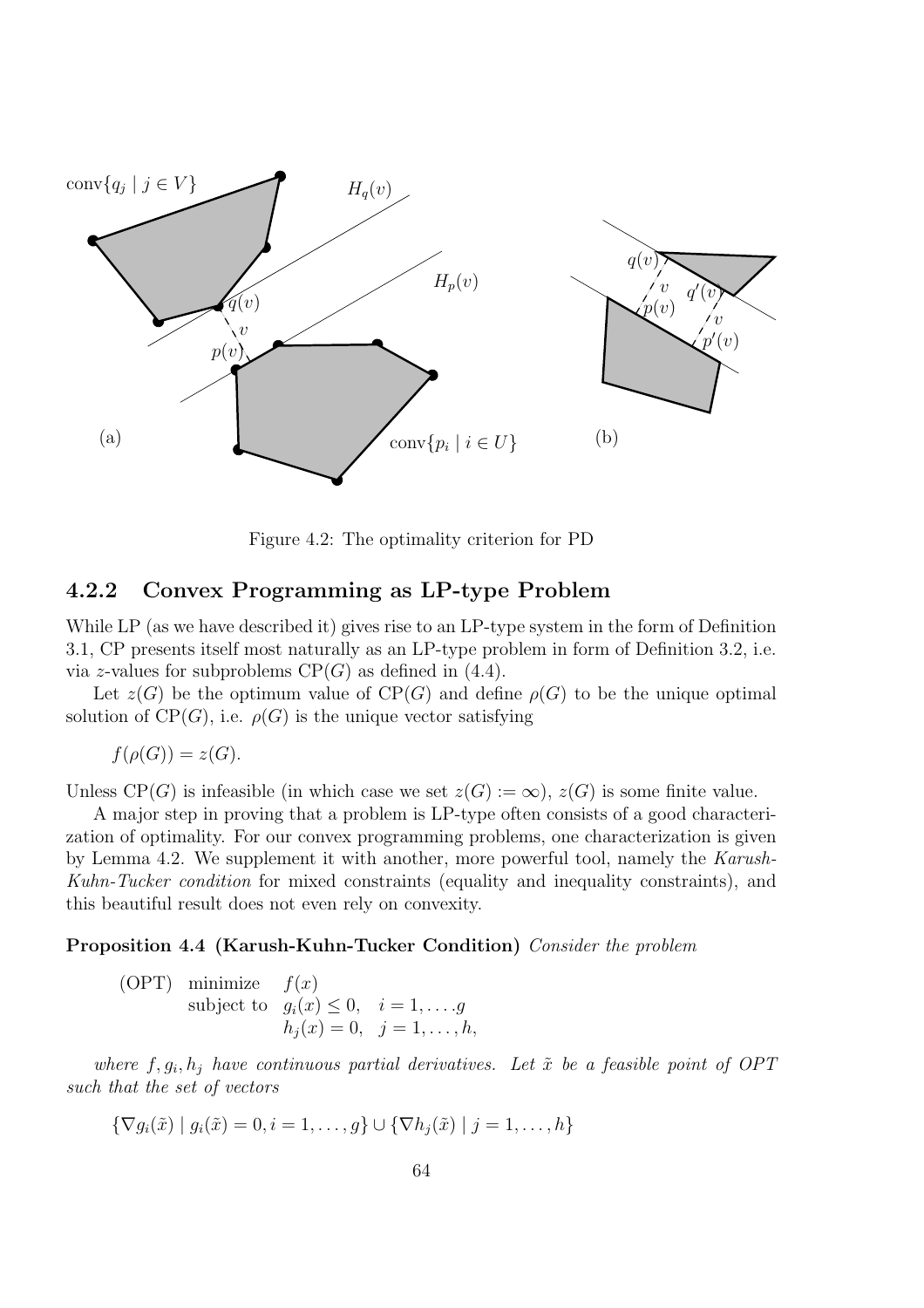is linearly independent. (Such a point is called regular.) If  $\tilde{x}$  is a local minimum of OPT, then there exists a g-vector  $\mu$  and a h-vector  $\lambda$  such that

$$
(i) \ \mu \geq 0,
$$

$$
(ii) \mu_i g_i(\tilde{x}) = 0, i = 1, \ldots, g, \text{ and}
$$

(iii)  $\nabla f(\tilde{x}) + \sum_{i=1}^{g} \mu_i \nabla g_i(\tilde{x}) + \sum_{j=1}^{h} \lambda_j \nabla h_j(\tilde{x}) = 0.$ 

The following is a specialization of this very general theorem to our setting (the general formulation and a proof can be found in [41, chapter 7]). If only equality constraints are present (like in the unconstrained version UCP), the first two conditions are empty, and the Karush-Kuhn-Tucker condition boils down to the classical theory of *Lagrange multipliers* (we get to that later).

**Theorem 4.5**  $\rho = M\tilde{x}_G$  minimizes f over  $CP(G)$  if and only if there exists a q-vector  $\lambda$ and a  $|G|$ -vector  $\mu_G$  and such that

- (*i*)  $\mu_G > 0$ ,
- (ii)  $\mu_i \tilde{x}_i = 0, \ i \in G$  and

$$
(iii) \ \nabla f(\rho) M_G = \mu_G^T - \lambda^T A_G.
$$

Proof. The 'only if' part is a direct application of Proposition 4.4, which in general gives only a necessary condition for the existence of a minimum. Due to the special nature of our problem, this condition is also sufficient here. To see this, let  $\rho = M_G\tilde{x}_G$  be any feasible point satisfying (i), (ii) and (iii) and consider any other feasible solution  $\rho' = M_G \tilde{x}'_G$ . Then

$$
\nabla f(\rho)(\rho' - \rho) = \nabla f(\rho)M_G(\tilde{x}'_G - \tilde{x}_G) = \mu_G^T(\tilde{x}'_G - \tilde{x}_G) - \lambda^T A_G(\tilde{x}'_G - \tilde{x}_G) = \mu_G^T \tilde{x}'_G \ge 0,
$$

because  $\mu_G$ ,  $\tilde{x}'_G \geq 0$ , so  $\rho$  is a minimum by Lemma 4.2.

All this requires the (gradients of the) constraints that are *active* at  $\rho$  (i.e. that hold with equality at  $\rho$ ) to be linearly independent, so that  $\rho = M_G \tilde{x}_G$  is a regular point. This is achieved by our nondegeneracy assumption. Assume  $\{i \mid \tilde{x}_i = 0\} = F \subseteq G$ . Then  $\tilde{x}$ is actually feasible for  $CP(G - F)$ , therefore the rows of  $A_{G-F}$  are linearly independent by nondegeneracy. This implies that the rows of  $A_G$ , together with the unit (row) vectors  $e_i, i \in F$ , are linearly independent, and these are exactly the gradients under consideration.

Now we can prove the main lemma that allows us to fit CP into the LP-type framework.

**Lemma 4.6** Let  $\rho := \rho(G) = M_G \tilde{x}_G$ ,  $\mu_G$ ,  $\lambda$  according to Theorem 4.5. Then

 $z(G \cup \{j\}) > z(G)$  if and only if  $\lambda^T A_j + \nabla f(\rho) M_j < 0$ .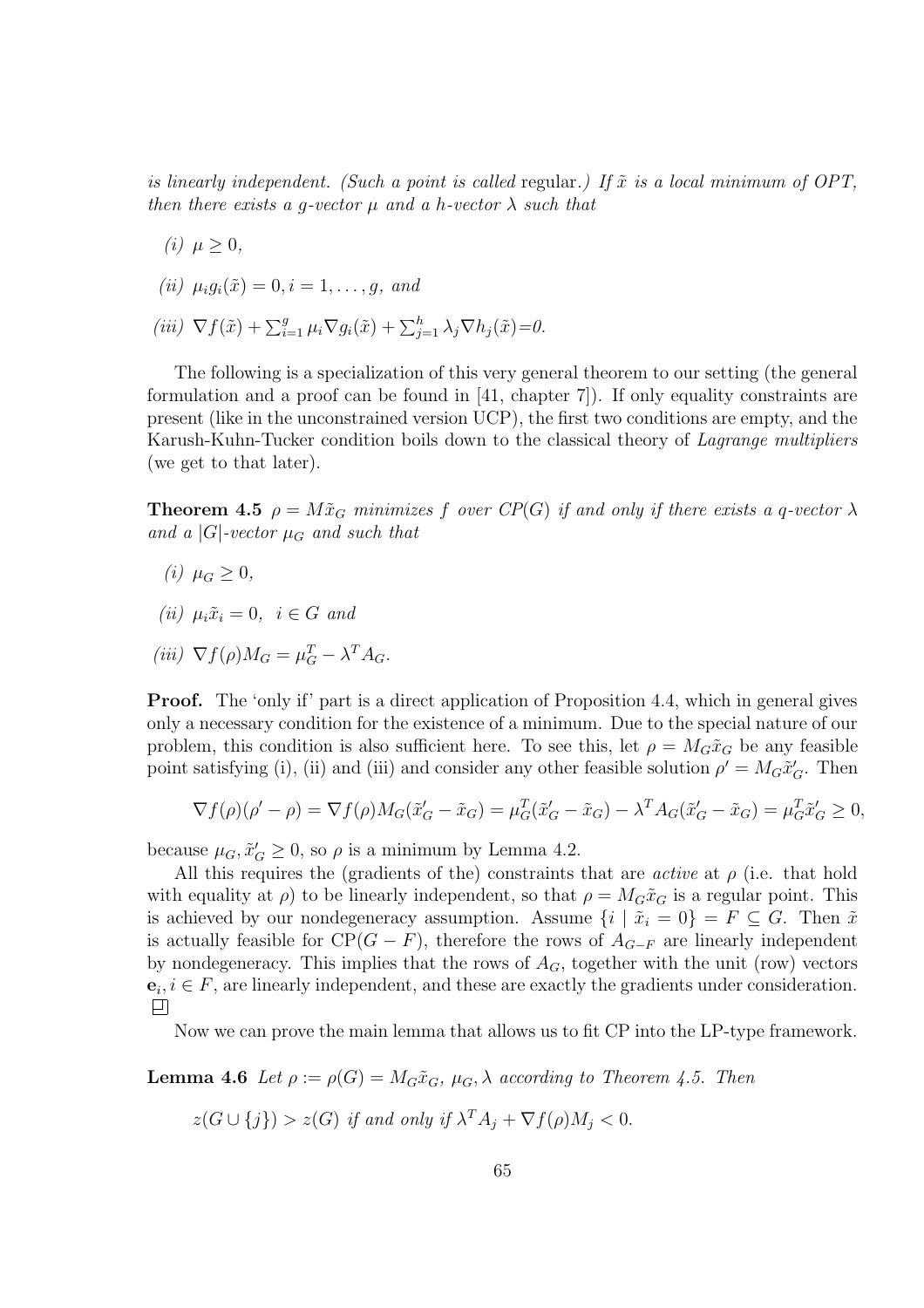**Proof.** Let  $\rho' = M_{G \cup \{j\}} \tilde{x}'_{G \cup \{j\}}$  be any feasible solution to  $CP(G \cup \{j\})$ . Then we can write

$$
\nabla f(\rho)(\rho' - \rho) = \nabla f(\rho)(M_{G \cup \{j\}}\tilde{x}'_{G \cup \{j\}} - M_G\tilde{x}_G)
$$
  
\n
$$
= \nabla f(\rho)M_G(\tilde{x}'_G - \tilde{x}_G) + \nabla f(\rho)M_j\tilde{x}'_j
$$
  
\n
$$
= (\mu_G^T - \lambda^T A_G)(\tilde{x}'_G - \tilde{x}_G) + \nabla f(\rho)M_j\tilde{x}'_j
$$
  
\n
$$
= (\mu_G^T - \lambda^T A_G)\tilde{x}'_G + \lambda^T b + \nabla f(\rho)M_j\tilde{x}'_j
$$
  
\n
$$
= \mu_G^T\tilde{x}'_G + \lambda^T A_j\tilde{x}'_j + \nabla f(\rho)M_j\tilde{x}'_j.
$$
\n(4.8)

If  $z(G \cup \{j\}) > z(G)$ , then  $\rho$  is not optimal for  $CP(G \cup \{j\})$ , so by Lemma 4.2 we can choose  $\rho'$  (with  $\tilde{x}'_j > 0$ ) such that

$$
0 > \nabla f(\rho)(\rho' - \rho) = \mu_G^T \tilde{x}'_G + \lambda^T A_j \tilde{x}'_j + \nabla f(\rho) M_j \tilde{x}'_j \ge \lambda^T A_j \tilde{x}'_j + \nabla f(\rho) M_j \tilde{x}'_j,
$$

since  $\mu_G$ ,  $\tilde{x}'_G \geq 0$ . This in turn means  $0 > \lambda^T A_j + \nabla f(\rho) M_j$ .

Now assume that  $z(G \cup \{j\}) = z(G)$  and let  $B \subseteq G$  be inclusion minimal with  $z(B) = z(G)$  $z(G)$ . This implies that  $\rho$  has a representation

$$
\rho = M_G \tilde{x}_G = M_B \tilde{x}_B + M_{G-B} \tilde{x}_{G-B}
$$
, with  $\tilde{x}_B > 0, \tilde{x}_{G-B} = 0$ ,

and if we enter the lemma with this representation, we get  $\mu_B = 0$ . Let  $\rho' = M_{G \cup \{j\}} \tilde{x}'_{G \cup \{j\}} =$  $M_{B\cup\{j\}}\tilde{x}'_{B\cup\{j\}}$  be any feasible solution of  $\text{CP}(B\cup\{j\})$  with  $\tilde{x}'_j > 0$ . Such a  $\rho'$  exists by our nondegeneracy assumption:  $\{A_Bx_B = b\}$  is a proper subspace of  $\{A_{B\cup\{j\}}x_{B\cup\{j\}} = b\}$ , so  $\tilde{x}'_{B\cup\{j\}}$  can be obtained by slightly perturbing  $\tilde{x}_B$ , keeping the values at coordinates with subscripts in  $B$  positive.

 $\rho'$  is in particular feasible for  $CP(G \cup \{j\})$ , and since  $\rho$  was assumed to be optimal for  $CP(G \cup \{j\})$ , Lemma 4.2 gives us

$$
0 \leq \nabla f(\rho)(\rho' - \rho) \stackrel{(4.8)}{=} \mu_G^T \tilde{x}'_G + \lambda^T A_j \tilde{x}'_j + \nabla f(\rho) M_j \tilde{x}'_j
$$
  

$$
= \mu_B^T \tilde{x}'_B + \lambda^T A_j \tilde{x}'_j + \nabla f(\rho) M_j \tilde{x}'_j
$$
  

$$
= \lambda^T A_j \tilde{x}'_j + \nabla f(\rho) M_j \tilde{x}'_j,
$$

because  $\mu_B = 0$ . Now  $\tilde{x}'_j > 0$  implies  $\lambda^T A_j + \nabla f(\rho) M_j \ge 0$ .

**Theorem 4.7**  $(H, -z)$  is an LP-type problem, according to Definition 3.2.

**Proof.** Since for  $F \subseteq G$ , any feasible solution to  $CP(F)$  is feasible for  $CP(G)$ , we get  $z(F) \geq z(G)$ , and this is monotonicity. (Note that the inequalities are not in the usual direction, since we are actually talking about  $-z$ .)

To see locality, fix  $F \subseteq G \subseteq H$  with  $\infty \neq z(F) = z(G)$ . Then  $\rho(G) = \rho(F) = M_G\tilde{x}_G =$  $M_F \tilde{x}_F$ . Consider  $\lambda$  and  $\mu_G$  as guaranteed by Theorem 4.5 for CP(G). Then  $\lambda$  and  $\mu_F$  are good for CP(F), and via Lemma 4.6,  $z(G \cup \{j\}) < z(G)$  is equivalent to  $z(F \cup \{j\}) < z(F)$ .

口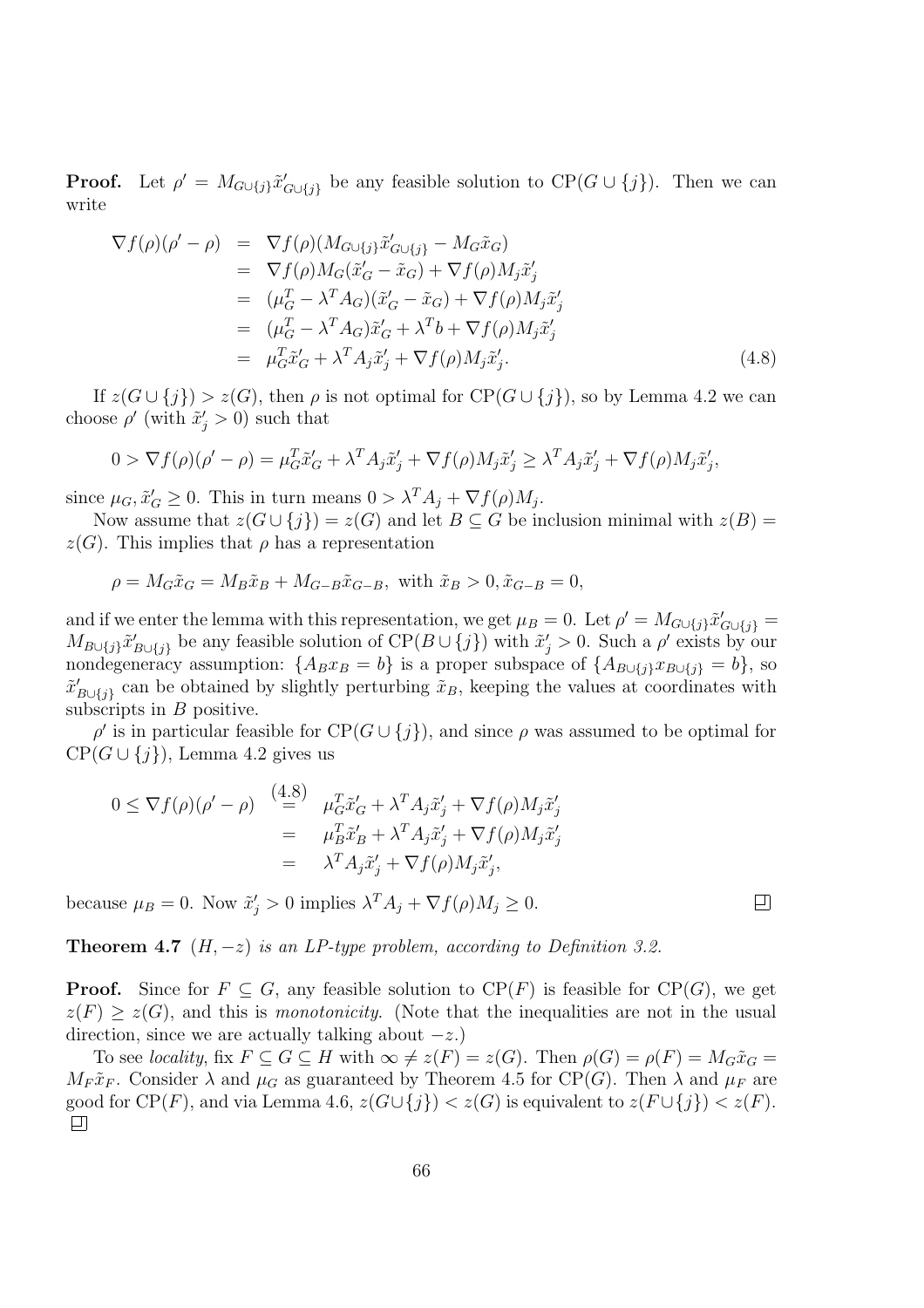To apply Algorithm RF-LPtype to CP, two more ingredients are necessary: improvement query and basis improvement. Although we have not explicitly characterized the bases of  $(H, -z)$ , these are the inclusion minimal sets B that define a certain finite z-value (see Lemma 3.3). Note that we have already made use of a basis in the proof of Lemma 4.6.

#### 4.2.3 Improvement Query

Given basis B and j, we know that some vector  $\lambda$  exists with  $z(B \cup \{j\}) < z(B)$  if and only if  $\lambda^T A_j + \nabla f(\rho) M_j < 0$ , and this criterion seems to be the most natural choice for the improvement query, provided such a  $\lambda$  is given to us. This is the case if we simply store a suitable  $\lambda$  with every basis B, and ensure that the basis improvement does not only deliver a new basis B' but a corresponding vector  $\lambda'$  as well. In fact, this will happen automatically, because we are going to apply Theorem 4.5 during basis computation as a tool for actually finding minima.

#### 4.2.4 Basis Improvement

This procedure repeatedly solves relaxations UCP of CP as introduced in (4.5).

As for CP(G) above, we define  $z_u(G)$  as the optimum value of UCP(G) and let  $\rho_u(G)$ be the unique optimal solution to  $UCP(G)$ , i.e.  $\rho_u(G)$  is the unique feasible point such that

$$
f(\rho_u(G)) = z_u(G).
$$

Again,  $z_u(G)$  is some finite value, unless  $UCP(G)$  is infeasible, and obviously,

$$
z_u(G) \le z(G).
$$

Note that all this presumes that G is basic (i.e. the representation of  $\rho_u(G)$  in the variables  $x_i$  is unique), otherwise UCP(G) does not need to have an optimum. Below we prove that this holds during basis improvement.

We shall first describe the improvement in informal terms, where we keep track of its geometric interpretation in case of PD to get across the main idea. A rigorous treatment of the remaining details follows.

#### Geometry

We start with some basis B and its optimal point  $\rho(B)$  (which is an optimal difference vector  $v(B)$  in case of PD, Figure 4.3, left) that we store together with B. Given some j such that  $z(B \cup \{j\}) < z(B)$ , we enter a loop in which we maintain a set B' and a point  $\rho$ . Initially,  $B' := B \cup \{j\}, \rho := \rho(B)$ , Figure 4.3, right.

During any execution of the loop body,  $f(\rho)$  is improved and B' gets smaller (in size), where the invariant is maintained that  $\rho$  is feasible for  $\text{CP}(B')$ . The loop terminates if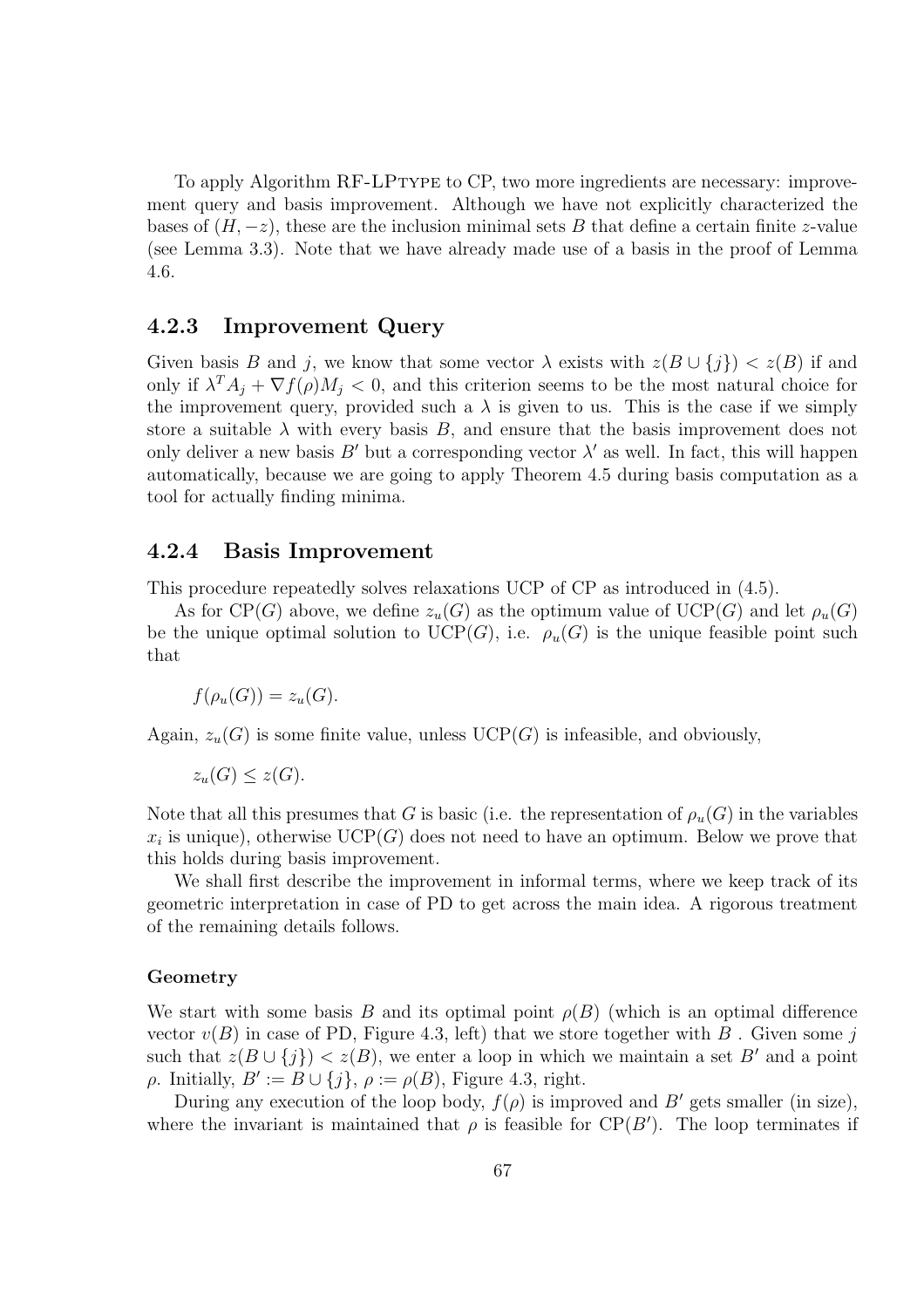

PSfrag replacements

 $f(\rho)$  cannot be improved anymore, i.e. if  $\rho = \rho(B')$ . In this case, B' will be delivered as the new basis.

To improve on  $f(\rho)$ , first compute (by some direct method to be described) the optimal solution  $\rho' := \rho_u(B')$  of the relaxation  $\mathrm{UCP}(B'),$  Figure 4.4 left, and start moving  $\rho$  towards  $\rho'$ , by linearly interpolating between the respective values of  $x_{B'}$  at  $\rho$  and  $\rho'$ . Feasibility requires the movement to stop as soon as one (or more) variables  $\tilde{x}_i$  determining the current  $\rho$  become zero, Figure 4.4, right. The corresponding indices are dropped from  $B'$  and if  $\rho'$ has not been reached yet, the next iteration is entered with smaller B' and improved  $f(\rho)$ , Figure 4.5.

Since B' cannot get empty (for  $|B'| = 1$ , either  $CP(B')$  is infeasible or  $CP(B')$  and  $UCP(B')$  coincide),  $\rho'$  is eventually reached by  $\rho$  in some iteration (Figure 4.6, left). This means that  $\rho' = \rho_u(B')$  is feasible for  $CP(B')$ , so  $\rho = \rho' = \rho(B')$  holds and B' is returned as the new basis (Figure 4.6, right).

Here is the algorithm, written out formally. In every loop execution we assume that  $\rho$ and  $\rho'$  are represented as

$$
\begin{array}{rcl} \rho & = & M_{B'} \tilde{x}_{B'}, \\ \rho' & = & M_{B'} \tilde{x}'_{B'} \end{array}
$$

and that  $\tilde{x}(t)$  is the vector

 $\tilde{x}(t) := \tilde{x}_{B'} + t(\tilde{x}'_{B'} - \tilde{x}_{B'}).$ 

#### Algorithm 4.8

BASIS  $(B, j)$  (\* B basis,  $z(B \cup \{j\}) < z(B)$  \*) 1  $\rho := \rho(B)$ 2  $B' := B \cup \{j\}$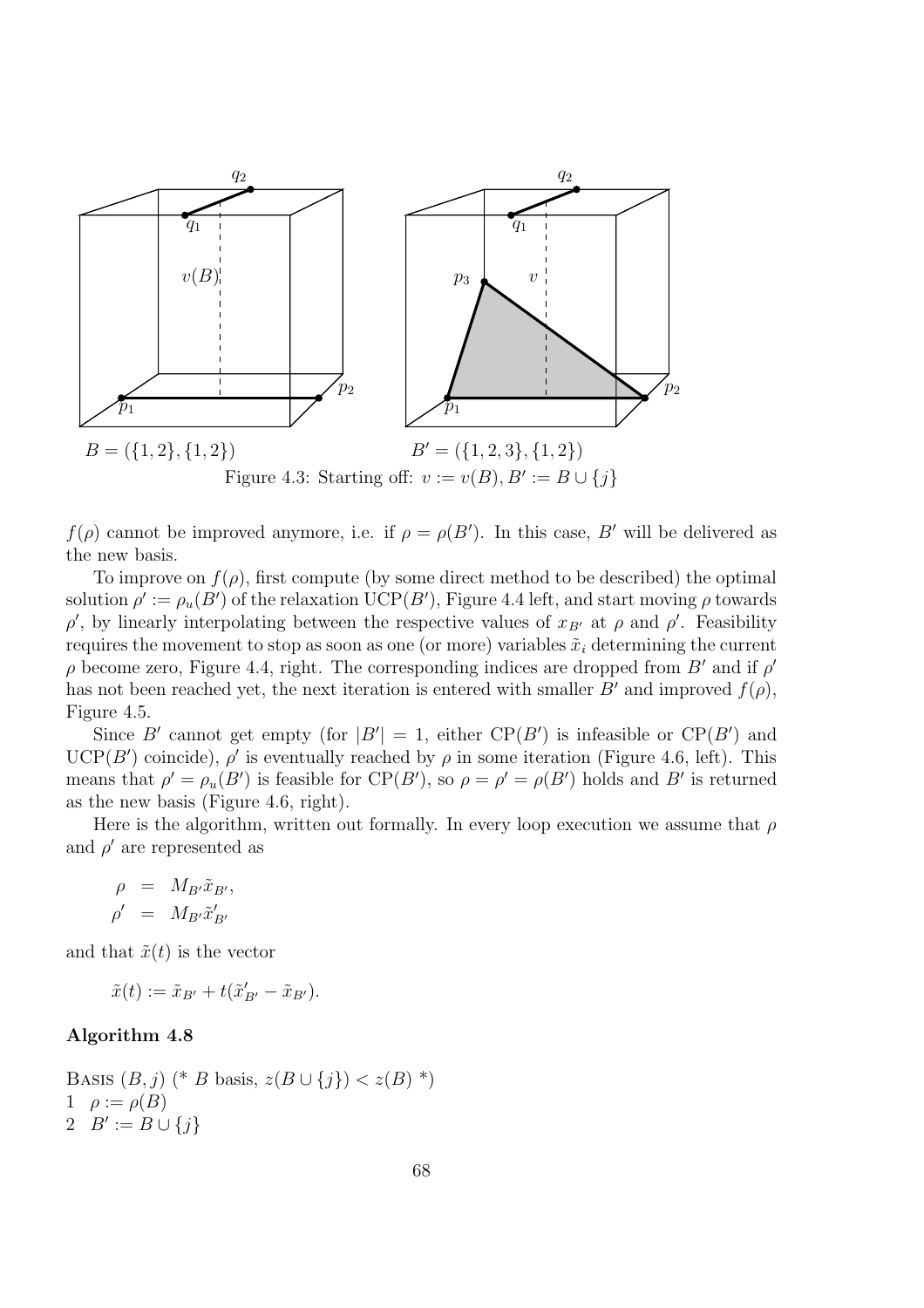



PSfr*ag'* replacements PSfrag replaceme Figure 4.5: v has not reached v'; up $\phi_{\mathcal{B}}$  resite the stration with  $v' = v_u(B')$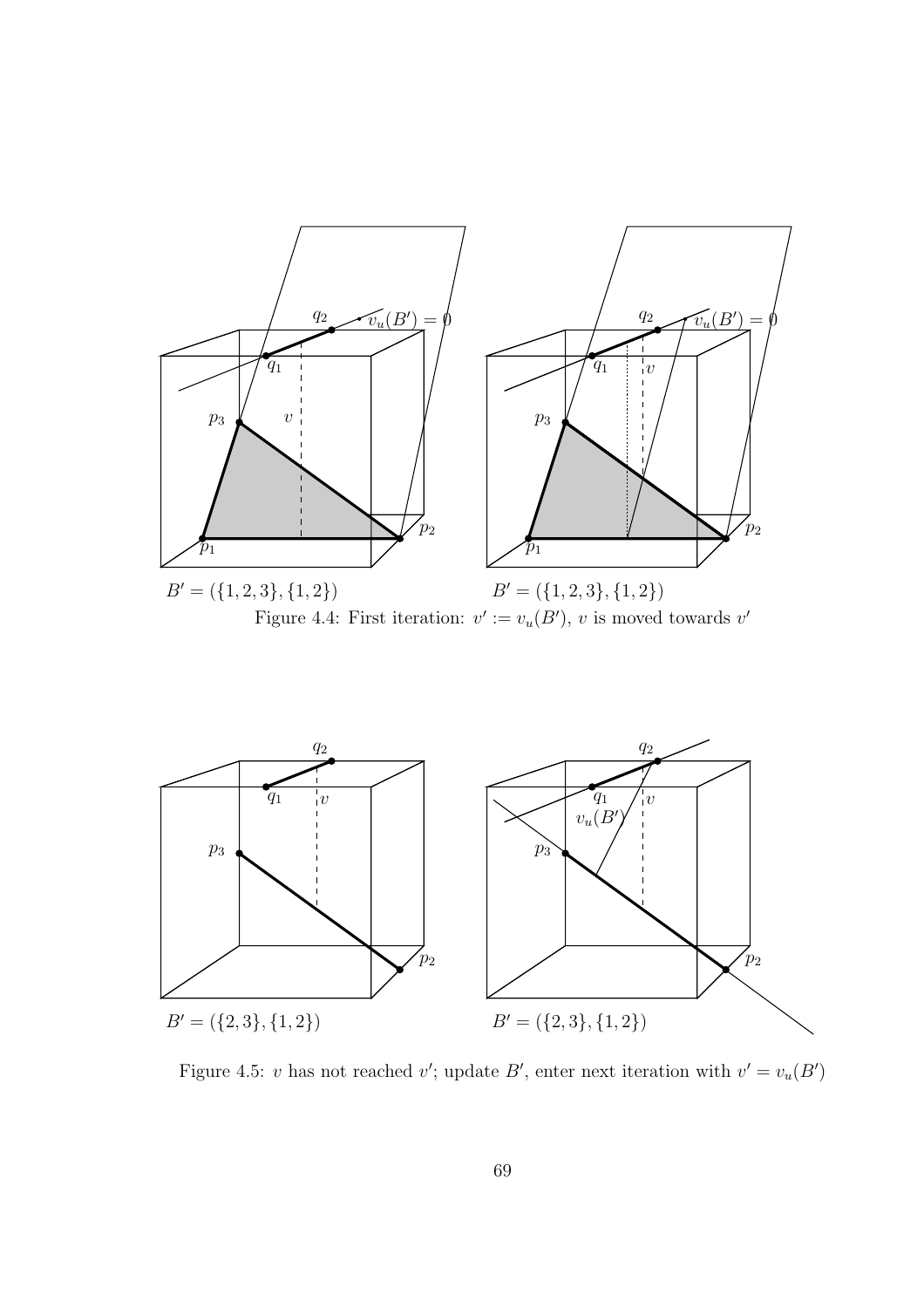

The loop invariant is guaranteed by construction, and if  $t_0 < 1$  in line 8, then B' has become smaller in line 7, so the loop eventually terminates. At this time,

- $\rho = \rho_u(B')$  (because of  $t_0 = 1$ ), and
- $\rho$  is feasible for  $\text{CP}(B')$  (because of the invariant).

Thus, the final B' is a set with  $\rho(B') = \rho_u(B')$ , or  $z(B') = z_u(B')$ . The questions we still need to answer are

- (i) Did we ever decrease  $f(\rho)$ ?
- (ii) Is  $B'$  a basis?
- (iii) What is the 'direct method' for computing  $\rho_u(B')$  in line 4?

The following presents the necessary (linear) algebra to answer these questions. The first part leads to a correctness proof of Algorithm 4.8, the second part is devoted to the third question above.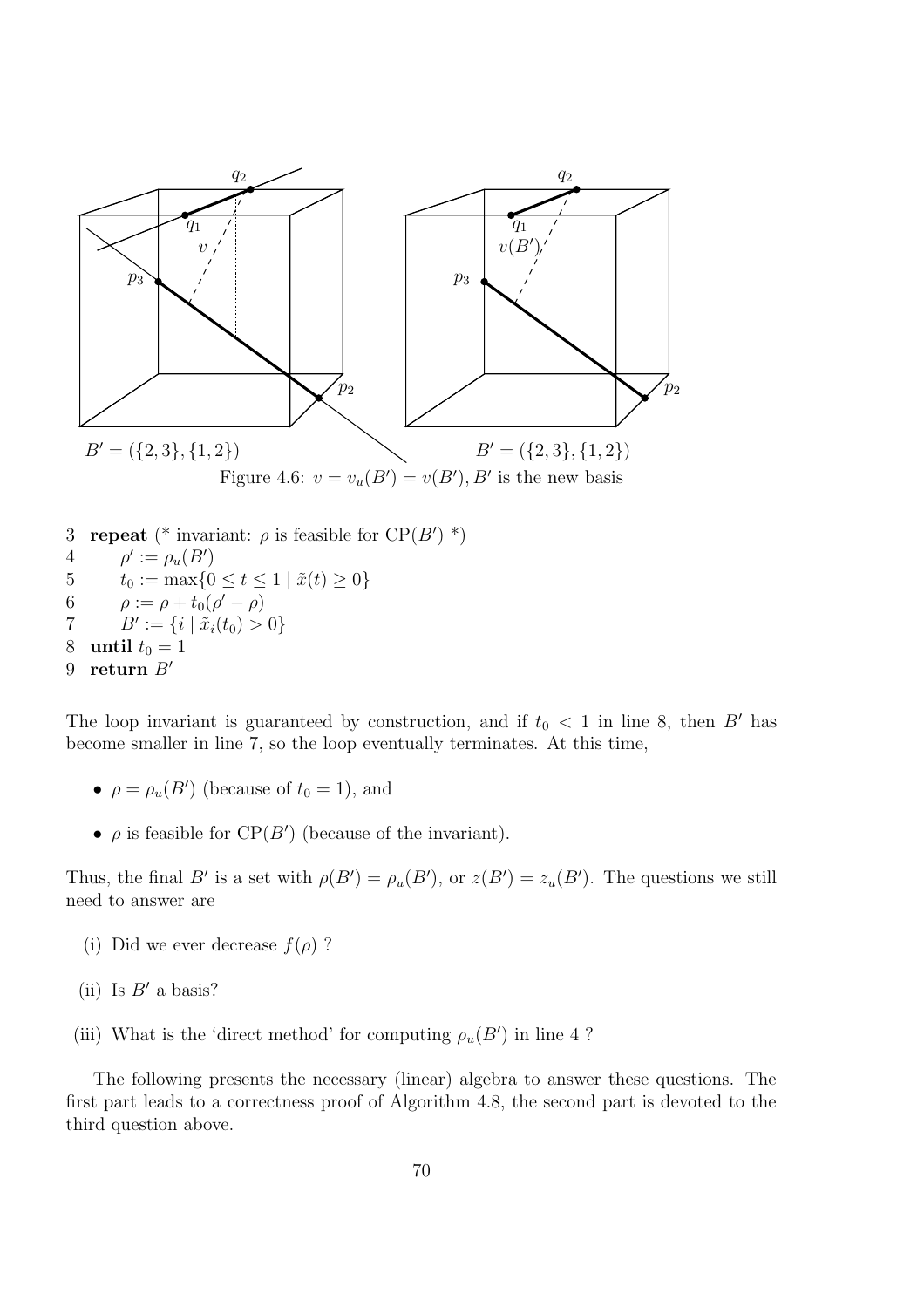#### **Correctness**

This is the key lemma, and here we really use the fact that the set B we started with is a basis. We show that the set  $B'$  maintained during the improvement loop is basic, and only this justifies the whole approach.

**Lemma 4.9** Let B be a basis,  $B' := B \cup \{j\}$  with  $z(B') > z(B)$ , and let  $\rho$  be any point. Then the system of equations

$$
\rho = M_{B} x_{B'}, \tag{4.9}
$$

$$
b = A_{B'} x_{B'} \tag{4.10}
$$

has either a unique solution  $\tilde{x}_{B'}$  or no solution at all.

**Proof.** We equivalently prove that there are no numbers  $\tilde{x}_{B}$ , not all zero, with

$$
0 = M_{B'}\tilde{x}_{B'}, \tag{4.11}
$$

$$
0 = A_{B'} \tilde{x}_{B'}.
$$
\n
$$
(4.12)
$$

This is done in two stages. First, we prove that there are no such numbers with  $\tilde{x}_i = 0$ (thus showing that B is basic). Second we prove that  $\tilde{x}_j = 0$  must hold. (so B' is basic as well).

First stage. Consider

$$
\rho(B) = M_{B'} \tilde{x}'_{B'},
$$

 $\tilde{x}'_{B'} \geq 0, \tilde{x}'_j = 0$ , and assume there exist nontrivial numbers  $\tilde{x}_{B'}$  satisfying (4.11) and (4.12), with  $\tilde{x}_j = 0$ . Suitably scaled, these numbers can be added to  $\tilde{x}'_{B'}$  to yield still nonnegative numbers  $\tilde{x}''_B$  with some number  $\tilde{x}''_i$  attaining zero value. Because of (4.11) and (4.12), these numbers are a feasible representation of  $\rho(B)$  again, proving that  $\rho(B)$ is feasible (and therefore optimal) for  $CP(B - \{i\})$ . But then  $z(B) = z(B - \{i\})$  holds, a contradiction to B being a basis.

Since this already shows that B is basic,  $\rho_u(B)$  must exist. Moreover, it follows that the  $\tilde{x}'_{B'}$  defining  $\rho(B)$  are strictly positive (except that  $\tilde{x}'_j = 0$ ). We claim that this implies  $\rho(B) = \rho_u(B)$ , hence

$$
z(B) = z_u(B). \tag{4.13}
$$

To see this, consider

$$
\rho(t) := \rho(B) + t(\rho_u(B) - \rho(B)).
$$

If we had  $\rho(B) \neq \rho_u(B)$ , then for some small t,  $\rho(t)$  was still feasible for CP(B) by strict positiveness, and Corollary 4.3 would yield  $f(\rho(t)) < f(\rho(B))$ , a contradiction to  $\rho(B)$ being optimal.

Second stage. We proceed as above, but this time consider

$$
\rho(B') = M_{B'} \tilde{x}'_{B'}.
$$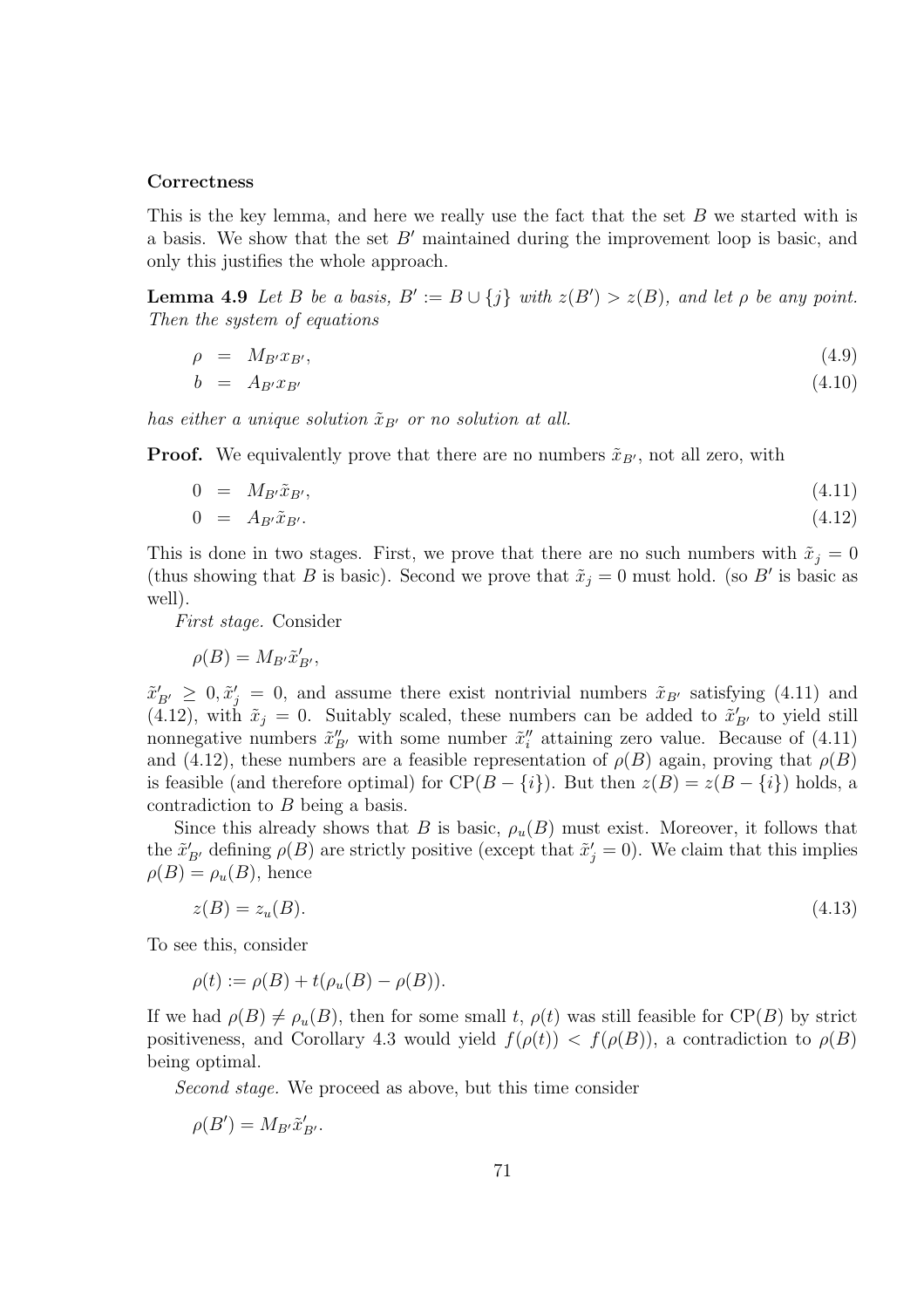Assume there exist numbers  $\tilde{x}_{B'}$  satisfying (4.11) and (4.12), with  $\tilde{x}_j \neq 0$ . Suitably scaled, these numbers can be added to  $\tilde{x}'_{B'}$  to yield numbers  $\tilde{x}''_{B'}$  with  $\tilde{x}''_j = 0$ . This proves that  $\rho(B')$  is feasible for  $UCP(B'-{j}) = UCP(B)$ , which implies  $z_u(B) \leq z(B')$ . Together with the condition of the lemma and (4.13) this gives

$$
z_u(B) \le z(B') < z(B) = z_u(B),
$$

a contradiction.

Now we are ready to prove correctness of the basis improvement.

**Theorem 4.10** If B is a basis and  $z(B\cup\{j\}) < z(B)$ , algorithm 4.8 BASIS(B, j) computes a basis  $B' \subseteq B \cup \{j\}$  with  $z(B') < z(B)$ .

**Proof.** We first show that the set B' returned in line 9 satisfies  $z(B') < z(B)$ . To this end we prove that  $f(\rho)$  decreases during the first execution of the loop, when  $B' = B \cup \{j\}$ , so  $\rho = \rho(B)$ ,  $\rho' = \rho_u(B \cup \{j\})$ . Because of  $z_u(B \cup \{j\}) \leq z(B \cup \{j\}) < z(B)$  we know that  $\rho \neq \rho'$  holds, so by Corollary 4.3  $f(\rho)$  decreases in line 6, provided that  $t_0 > 0$ . The unique  $\tilde{x}_{B'}$  defining  $\rho$  are strictly positive as we have seen in the proof of Lemma 4.9, except that  $\tilde{x}_j = 0$ . Thus,  $t' > 0$  if and only if  $\tilde{x}'_j > 0$ , where  $\tilde{x}'_{B'}$  are the unique numbers determining  $\rho'$ . Assume  $\tilde{x}'_j \leq 0$  would hold. Then let  $\tilde{x}''_{B'}$  be the numbers defining  $\rho(B')$ , where  $\rho(B) \neq \rho(B')$  implies  $\tilde{x}''_j > 0$ . It follows that some number  $t_0 \leq 1$  must exist such that in the representation of

$$
\rho(B') + t_0(\rho' - \rho(B')),
$$

variable  $x_j$  has zero value. Then  $\sigma := \rho(B') + t_0(\rho' - \rho(B'))$  is feasible for  $\text{UCP}(B)$ , with

$$
f(\sigma) < f(\rho(B')) = z(B') < z(B) = z_u(B),
$$

a contradiction. The first inequality holds by Corollary 4.3, the last equality is (4.13).

Next, we show that the final B' is a basis. Assume this is not the case and  $z(B') = z(B'')$ holds for some proper subset  $B''$ . Then let  $\tilde{x}''_{B'}$  be the unique numbers defining  $\rho(B'') =$  $\rho(B') = \rho_u(B')$  after the final iteration. The variables with subscripts corresponding to  $B'-B''$  have zero value which is a contradiction because such subscripts have been removed from  $B'$  in line 7 of the algorithm. from  $B'$  in line 7 of the algorithm.

#### Solving UCP

Finally, we have arrived at the last open question associated with the basis improvement of CP, namely how the arising subroblems  $\mathrm{UCP}(B')$ , B' basic, are solved. Note that for the unconstrained problem

(UCP(B')) minimize 
$$
f(\rho)
$$
  
subject to  $\rho = M_{B'x_{B'}}$ ,  
 $A_{B'x_{B'}} = b$ ,

囙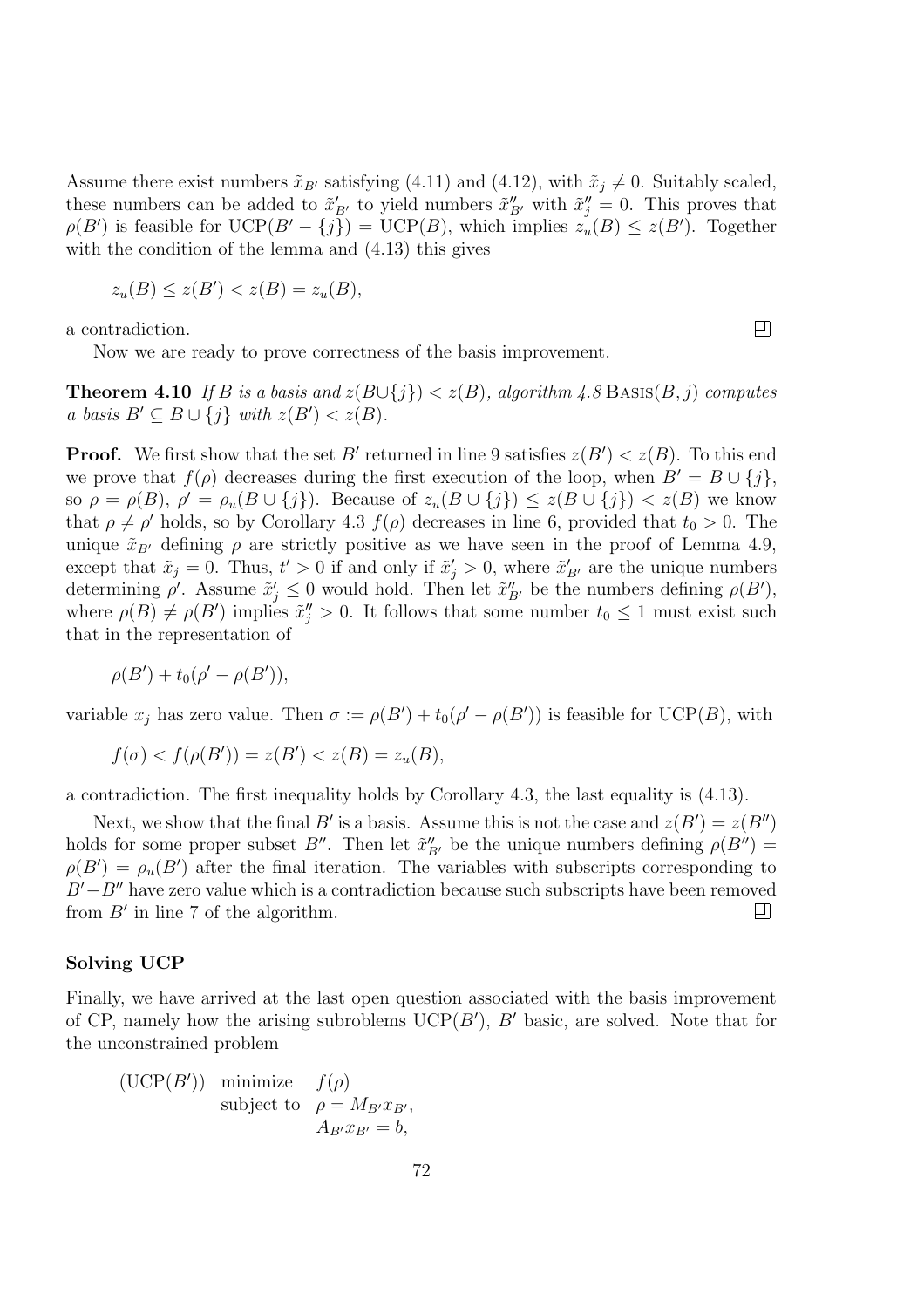the Karush-Kuhn-Tucker condition (Proposition 4.4) shows that if  $\rho := \rho(B') = M_{B'}\tilde{x}_{B'}$ , then there exists a q-vector  $\lambda$  such that  $\tilde{x}_{B}, \lambda$  solve the equation

$$
\nabla f(M_{B'}x_{B'})M_{B'} = \lambda^T A_{B'}.
$$
\n(4.14)

The  $\lambda_i$  are called *Lagrange multipliers*. As in case of CP, this condition is already sufficient for  $\rho$  being a minimum. Let  $\tilde{x}_{B'}$ ,  $\lambda$  be any solution of (4.14),  $\tilde{x}_{B'}$  feasible for UCP(B'), and define  $\rho := M_{B'}\tilde{x}_{B'}$ . Let  $\rho' := M_{B'}\tilde{x}_{B'}'$  be any other feasible solution. Multiplying (4.14) from the right with  $\tilde{x}'_{B'} - \tilde{x}_{B'}$  gives

$$
\nabla f(\rho)(\rho'-\rho)=0,
$$

so  $\rho$  is optimal by Corollary 4.2. Since we have assumed UCP(B') to have a unique optimum whenever B' is basis, this shows that (4.14) must have a unique solution  $\tilde{x}_{B'}$ with  $\tilde{x}_{B'}$  feasible. Moreover, by nondegeneracy the rows of  $A_{B'}$  are linearly independent, and this implies that (4.14) determines a unique vector  $\lambda$  as well.

When solved the last time during basis improvement,  $(4.14)$  provides us with the multipliers  $\lambda$  for the new basis  $B'$ , which enables us to perform subsequent improvement queries on B'. Note that for B' a basis,  $CP(B')$  and  $UCP(B')$  coincide, because  $z(B') = z_u(B')$ as we have shown before. Therefore, the multiplier  $\lambda$  we get from solving  $UCP(B')$  as described here serves as a legal multiplier for  $CP(B')$  as well, with  $\mu_{B'} = 0$  in Theorem 4.5.

## 4.3 Combinatorial Dimension and Time Bounds

To have the basic parameters at hand, recall that we are solving a CP problem on  $|H| = n$ points, in dimension  $d$ , with  $q$  equality constraints.

If we store multipliers  $\lambda$  with every basis, an *improvement query* (Subsection 4.2.3) can be performed in time  $O(d + q)$  by evaluating two inner products, one involving two  $q$ -vectors, and one involving two  $d$ -vectors. This presumes that we have a primitive at hand to evaluate the gradient of f at a particular point in constant time per entry. For many reasonable functions, this is the case, otherwise we can account for the necessary effort by an extra term for the following operation.

Gradient primitive. Evaluate 
$$
\nabla f(\rho)
$$
, for any  $\rho$ . (4.15)

The time for basis improvement depends on the number of times the loop of Algorithm 4.8 is executed and on the time required to solve the UPD problem in line 4. Let us first examine the number of loop executions. We have already argued that  $|B'|$  gets smaller in every iteration, is always positive and initially no larger than  $|B|+1$ , B the basis we have started with. Thus, an upper bound on the number of loop executions is  $\delta$ , where  $\delta$  is the maximum cardinality of any basis, equivalently the combinatorial dimension of CP as an LP-type problem.

**Lemma 4.11** CP has combinatorial dimension  $\delta \leq d + q$ .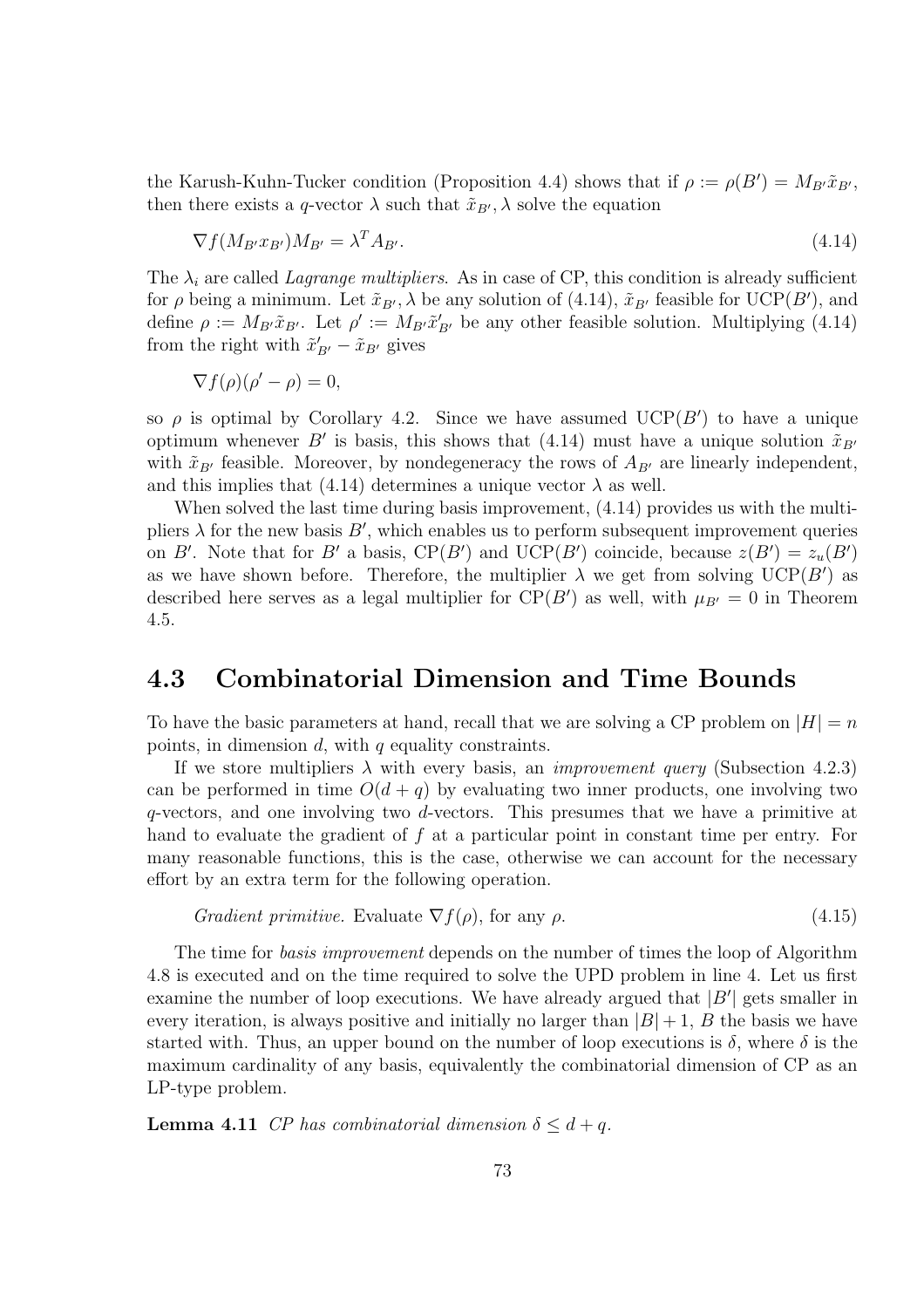Proof. The proof of Lemma 4.9 in particular shows that for B a basis, unique numbers  $\tilde{x}_B$  exist that solve the system

$$
\rho(B) = M_B x_B, \ A_B x_B = b
$$

of  $d + q$  linear equations in |B| unknowns, and this can have a unique solution only for  $|B| < d + q$ .  $|B| \leq d+q$ .

Let us denote by  $t<sub>L</sub>$  the time necessary to solve a single UCP problem during basis improvement, equivalently the time necessary to perform the following computational primitive.

*Lagrangian primitive.* Solve 
$$
\begin{cases} \nabla f(M_{B'}x_{B'})M_{B'} = \lambda^T A_{B'},\\ A_{B'}\tilde{x}_{B'} = b \end{cases}
$$
 for  $x_{B'}, \lambda$ . (4.16)

Then we have the following result, derived from the general Result 3.11.

**Result 4.12** Let CP be a convex programming problem (4.2) over  $\mathbb{R}^d$  in n variables, with q equality constraints,  $n > d + q$ . Using Algorithm 3.4 RF-LPTYPE, CP can be solved with an expected number of no more than

 $O((d+q)t_L)2^{d+q+2}(n-d-q)$ 

arithmetic operations, where  $t_L$  is the time necessary to perform the Lagrangian primitive  $(4.16)$ . (For  $n < d + q$ , a bound of

$$
O((d+q)t_L)2^{n+2}
$$

holds.)

Before we (re)turn to specific problems, let us conclude our treatment of the general case with two remarks. First, the Lagrangian primitive is easy whenever the objective function is quadratic. In this case, the gradient is linear and (4.16) boils down to a (uniquely solvable) system of linear equations. Thus, we get explicit time bounds for quadratic programming problems. The polytope distance problem falls into this class and therefore allows for a 'real' bound, see below. However, there is one restriction, and this brings us to the second remark. Our approach fails when the unconstrained problem  $\mathrm{UCP}(B')$  we attempt to solve during basis improvement turns out to be unbounded, thus we needed to rule out this case explicitly in the beginning. Consequently,  $LP -$  and probably other interesting problems – cannot be handled. As we will see below, we cannot even handle the minimum spanning ball problem then! Fortunately, there is a cure in this (and probably other) cases. Carefully reconsidering the improvement algorithm, one will find that the sole purpose of the optimal solution  $\rho_u(B')$  to UCP(B') was to determine a *feasible direction* along which the objective function improves until either the optimum is reached or the boundary of the feasible region is hit.

 $\rho_u(B')$  itself does not really enter the picture before the very last improvement step where it determines the new feasible optimum  $\rho(B')$  (and in this step,  $\rho_u(B')$  surely exists in any case because  $\rho(B')$  exists). In the previous steps, we could do without  $\rho_u(B')$ ; all that is actually needed is the following routine.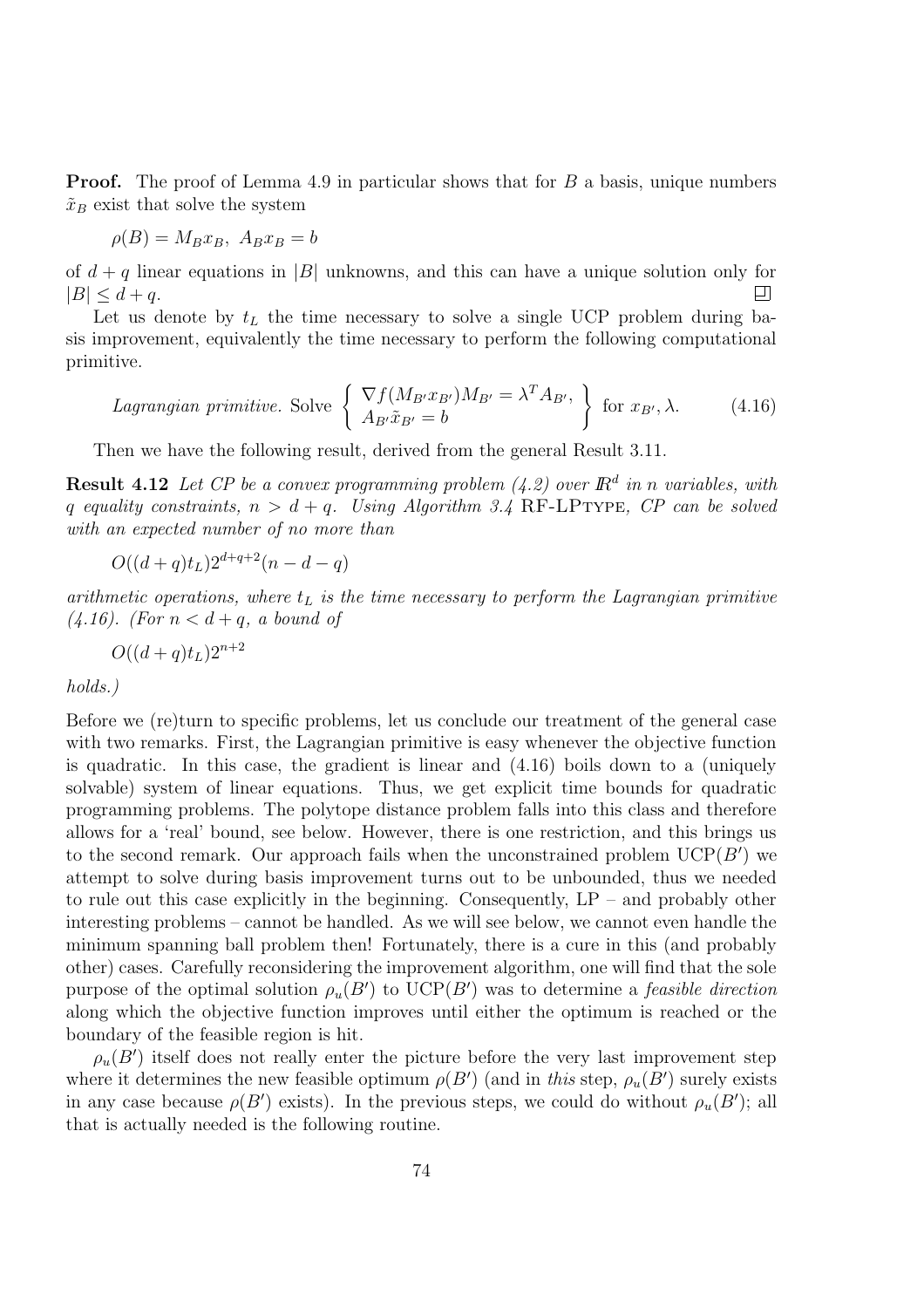Given a feasible solution to  $CP(B')$ , find an improved feasible solution to  $CP(B'-\{i\})$ , for some *i*.

Solving the unconstrained problem provides a convenient and generally applicable way of realizing this routine but is not necessarily the only way. For specific problems, there might be another way that does not rely on solvability of UCP. Keep this in mind for the minimum spanning ball problem.

## 4.3.1 Polytope Distance Revisited

As we have seen in the beginning of this chapter, PD over  $n := r + s$  points in  $\mathbb{R}^d$  (4.1) can be formulated as CP, with  $q = 2$ . Moreover,  $f(v) = v<sup>T</sup>v$  is a quadratic function, so  $(4.16)$  is a system of  $d+2$  linear equations in  $d+2$  unknowns which can be solved in time  $O(d^3)$ , such that we obtain

**Theorem 4.13** Let PD be a polytope distance problem  $(4.1)$  over  $n = r + s$  points in  $\mathbb{R}^d$ ,  $n > d + 2$ . In the LP-type framework, PD can be solved with an expected number of no more than

 $O(d^4 2^{d+4}(n-d-2))$ 

arithmetic operations. (For  $n \leq d+2$ , a bound of

$$
O(d^4 2^{n+2})
$$

holds.)

### 4.3.2 Minimum Spanning Ball

Applying the convex programming machinery that we have developed, the solution to another interesting problem – the *minimum spanning ball* problem – comes (almost) for free now. Given a finite point set  $P$  in  $\mathbb{R}^d$ , the objective is to find the ball of smallest radius containing all the points. Formally, if

$$
\mathcal{P} = \{P_1, \ldots, P_n\},\
$$

then MB is the following problem in  $d+1$  variables  $p = (p_1, \ldots, p_d)^T, r^2$ .

(MB) minimize 
$$
r^2
$$
  
subject to  $(P_i - p)^T (P_i - p) \le r^2$ ,  $i = 1,...,n$ . (4.17)

In contrast to PD, this is a problem with linear objective function and quadratic constraints. Its optimum value is the square of the radius of the smallest ball enclosing  $P$ , and the values of  $p_1, \ldots, p_d$  at the optimum determine the center of this ball. In the form of (4.17), the problem obviously does not constitute a convex programming problem (CP) as defined in (4.2). Fortunately, it can be stated another way.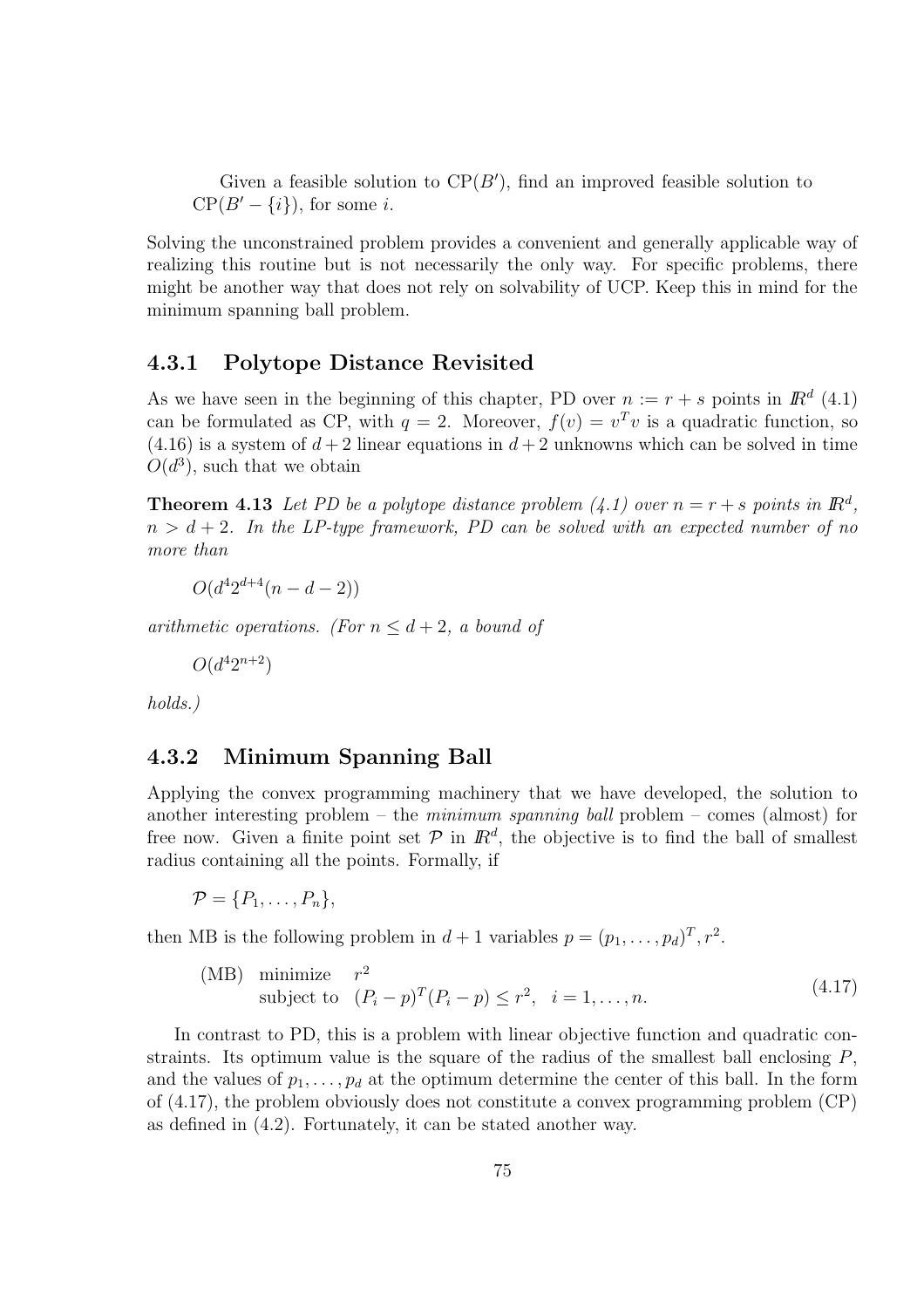

Figure 4.7: The lifting transform

Lemma 4.14 Consider the problem

$$
(MB') \quad \begin{array}{ll}\n\text{maximize} & \sum_{i=1}^{n} P_i^T P_i x_i - p^T p \\
\text{subject to} & p = \sum_{i=1}^{n} P_i x_i, \\
& \sum_{i=1}^{n} x_i = 1, \\
& x \ge 0\n\end{array}\n\tag{4.18}
$$

in the variables  $x_1, \ldots, x_n$ . MB and MB' have the same optimum value and the same (unique) point p realizing the optimum value.

Proof. We do not give a strict algebraic proof but argue geometrically, applying the following lifting transform, well-knwon in computational geometry, see e.g. [17]. Project any point  $P_i \in \mathbb{R}^d$  onto the unit paraboloid

$$
U_{d+1} = \{(\lambda_1, \ldots, \lambda_d, \sum_{\ell=1}^d \lambda_\ell^2\}
$$

in  $\mathbb{R}^{d+1}$ , i.e. assign to it the image point  $P'_i := (P_i, P_i^T P_i) \in \mathbb{R}^{d+1}$ , Figure 4.7. Any feasible, fixed values of  $x = (x_1, \ldots, x_n)$  specify a point

$$
p' = (p, \sum_{i=1}^{n} P_i^T P_i x_i)
$$

in the convex hull of the image points  $P'_i$ , and the objective function value of MB' at x is given by the (vertical) distance between this point  $p'$  and the point  $(p, p^T p)$  on the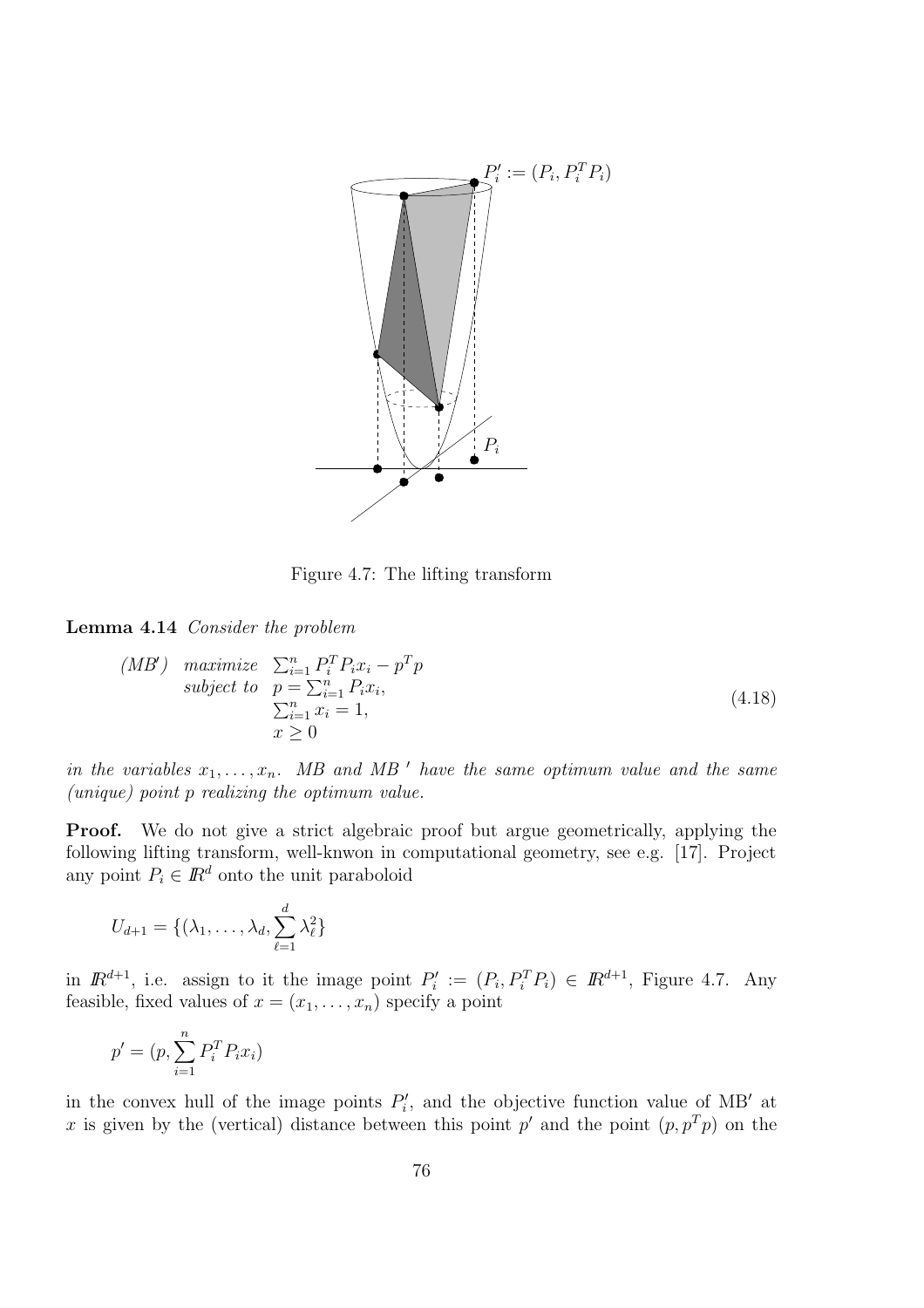paraboloid. For fixed p, this distance is maximum if  $p'$  is above p as far as possible, i.e. if it lies on the upper boundary of the convex hull of the  $P_i'$ . In this case,  $p'$  (resp.  $p$ ) can be specified as convex combinations of at most  $d+1$  affinely independent points  $P'_i$  (resp.  $P_i$ ). This means, we can assume without loss of generality that the optimum of MB' is determined by a point set  $\mathcal{Q} \subseteq \mathcal{P}$  such that

- $|Q| \leq d+1$ , and
- $Q$  is affinely independent.

For any such  $Q$ , Rajan proves that the optimum of MB<sup>'</sup> appears at the center of the minimum spanning ball of  $Q$ , the objective function value being the squared radius of this ball [42]. Thus, the optimum of MB' for the whole set  $P$  appears at the center of the largest minimum spanning ball over all Q. On the one hand, this ball is obviously no larger than the minimum spanning ball of  $P$ ; on the other hand, it is no smaller because the latter is itself determined by at most  $d+1$  points, as proved e.g. by Welzl [47].

Uniqueness of the optimal  $p$  for MB (and hence for MB') follows by observing that the left-hand sides

$$
(P_i - p)^T (P_i - p)
$$

of the constraints in  $(4.17)$  are strictly convex functions in p, so if two distinct p would exist with the same optimum radius, any convex combination of them would allow for a strictly smaller radius. 回

Now, let  $f : \mathbb{R}^{d+1} \mapsto \mathbb{R}$  be the function

$$
f(p_1,\ldots,p_{d+1})=\sum_{\ell=1}^d p_\ell^2-p_{d+1},
$$

M the  $(d+1) \times n$ -matrix

$$
M := \left( \begin{array}{ccc} P_1 & \cdots & P_n \\ P_1^T P_1 & \cdots & P_n^T P_n \end{array} \right),
$$

A the  $(1 \times n)$ -matrix

$$
A := (1, \ldots, 1)
$$

and b the 1-vector  $b := (1)$ . Then MB' appears as a problem of type CP in the form of  $(4.2)$  as follows.

(MB') minimize 
$$
f(p)
$$
  
subject to  $p = Mx$ ,  
 $Ax = b$ ,  
 $x \ge 0$ , (4.19)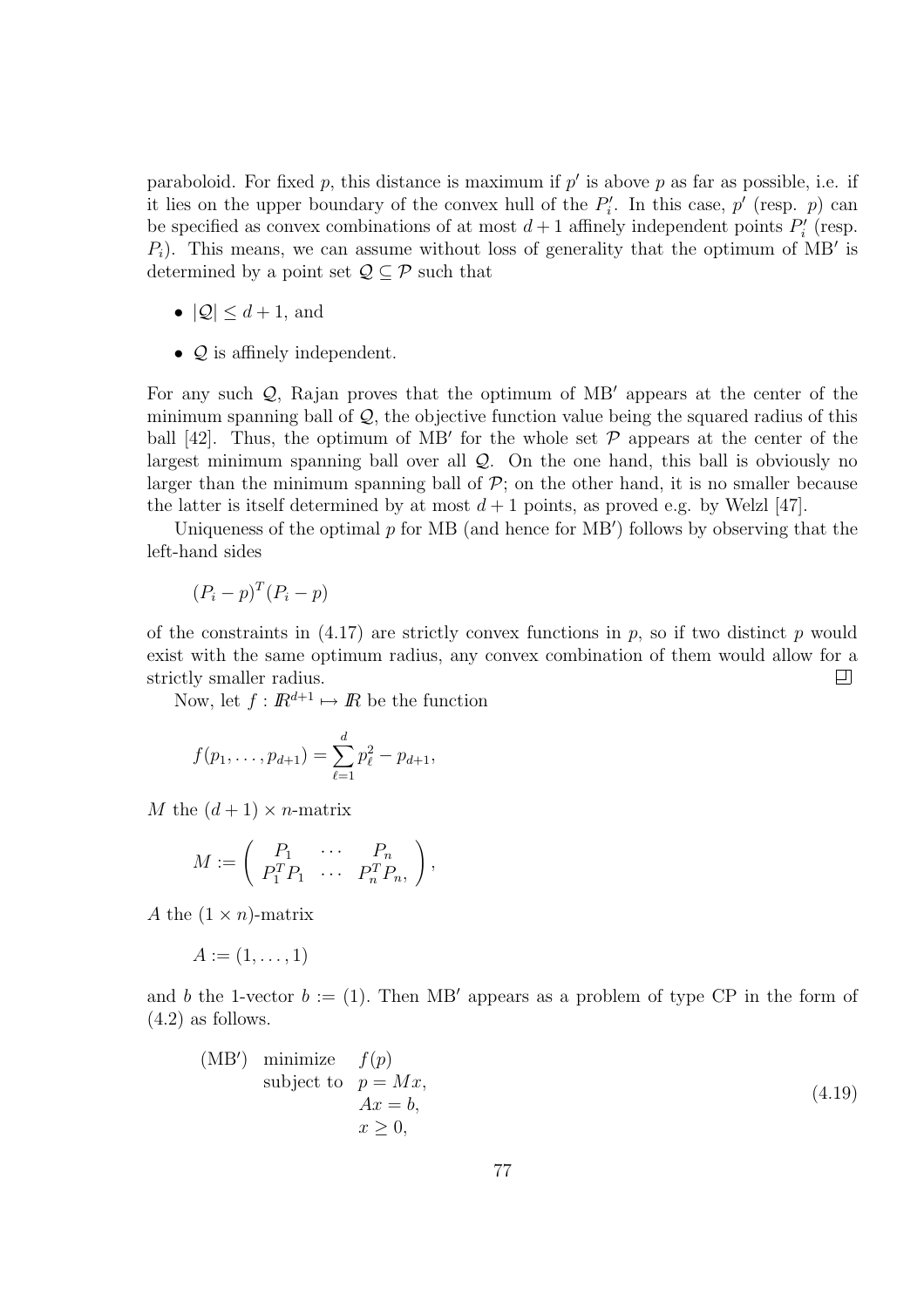

Figure 4.8: MB

with f being the sum of convex functions (quadratic and linear), therefore convex itself (and differentiable with continuous partial derivatives, of course). The matrix A has only one (all-one) row, so the nondegeneracy assumptions are trivially fulfilled.

Uniqueness of the optimal solution for  $MB'(G)$ ,  $G \subseteq H := [n]$  follows from Lemma 4.14 by observing that  $MB'(G)$  is itself a problem in the form of (4.18), for a subset of the points. It remains to prove that the unconstrained problem

$$
\begin{array}{ll}\n\text{(UMB}'(G)) & \text{minimize} & f(p) \\
\text{subject to} & p = M_G x_G, \\
& A_G x_G = b\n\end{array} \tag{4.20}
$$

has a unique optimum whenever  $G$  is basic, equivalently, if for any feasible solution  $p$ of UMB'(G) the system of equality constraints in  $UMB'(G)$  is uniquely solvable for  $x_G$ . Going back to the definition of  $M$  and  $A$ , this is the case if and only if the lifted point set  $\{(P_i, P_i^T P_i), i \in G\} \subseteq U_{d+1}$  is affinely independent. In particular,  $|G| \leq d+2$  holds.

Let us first assume  $|G| \leq d+1$ . The feasible points p of UMB'(G) are exactly the points on the hyperplane or lower-dimensional flat in  $\mathbb{R}^{d+1}$  spanned by the lifted points, and the value of  $f(p)$  at any such point is given by its vertical distance to the unit paraboloid. This distance is nonpositive exactly in the compact subset of the flat that lies above the paraboloid. This proves that  $UMB'(G)$  has an optimum, attained at a point  $p_{opt}$  above the paraboloid, Figure 4.8, left. Since the vertical distance is the sum of a quadratic, strictly convex function and a linear function, it is itself strictly convex, and the optimal point must be unique. (Rajan proves that  $p_{opt}$  projects to the center of the circumsphere of the  $P_i$  [42].)

If  $|G| = d+2$ , the lifted points span the whole space  $\mathbb{R}^{d+1}$ , and  $\text{UMB}'(G)$  is unbounded. However, in the remark after the statement of Result 4.12 we have noted that the optimal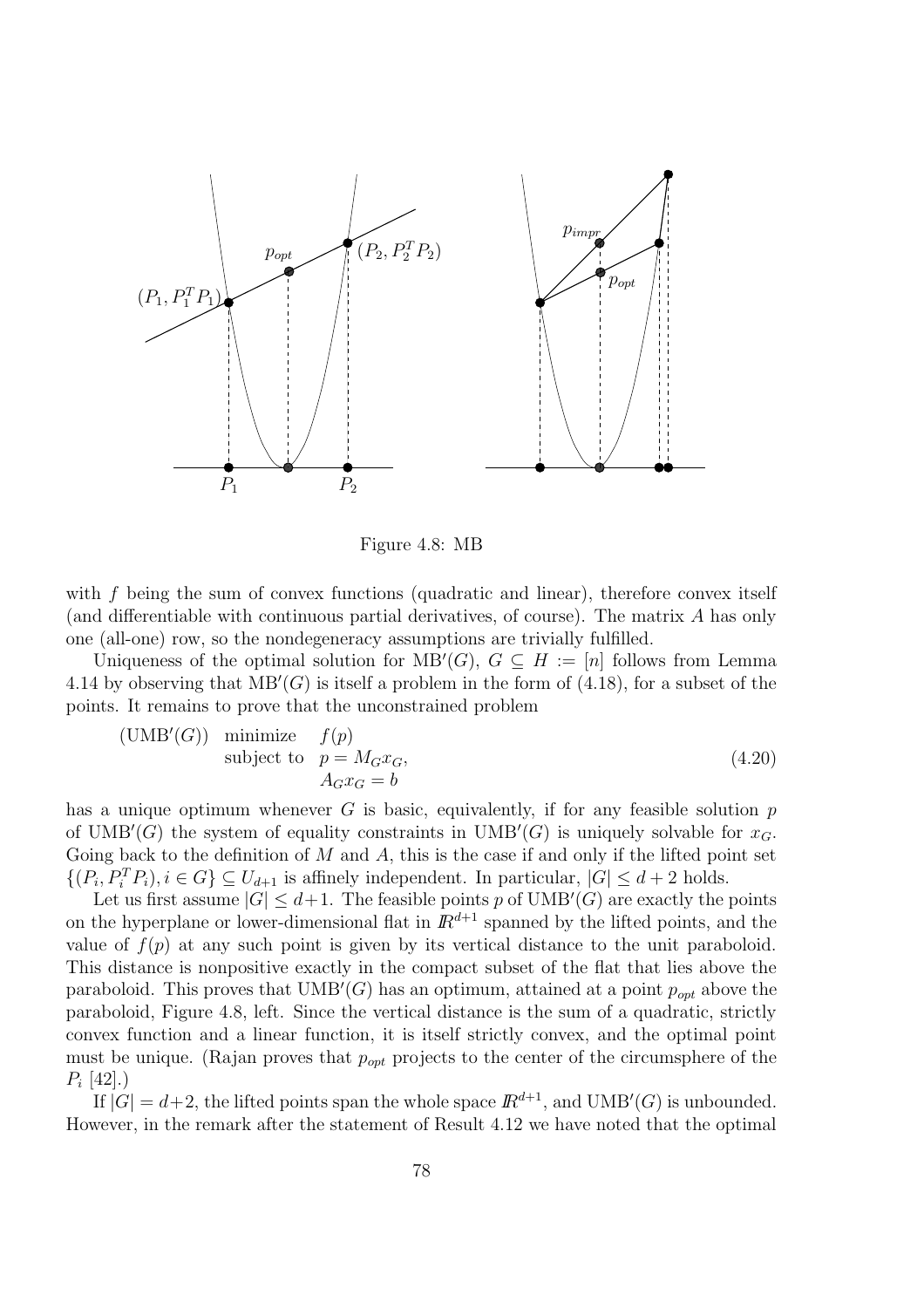solution to  $UMB'(G)$  is just a convenient 'gadget' that helps to perform another operation, namely

given a feasible solution to  $MB'(G)$ , find an improved feasible solution to  $MB'(G - \{i\})$ , for some *i*.

We have argued that there might be a way to find such an improved solution without resorting to  $UMB'(G)$ . This is exactly the case here. Given the previous optimal solution  $p_{opt}$  (or any other point in the convex hull of the lifted points), we can improve the objective function value by moving the point vertically upwards until the upper boundary of the convex hull is hit in a point  $p_{impr}$  (Figure 4.8, right). This point is indeed a feasible solution to some  $MB'(G - \{i\})$ . In particular,  $|G - \{i\}| = d + 1$ , so we are back in the above case where solutions to UMB can be used to proceed further. To compute the point  $p_{impr}$  and its representation in the  $x_i$ , determine the vertical line through  $p_{opt}$  as the solution of the linear system in (4.20) that we get by setting  $p := p_{opt}$  and then removing the restriction

$$
p_{d+1} = \sum_{i \in G} x_i P_i^T P_i
$$

from the system. This takes  $O(d^3)$  time. Then, for any  $x_i, i \in G$  determine the point on the line whose representation satisfies  $x_i = 0$ . This takes  $O(d)$  time per i and determines  $p_{impr}$  as the lowest of these points above  $p_{opt}$ . Thus, this first improvement step (before we proceed as usual) does not take longer than solving an UMB' problem (which again comes down to a linear system because  $f$  is quadratic). The time bound of Result 4.12 therefore applies with  $t_L = O(d^3)$ . As already noted,  $q = 1$  (as opposed to PD where  $q = 2$ ); in return, M has  $d+1$  rows this time (and not d as in PD). Adding up, both problems lead to exactly the same bound.

**Theorem 4.15** Let MB be a minimum spanning ball problem  $(4.17)$  over  $n > d+2$  points in  $\mathbb{R}^d$ . In the LP-type framework, MB can be solved with an expected number of no more than

$$
O(d^4 2^{d+4}(n-d-2))
$$

arithmetic operations. (If  $n \leq d+2$ , a bound of

$$
O(d^4 2^{n+2})
$$

holds.)

## 4.4 Discussion

We have shown that special convex programming problems are LP-type problems and that efficient (i.e. polynomial) basis improvement routines exist for them. As noted in [33], even convex programming in full generality satisfies the defining properties *monotonicity*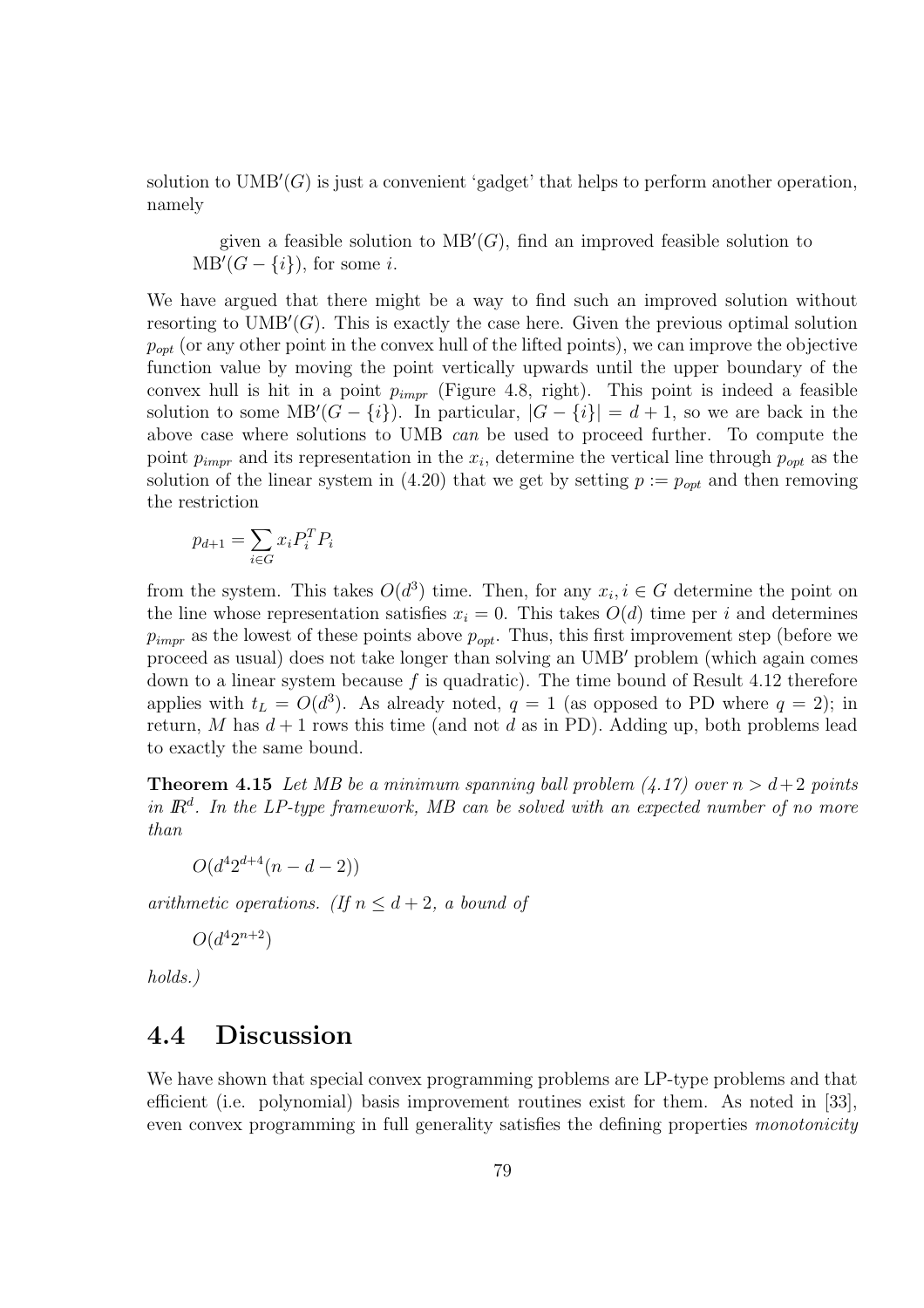and locality of LP-type problems, Definition 3.2, but efficient primitive operations are not known to exist in the general situation. For problems PD and MB, such primitives had been established by the author in [18], and Amenta generalized this to prove that problems of minimizing a smooth, strictly convex function subject to linear constraints allow an efficient treatment [4]. Our method supplements this statement with an explicit realization of the primitive routines, modulo the Lagrangian primitive (4.16). For quadratic programming problems (like PD and MB) this leads to a 'real' linear time bound for fixed dimension. When specialized to the PD problem where one polytope is just a single point, the method is essentially the one Wolfe applied to solve this problem [48]. For the general PD problem, Sekitani and Yamamoto have recently given an interior-point method, without time bounds [44].

Unlike LP, problem PD is apparently well-behaved in many respects. The objective function is strictly convex (therefore, the optimal solution is unique); the problem is bounded, and even the unconstrained version is always uniquely solvable. This might lead to the the impression that PD is actually an easier problem than LP. As shown by Meyer auf der Heide, this is not the case, at least when we go for strongly polynomial bounds. One can reduce any instance of LP in strongly polynomial time to a PD problem with one polytope being a simplex, the other one just a single point [37].

The final remark leads us to the next chapter. The careful reader might have noticed that in order to obtain the bound of Result 4.12 (with a similar behavior in  $d+q$ ), it would not have been necessary to perform the primitive operations in polynomial time. Since any basis has size at most  $d+q$ , we could actually afford to implement them by brute-force techniques. In particular, during basis improvement, one could imagine testing all the at most  $2^{d+q}$  subsets of  $B \cup \{j\}$ , B the old basis, j improving, for being the new basis, and this would only double the exponent.

The reason why we have bothered to obtain polynomial bounds becomes clear in the next chapter whose main objective is to reduce the required number of primitive operations to a *suberponential* bound in  $d + q$ , roughly of the order 2  $\sqrt{d+q}$ . Of course, such a bound would be ruined by the brute-force primitive suggested above.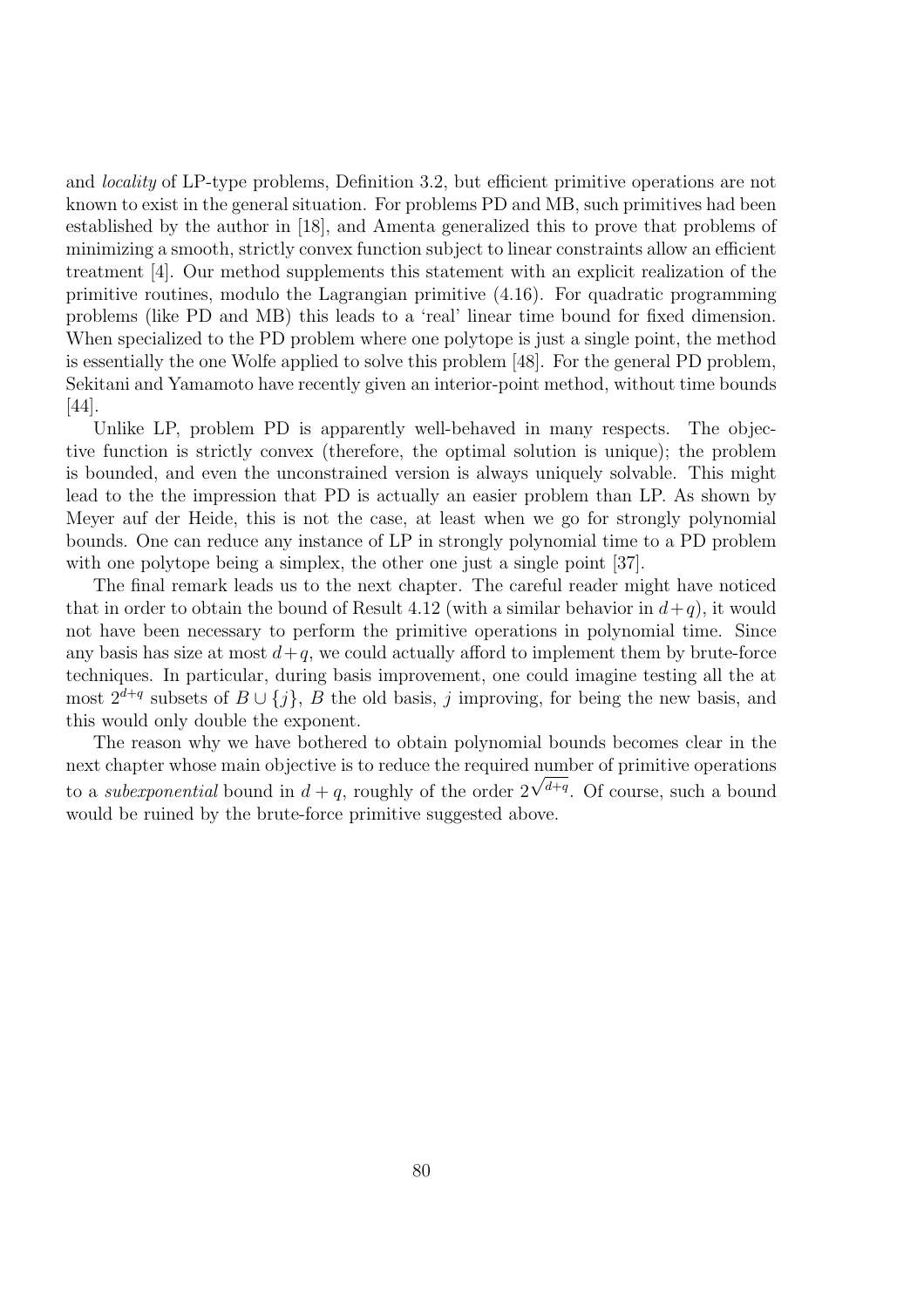## Chapter 5

# Upper Bounds for Abstract Optimization

In the previous chapter, Section 3.2 we have shown that an LP-type system  $\mathcal{L} = (H, \mathcal{B}, z)$ can be solved (i.e. a basis  $B \in \mathcal{B}$  with  $z(B) = z(H)$  can be found) with an expected number of no more than

$$
2^{\delta+2}(m-\delta) \tag{5.1}
$$

primitive operations (improvement queries and basis improvements), if  $m > \delta$ , where

 $\delta := \max\{|B| \mid B \in \mathcal{B}\}\$ 

is the combinatorial dimension of  $\mathcal L$  and  $m = |H|$ . This was Result 3.11. (For  $m \leq \delta$ , a bound of

$$
2^{m+2} \tag{5.2}
$$

was shown to hold.)

We have shown that for linear programming and other specific convex optimization problems, the primitive operations can be performed in time polynomial in the respective combinatorial dimensions, so that the actual runtimes are basically determined by the bounds  $(5.1)$  and  $(5.2)$ .

The goal of this chapter is to develop *improved* bounds in an even more general context, where we restrict ourselves to the 'absolute' basics contained in the LP-type framework. The improvement proceeds in two independent stages, resulting in a substantial improvement over (5.1) for a large range of values  $m, \delta$ . The first stage refines the methods of Section 3.2, and the second stage develops a better (subexponential) bound for the *small* problems  $(m \leq \delta)$ , where (5.2) gives hardly more than a trivial estimate.

## 5.1 Abstract Optimization Problems

Let us try to extract the 'spirit' of LP-type systems and find out what we really needed for the approach so far.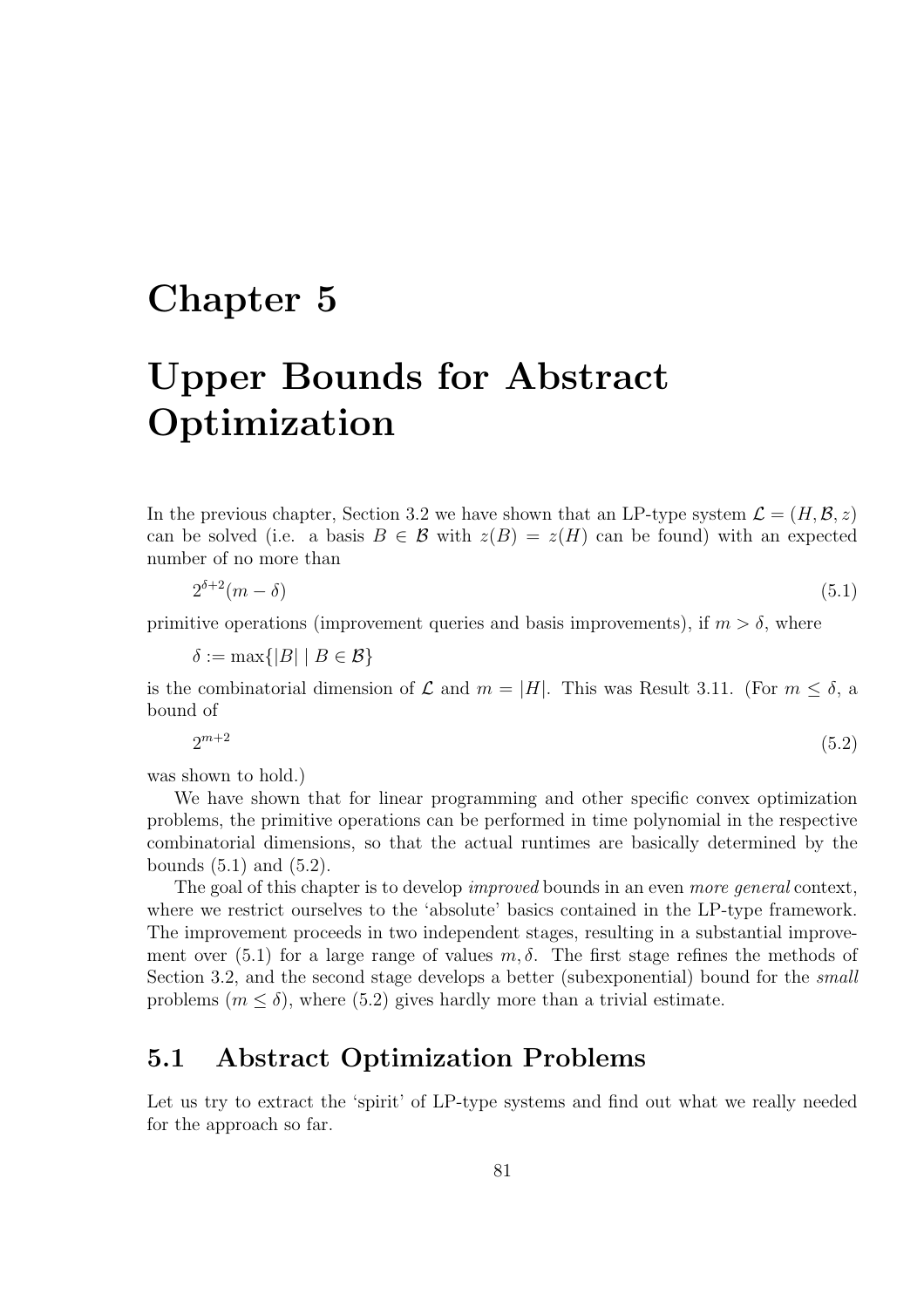The heart of an LP-type systems  $(H, \mathcal{B}, z)$  is an (ordered) set of bases  $\mathcal{B}$ , on top of which we have *subproblem solvability* via *successive improvement*; that's all. In its most general form, the paradigm can be described as follows.

For every basis B contained in  $G \subseteq H$  we need to determine whether there is a better basis  $B'$  contained in G (improvement query), and if so, deliver such a basis  $B'$  (basis improvement).

This enables us to find the optimal basis contained in  $G$  (solving the subproblem on  $G$ ) by successively improving a candidate basis, provided some initial basis is known.

Of course, LP-type systems present a more specific realization of this paradigm. First of all, the quality of bases is measured by some function  $z$ . In itself, this gives no more than an arbitrary ordering among the bases, but in addition we have required z to extend to all subsets of the ground set  $H$ . In particular, unlike the general paradigm above, this requires every basis  $B$  to be an optimal basis contained in  $B$ .

Even more important, we know that if  $B$  is not the optimal basis in  $G$ , then it is already not the optimal basis in  $B \cup \{i\}$  for some  $j \in G - B$  (this feature follows directly from property (3.2) and is a great help in actually finding an improving basis). However, by looking at Algorithm 3.4 RF-LPTYPE it becomes apparent that the improved basis  $B''$ computed in line 9 needs to be a subset of G, but *not* necessarily a subset of  $B' \cup \{j\}$ , where  $B'$  is the previous basis and j an improving variable. Hence, the main defining property (3.2) of LP-type systems is not enforced by the general paradigm of subproblem solvability by successive improvement. It rather introduces additional structure that facilitates the process of testing for improvement and finding an improved basis. We shall assume no additional structure and instead require the existence of an oracle that exactly realizes the general paradigm. Obviously, such an oracle introduces additional structure itself, and for any concrete problem it needs an explicit realization. At this point, one probably arrives at the conclusion that the structure of LP-type systems leads to the most natural realization, and this is actually the case for any concrete problem in this thesis. We therefore do not claim that the new level of abstraction we are going to climb immediately leads to practical applications. Rather, the goal is

- to investigate how far we can get by requiring just a minimal set of axioms (and these axioms will already take us to a subexponential randomized bound, proved in this chapter), and
- to show where this will *not* lead us (namely provably to nothing better than an exponential deterministic bound, derived in the next chapter).

These introductory remarks motivate the following definition.

**Definition 5.1** Let H be a finite set,  $\mathcal{B} \subseteq 2^H$  a set of bases. We assume that  $\mathcal{B}$  is equipped with a linear ordering  $\prec$  by which bases are compared. Equality ( $\simeq$ ) is allowed and applies to bases with the same quality.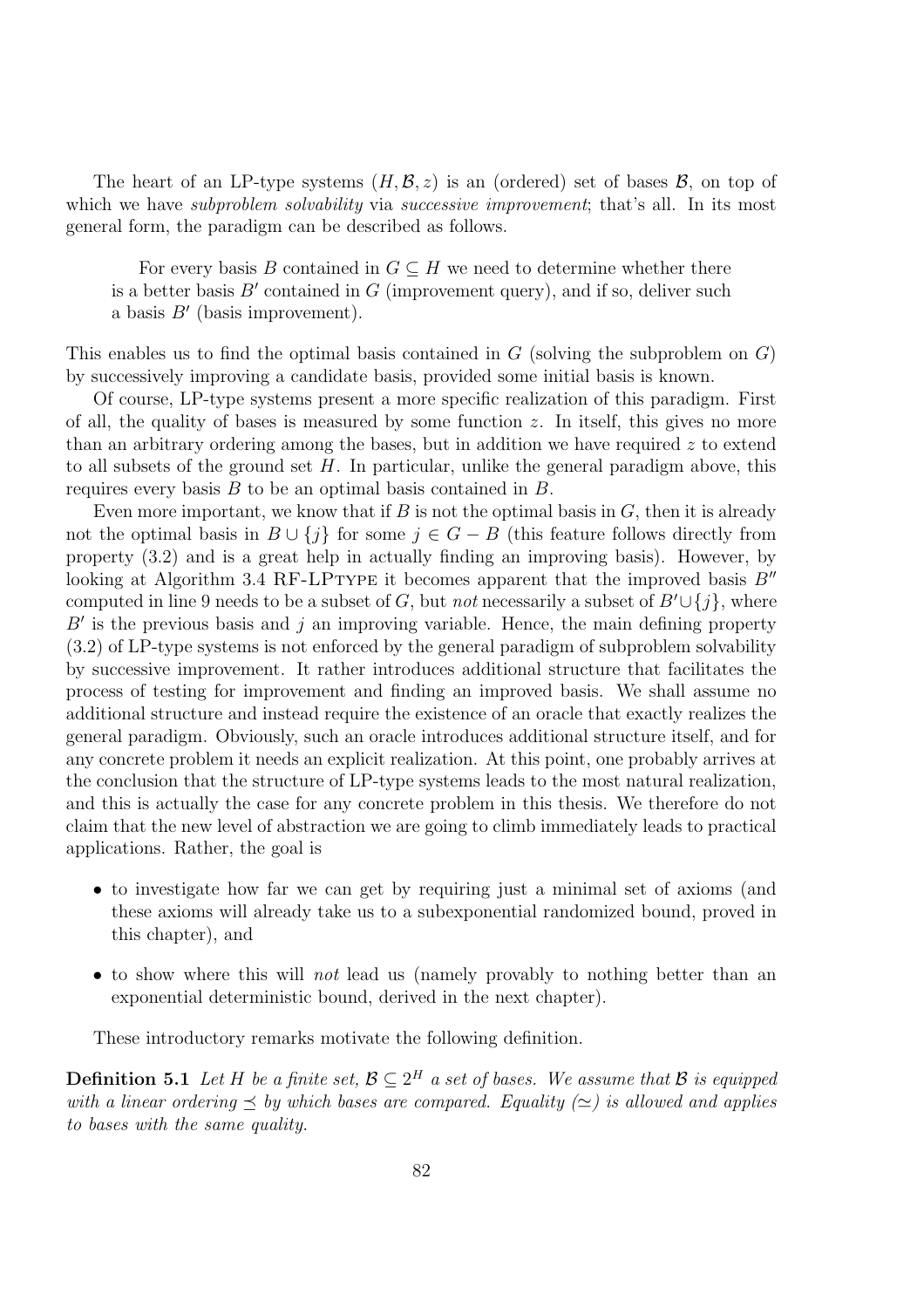For  $G \subseteq H$  define

$$
B(G) := \max_{\preceq} \{ B \in \mathcal{B}, B \subseteq G \}.
$$

Thus,  $B(G)$  is some largest basis contained in G. As in case of LP (definition 2.4), the possible ambiguity presents no problem.

Let  $\Phi$  be a function defined on pairs  $(G, B)$ ,  $B \in \mathcal{B}, B \subseteq G$  with the following property.

$$
\Phi(G, B) = \begin{cases} B, & \text{if } B \simeq B(G), \\ B' > B, B' \subseteq G, & \text{otherwise.} \end{cases} \tag{5.3}
$$

We refer to  $\Phi$  as an improvement oracle. The quadruple  $(H, \mathcal{B}, \preceq, \Phi)$  is called an abstract optimization problem  $(AOP)$ .

For ease of handling, we no longer distinguish between improvement query and basis improvement but collect both operations under the improvement oracle. This, in turn, becomes an integral part of the AOP.

If  $\mathcal{L} = (H, \mathcal{B}, z)$  is an LP-type system, this defines an AOP  $(H, \mathcal{B}, \prec, \Phi)$  quite in the obvious way. The linear ordering  $\prec$  compares bases by their z-values, and the improvement oracle is obtained from the primitive operations associated with  $\mathcal{L}$ . There is just one subtle point: the oracle asks for more than what the primitive operations directly give. Recall that for any set  $G$ , improvement query and basis improvement apply to specific bases only, namely optimal bases  $B = B(G - \{j\})$  of some one-element-less subproblem, while the improvement oracle needs to apply them to *any* basis  $B \subseteq G$ . Two points let us cope with this.

- (i) In case of LP-type systems,  $B = B(G)$  if and only if  $B = B(B \cup \{i\})$ , for all  $i \in G-B$ . This observation has already been mentioned above and reduces the generic call  $\Phi(G, B)$  to at most  $|G - B|$  improvement queries and one basis improvement (if a query was successful).
- (ii) The algorithms we devise for AOPs are similar in spirit to Algorithm RF-LPtype, and they will as well apply the improvement oracle only in the specific situation where  $B = B(G - \{j\})$ . The additional freedom might come handy later; for the moment it is no more than an artifact of our wish to have a clean and succinct definition.

As for LP-type systems, we define the *combinatorial dimension*  $\delta$  of an AOP as the maximum cardinality of any basis, and again this turns out to be a crucial parameter.

The following two sections present algorithms to solve AOPs, where the first algorithm Aop – for large problems,  $|H| > \delta$  – is basically Algorithm RF-LPTYPE, with the second algorithm SMALL-AOP – for small problems,  $|H| \leq \delta$  – plugged in as a subroutine.

As we mentioned back in Section 3.2, Small-Aop comes for free in case of LP (and, more general, for any basis-regular LP-type system): if  $|H| = \delta$ , then H itself is a basis of  $H$ , and no more work has to be done. This is not the case for a general LP-type system, let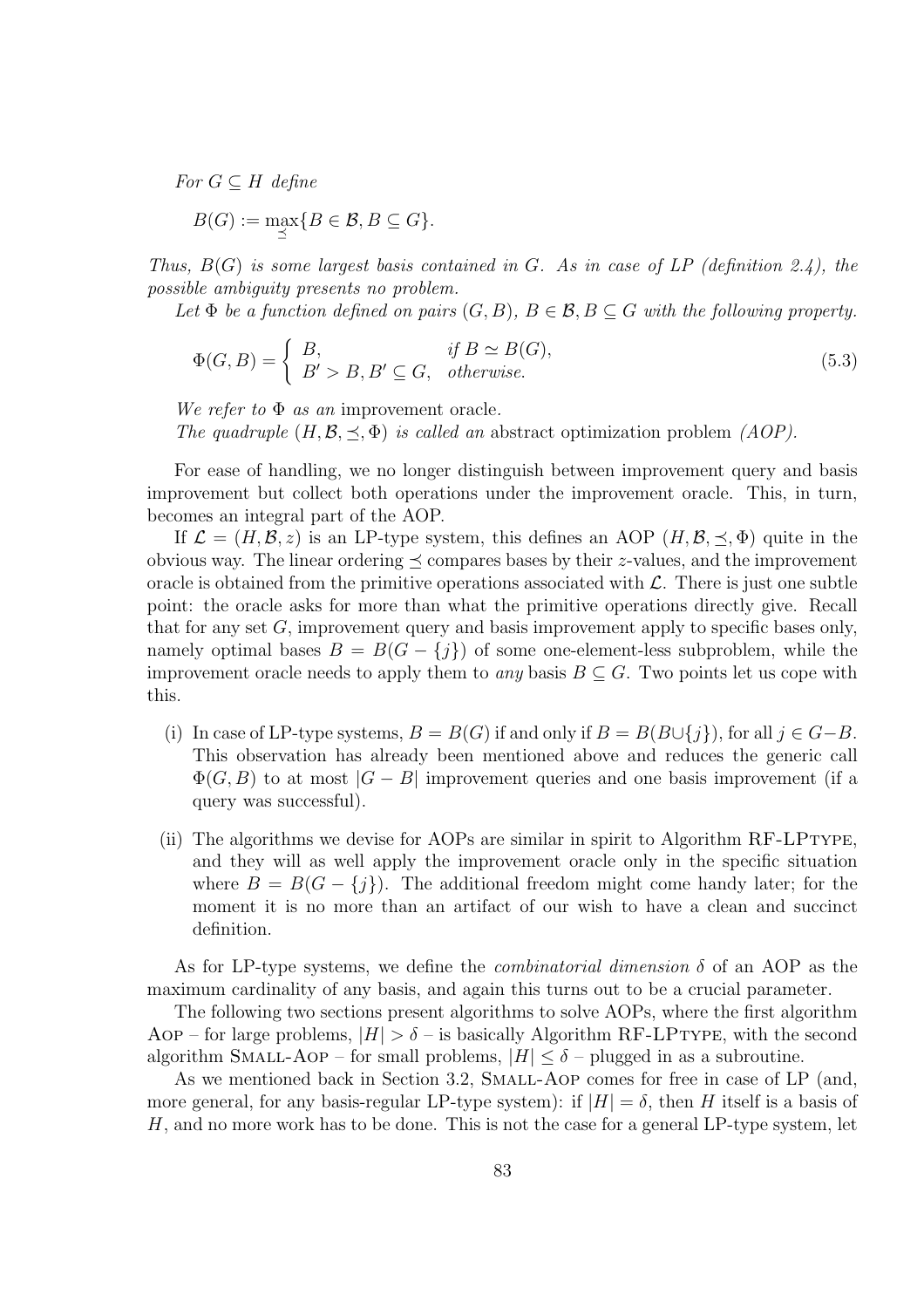alone for an AOP. Thus, we proceed in two stages. First we prove a bound for algorithm AOP which is better than  $(5.1)$  for many values of m, but which still has to be multiplied by the cost for a call to Small-Aop to give a real bound. For LP and basis-regular LPtype system, this preliminary bound is already a real bound. For all other problems, the second stage presents the algorithm SMALL-AOP, along with a bound that leads to some – but tolerable – slowdown in Algorithm Aop.

## 5.2 Large Problems – Algorithm Aop

To make Algorithm RF-LPTYPE work for an AOP of combinatorial dimension  $\delta$ , we change it in two respects. First, if  $|G| \leq \delta$ , we call the subroutine SMALL-AOP which for the purpose of this section can be treated as a black box. This replaces the previous termination criterion ' $B = G'$ , which is no longer a legal termination criterion, because B need not be optimal for G. Second, improvement query and basis improvement are replaced by a single call to the improvement oracle Φ.

### Algorithm 5.2

```
Aop (G, B)(* returns B(G). B \subseteq G \subseteq H is an initial basis *)
1 if |G| \le \delta<br>2 then
   then
3 return SMALL-AOP(G, B) (* delivers B(G) *)
4 else (* recur with smaller set *)
5 choose random j \in G - B<br>6 B' := \text{AOP}(G - \{j\}, B)6 B' := \text{Aop}(G - \{j\}, B) (* find B(G - \{j\}) *)
7 B'' := \Phi(G, B')8 if B' \neq B''<br>9 then (^*B)then (* B'' is improved basis *)
10 return Aop (G, B'') (* repeat with B'' *)
11 else (* B' \simeq B(G) *)
12 return B'13 fi
14 fi
```
The algorithm is obviously correct (provided that SMALL-AOP is correct). Observe that for  $|G| > \delta$ , there is always a choice for j in line 5.

To analyze the performance of Aop, we proceed very similar to Section 3.2, only that now we (need to) invest substantially more effort in solving the main recurrence  $(3.10)$ that will turn up again. Previously, any attempts to do so would immediately have been killed by the bad bound for the small problems. Here we are in another situation, since we are going to analyze the performance just in terms of the number of calls to SMALL-AOP.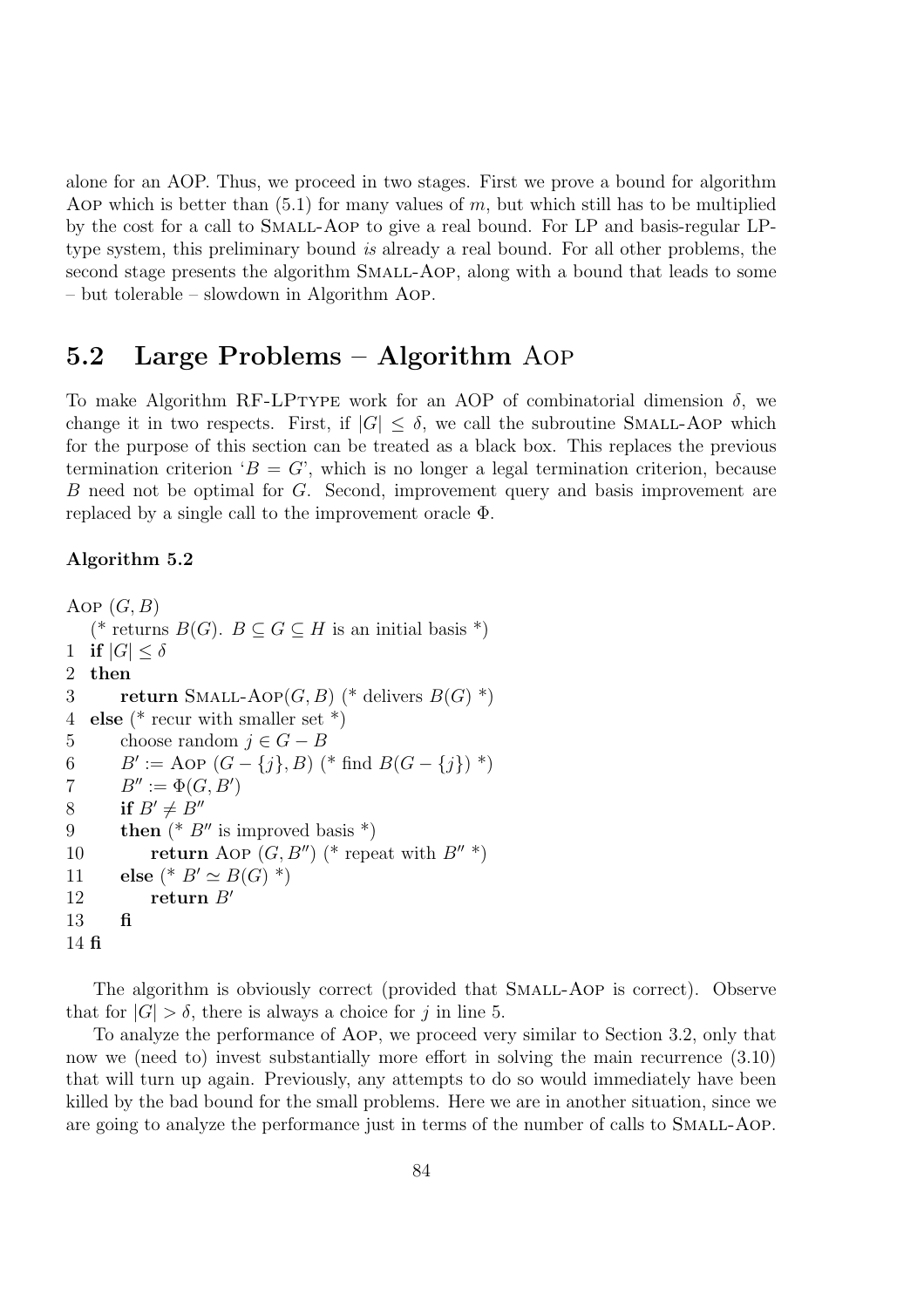The following definition and the lemma have no other objective than to take you to recurrence (3.10) again, in the more general context of AOPs. Besides from the fact that we formally need to do this, we repeat the arguments of Section 3.2 in shorter form to get you back into game, to acquaint you with the AOP terminology, and to convince you that back in Section 3.2 we really did nothing that would not immediately work for AOPs. We start with the hidden dimension.

**Definition 5.3** Let  $\mathcal{P} = (H, \mathcal{B}, \preceq, \Phi)$  be an AOP, and consider a basis  $B \subseteq G \subseteq H$ . An element  $j \in G$  is called enforced in  $(G, B)$  if  $B \succ B(G - \{j\})$ . The number

 $\delta(G, B) := \min(\delta, |G|) - \#\{j \in G \mid j \text{ enforced in } (G, B)\}\$ 

is called the hidden dimension of  $(G, B)$ . ( $\delta$  is the combinatorial dimension of  $\mathcal{P}$ .)

Recall from earlier that the enforced elements in  $(G, B)$  are elements which must lie in every basis traced by the call  $\text{AOP}(G, B)$ . Since the algorithm does not know about this explicitly, the term hidden dimension is used to measure the 'difficulty' of its task. As before, we can easily show that the hidden dimension is always nonnegative (all enforced elements have to fit into B) and that  $\delta(G, B) = 0$  implies  $B = B(G)$ .

Now comes the lemma that concerns the average hidden dimension of the second recursive call in line 10 of Aop, in other words, the expected progress the algorithms makes in the first recursive call. In particular, for  $|G|$  large with respect to  $\delta$ , with high probability there will be no second recursive call.

**Lemma 5.4** Fix  $(G, B)$  and consider the elements  $j_1, \ldots, j_k \in G-B$  that cause a second recursive call if they are chosen in line 5 of Aop, together with their respective bases of line 6 and 7,

$$
B'_{\ell} = B(G - \{j_{\ell}\}), \quad \ell = 1, \ldots, k.
$$
  

$$
B''_{\ell} = \Phi(B'_{\ell}, G), \qquad \ell = 1, \ldots, k.
$$

Assume the  $j_{\ell}$  are ordered such that

$$
B'_1 \preceq \cdots \preceq B'_k.
$$

Then  $(G, B''_{\ell})$  has hidden dimension at most  $\delta(G, B) - \ell$ .

**Proof.** Because of  $B_{\ell}^{"} \succ B$ , all elements which are enforced in  $(G, B)$  are also enforced in  $(G, B_{\ell}^{\prime\prime})$ . Moreover,

$$
B''_{\ell} > B'_{\ell} \simeq B(G - \{j_{\ell}\}) \succeq B(G - \{j_{\ell-1}\}) \succeq \cdots \succeq B(G - \{j_{1}\}),
$$

so  $(G, B_{\ell}^{\prime\prime})$  features at least  $\ell$  new enforced elements  $j_1, \ldots, j_{\ell}$ . Since the hidden dimension stays nonnegative, this implies  $k \leq \delta(G, B)$  as well. 口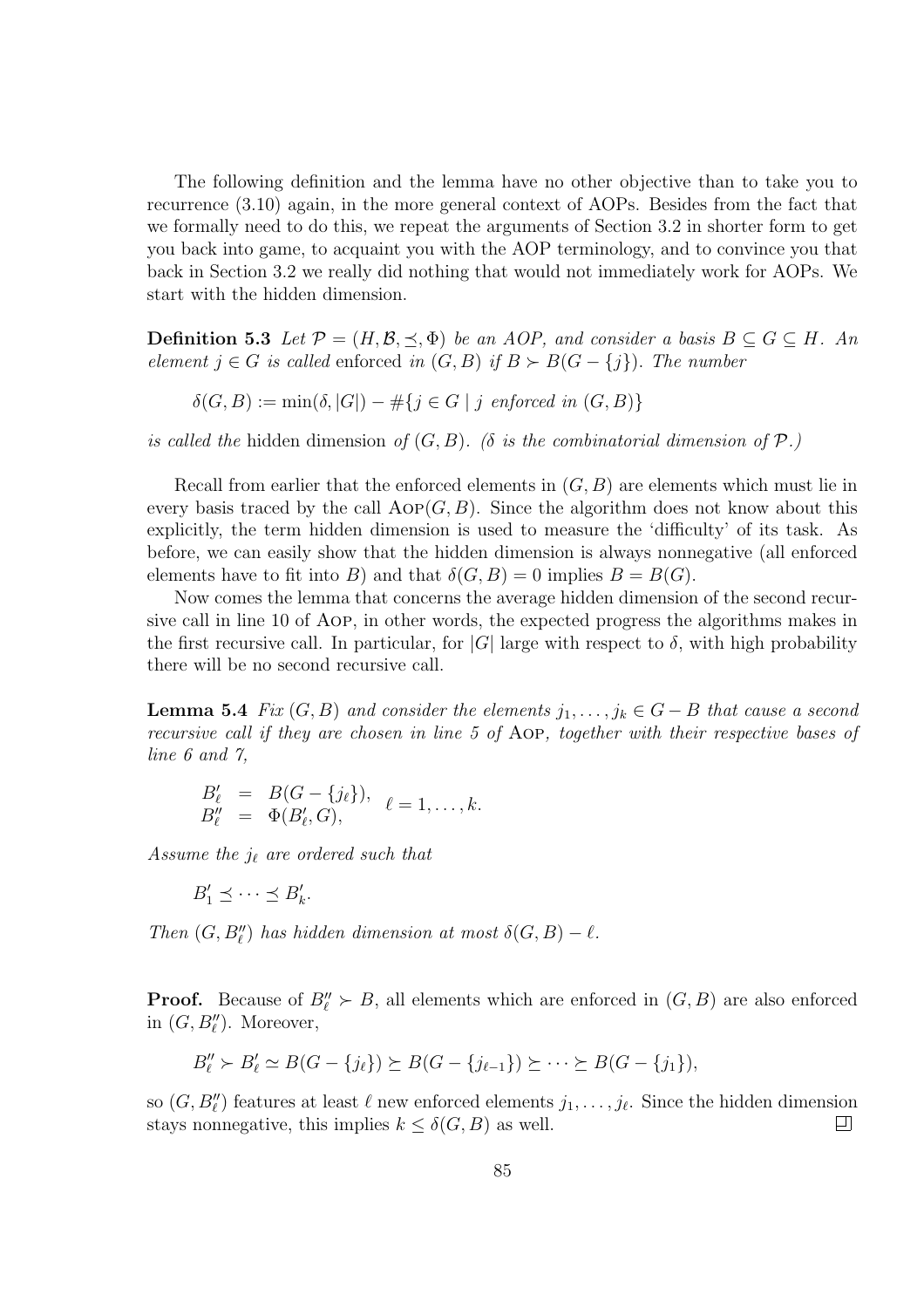Now we can give a recurrence for the maximum expected number of oracle calls needed by Algorithm Aop. Again, the derivation is completely similar to the one in Section 3.2, but we promise that you encounter new material afterwards.

Fix some AOP  $(H, \mathcal{B}, \preceq, \Phi)$  of combinatorial dimension  $\delta$ . For  $m, k \geq 0$  let  $T(m, k)$ (resp.  $T_S(m, k)$ , for  $m \leq \delta$ ) denote the maximum expected number of oracle queries performed in a call to  $AOP(G, B)$  (resp. SMALL-AOP $(G, B)$ ), with basis  $B \subseteq G \subseteq H$ ,  $|G| = m$  and  $\delta(G, B) \leq k$ .

#### Lemma 5.5

$$
T(m,k) = T_S(m,k), \ m \le \delta,
$$
\n
$$
(5.4)
$$

$$
T(m,k) \leq T(m-1,k) + 1 + \frac{1}{m-\delta} \sum_{\ell=1}^{\min(k,m-\delta)} T(m,k-\ell), \ m > \delta.
$$
 (5.5)

**Proof.** For  $(5.4)$  there is nothing to prove. For the first term of  $(5.5)$  we observe that the recursive call in line 6 solves a problem on  $m-1$  elements, with hidden dimension at most  $\delta(G, B)$  (if i is enforced in  $(G, B)$ , then i is enforced in  $(G - \{i\}, B)$ ). One query is done in line 7. Finally, the third term bounds the effort for the second recursive call, averaged over all  $|G - B|$  choices of j in line 5. As Lemma 5.4 shows, at most k (and no more than  $|G - B|$ ) of these choices actually trigger an additional call, where the  $\ell$ -th such choice leads to hidden dimension at most  $k - \ell$ . This gives a bound of

$$
\frac{1}{|G-B|} \sum_{\ell=1}^{\min(k,|G-B|)} T(m,k-\ell),\tag{5.6}
$$

which is no more than the last term of (5.5) because  $T(m, k - \ell)$  decreases with increasing  $\ell$ , and so the average of  $T(m, k - \ell)$  over the range  $\ell = 1, ..., |G - B|$  is no larger than the average over the smaller range  $\ell = 1, ..., m - \delta$ . average over the smaller range  $\ell = 1, \ldots, m - \delta$ .

To get an upper bound for  $T(m, k)$  we define an auxiliary function  $t(m, k)$  by  $t(0, k) =$  $t(m, 0) = 1$ , for all  $m, k \geq 0$  and

$$
t(m,k) = t(m-1,k) + \frac{1}{m} \sum_{\ell=1}^{\min(m,k)} t(m,k-\ell), \ k, m \ge 1.
$$
 (5.7)

By the following lemma, a bound on  $t(m, k)$  leads to a bound on  $T(m, k)$ , with a multiplicative overhead of  $(m-\delta)(T_{S}(\delta, k)+1)$ . Thus,  $t(m, k)$  bounds the performance 'modulo the small problems'.

**Lemma 5.6** For  $m > \delta$ ,

$$
T(m,k) \le (m-\delta)t(m-\delta,k)(T_S(\delta,k)+1). \tag{5.8}
$$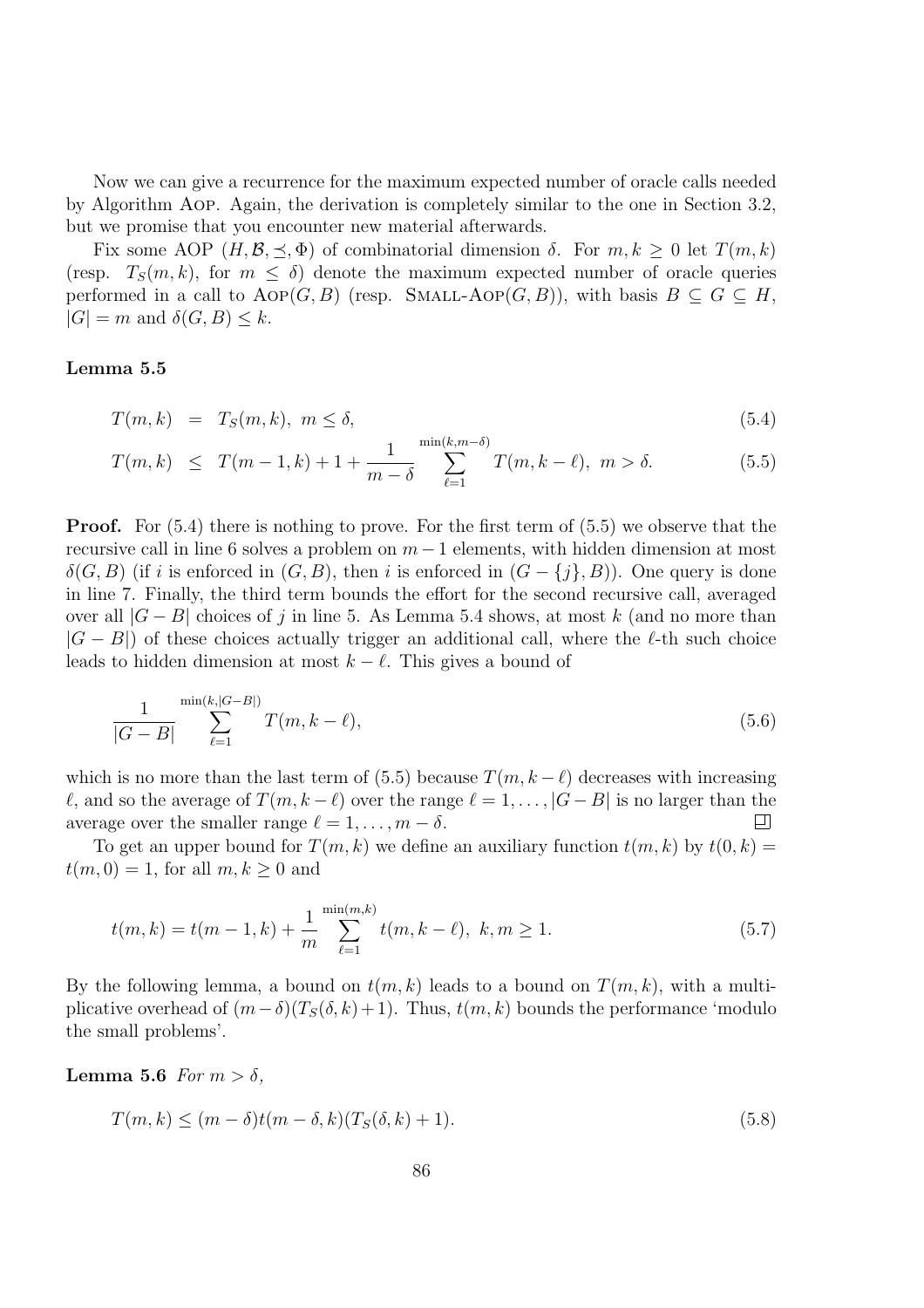**Proof.** Completely straightforward, but convince yourself. For  $k = 0$  we have

$$
T(m,0) \leq T_S(\delta,0) + (m-\delta) \leq (m-\delta)(T_S(\delta,0) + 1)
$$
  
=  $(m-\delta)t(m-\delta,0)(T_S(\delta,0) + 1),$ 

for  $m = \delta + 1$  we get

$$
T(m,k) \leq \sum_{i=0}^{k} T_S(\delta, i) + k + 1 \leq (k+1)(T_S(\delta, k) + 1)
$$
  
=  $(m - \delta)t(m - \delta, k)(T_S(\delta, k) + 1).$ 

Finally, for  $k > 0$  and  $m > \delta + 1$  we inductively obtain

$$
T(m,k) \leq (m-\delta-1)t(m-\delta-1,k)(T_S(\delta,k)+1)+1
$$
  
+ 
$$
\frac{1}{m-\delta} \sum_{\ell=1}^{\min(m-\delta,k)} (m-\delta)t(m-\delta,k-\ell)(T_S(\delta,k-\ell)+1)
$$
  

$$
\leq (m-\delta)t(m-\delta-1,k)(T_S(\delta,k)+1)
$$
  
+ 
$$
(m-\delta)\frac{1}{m-\delta} \sum_{\ell=1}^{\min(m-\delta,k)} t(m-\delta,k-\ell)(T_S(\delta,k)+1)
$$
  
= 
$$
(m-\delta)(T_S(\delta,k)+1) \left(t(m-\delta-1,k)+\frac{1}{m-\delta} \sum_{\ell=1}^{\min(m-\delta,k)} t(m-\delta,k-\ell)\right)
$$
  
= 
$$
(m-\delta)t(m-\delta,k)(T_S(\delta,k)+1).
$$

## 5.2.1 The Results

To let you know what we are going for, we anticipate the result of the analysis and state the bound and its implications right here.

Theorem 5.7 For all  $m, k > 0$ ,

$$
t(m,k) \le \exp\left(2\sqrt{k\ln\frac{m}{\sqrt{k}}} + (\ln 3 + 2)\sqrt{k} + \frac{\ln m}{\sqrt{k}}\right) \le \exp\left(2\sqrt{k\ln m} + O(\sqrt{k} + \ln m)\right),
$$

where  $\underline{\ln}x := \max(\ln x, 1)$ .

Via Lemma 5.6, this implies the following result on abstract optimization problems.

**Result 5.8** Any AOP  $(H, \mathcal{B}, \preceq, \Phi)$  of combinatorial dimension  $\delta$  on  $|H| = m > \delta$  elements can be solved with an expected number of no more than

$$
(m - \delta) \exp\left(2\sqrt{\delta \ln \frac{m - \delta}{\sqrt{\delta}}} + (\ln 3 + 2)\sqrt{\delta} + \ln \frac{m - \delta}{\sqrt{\delta}}\right) (T_S(\delta, \delta) + 1)
$$

oracle queries, where  $T_S(\delta, \delta)$  denotes the expected number of oracle queries needed to solve any sub-AOP on δ elements.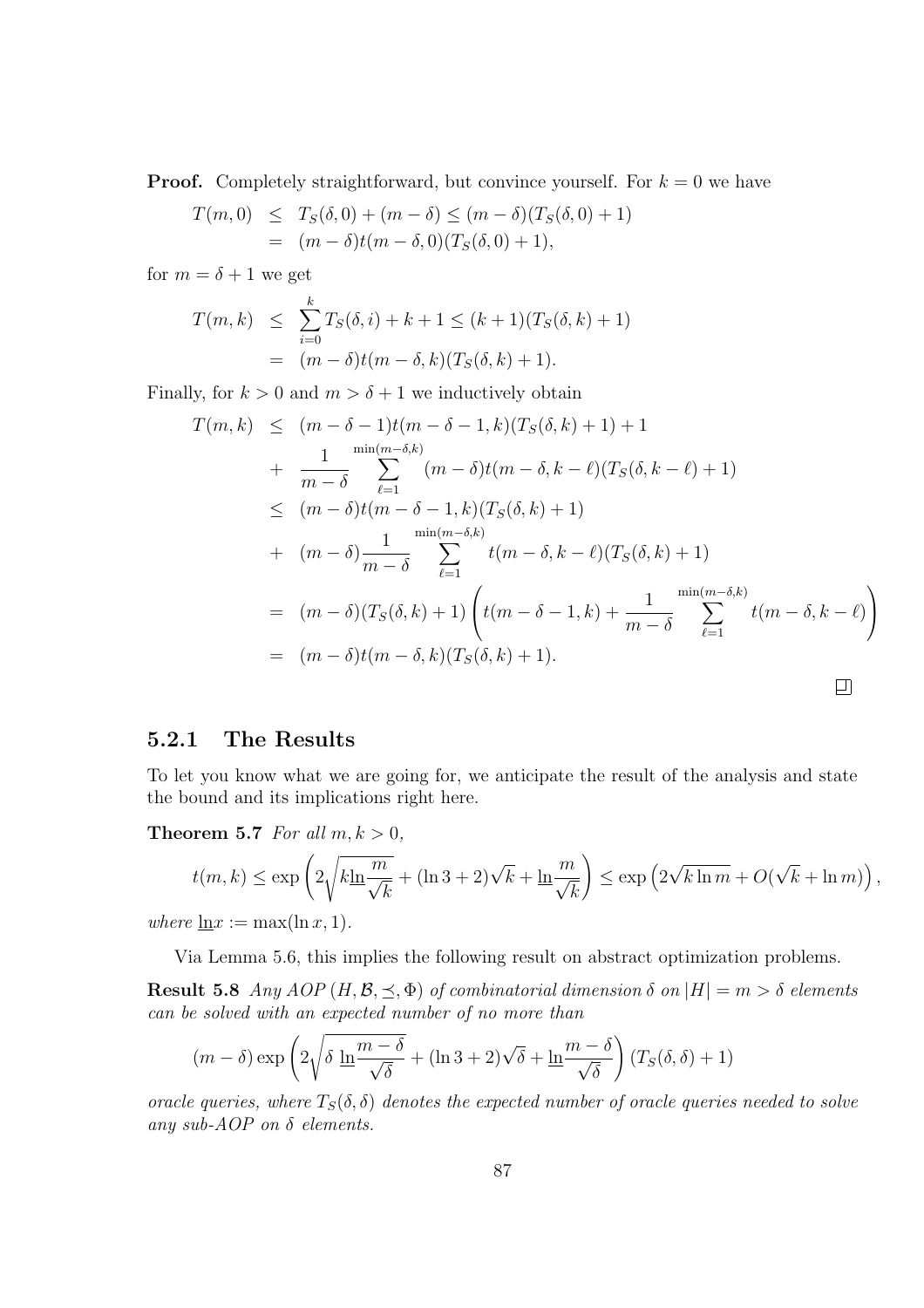The remarkable property of this bound is that in contrast to the previous  $2^{\delta+2}(m$ δ) bound of Result 3.11 for LP-type systems, the exponent grows only with  $\sqrt{\delta}$  – it is subexponential. In return, however, the bound is no longer linear in  $m$ . Still, for  $m$  not too large compared to  $\delta$ , it is a substantial improvement.

For LP,  $T_S(\delta, \delta) = 1$  in the AOP framework (one oracle query is needed to certify that a basis defines its own optimum), so the bound is a 'real' bound, and this holds for any basisregular LP-type system when it is cast as an AOP, as described above. In this case, the analysis applies verbatim to Algorithm RF-LPTYPE (resp. RANDOM-FACET-SIMPLEX for LP) where it even yields  $T(\delta, \delta) = 0$ .

This implies the following bounds (for LP we know the complexity of an oracle query  $\approx$  pivot step – it is  $O(d^2)$  when we solve the dual as described in Subsection 3.2.3).

**Theorem 5.9** Any basis-regular LP-type system on  $m > \delta$  elements, of combinatorial  $dimension \delta$ , can be solved with an expected number of no more than

$$
(m - \delta) \exp\left(2\sqrt{\delta \ln \frac{m - \delta}{\sqrt{\delta}}} + (\ln 3 + 2)\sqrt{\delta} + \ln \frac{m - \delta}{\sqrt{\delta}}\right)
$$

improvement queries, resp. basis improvements by Algorithm  $3.4$  RF-LPTYPE.

Theorem 5.10 Any linear program in d variables and n constraints (plus d nonnegativity constraints) can be solved with an expected number of no more than

$$
O(d^2) n \exp\left(2\sqrt{d\ln\frac{n}{\sqrt{d}}} + (\ln 3 + 2)\sqrt{d} + \ln\frac{n}{\sqrt{\delta}}\right) \le \exp(2\sqrt{d\ln n} + O(\sqrt{d} + \ln n))
$$

arithmetic operations, by applying Algorithm  $2.9$  RANDOM-FACET-SIMPLEX to its dual.

These two bounds are the main results of Matoušek, Sharir and Welzl [33].

#### 5.2.2 The Analysis

The proof for a good bound on  $t(m, k)$  as defined in (5.7) follows the one in [33], where additional care is taken for explicit constants. The proof relies on the method of generating functions and  $-$  although being somewhat technical  $-$  it is a clean application of the method.

To begin with, we define for all  $m \geq 0$ 

$$
\tau_m(z) := \sum_{k=0}^{\infty} t(m,k) z^k.
$$
\n(5.9)

The prower series  $\tau$  is called the *generating function* of the sequence  $(t(m, k))_{k>0}$ . The goal is to develop an explicit formula for  $\tau$ , by using the recurrence relation (5.7) defining  $t(m, k)$ . From this explicit formula for  $\tau$  we then try to retrieve information about the coefficients  $t(m, k)$ .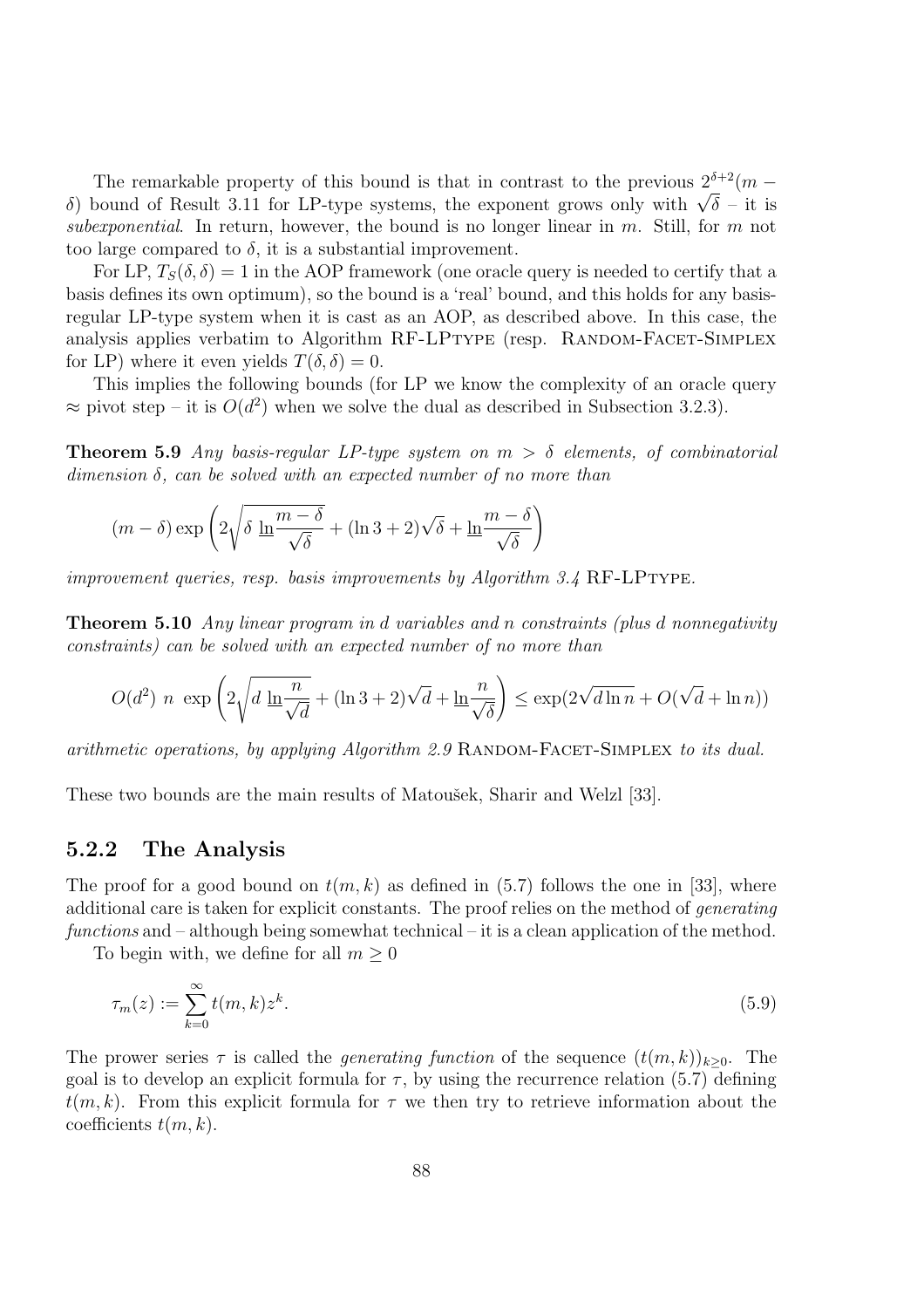By multiplying (5.7) with  $z^k$  and summing over all k, for  $m \ge 1$ , we obtain

$$
\tau_m(z) = \tau_{m-1}(z) + \frac{1}{m} \sum_{k=0}^{\infty} \sum_{\ell=1}^{\min(m,k)} t(m, k - \ell) z^k
$$
  
\n
$$
= \tau_{m-1}(z) + \frac{1}{m} \sum_{\ell=1}^m \sum_{k=\ell}^{\infty} t(m, k - \ell) z^k
$$
  
\n
$$
= \tau_{m-1}(z) + \frac{1}{m} \sum_{\ell=1}^m z^{\ell} \sum_{k=\ell}^{\infty} t(m, k - \ell) z^{k-\ell}
$$
  
\n
$$
= \tau_{m-1}(z) + \frac{1}{m} \sum_{\ell=1}^m z^{\ell} \sum_{k=0}^{\infty} t(m, k) z^k
$$
  
\n
$$
= \tau_{m-1}(z) + (\frac{1}{m} \sum_{\ell=1}^m z^{\ell}) \tau_m(z).
$$

This gives

$$
\tau_m(z) = \tau_{m-1}(z) \frac{1}{1 - \frac{1}{m} \sum_{\ell=1}^m z^{\ell}},
$$

and together with

$$
\tau_0(z) = \sum_{k=0}^{\infty} t(0, k) z^k = \sum_{k=0}^{\infty} z^k = \frac{1}{1-z},
$$

we obtain

$$
\tau_m(z) = \frac{1}{1-z} \prod_{j=1}^m \frac{1}{1 - \frac{1}{j} \sum_{\ell=1}^j z^{\ell}}.
$$
\n(5.10)

Since all coefficients  $t(m, k)$  of  $\tau_m$  are nonnegative, we get

$$
t(m,k)s^k \le \tau_m(s),\tag{5.11}
$$

for all k and all nonnegative s for which  $\tau_m(s)$  exists. This is the case for  $0 \leq s < 1$ , because then

$$
1 - \frac{1}{j} \sum_{\ell=1}^{j} s^{\ell} > 1 - \frac{1}{j} \sum_{\ell=1}^{j} 1 = 0,
$$
\n(5.12)

so none of the denominators in (5.10) become zero. Consequently, (5.11) shows that for  $0 < s < 1,$ 

$$
t(m,k) \le \frac{1}{s^k(1-s)} \prod_{j=1}^m \frac{1}{1 - \frac{1}{j} \sum_{\ell=1}^j s^\ell} = \frac{1}{s^k(1-s)} \prod_{j=1}^m \frac{1}{R_j},
$$
\n
$$
R_j := 1 - \frac{1}{j} \sum_{\ell=1}^j s^\ell = 1 - \frac{s - s^{j+1}}{j(1-s)}.
$$
\n(5.13)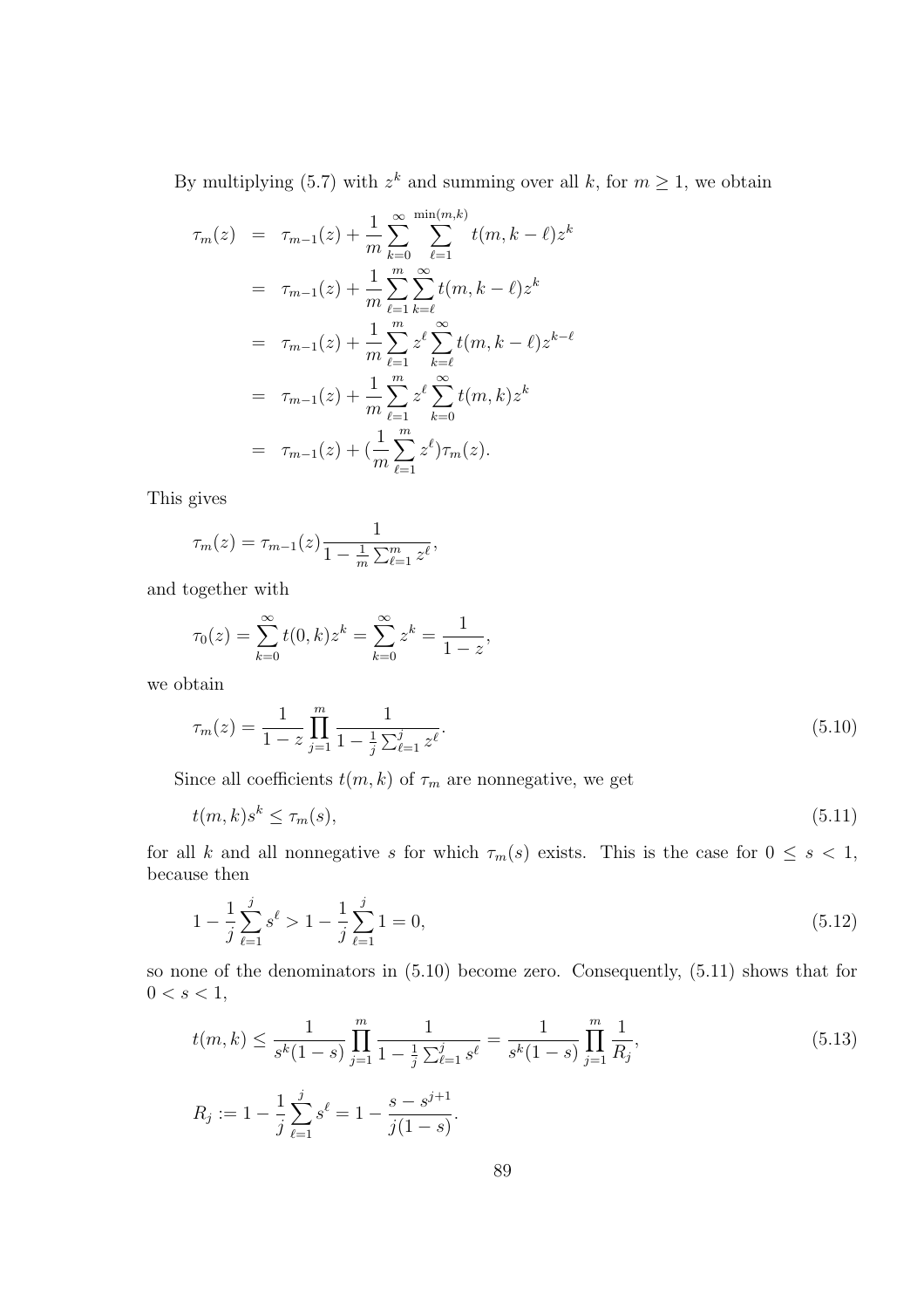This looks like a rather crude estimate, because (5.11) seems to be the most trivial bound one could possibly come up with. Luckily this is not the case, and by a careful choice of s we will be able to obtain an almost optimal bound. Assume for the rest of the analysis that  $m, k > 0$ . We choose s of the form

$$
s = 1 - \frac{1}{q},
$$

where  $q \ge 2$  is an integer. We derive a bound on (5.13) in terms of q and then determine a value of  $q$  that minimizes this bound. The two main steps independently develop bounds for

$$
\prod_{j=1}^{q-1} \frac{1}{R_j}
$$
 (bound for small j), and 
$$
\prod_{j=q}^{m} \frac{1}{R_j}
$$
 (bound for large j).

The bound for small j. Let us assume that  $j < q = 1/(1-s)$ . Exploiting that

$$
s^{j+1} = (1 - (1 - s))^{j+1} = \sum_{\ell=0}^{j+1} {j+1 \choose \ell} (-1)^{\ell} (1 - s)^{\ell},
$$

we can rewrite  $R_i$  as

$$
R_j = \frac{j(1-s) - s + s^{j+1}}{j(1-s)} = \frac{-1 + (j+1)(1-s) + s^{j+1}}{j(1-s)}
$$
  
= 
$$
\frac{1}{j} \sum_{\ell=2}^{j+1} {j+1 \choose \ell} (-1)^{\ell} (1-s)^{\ell-1} = \frac{1}{j} \sum_{\ell=2}^{j+1} {j+1 \choose \ell} (-1)^{\ell} q^{-\ell+1},
$$

so by some magic, the 'rest' of  $R_j$  exactly cancels the first two terms of  $s^{j+1}$ 's expansion. The ratio between the absolute values of consecutive summands is

$$
q\frac{\binom{j+1}{\ell}}{\binom{j+1}{\ell+1}}=q\frac{\ell+1}{j+1-\ell}\geq \frac{(j+1)(\ell+1)}{j+1-\ell}\geq 1,
$$

for all  $l \geq 0$ . This means, the sequence of summands is decreasing, and we get a lower bound for the sum by omitting any tail that starts with a positive summand. In particular,

$$
R_j \geq \frac{1}{j} \left( \binom{j+1}{2} q^{-1} - \binom{j+1}{3} q^{-2} \right)
$$
  
= 
$$
\frac{j+1}{2q} - \frac{(j+1)(j-1)}{6q^2} = \frac{j+1}{2q} (1 - \frac{j-1}{3q}) \geq \frac{2}{3} \frac{j+1}{2q} = \frac{j+1}{3q}.
$$

Using the estimate

$$
\frac{n^k}{k!} \le \frac{1}{\sqrt{2\pi k}} \left(\frac{en}{k}\right)^k, \ k \ge 1
$$
\n
$$
(5.14)
$$

obtained from Stirling's formula, Appendix (7.2), we get

$$
\prod_{j=1}^{q-1} \frac{1}{R_j} \le \prod_{j=1}^{q-1} \frac{3q}{j+1} = \frac{(3q)^{q-1}}{q!} = \frac{1}{3q} \frac{(3q)^q}{q!} \le \frac{1}{3q\sqrt{2\pi q}} (3e)^q \le \frac{(3e)^{q-1}}{q},\tag{5.15}
$$

because  $q \ge 2$  and  $\sqrt{4\pi} > e$ .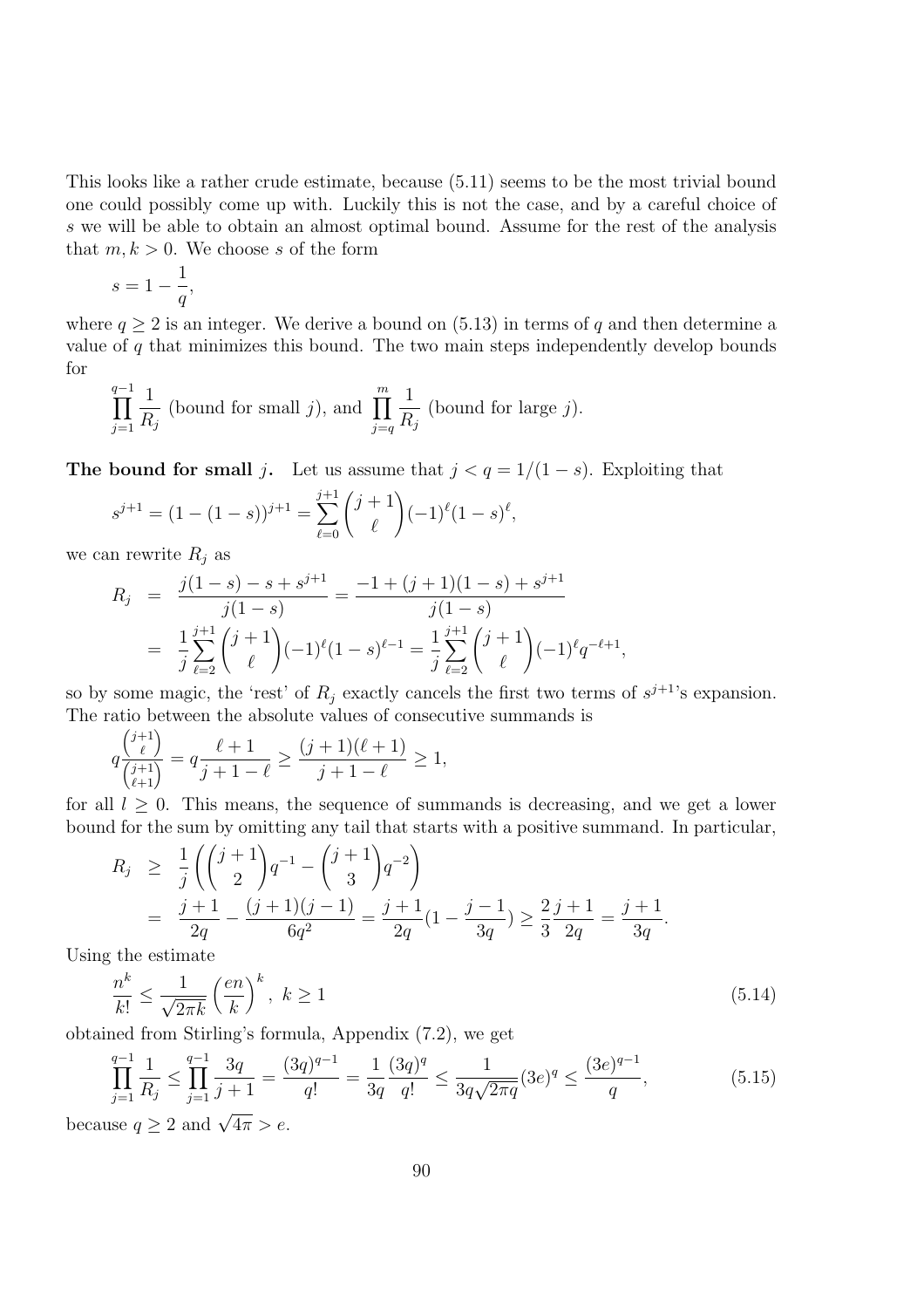The bound for large j. Now assume that  $j \ge q = 1/(1-s)$ . Then we get

$$
R_j = 1 - \frac{s - s^{j+1}}{j(1-s)} \ge 1 - \frac{s}{j(1-s)} = 1 - \frac{q-1}{j} = \frac{j-q+1}{j}.
$$

Using the estimate

$$
\binom{n}{k} \le \frac{n^k}{k!}
$$

combined with the weaker variant of (5.14) that we obtain by omitting the  $1/\sqrt{2\pi k}$  factor, this gives

$$
\prod_{j=q}^{m} \frac{1}{R_j} \le \prod_{j=q}^{m} \frac{j}{j-q+1} = \frac{q(q+1)\cdots m}{(m-q+1)!} = \binom{m}{q-1} \le \left(\frac{em}{q-1}\right)^{q-1},\tag{5.16}
$$

if  $q \leq m$  (otherwise we have an empty product and a bound of 1 holds).

Putting things together. We still need an estimate for the factor

$$
\frac{1}{s^k(1-s)} = q\left(1 - \frac{1}{q}\right)^{-k}
$$

in (5.13). For  $x \le 0.6838...$   $(1-x) \ge \exp(-x-x^2)$  holds so that we get

$$
\left(1 - \frac{1}{q}\right)^k \ge \exp(-k/q - k/q^2),
$$

and therefore

$$
q\left(1-\frac{1}{q}\right)^{-k} \le q\exp\left(\frac{k}{q}+\frac{k}{q^2}\right). \tag{5.17}
$$

Putting together  $(5.17)$ ,  $(5.15)$  and  $(5.16)$  gives a bound of

$$
t(m,k) \le \exp\left(\frac{k}{q} + \frac{k}{q^2}\right)(3e)^{q-1}\left(\frac{em}{q-1}\right)^{q-1}
$$
  
=  $\exp\left(\frac{k}{q} + \frac{k}{q^2} + (\ln 3 + 1)(q-1) + (q-1)\ln(em/(q-1))\right),$  (5.18)

for  $q \leq m$ . For  $q > m$ , the last term in the exponent just disappears. Now is the time to choose q. Let  $\ln x := \max(\ln x, 1)$ . We set

$$
q := \lceil p \rceil, \ p := \sqrt{\frac{k}{\ln \frac{m}{\sqrt{k}}}}.
$$

In all previous considerations we have assumed  $q \geq 2$ , and to guarantee this, p should be larger than 1, equivalently

$$
m < e^k \sqrt{k}.\tag{5.19}
$$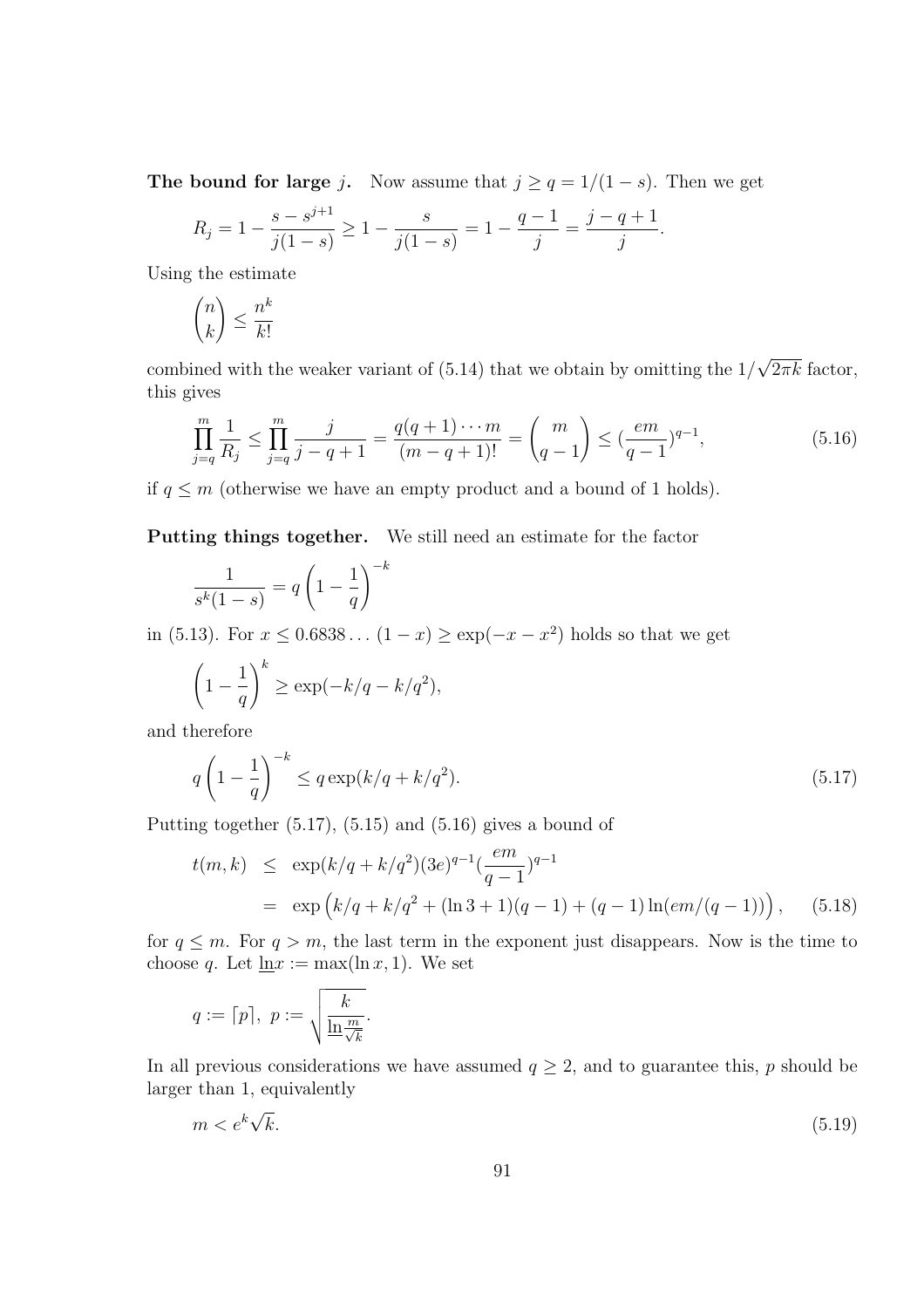Let us assume that this holds. Then we can bound the first two terms in the exponent of  $(5.18)$  as follows.

$$
\frac{k}{q} \leq \frac{k}{p} = \sqrt{k \ln \frac{m}{\sqrt{k}}},\tag{5.20}
$$

$$
\frac{k}{q^2} \le \frac{k}{p^2} = \ln \frac{m}{\sqrt{k}}.\tag{5.21}
$$

The remaining two terms in the exponent get larger if we replace  $q - 1$  with  $p \geq q - 1$ . This is obvious for the third term. For the last one it follows from the fact that

$$
\frac{\partial}{\partial x}x(\ln\frac{em}{x}) = \ln\frac{em}{x} - 1 \ge 0,
$$

for all  $x \leq m$ , and if the term is present at all we have  $q - 1 \leq p \leq q \leq m$ . This gives

$$
(q-1)\ln\frac{em}{q-1} \leq p\ln\frac{em}{p} = \sqrt{\frac{k}{\ln\frac{m}{\sqrt{k}}}}\ln\frac{em\sqrt{\ln\frac{m}{\sqrt{k}}}}{\sqrt{k}}
$$

$$
= \sqrt{\frac{k}{\ln\frac{m}{\sqrt{k}}}}\left(\ln\frac{m}{\sqrt{k}} + \ln\sqrt{\ln\frac{m}{\sqrt{k}}} + 1\right)
$$

$$
\leq \sqrt{k\ln\frac{m}{\sqrt{k}}} + \sqrt{k}.
$$
(5.22)

The last inequality uses  $\ln x \leq \ln x$  and  $\ln x + 1 \leq x$ , for all x.

Finally, the third term in the exponent of (5.18) is bounded by

$$
(\ln 3 + 1)(q - 1) \le (\ln 3 + 1)p = (\ln 3 + 1)\sqrt{\frac{k}{\ln \frac{m}{\sqrt{k}}}} \le (\ln 3 + 1)\sqrt{k}.
$$
 (5.23)

The four estimates (5.20), (5.21), (5.22) and (5.23) together finally imply a bound of

$$
t(m,k) \le \exp\left(2\sqrt{k\ln\frac{m}{\sqrt{k}}} + (\ln 3 + 2)\sqrt{k} + \ln\frac{m}{\sqrt{k}}\right),\tag{5.24}
$$

for  $m < e^{k}\sqrt{k}$ . In [33] it is shown that this bound is essentially best possible, for a large range of values  $m, k$  (not quite covering the whole range  $m < e^{k}\sqrt{k}$ ). Only this result fully justifies all the technical effort we spent. It was tough, but it was worth it.

What happens if  $m \geq e^{k} \sqrt{k}$ ? Then we set  $q = 2$  and directly evaluate (5.18). This gives

$$
t(m,k) \le \exp\left(\frac{3}{4}k + \ln m + \ln 3 + 2\right).
$$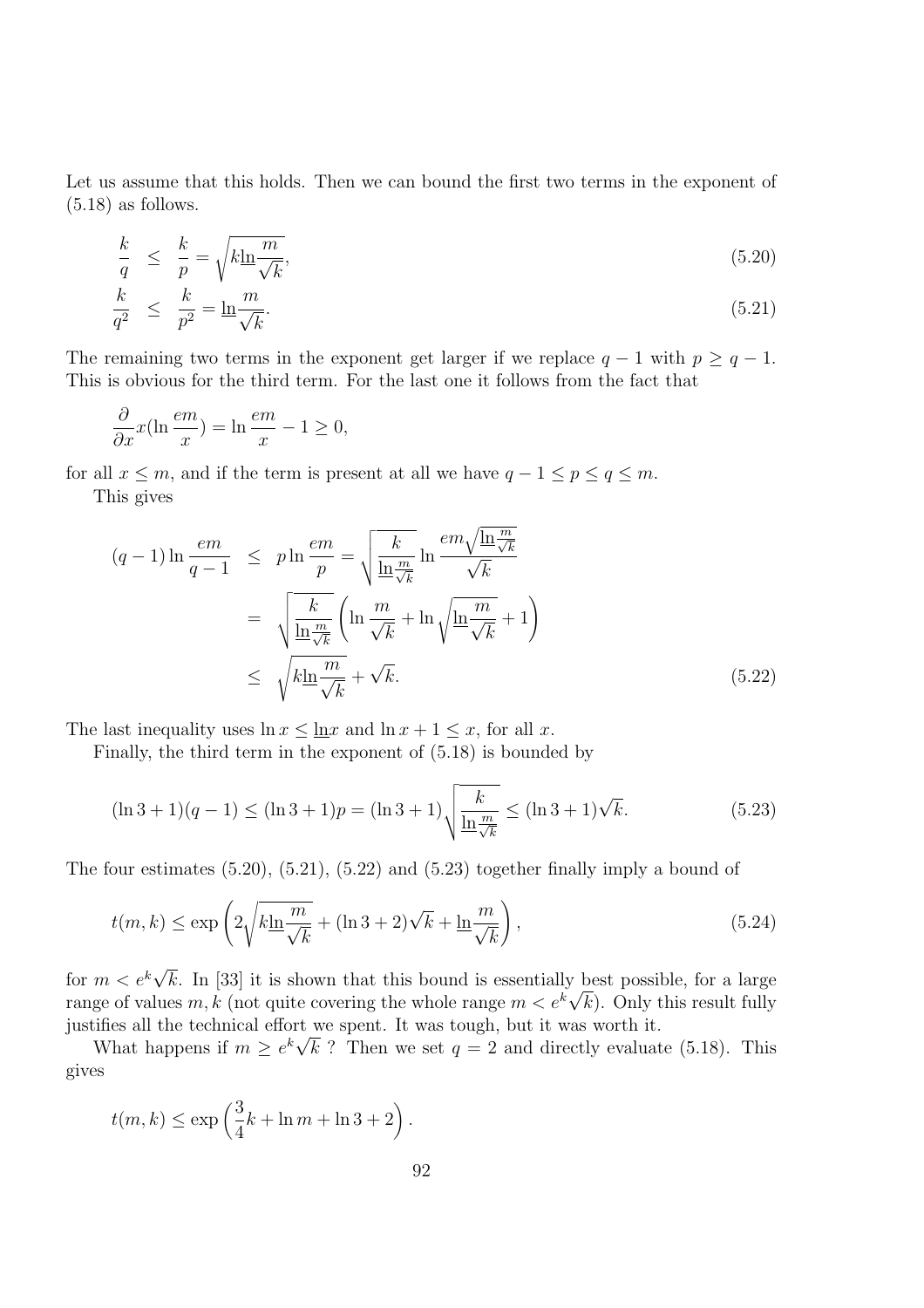We claim that this is dominated by the bound of (5.24). To this end we observe that

$$
\frac{3}{4}k \leq \frac{3}{4}\sqrt{k}\sqrt{\ln\frac{n}{\sqrt{k}}} = \frac{3}{4}\sqrt{k\ln\frac{m}{\sqrt{k}}},
$$

$$
\ln m = \frac{\ln\frac{m}{\sqrt{k}} + \ln\sqrt{k}}{\ln\sqrt{k}}.
$$

$$
\ln\sqrt{k} + \ln 3 + 2 \leq \sqrt{k}(\ln 3 + 2),
$$

for all  $k \ge 1$ . Thus, (5.24) holds for all  $m, k > 0$ , and this is Theorem 5.7.

## 5.3 Small Problems – Algorithm Small-Aop

Recall that Result 5.8 bounds the expected number of oracle queries needed to solve an AOP on  $|H| = m$  elements, of combinatorial dimension  $\delta < m$ , by

$$
(m - \delta) \exp\left(2\sqrt{\delta \ln \frac{m - \delta}{\sqrt{\delta}}} + (\ln 3 + 2)\sqrt{\delta} + \ln \frac{m - \delta}{\sqrt{\delta}}\right) (T_S(\delta, \delta) + 1),
$$

where  $T_S(\delta, \delta)$  bounds the performance of a still hypothetic algorithm SMALL-AOP on pairs  $(G, B)$  with  $|G| = \delta$  elements. There are two reasons why such pairs require a different treatment. The first one is quite obvious and has been mentioned before. In case of  $G = B$ we neither can argue that  $B = B(G)$  nor is it possible to recur with a set  $G - \{i\} \supseteq B$  like Algorithm Aop does it in line 6. Of course, there is an easy way around this. By calling the oracle  $\Phi$  once on  $(G, B)$ , we either find that  $B = B(G)$  or we obtain a basis  $B' \subsetneq G$ by which  $B$  is replaced. This would enable Algorithm AOP to proceed regularly, for any size of G. The extra call is not even necessary if  $|B| < |G|$  holds right in the beginning –  $\delta$  is the *maximum* cardinality of any basis, but a particular one can be smaller.

The second (and deeper) reason for treating size- $\delta$  (and smaller) problems different is efficiency. Recall that for  $|G| > \delta$ , the expected number of oracle queries performed during the second recursive call in algorithm Aop can be bounded – according to  $(5.6)$  – by

$$
\frac{1}{|G-B|}\sum_{\ell=1}^{\min(k,|G-B|)}T(m,k-\ell),
$$

where k is the hidden dimension of  $(G, B)$ . This bound is the better the larger  $|G - B|$  is, in other words, the more random choices the algorithm has in line 5. While  $|G - B|$  gets small, the bound gets worse. Luckily, in this case the first recursion (line 6) bottoms out after as few as  $|G - B|$  levels with a call to SMALL-AOP which we account for separately; this compensates for the inefficiency of the second call. The way around described above makes algorithm AOP applicable to sets  $G$  of any size, but then the first recursive call does no longer compensate an inefficient second one if  $|G - B|$  is small because it will typically bottom out only after  $|G|$  levels instead of  $|G - B|$ . In the consequence, this method leads to an expected number of oracle calls which we cannot prove to be better than exponential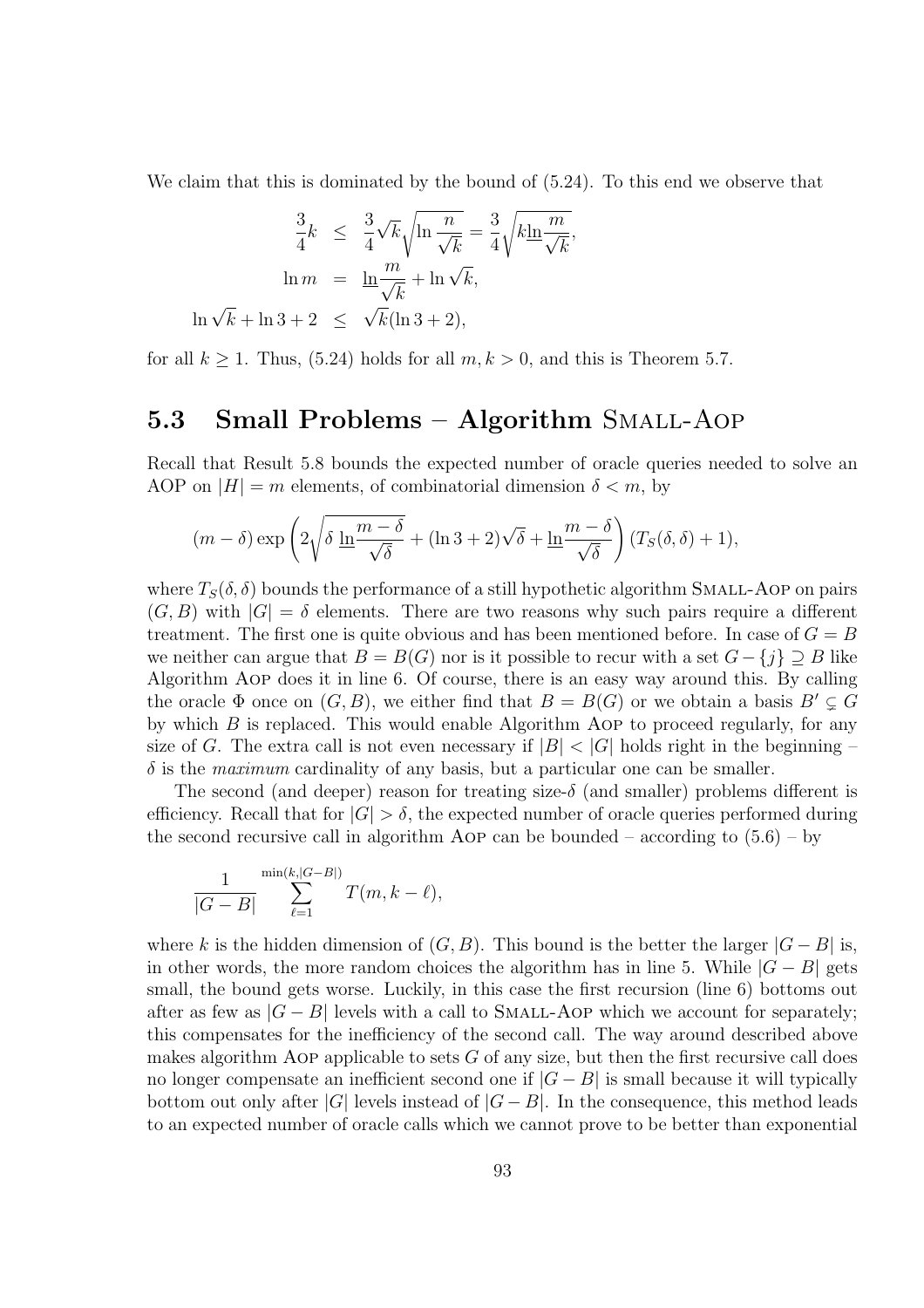in  $\delta$ , for  $|G| = \delta$ . It therefore ruins the subexponential behavior of Result 5.8 that we have deduced with so much effort.

On the other hand, these bad news do not mean that we need to abandon the whole idea behind algorithm Aop in order to handle pairs  $(G, B)$  with small  $|G|$ . In fact, the algorithm Small-Aop we are going to develop proceeds along the same lines as Aop does. Just like Aop, it will have a first and a second recursive call, the first one solving the problem on  $G - \{j\}$ , for some element  $j \in G$ . The crucial difference is that if  $|G - B|$ is small (which means that there are only few elements to choose from), some preliminary computations generate more choices in order to make the second call efficient on average.

### 5.3.1 The Basic Idea.

Fix some pair  $(G, B)$ . If we would (like it is done in Aop) insist on using the same basis B for the first recursive call on the set  $G - \{j\}$  (thus starting the algorithm on the pair  $(G - \{j\}, B)$ , then of course, j would be restricted to lie in  $G - B$ , and there would be no way to generate more choices. But we might as well start a call on  $(G - \{j\}, B')$ , where B' is some other basis, and as long as B' is no worse than B, i.e.  $B' \succeq B$  holds, such a choice can make the whole procedure only more efficient (we formalize this intuition later). Typically  $G - B'$  contains elements j which are not yet in  $G - B$ , so the set of elements j which allow a call with  $(G - \{j\}, B)$  or with  $(G - \{j\}, B')$  is larger than the set of choices we had before. Of course, a suitable basis B' is easily obtained via  $B' := \Phi(G, B)^{-1}$ , and by calling the oracle several times, we might hope to collect enough bases such that many elements j exist that can be chosen as the pivot element for the first recursive call with at least one of these bases. The 'preliminary computations' of SMALL-AOP addressed above just represent a way of collecting enough such bases without spending too much oracle calls on this task. Some terminology is necessary to explain the details.

**Definition 5.11** Consider a pair  $(G, B)$ ,  $B \subseteq G$ .  $j \in G$  is called free with respect to  $(G, B)$  if it is not enforced, equivalently if there exists a basis  $B' \subseteq G - \{j\}$  with  $B' \succeq B$ . In this case B' is called a witness for j (with respect to  $(G, B)$ ).

A witness of j proves that j is free. Note that the elements of  $G - B$  are free with witness B. With this terminology, the task described above consists of finding free elements (in addition to the ones in  $G - B$ , if these are too few), along with corresponding witnesses. For  $|G| \leq \delta$  (which is the case we are dealing with here), the hidden dimension of  $(G, B)$ is given by

$$
\delta(G, B) = |G| - #\{j \in G \mid j \text{ enforced in } (G, B),\tag{5.25}
$$

so the total number of free elements in  $(G, B)$  equals  $\delta(G, B)$ . For the performance of the algorithm it would be best to identify as many as possible; on the other hand, the more

 $\frac{1}{1}$ or we encounter that B is already optimal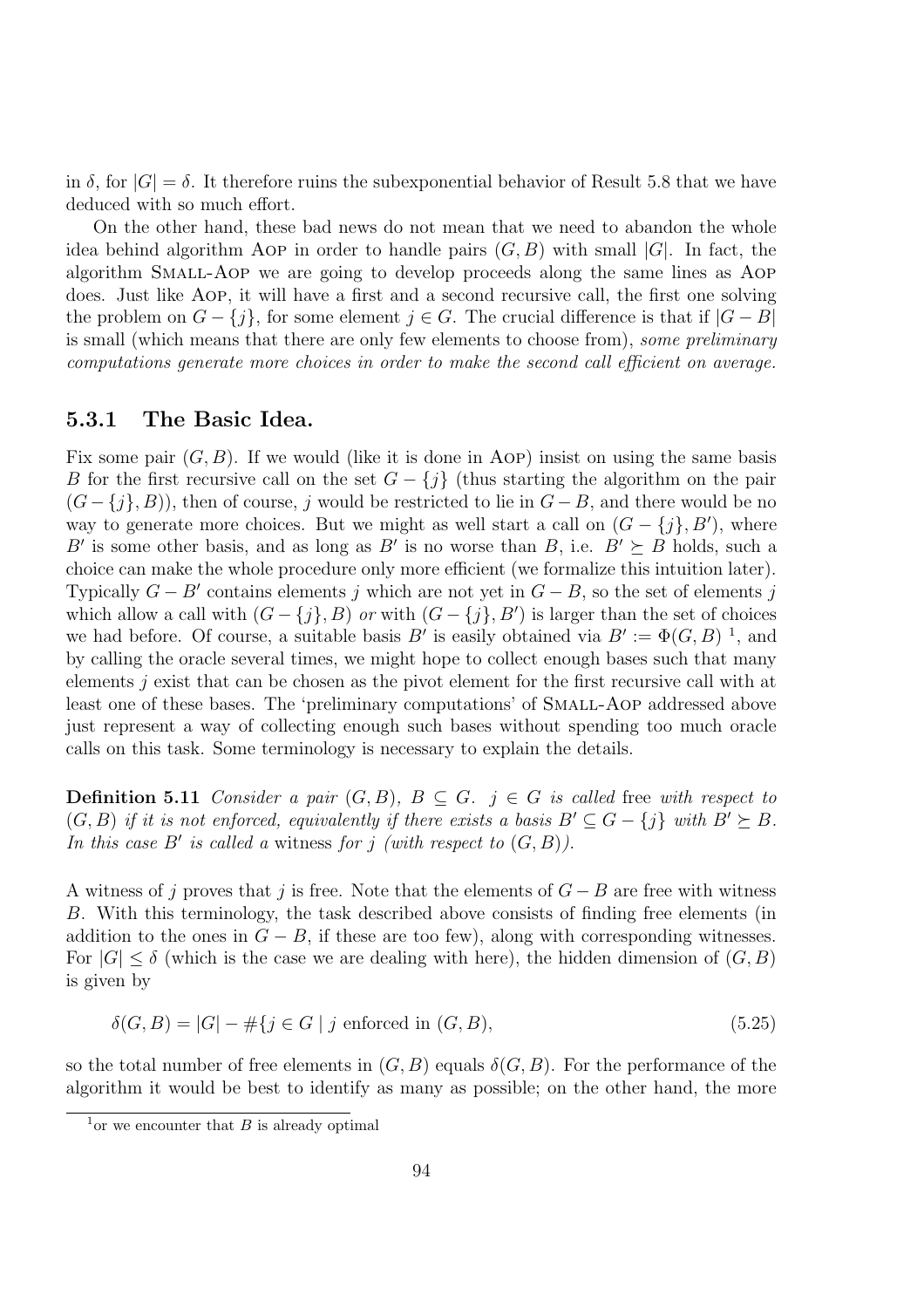we require, the harder is the task of actually finding them. As we will see, a reasonable balance is achieved by requiring witnesses for at least

$$
\lceil \alpha \; \delta(G,B) \rceil
$$

free elements, where  $0 < \alpha < 1$  is a constant to be determined later. Since it is the nature of the hidden dimension that its value is not known to the algorithm, we majorize it by

 $\lceil \alpha |G| \rceil$ 

and make this the lower bound for the number of free elements we need to find. Of course, it may happen that  $\delta(G, B) < \lceil \alpha |G| \rceil$  in which case we will not succeed. Then, however, we already find the optimal basis in  $G$  during the search process.

## 5.3.2 The Algorithm

Again, fix some pair  $(G, B)$  and denote by D the set of elements which have currently been identified as free. This set is constructed incrementally, in the beginning we set  $D := G - B$ . In case D is already large enough, i.e.  $|D| \geq \lceil \alpha |G| \rceil$ , there is nothing to do. Otherwise we will have to enlarge D by at least one more free element 'hidden' in B; to this end we will step through a sequence of improving oracle queries (in a way to be described in a minute), until a witness for a yet unknown free element is found (or we already end up in  $B(G)$ ).

Suppose that in the generic step certain elements in  $G$  have already been identified as free in  $(G, B)$ , and we need to find another free one. Here is the way to do it: call the algorithm recursively with  $(G, B')$ , where B' is the current basis, but supply an additional parameter  $E$  that contains all the elements of  $G$  whose status is yet unknown (note that  $E \subseteq B'$ ). This recursive call now has two ways to terminate: either it finds the desired solution  $B(G)$  or – while improving its basis – discovers some  $B'' \subset G$  which fails to contain E. This, however, means that the elements in  $E - B''$  have been uncovered as free elements with witness  $B''$ , so the call has found at least one new free element and has therefore accomplished its task. The key observation is that as long as  $D$  is small, the set  $E$  of elements with unknown status will be large, and since the recursive call with parameter  $E$  terminates as soon as the first basis  $B''$  appears that is no longer wedged between E and G, it actually operates only on  $G - E$  instead of G, which makes it substantially cheaper. In other words, the algorithm tentatively 'enforces' the elements of  $E$  and either finds the optimal basis in  $G$  under this tentative hypothesis, or it disproves the hypothesis by delivering (at least) one new free element. If enough free elements have been found, the algorithm proceeds as before: it removes a random free element j and recurs on  $(G - \{j\}, B^j)$ , where  $B^j$  is a witness of j.

Consequently, the problem SMALL-AOP $(G, B)$  is solved by a call to an auxiliary algorithm SMALL-AOP-E which has three parameters  $G \supseteq B \supseteq E$ .

Algorithm 5.12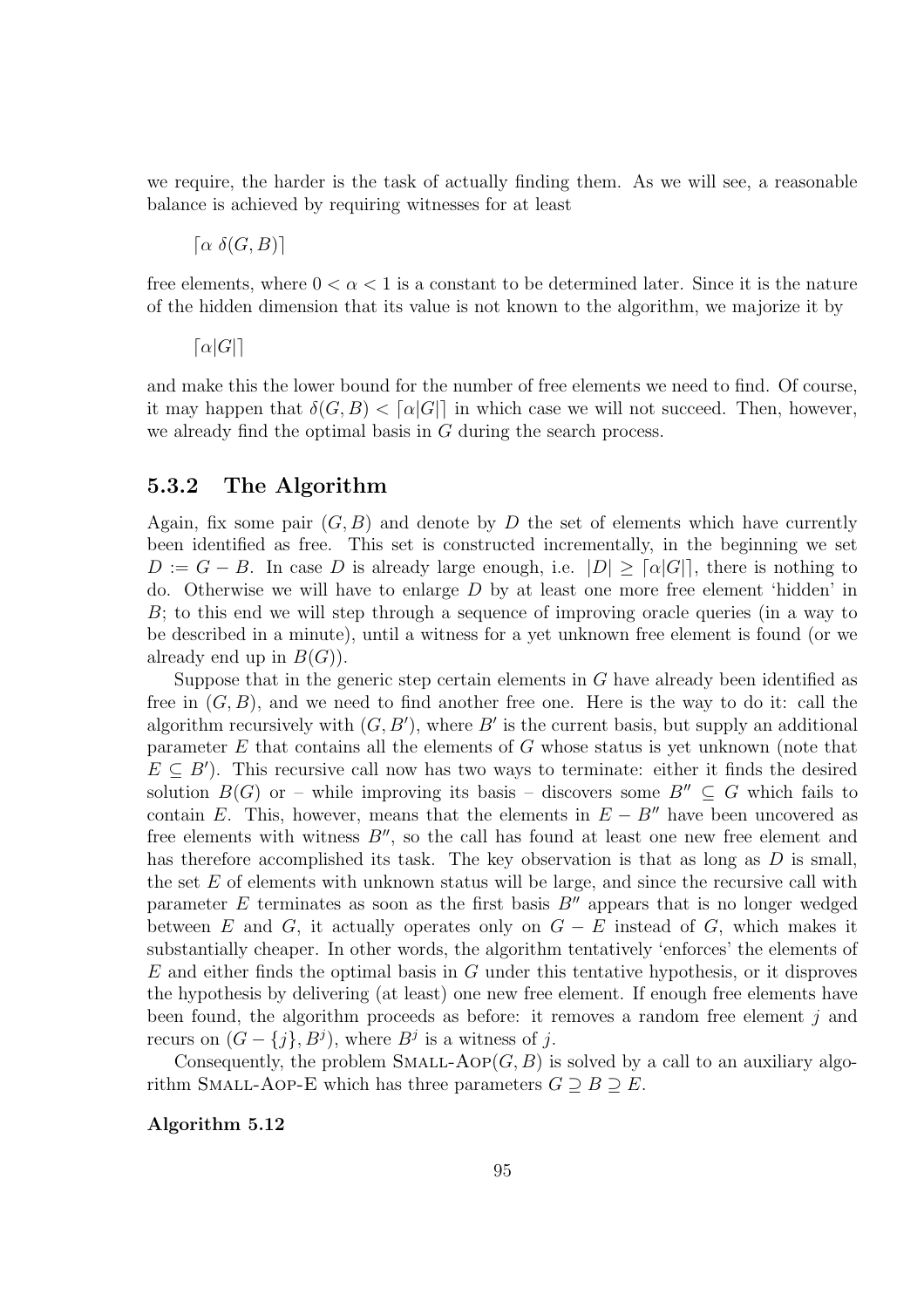$SMALL-AOP(G, B)$ (\* returns  $B(G)$ \*) 1 return SMALL-AOP- $E(G, B, \emptyset)$ 

The top-level of SMALL-AOP-E (where  $E = \emptyset$ ) matches the description given above. Down the recursion the size of the problem is measured by  $|G - E|$ , and the quantity  $\lceil \alpha |G - E| \rceil$  replaces  $\lceil \alpha |G| \rceil$  as the critical value for the required number of free elements.

The procedure SMALL-AOP-E(G, B, E) either returns  $B(G)$  or delivers a basis  $B' \succ B$ with  $E \nsubseteq B' \subseteq G$  (if  $E = \emptyset$ , only the former alternative is possible, therefore SMALL-AOP(G, B) indeed returns  $B(G)$ ). The set D of currently free elements is implicitly maintained, comments will refer to it. The witness for en element j will be denoted by  $B^j$ .

### Algorithm 5.13

SMALL-AOP-E  $(G, B, E)$ (\* returns basis  $B_{out} \subseteq G$  satisfying either  $B_{out} = B(G)$  or  $B_{out} \succ B$ ,  $E \not\subseteq B_{out} \subseteq G$  \*) 1 if  $G = E$  then 2 return  $\Phi(G, B)$ 3 else (\* find free elements \*)  $4\qquad E' := B$  (\* elements of unknown status \*) 5 **for all**  $j \in G - E'$  do (\* set witness for set  $D := G - E'$  of initially free elements \*) 6  $B^j := B$ 7 od 8 while  $|G - E'| < \lceil \alpha |G - E| \rceil$  do (\* D still too small, try to enlarge it \*) 9  $B:=\text{SMALL-AOP-E}(G, B, E')$ 10 if  $E \not\subseteq B$  then  $(* B_{out} := B *)$ <br>11 return B return  $B$ 12 elsif  $E' \nsubseteq B$  then (\* new free element(s) found \*) 13 **for all**  $j \in E' - B$  **do** (\* set witness \*) 14  $B^j := B$ 15 od **16**  $U' := E' \cap B$  (\* shrink  $E'$ ;  $D = G - E'$  gets larger \*) 17 else (\* line 9 has already computed  $B(G)$  \*) 18 return B 19 fi 20 elihw 21 choose random  $j \in G - E'$  (\* random element from  $D^*$ ) 22  $B' := \text{SMALL-AOP-E}(G - \{j\}, B^j, E)$ 23 if  $E \not\subseteq B'$  then  $(* B_{out} := B' * )$ 24 return  $B'$ 25 else (\* once we get here,  $B' = B(G - \{j\})$  holds \*)<br>26  $B'' := \Phi(G, B')$ 26  $B'' := \Phi(G, B')$ 27 if  $B' = B''$  or  $E \not\subseteq B''$  then  $(* B_{out} := B''*)$ <br>28 return  $B''$ return  $B''$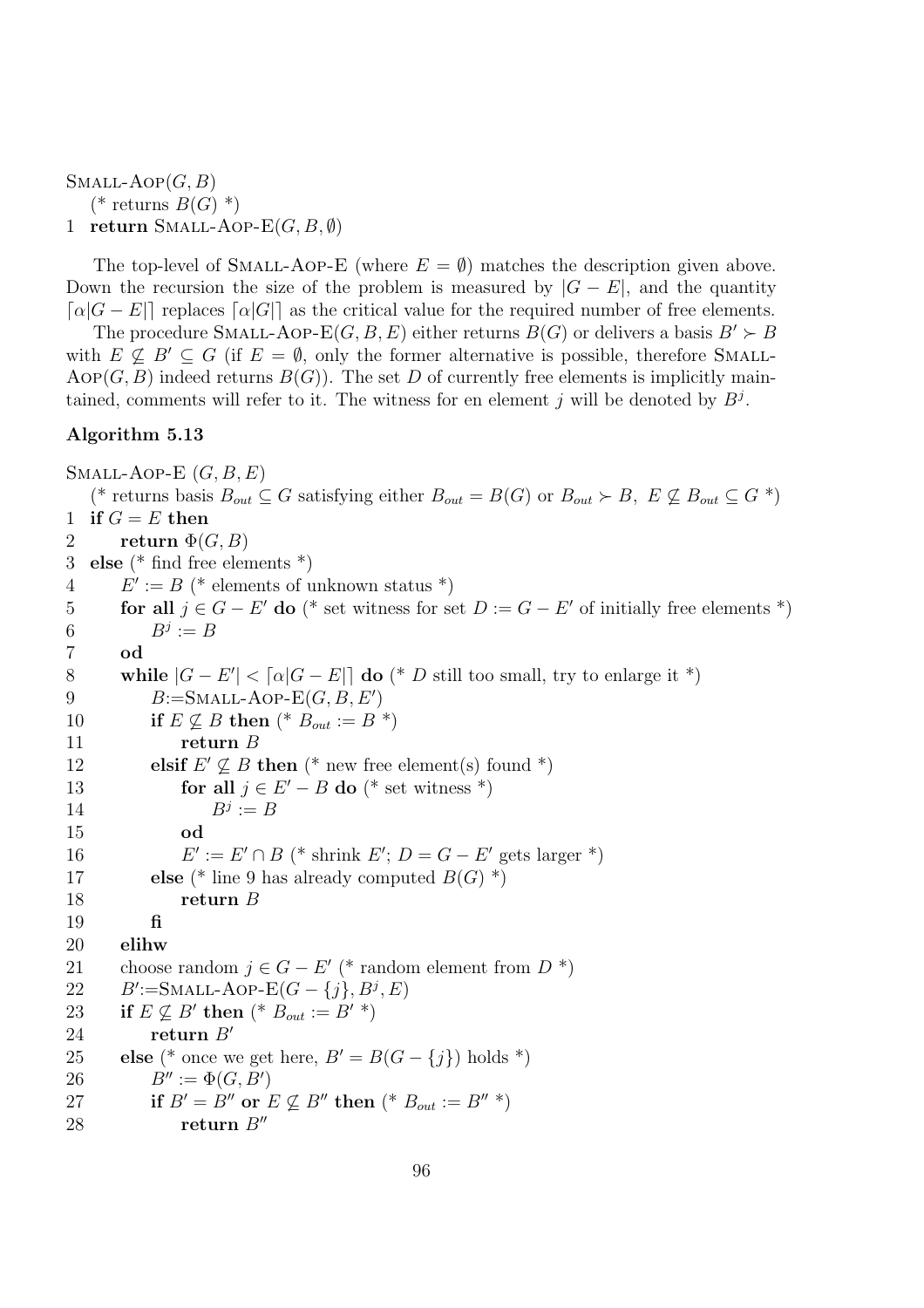```
29 else (* repeat with better estimate *)
30 return SMALL-AOP-E(G, B'', E \cup \{j\})31 fi
32 fi
33 fi
```
Termination of Small-Aop-E follows by observing that the recursive calls in line 9, 22 and 30 solve smaller problems, measured in terms of  $|G - E|$  (note that the call in line 9 is not executed if  $E' = E$  because then the algorithm does not enter the **while**-loop). If  $|G - E| = 0$  then the call terminates in line 2. The **while**-loop terminates because E' gets smaller in line 16.

The correctness is not hard to see but since the algorithm is somewhat involved, we give a detailed proof.

**Theorem 5.14** Given  $G \supseteq B_0 \supseteq E$ , the basis  $B_{out}$  returned by the call SMALL-AOP-E  $(G, B_0, E)$  either satisfies

$$
B_{out} = B(G) \tag{5.26}
$$

or

$$
B_{out} \succ B_0, \ E \not\subseteq B_{out} \subseteq G. \tag{5.27}
$$

**Proof.** By induction over the problem size  $m := |G - E|$ . For  $m = 0$ , i.e.  $G = E$ , line 2 returns

 $B_{out} := \Phi(G, B_0).$ 

Either  $B_{out} = B_0$  holds in which case (5.26) holds by definition of  $\Phi$ , or  $B_{out} \subseteq G = E$ , with  $B_{out} \succ B_0$ . In particular,  $B_{out} \neq B_0$ , so  $E \not\subseteq B_{out}$  and (5.27) follows.

For  $m > 0$ , line 6 declares  $B = B_0$  a witness for all elements in  $G - E' = G - B_0$  which is obviously correct. Next consider the while-loop. We have already argued above that it terminates. Moreover, at the beginning of each iteration, the invariant  $G \supseteq B \supseteq E'$ holds – line 4 guarantees this in the first execution, line 16 for the subsequent ones. Let  $B_i$ denote the basis obtained in line 9 of the  $i$ -th loop iteration. By the inductive hypothesis, we either have

$$
B_i = B(G) \tag{5.28}
$$

or

$$
B_i \succ B_{i-1} \succ \cdots \succ B_0, \ E' \not\subseteq B_i \subseteq G. \tag{5.29}
$$

Hence, if  $E \not\subseteq B_i$  holds, then  $B_{out} := B_i$  satisfies (5.27) and is a correct answer in line 11. If (5.29) holds, then  $B_i \subseteq G - \{j\}$  for all  $j \in E' - B_i$ , so  $B_i$  is legally established as witness for j in line 14. In case of (5.28),  $B_{out} := B_i$  satisfies (5.26) and is correctly returned in line 18.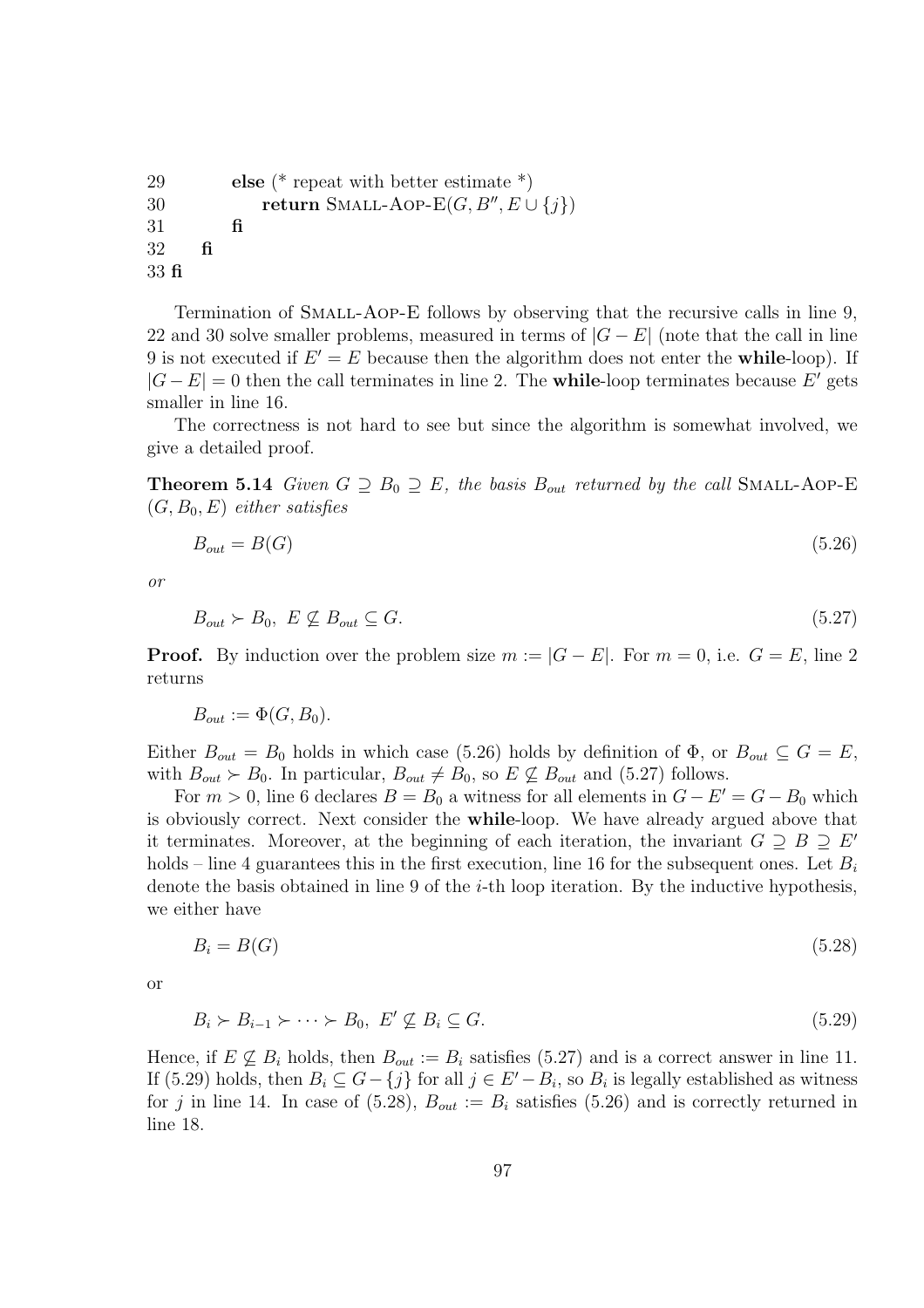After the while-loop we have legal witnesses  $B^j$  for all elements  $j \in G - E'$ , so  $G - \{j\} \supseteq B^j$  holds in line 22; moreover,  $B^j \supseteq E$  must hold, otherwise  $B^j$  would have been returned during the execution of the while-loop in which is was discovered. Hence the inductive hypothesis applies again and gives either

$$
B' = B(G - \{j\})\tag{5.30}
$$

or

$$
B' \succ B^j, \ E \not\subseteq B' \subseteq G - \{j\}.\tag{5.31}
$$

In case of (5.31),  $B_{out} := B'$  satisfies (5.27) and is therefore a legal answer in line 24, because

 $B' \succ B^j \succeq B_0,$ 

where  $B^j \succ B_0$  for all witnesses different from  $B_0$  by (5.29). In case of (5.30), line 27 checks exactly the conditions (5.26) and (5.27) for the basis  $B''$  computed in line 26 (observe that  $B'' \succ B' \succeq B_0$  in case of  $B'' \neq B'$ ). If both fail, we have

$$
E\subseteq B''
$$

and

$$
B'' \succ B' = B(G - \{j\}).
$$

This means that j is enforced in  $(G, B'')$  – in particular, j is an element of  $B''$ , so  $E \cup \{j\} \subseteq$  $B''$  holds, and the inductive hypothesis shows that the basis  $B_{out}$  computed in line 30 either satisfies

$$
B_{out} = B(G)
$$

or

$$
B_{out} \succ B'' \succ B' \succeq B_0, \ E \cup \{j\} \not\subseteq B_{out} \subseteq G.
$$

Since j was enforced in  $(G, B'')$ , we have  $j \in B_{out}$ , so  $E \cup \{j\} \nsubseteq B_{out}$  is equivalent to  $E \nsubseteq B_{out}$ . Hence  $B_{out}$  satisfies one of  $(5.26)$  and  $(5.27)$ , as required.  $E \nsubseteq B_{out}$ . Hence  $B_{out}$  satisfies one of (5.26) and (5.27), as required.

#### 5.3.3 The Results

As in case of Algorithm Aop in the last section, let us state the result before we dive into the (again somewhat technical) analysis.

**Result 5.15** Any AOP  $(H, \mathcal{B}, \preceq, \Phi)$  on  $|H| = \delta$  elements can be solved with an expected number of no more than

$$
T_S(\delta, \delta) \le 2\delta \exp\left(2\sqrt{\delta} + 2\sqrt[4]{\delta}\ln \delta + \ln^2 \delta\right) = \exp(O(\sqrt{\delta}))
$$

oracle queries by Algorithm Small-Aop.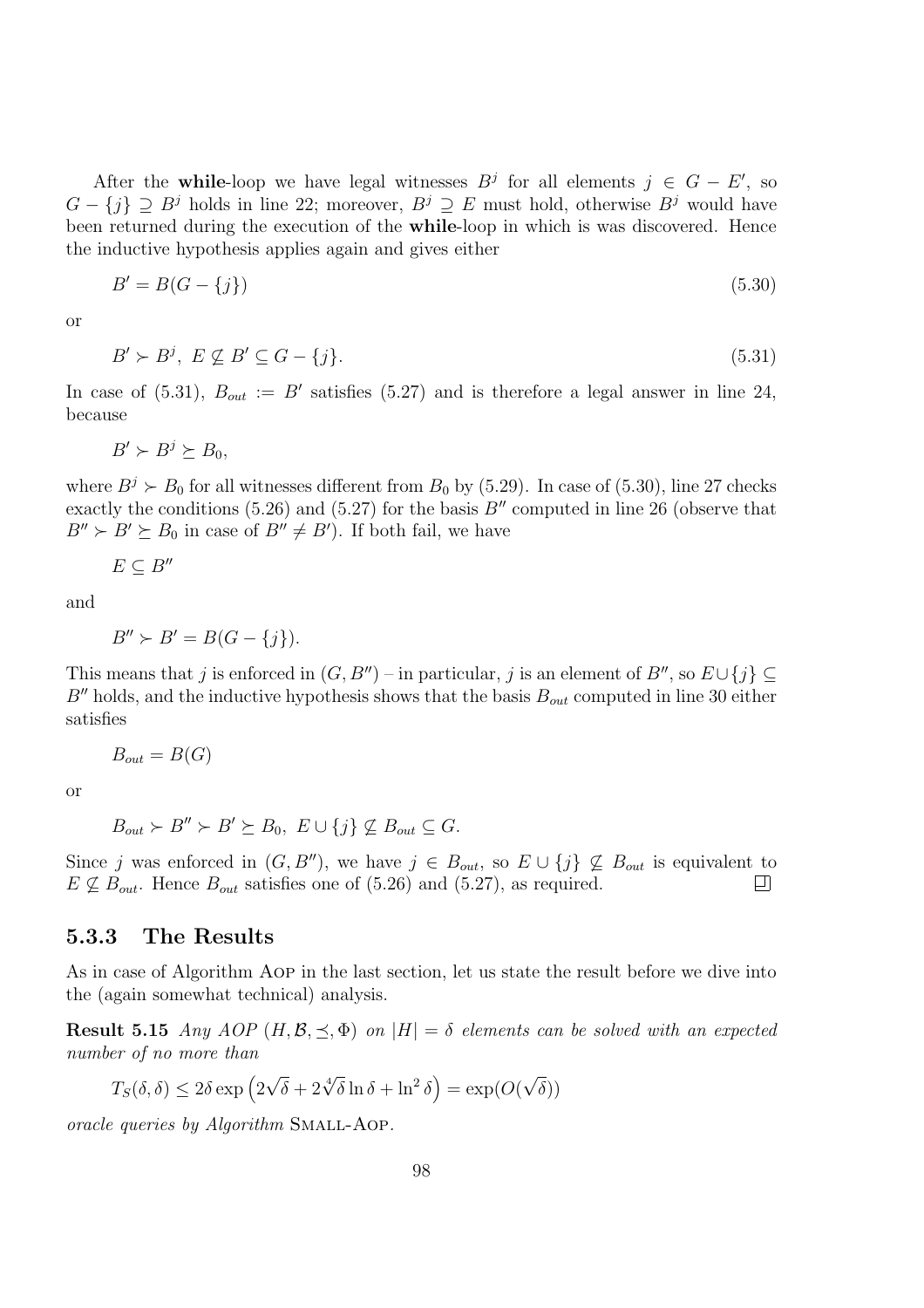The exponent of  $T_S(\delta, \delta)$  is asymptotically neglegible compared to the  $O(\sqrt{\delta}\ln(m-\delta))$ exponent of the bound for the large problems given by Result 5.8. This means, we achieve the goal of keeping the overhead introduced by subroutine Small-Aop small. (Note that 'small' only refers to the exponent. The actual slowdown is still superpolynomial!)

By plugging the bound into Result 5.8 (using  $T_S(\delta, \delta) + 1 \leq 2T_S(\delta, \delta)$ ), we finally obtain the joint result of the previous and the present section, a 'real' bound, valid for all AOPs, with an exponent asymptotically no worse than the one in Result 5.8.

**Result 5.16** Any AOP  $(H, \mathcal{B}, \preceq, \Phi)$  of combinatorial dimension  $\delta$  on  $|H| = m \geq \delta$  elements can be solved by Algorithm 5.2 Aop with an expected number of no more than

$$
4\delta(m-\delta)\exp\left(2\sqrt{\delta\,\ln\!\frac{m-\delta}{\sqrt{\delta}}} + (\ln 3 + 4)\sqrt{\delta} + 2\sqrt[4]{\delta}\ln\delta + \ln\!\frac{m-\delta}{\sqrt{\delta}} + \ln^2\delta\right)
$$

oracle queries,  $ln x := max(ln x, 1)$ .

As already anticipated in the Discussion concluding the previous chapter, this leads to subexponential bounds for the concrete convex programming problems CP that we have defined in (4.2). Namely, these problems are LP-type problems and therefore AOPs. Specifically, for the polytope distance problem PD, (4.1) and the minimum spanning ball problem MB, (4.17), the complexity of a single oracle query has been bounded by  $O(d^3)$ , d the dimension of the problem so that we get the following (asymptotic) results.

**Theorem 5.17** Any polytope distance problem (4.1) over n points in  $\mathbb{R}^d$  and any minimum spanning ball problem  $(4.17)$  over n points in  $\mathbb{R}^d$  can be solved in the AOP framework with an expected number of no more than

$$
\exp\left(2\sqrt{d\ln n} + O(\sqrt{d} + \ln n)\right)
$$

oracle queries.

#### 5.3.4 The Analysis

Just like the quantity  $|G - E|$  replaces  $|G|$  as a measure of size when the third parameter  $E$  is introduced to obtain Algorithm SMALL-AOP-E, the hidden dimension becomes a slightly different meaning for triples  $(G, B, E)$ . Recall that the elements in E have the status of enforced elements during a call to SMALL-AOP- $E(G, B, E)$ . Therefore we define the hidden dimension of such a triple (for  $|G| \le \delta$ ) by

$$
\delta(G, B, E) := |G| - #\{j \in G \mid j \text{ enforced in } (G, B) \text{ or } j \in E\}. \tag{5.32}
$$

Therefore, just like  $\delta(G, B) \leq |G|$  holds under (5.25),  $\delta(G, B, E) \leq |G - E|$  holds under (5.32). This also guarantees that the first phase of Small-Aop-E achieves the goal described in the informal description above, namely to compute a number of free elements which is at least proportional to the hidden dimension.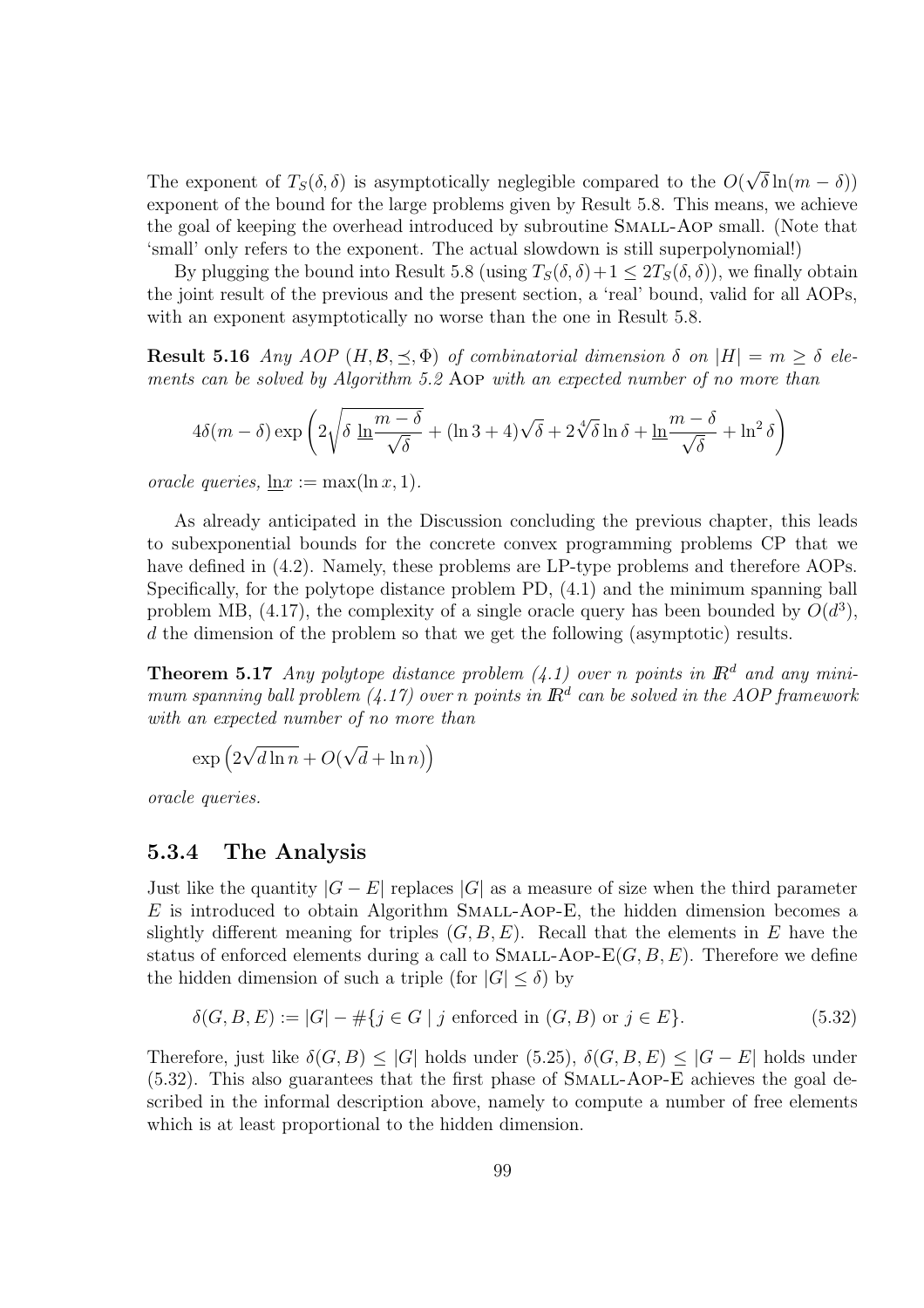Now fix some AOP  $(H, \mathcal{B}, \preceq, \Phi)$  with combinatorial dimension  $\delta$ . For  $m \geq k \geq 0$  let  $T_E(m, k)$  denote the maximum expected number of oracle queries performed in a call to SMALL-AOP-E $(G, B, E)$ ,  $E \subseteq B \subseteq G \subseteq H$ , B basis, of size  $|G - E| = m$ ,  $\delta(G, B, E) \leq k$ . By Algorithm 5.12, the quantity  $T_S(\delta, \delta)$  we are still missing in Result 5.8 (and more general, the quantity  $T_S(m, k)$  bounding the number of oracle queries during a call to SMALL-AOP $(G, B)$  with  $|G| = m$  and  $\delta(G, B) \le k$ , computes as

$$
T_S(m,k) = T_E(m,k). \tag{5.33}
$$

**Lemma 5.18**  $T_E(m, 0) = 1$ . For  $m \ge k > 0$ ,  $T_E(m, k)$  is bounded by

$$
\sum_{\ell=0}^{\lceil \alpha m \rceil - 1} T_E(\ell, \min(k, \ell)) + T_E(m - 1, k - 1) + 1 + \frac{1}{\lceil \alpha k \rceil} \sum_{\ell=1}^{\lceil \alpha k \rceil} T_E(m - 1, k - \ell). \tag{5.34}
$$

**Proof.** If  $k = 0$ , then  $B = B(G)$  must hold; moreover,  $G = B$  because any elements in  $G-B$  would count for  $\delta(G, B, E)$ . If  $m = 0$  (equivalently  $G = E$ ), the algorithm terminates in line 2. Otherwise it enters the first iteration of the **while**-loop with  $G = B = E'$ . The recursive call in line 9 then immediately delivers  $B = \Phi(G, B)$  from its line 2; subsequently, the else-branch in line  $17$  is entered from which  $B$  is finally returned. In either case, one oracle query has been spent.

For  $m \geq k > 0$ , the first term of (5.34) bounds the effort during the while-loop which is executed at most once for every value of  $\ell := |G - E'|$  between 0 and  $\lceil \alpha | G - E' \rceil$  $E|_{\mathcal{E}} - 1 = \lceil \alpha m \rceil - 1$ . The hidden dimension of  $(G, B, E')$  in line 9 is at most k in every iteration, because B keeps improving all the time, so enforced elements stay enforced. Moreover,  $E' \supseteq E$ . On the other hand, the hidden dimension is always bounded by the size  $\ell = |G - E'|$ .

If processed at all (i.e. if the algorithm gets beyond the while-loop), the triple in line 22 has size  $m-1$  and hidden dimension at most  $k-1$ : if i is enforced in  $(G, B_0)$ , then *i* is enforced in  $(G - \{j\}, B^j)$  because of  $B^j \succeq B_0$  (as before,  $B_0$  is the original basis the algorithm started from). Moreover, according to  $(5.32)$ , j itself no longer counts for  $\delta(G - \{j\}, B^j, E).$ 

Line 26 of the algorithm contributes one more oracle call, and the last term estimates the expected effort, averaged over the final recursive call in line 30 (always assuming that the algorithm reaches this line and does not terminate earlier). Here we invoke the same kind of argument as we did in deriving recurrence (5.5) of Lemma 5.5 for the large problems. Consider the elements  $j_1, \ldots, j_r$  that were at choice in line 21, ordered in such a way that

$$
B(G - \{j_1\}) \preceq \cdots \preceq B(G - \{j_r\}).
$$

Assume  $j_\ell$  was chosen. Then

 $B'' \succ B(G - \{j_\ell\}) \succeq \cdots \succeq B(G - \{j_1\}),$ 

so the elements  $j_1, \ldots, j_\ell$  are enforced in  $(G, B'')$ . Since none of them are enforced in  $(G, B_0)$  (but free by construction) nor contained in E (otherwise we would not have found a witness for it containing  $E$ ), we have

$$
\delta(G, B'', E \cup \{j_\ell\}) \le \delta(G, B_0, E) - \ell \le k - \ell.
$$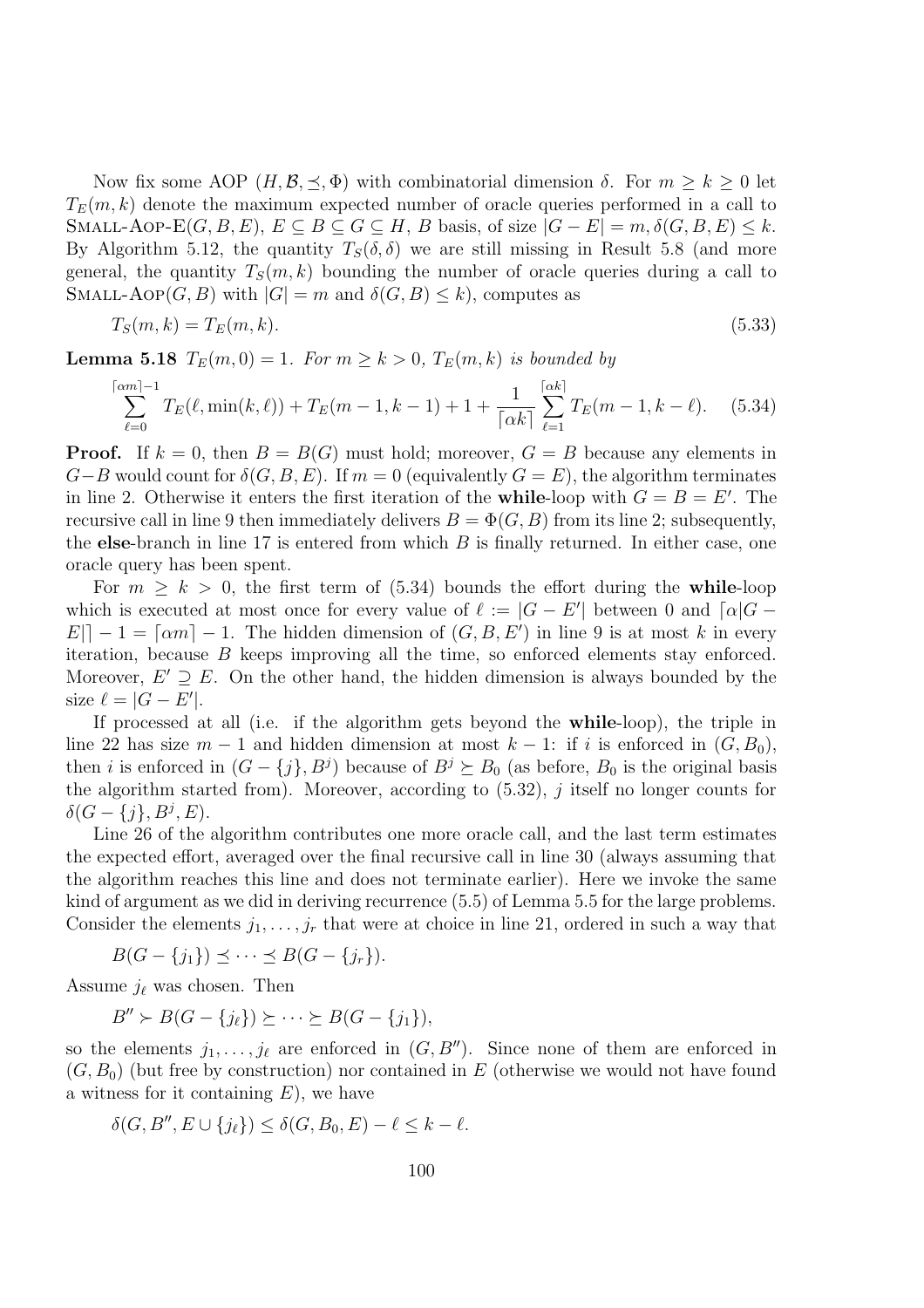Since  $\ell$  is equally likely to be any of the numbers  $1, \ldots, r$ , this consideration bounds the expected effort in line 30 by

$$
\frac{1}{r}\sum_{\ell=1}^r T_E(m-1, k-\ell),
$$

which is no more than the last term of (5.34), because  $T_E(m-1, k-\ell)$  decreases with increasing  $\ell$  so that the average of  $T_E(m - 1, k - \ell)$  over the range  $\ell = 1, \ldots, r$  is no larger than the average over the smaller range  $\ell = 1, \ldots, \lceil \alpha k \rceil$ . To this end observe that

$$
r \geq \lceil \alpha |G - E| \rceil = \lceil \alpha m \rceil \geq \lceil \alpha k \rceil,
$$

because  $k \leq m$  by definition.

 $\Box$ 

Although the recurrence for  $T_E(m, k)$  given by Lemma 5.18 looks rather complicated, the next lemma shows that we can analyze its dependence on  $m$  and  $k$  separately. This makes it simpler to solve than recurrence (5.5) for the large problems. Let us define two auxiliary single-parameter functions  $f$  and  $g$  by

$$
f(k) = f(k-1) + \frac{1}{\alpha k} \sum_{\ell=1}^{k} f(k-\ell),
$$
\n(5.35)

$$
g(m) = g(m-1) + \sum_{\ell=0}^{\lceil \alpha m \rceil - 1} g(\ell), \tag{5.36}
$$

with  $f(0) = g(0) = 1$ .

Lemma 5.19  $T_E(m, k) \le g(m) f(k)$ .

**Proof.** By induction. For  $k = 0$ ,  $T_E(m, k) = 1 \le g(m)f(k)$  holds for all  $m \ge 0$ . Now assume  $m \geq k > 0$ . Inductively we get

$$
T_E(m,k) \leq \sum_{\ell=0}^{\lceil \alpha m \rceil -1} g(\ell) f(\min(k,\ell)) + g(m-1) f(k-1) + 1 + \frac{1}{\lceil \alpha k \rceil} \sum_{\ell=1}^{\lceil \alpha k \rceil} g(m-1) f(k-\ell).
$$

f is monotone in k, so  $g(\ell)f(\min(k, \ell))$  is majorized by  $g(\ell)f(k)$ . For  $\ell = 0$  we can even save one, i.e.  $g(0)f(0) \leq g(0)f(k) - 1$ , because  $f(k) \geq f(1) \geq 2$ . This lets us get rid of the  $+1$ ' and we further obtain

$$
T_E(m,k) \leq f(k) \sum_{\ell=0}^{\lceil \alpha m \rceil - 1} g(\ell) + g(m-1)f(k-1) + \frac{1}{\lceil \alpha k \rceil} \sum_{\ell=1}^{\lceil \alpha k \rceil} g(m-1)f(k-\ell)
$$
  
=  $f(k) (g(m) - g(m-1)) + g(m-1) \left( f(k-1) + \frac{1}{\lceil \alpha k \rceil} \sum_{\ell=1}^{\lceil \alpha k \rceil} f(k-\ell) \right)$   
 $\leq f(k) (g(m) - g(m-1)) + g(m-1) \left( f(k-1) + \frac{1}{\alpha k} \sum_{\ell=1}^k f(k-\ell) \right)$   
=  $f(k) (g(m) - g(m-1)) + g(m-1)f(k)$   
=  $g(m)f(k).$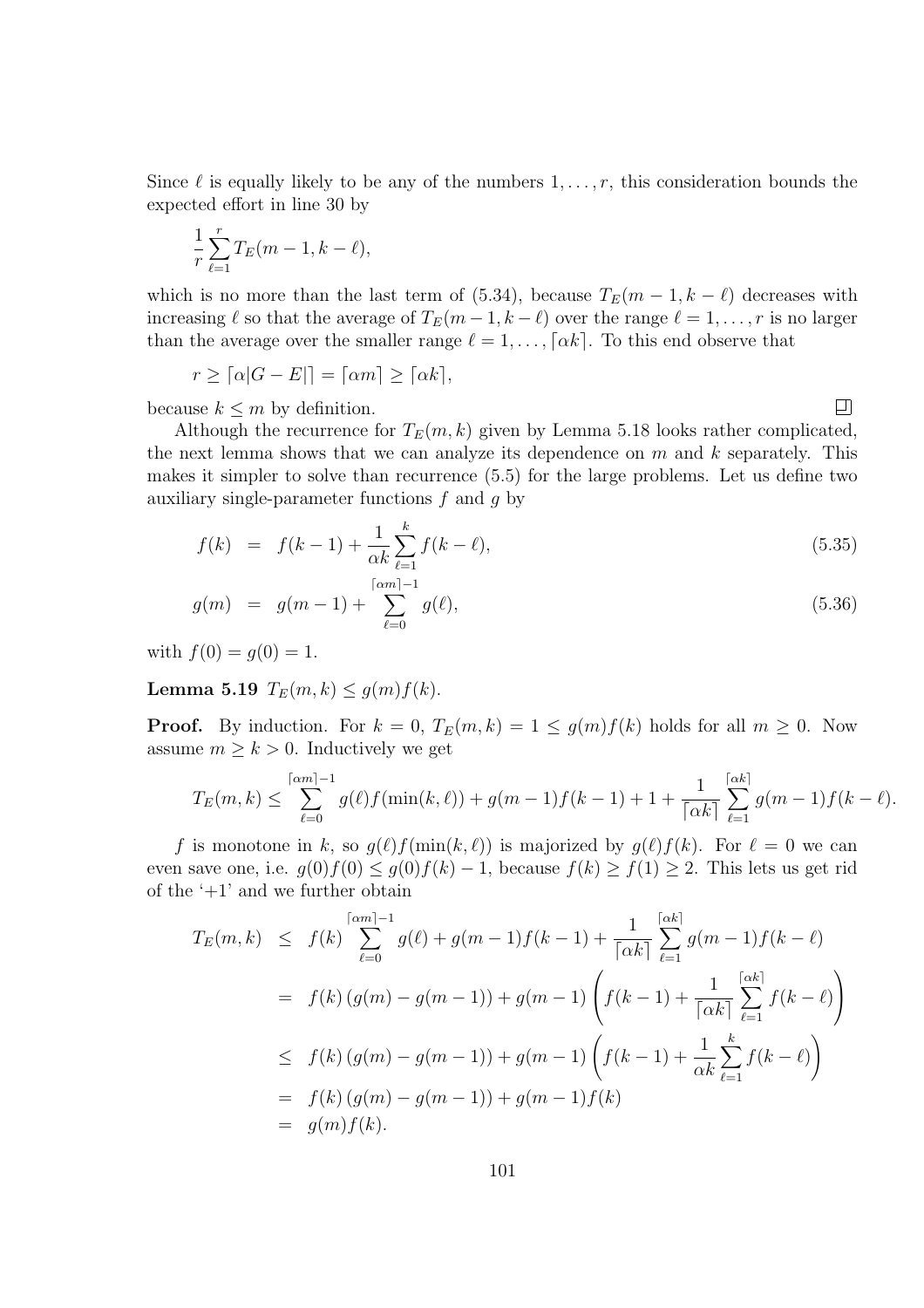It remains to bound  $f(k)$  and  $g(m)$ . Let us start with  $g(m)$ .

**Lemma 5.20**  $g(m) \leq 2m^{\log_{1/\alpha} m + 1}$ , for  $m > 0$ .

**Proof.** By induction on m. Since  $q(1) = 2$ , the bound holds with equality for  $m = 1$ . Now assume  $m > 1$ . g is monotone in m, so we can majorize any  $g(\ell)$  in (5.36) by  $g(\lceil \alpha m \rceil - 1)$ to obtain

$$
g(m) \le g(m-1) + \lceil \alpha m \rceil g(\lceil \alpha m \rceil - 1),
$$

which by expanding  $g(m-1)$  gives

$$
g(m) \le \sum_{\ell=1}^m \lceil \alpha \ell \rceil g(\lceil \alpha \ell \rceil - 1) + 1.
$$

Majorizing  $\lceil \alpha \ell \rceil g(\lceil \alpha \ell \rceil - 1)$  by  $mg(\lceil \alpha m \rceil - 1)$  (as above, for  $\ell = 1$  we save one, because  $g(0) \leq mg(\lceil \alpha m \rceil) - 1 - 1$ , we get

$$
g(m) \le m^2 g(\lceil \alpha m \rceil - 1).
$$

By the inductive hypothesis, this yields

$$
g(m) \leq m^2 2(\lceil \alpha m \rceil - 1)^{\log_{1/\alpha}(\lceil \alpha m \rceil - 1) + 1} \leq m^2 2(\alpha m)^{\log_{1/\alpha} \alpha m + 1}
$$
  
=  $2m^2(\alpha m)^{\log_{1/\alpha} m}$   
=  $2m^{\log_{1/\alpha} m + 2} \alpha^{\log_{1/\alpha} m}$   
=  $2m^{\log_{1/\alpha} m + 1}$ .

The lemma shows that the dependence of  $T_E(m, k)$  on the problem size m is only quasi-polynomial. The major contribution comes from  $k$ .

## Lemma 5.21  $f(k) \leq e^{2\sqrt{k/\alpha}}$ .

**Proof.** We are going to prove an explicit formula for  $f$ , namely

$$
f(k) = \sum_{\ell=0}^{k} \frac{(1/\alpha)^{\ell}}{\ell!} {k \choose \ell}.
$$
\n(5.37)

From this, the bound of the lemma can be derived as follows (using the estimate  $\binom{k}{k}$  $\ell$  $\Big) \leq k^\ell/\ell!$ in the first inequality).

$$
f(k) = \sum_{\ell=1}^{k} {k \choose \ell} \frac{(1/\alpha)^{\ell}}{\ell!} \le \sum_{\ell=1}^{k} \frac{(k/\alpha)^{\ell}}{\ell!^2}
$$
  
= 
$$
\sum_{\ell=1}^{k} (\frac{\sqrt{(k/\alpha)}}{\ell!})^2 \le (\sum_{\ell=1}^{k} \frac{\sqrt{(k/\alpha)}}{\ell!})^2 \le (\sum_{\ell=1}^{\infty} \frac{\sqrt{(k/\alpha)}}{\ell!})^2 = e^{2\sqrt{k/\alpha}}.
$$

 $\boxed{1}$ 

 $\Box$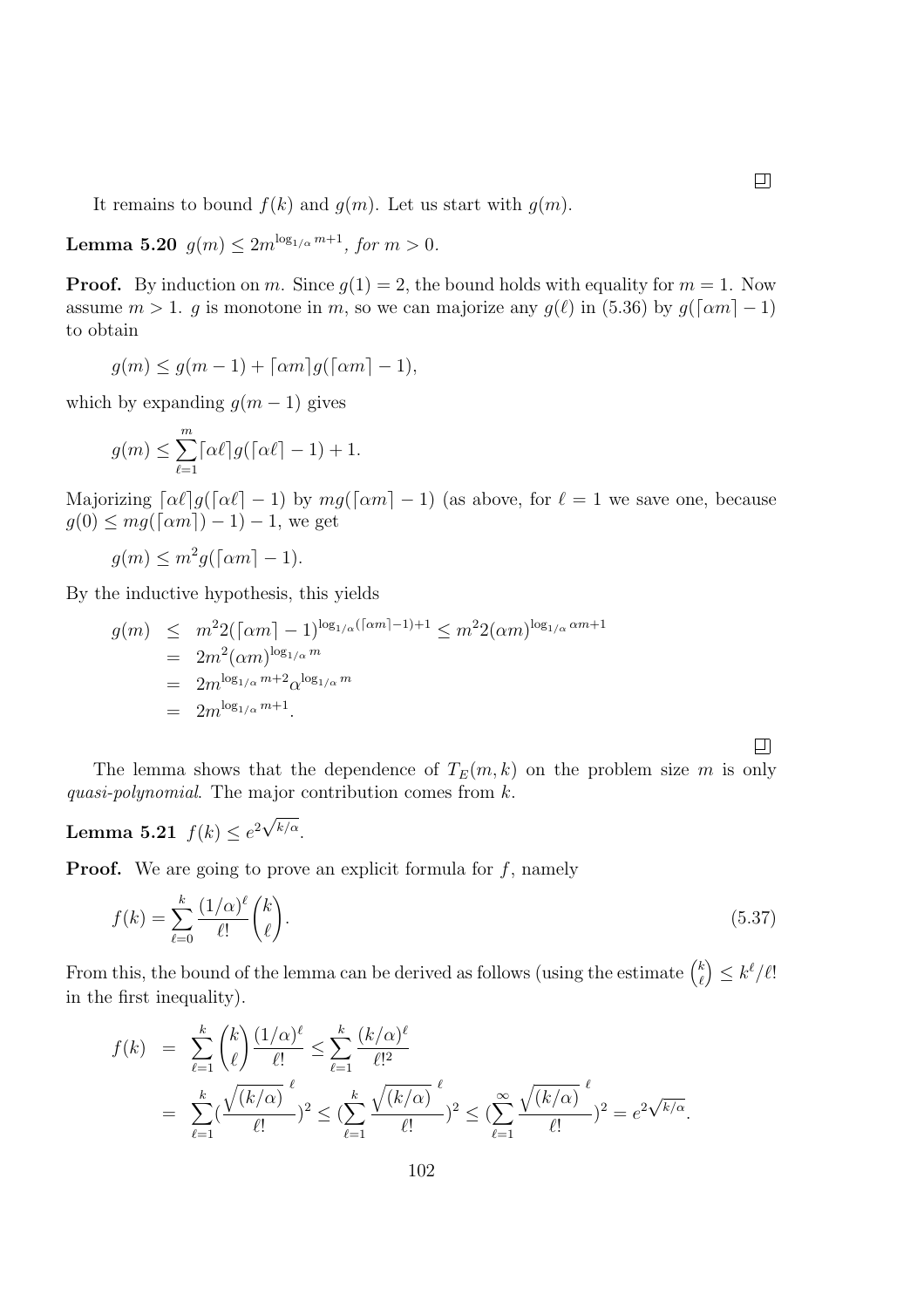(5.37) can systematically be obtained by applying the method of generating functions; it can also be verified by induction. Here we give a combinatorial proof, originally suggested by P. Flajolet for the case  $\alpha = 1$  (extension due to G. Rote).

Consider a permutation  $\pi \in S_k$ . A subset  $R \subseteq [k]$  is called an *increasing chain* in  $\pi$  iff  $\forall x, y \in R : x < y$  implies  $\pi(x) < \pi(y)$ . Let  $\mathcal{I}(\pi)$  denote the set of increasing chains in  $\pi$ . The *weight* of a chain  $R$  is defined as

$$
w(R) := \left(\frac{1}{\alpha}\right)^{|R|}
$$

The *total weight* of  $\pi$  is obtained by summing up the weights of all increasing chains,

$$
w(\pi) := \sum_{R \in \mathcal{I}(\pi)} w(R).
$$

We claim that

$$
f(k) = W(k) := \frac{1}{k!} \sum_{\pi \in S_k} w(\pi),
$$

.

i.e.  $f(k)$  is the expected total weight of a random permutation. To prove this we show that  $W(k)$  satisfies the same recurrence as f, along with  $W(0) = f(0) = 1$ .

To see the latter observe that there is only one permutation  $\pi \in S_0$ , and it has exactly one increasing chain, of weight 1, namely the empty chain. For  $k > 0$  let us write

$$
k! \ W(k) = \sum_{\pi \in S_k} \sum_{R \in \mathcal{I}(\pi)} w(R) = \sum_{\pi \in S_k} \sum_{\substack{R \in \mathcal{I}(\pi) \\ k \notin R}} w(R) + \sum_{\ell=1}^k \sum_{\substack{\pi \in S_k \\ \pi(\ell) = k}} \sum_{\substack{R \in \mathcal{I}(\pi) \\ k \in R}} w(R). \tag{5.38}
$$

In (5.38), the first term of the right hand side equals

$$
k \sum_{\pi \in S_{k-1}} \sum_{R \in \mathcal{I}(\pi)} w(R) = k! \ W(k-1), \tag{5.39}
$$

because  $\pi \in S_{k-1}$  extends to exactly k permutations of [k] with the same set of increasing chains not containing  $k$ .

Now consider a summand

$$
\sum_{\substack{\pi \in S_k \\ \pi(\ell) = k}} \sum_{\substack{R \in \mathcal{I}(\pi) \\ k \in R}} w(R) \tag{5.40}
$$

of the second term. Because of  $\pi(\ell) = k$ , any sequence R counted in the second sum must be a subset of  $\pi(1), \ldots, \pi(\ell)$  that contains  $\pi(\ell)$ , equivalently,

$$
R = \pi(S) \cup \{k\}, S \subseteq \{1, \ldots, \ell - 1\}.
$$

Which sets S define increasing chains (and therefore the total weight of  $\pi$ ) does not depend on the particular values of  $\pi(1), \ldots, \pi(\ell - 1)$  but on their ordering only (and it does not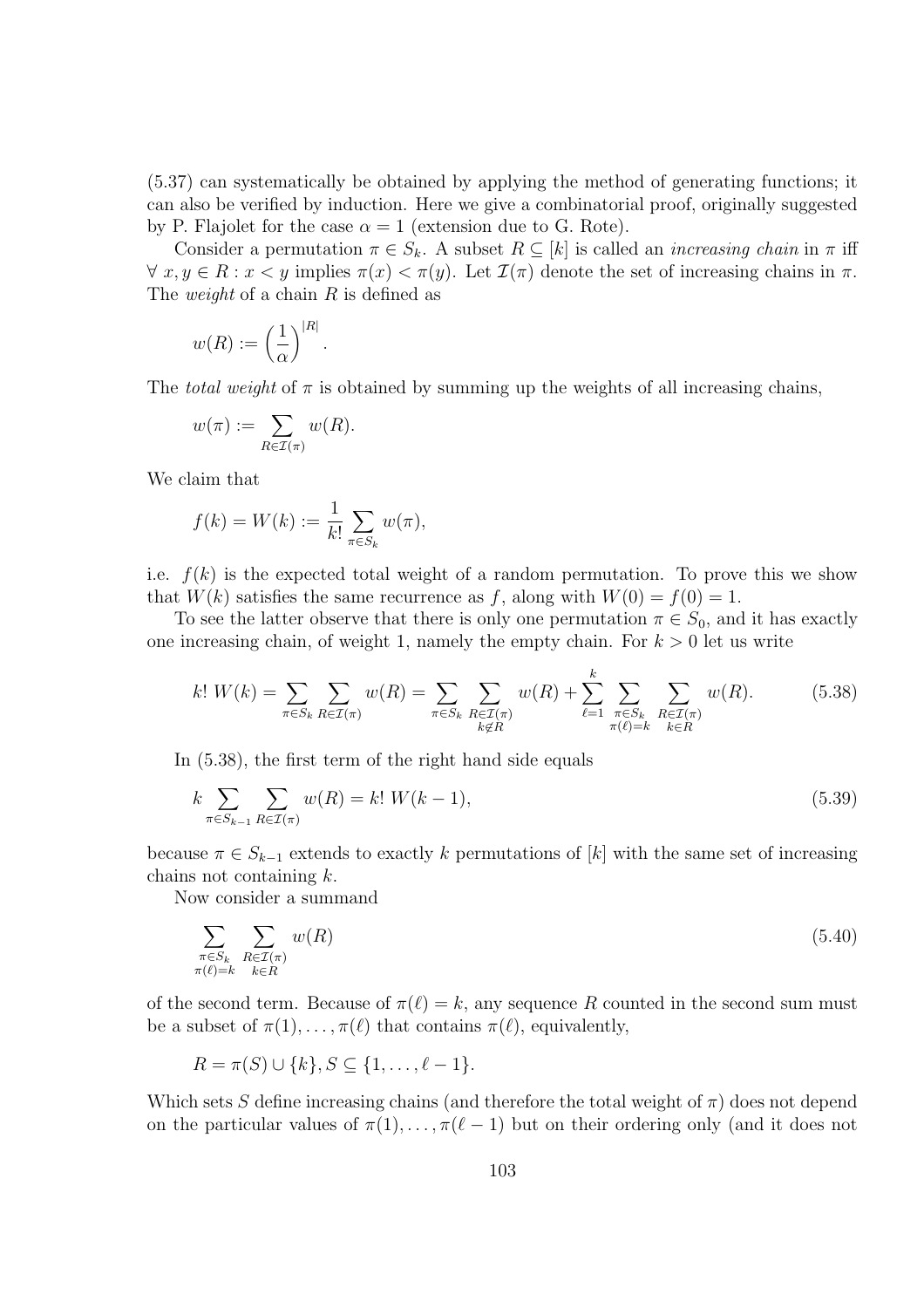depend at all on  $\pi(\ell + 1), \ldots, \pi(k)$ . Thus, the possible orderings can be indexed by  $S_{\ell-1}$ , where a particular ordering appears for

$$
\binom{k-1}{\ell-1}(k-\ell)!
$$

permutations  $\pi \in S_k$ ,  $\pi(\ell) = k$ . Consequently, (5.40) can be rewritten as

$$
\binom{k-1}{\ell-1}(k-\ell)!\sum_{\pi \in S_{\ell-1}} \sum_{R \in \mathcal{I}(\pi)} w(R \cup \{k\}) = \frac{1}{\alpha} \binom{k-1}{\ell-1}(k-\ell)!\ (\ell-1)! \ W(\ell-1)
$$

$$
= \frac{1}{\alpha}(k-1)! \ W(\ell-1).
$$

Plugging this and  $(5.39)$  into  $(5.38)$  and dividing by k! gives

$$
W(k) = W(k-1) + \frac{1}{\alpha k} \sum_{\ell=1}^{k} W(\ell-1),
$$

which equals recurrence (5.35) for f. This proves  $W(k) = f(k)$  for all k.

The explicit formula (5.37) for  $f(k) = W(k)$  is now easily derived as follows.

$$
W(k) = \frac{1}{k!} \sum_{\pi \in S_k} \sum_{R \in \mathcal{I}(\pi)} w(R) = \sum_{R} w(R) \operatorname{prob}(R \in \mathcal{I}(\pi))
$$
  
= 
$$
\sum_{\ell=0}^{k} (1/\alpha)^{\ell} \sum_{|R|=\ell} \operatorname{prob}(R \in \mathcal{I}(\pi)) = \sum_{\ell=0}^{k} (1/\alpha)^{\ell} \sum_{|R|=\ell} \frac{1}{\ell!} = \sum_{\ell=0}^{k} \frac{(1/\alpha)^{\ell}}{\ell!} {k \choose \ell}.
$$

The upper bound of  $e^{2\sqrt{k/\alpha}}$  is tight up to a polynomial factor. In Appendix (7.5) we establish a lower bound of

$$
f(k) \ge \frac{e^{-e\sqrt{2}/\alpha}}{4(k+1)} e^{2\sqrt{k/\alpha}}.
$$

The true asymptotic value is still slightly closer to  $e^{2\sqrt{k/\alpha}}$ , see [34].

Putting together the last three Lemmas 5.19, 5.20 and 5.21, we obtain a bound of

$$
T_E(m,k) \le 2 \exp\left(2\sqrt{k/\alpha} + \ln m(\log_{1/\alpha} m + 1)\right)
$$

for the maximum expected number of oracle queries performed during Algorithm 5.13 SMALL-AOP-E on triples  $(G, B, E)$  of size m and hidden dimension at most k, for any  $0 < \alpha < 1$ . Via (5.33), the expected number  $T_S(\delta, \delta)$  of oracle calls needed to solve any small AOP on  $\delta$  elements by algorithm 5.12 SMALL-AOP is at most

$$
T_S(\delta, \delta) \le 2 \exp\left(2\sqrt{\delta/\alpha} + \ln \delta(\log_{1/\alpha} \delta + 1)\right). \tag{5.41}
$$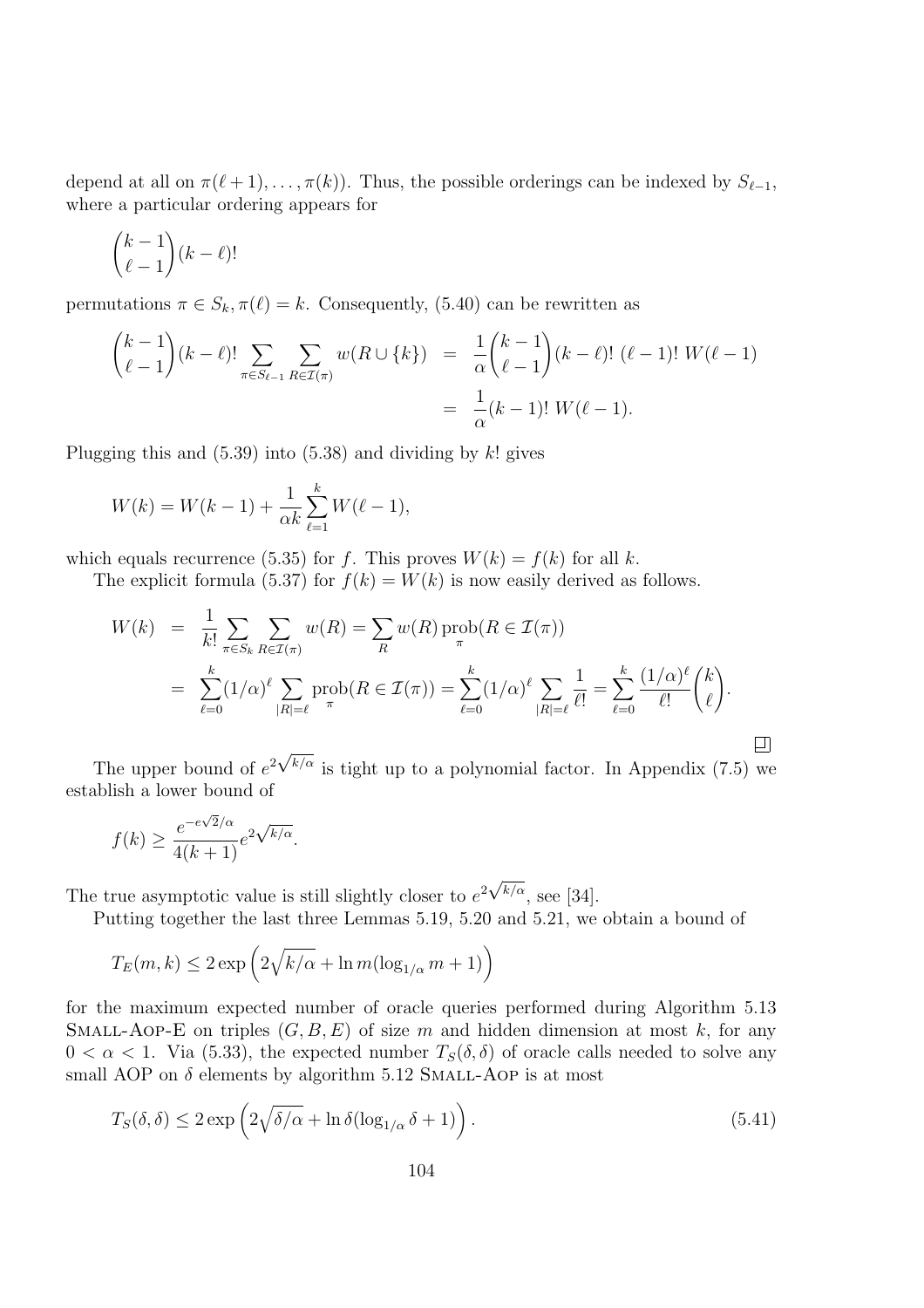It remains to choose  $\alpha$  to make this a real bound which can be plugged into the bound for the large problems given by Result 5.8. Defining

$$
\alpha:=\frac{1}{1+\omega},\ \omega>0
$$

and rewriting (5.41) gives

$$
T_S(\delta, \delta) \le 2\delta \exp\left(2\sqrt{\delta + \delta\omega} + \frac{\ln^2 \delta}{\ln(1 + \omega)}\right). \tag{5.42}
$$

Now we choose

$$
\omega := \frac{\ln \delta}{\sqrt[4]{\delta}}
$$

and estimate both terms in the exponent of (5.42) separately. First, using the mean value theorem, Appendix (7.1), we obtain

$$
\sqrt{\delta + \delta \omega} \le \sqrt{\delta} + \frac{\omega}{2} \sqrt{\delta} = \sqrt{\delta} + \frac{1}{2} \sqrt[4]{\delta} \ln \delta.
$$

Second, by comparing derivatives we see that  $\ln(1 + \omega) \ge \omega/(\omega + 1)$  for  $\omega \ge 0$ , so we get

$$
\frac{\ln^2 \delta}{\ln(1+\omega)} \le \frac{\ln^2 \delta}{\omega} + \ln^2 \delta = \sqrt[4]{\delta} \ln \delta + \ln^2 \delta.
$$

Together this gives

$$
T_S(\delta,\delta) \le 2\delta \exp\left(2\sqrt{\delta} + 2\sqrt[4]{\delta}\ln \delta + \ln^2 \delta\right),\,
$$

which finally is the bound of Result 5.15 this whole section was devoted to.

## 5.4 Discussion

We have developed two algorithms, AOP and SMALL-AOP, who can be combined to solve any AOP on m elements and combinatorial dimension  $\delta$  with an expected number of oracle queries that is subexponential in  $\delta$  and quasi-polynomial in m (this means, the exponent depends on  $m$  in a logarithmic fashion). This leads to subexponential algorithms for concrete geometric problems like linear programming, polytope distance and minimum spanning ball. For linear programming, such a bound had already been shown by Matoušek, Sharir and Welzl in the framework of LP-type problems [33]. For the other two problems, subexponential solutions have first been established by the author in [18].

Usually we apply algorithm Small-Aop as a subroutine to solve the small instances that arise in algorithm Aop. However, for an interesting special case, Small-Aop (and the bounds of the previous chapter) serve as a standalone solution, namely if we have an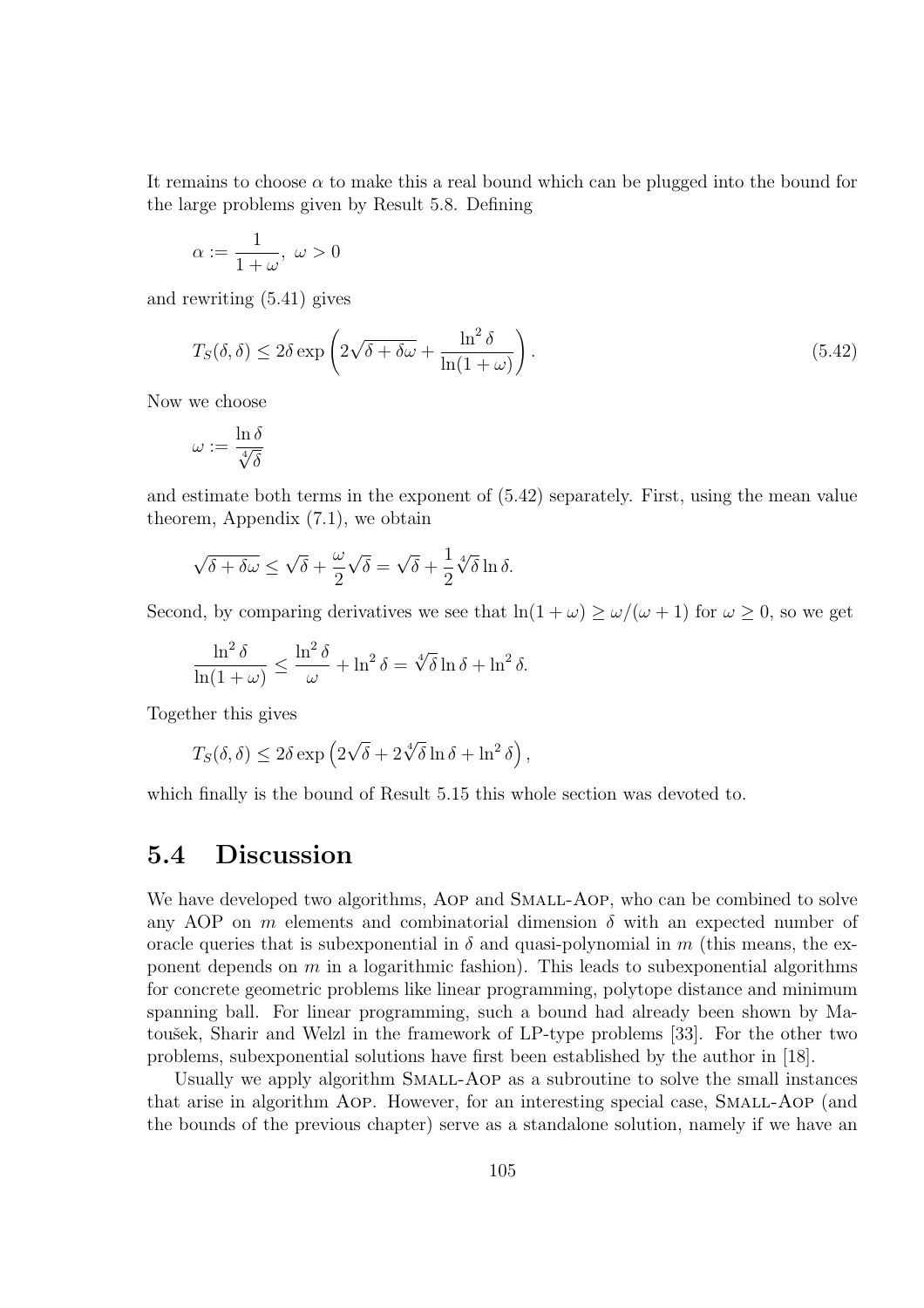AOP on a set H where all the subsets of H are bases, and this is the setting originally studied in [18]. Such an AOP can be specified as a triple

$$
(H, \preceq, \Phi), \tag{5.43}
$$

where  $\prec$  arranges the subsets of H in some arbitrary order, and  $\Phi$  is an improvement oracle as before. The combinatorial dimension  $\delta$  in this case coincides with  $m = |H|$ , the problem size, and Result 5.15 states that (5.43) can be solved with an expected number of no more than

$$
2m\exp\left(2\sqrt{m} + 2\sqrt[4]{m}\ln m + \ln^2 m\right) \tag{5.44}
$$

oracle queries. Compared to the trivial bound of

$$
2^m - 1 \tag{5.45}
$$

that we would get by stepping through all the subsets, this is a dramatic saving. However, in all fairness it should be admitted that this saving is purely theoretical, since (5.44) gets better than (5.45) only for  $m = 117$  where both bounds evaluate to roughly  $1.6 \times 10^{35}$ .

A somewhat annoying feature of the subexponential bound for the large problems given by Result 5.8 is that the dependence on the problem size m becomes superlinear. However, at least for LP-type problems (and therefore the concrete geometric problems we have considered), there is a way of avoiding this. Consider an LP on  $n$  constraints and d variables,  $n \gg d$ . Let  $T(d^2)$  denote the runtime<sup>2</sup> of your favorite algorithm for solving a linear program in d variables on at most  $O(d^2)$  constraints. Then Clarkson has an algorithm (applying your favorite one as a subroutine) that solves the whole problem with an expected number of no more than

$$
O(d^2n + d^4\sqrt{n}\log n + T(d^2)\log n)
$$
\n(5.46)

arithmetic operations[12, 20, 38]. As noted in [20], the algorithm and the result extend to LP-type problems of size  $n = m$  and combinatorial dimension  $d = \delta$ , in particular to the polytope distance and the minimum spanning ball problem. For these problems (and for LP), you might choose Algorithm Aop as your favorite algorithm, and obtain

$$
T(d^2) = \exp\left(O(\sqrt{d\log d})\right)
$$

for all three problems, by Theorem 5.10 resp. Theorem 5.17. Plugging this into (5.46), you will find that the middle term is asymptotically always dominated either by the first or the last one (and in the latter case, the  $\log n$  factor gets gobbled up as well), so that the following result is obtained.

<sup>2</sup>number of arithmetic operations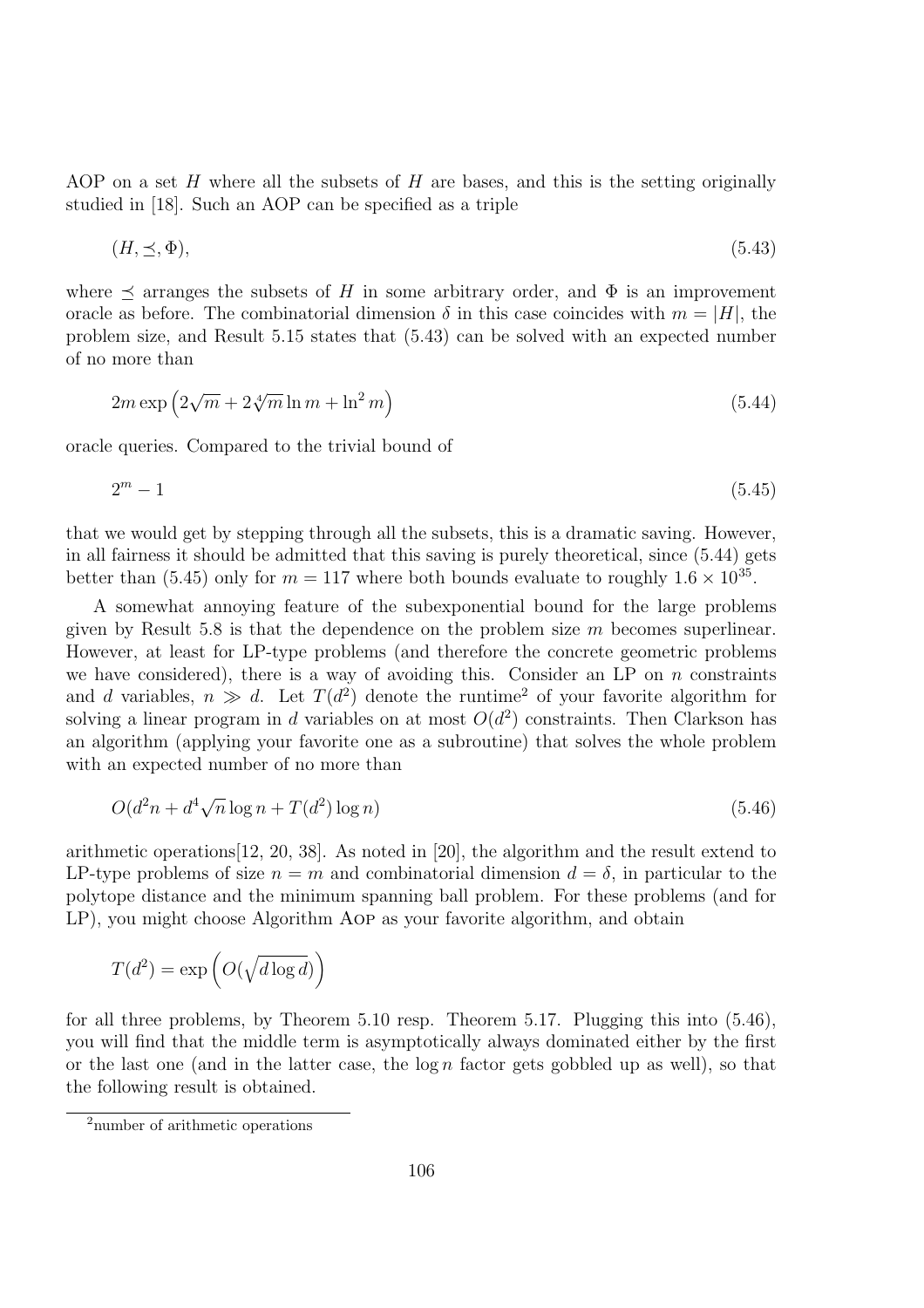Theorem 5.22 Any linear programmming, polytope distance, or minimum spanning ball problem over n constraints (resp. points) in dimension d can be solved with an expected number of no more than

$$
O(d^2n + \exp\left(O(\sqrt{d\log d})\right)
$$

arithmetic operations.

It is worthwhile to note that Clarkson's algorithm cannot be applied to AOPs, since it makes crucial use of the locality property (3.2) of LP-type systems/problems. Finding a way around this could be possible but no further investigations have been pursued in this direction.

Geometric problems seem to be the most natural candidates for being presentable as LP-type problems or AOPs. However, Ludwig has given a subexponential algorithm for the problem of finding optimal strategies in simple stochastic games [32]. This problem allows for a particularly strong oracle and therefore can be solved along the lines of Algorithm AOP, with no need to invoke the complicated mechanism of Algorithm SMALL-AOP.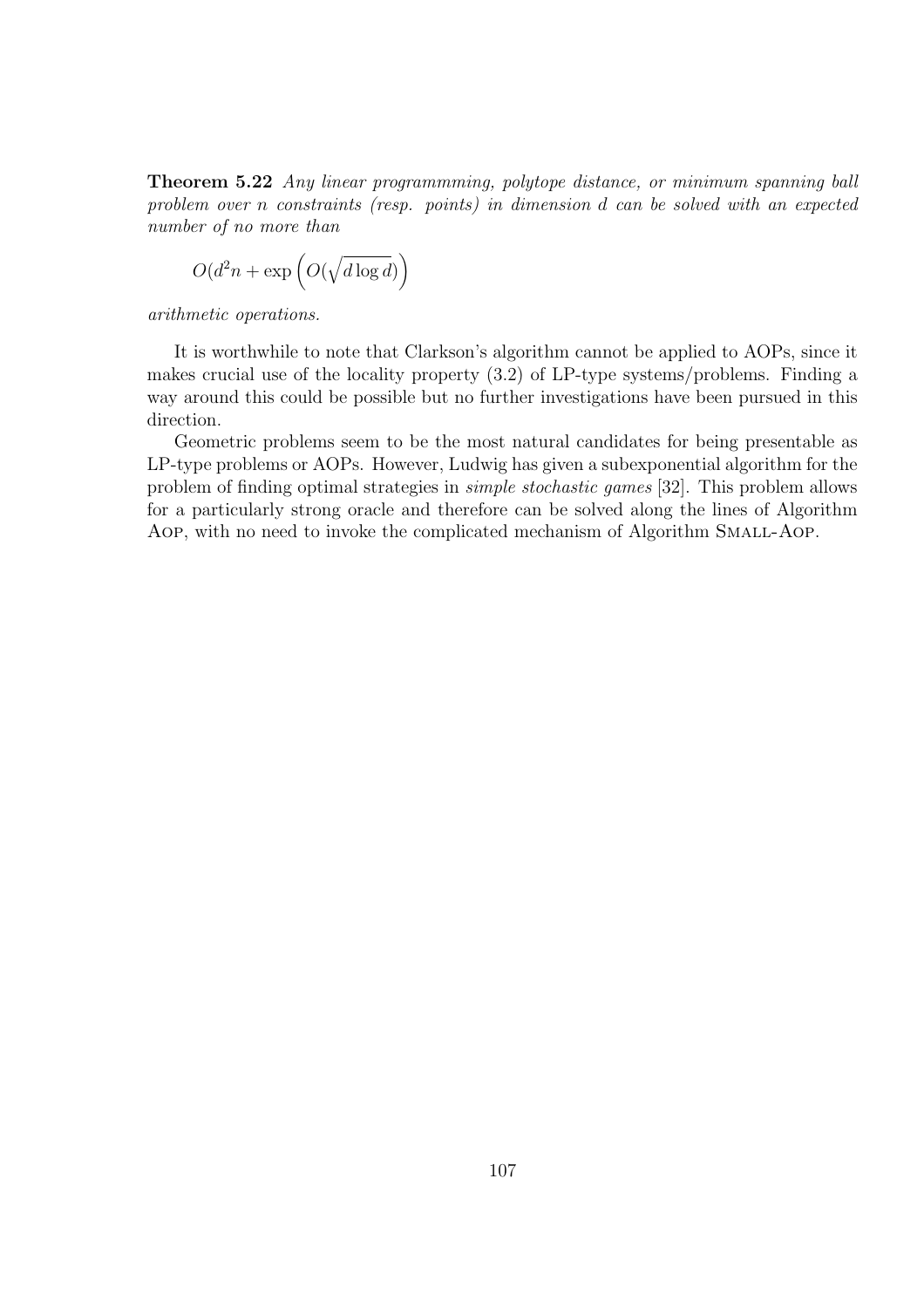## Chapter 6

# Lower Bounds for Abstract Optimization

In the previous chapter we have developed upper bounds for the worst case expected number of primitive operations (calls to an improvement oracle) that are needed to solve any given abstract optimization problem (AOP). Some obvious questions that arise in a discussion of these bounds are the following.

- (i) Are the upper bounds tight, i.e. do AOPs exist that require essentially that many oracle queries no matter what algorithm is used?
- (ii) At least, do the given algorithms behave according to the bounds or can their analyses be further improved?
- (iii) What is the effect of randomization? Are there deterministic algorithms that attain the same upper bounds?

To start with the bad news: we are not able to answer the first question. On the one hand, to the author's knowledge no bounds better than the ones developed in the previous chapter are known, even in the stronger model of the LP-type systems. On the other hand, even in the rather weak framework of the AOPs we do not know of any nontrivial lower bound. In this respect, the chapter title might be misleading – the present chapter is not a symmetric counterpart to the previous one in the sense that it presents absolute bounds. It rather collects lower bound results for specific algorithms or specific problems.

We start with question (iii) above. Here we prove that randomization is indeed crucial in the AOP-framework. To be more precise, we show that any deterministic algorithm that solves AOPs must in the worst case examine all the bases of an AOP in order to find the best one. The lower bound is not difficult to obtain, it follows from an adversary argument. Although this result does not mean much for any concrete AOP, it shows that the general AOP framework is still much weaker than the LP-type framework, where no such lower bound is known to exist. This in turn might let the subexponential, randomized upper bound for AOPs from the previous chapter appear in an even stronger light.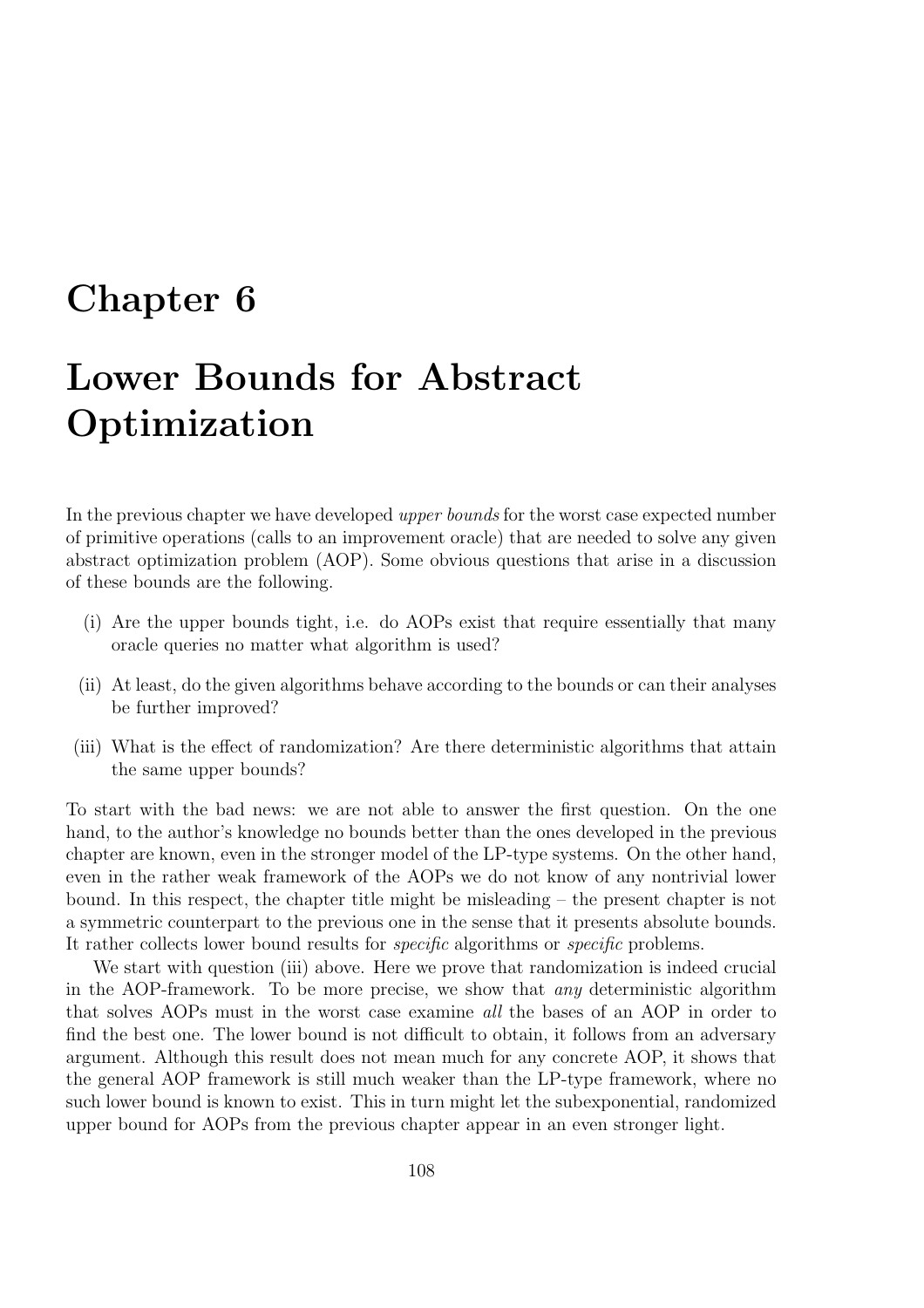The remaining material deals with question (ii) above. Reviewing a result by Matoušek [34], we prove that the kind of analysis that led to a subexponential bound for Algorithms 3.4 RF-LPtype is essentially best possible for this algorithm: a typical (i.e. random) problem chosen from a special class of LP-type systems forces Algorithm RF-LPtype to behave not (much) better than analyzed. This result obviously extends to Algorithm Aop in the weaker framework of the AOPs.

Finally, we show that Matoušek's examples can be 'recycled' to give a lower bound for the expected behavior of Algorithm 3.5 RE-LPtype as well, and here this algorithm finally comes into play. Unlike the subexponential lower bound for RF-LPtype, this bound (although nontrivial) is polynomial and therefore much weaker. However, no nontrivial upper bound (let alone a matching one) is known even for the concrete Algorithm 2.8 RANDOM-EDGE-SIMPLEX on linear programs, indicating that this algorithm is difficult to analyze. However, our lower bound has interesting consequences for the behavior of RANDOM-EDGE-SIMPLEX on a special linear program whose feasible region is the so-called Klee-Minty cube, which has been studied in this context to some extent.

This final chapter once again goes through all the concepts we have considered in this thesis, backwards in time. Starting with AOPs, it proceeds to the more concrete LP-type systems and finally ends where we originally started: with linear programming and the simplex method.

## 6.1 The Deterministic Lower Bound for AOPs

The goal of this section is to prove that any deterministic algorithm for solving AOPs must in the worst case examine all bases of the input AOP to find the optimal one. This implies that the randomization used in the previous chapter to obtain subexponential bounds was indeed crucial. In other words, while the subexponential algorithm can only 'fool' itself by coming up with 'bad' coin flips (and in the expectation, this does not happen), any deterministic algorithm can be fooled by an adversary who will supply just the problem the algorithm cannot handle efficiently.

**Theorem 6.1** Let H be a finite set,  $\mathcal{B} \subseteq 2^H$  a set of bases. For any deterministic algorithm A, there exists an ordering  $\leq$  of the bases and an improvement oracle  $\Phi$  such that A needs at least  $|\mathcal{B}| - 1$  oracle queries to solve  $(H, \mathcal{B}, \preceq, \Phi)$ .

**Proof.** We start A on some problem  $(H, \mathcal{B}, \preceq, \Phi)$  with  $\preceq$  and  $\Phi$  not yet determined, and we argue that an adversary answering the oracle queries can construct  $\prec$  and  $\Phi$  'online' in such a way that the algorithm is forced to step through all the bases. When supplied with a query pair  $(G, B)$ , the adversary will output an answer  $B' = \Phi(G, B)$  according to two simple rules:

(i) the answer  $B'$  is consistent with the previous ones, i.e. there exists an AOP on  $H$ and  $\beta$  such that the present and all previous queries have been answered correctly with respect to this AOP.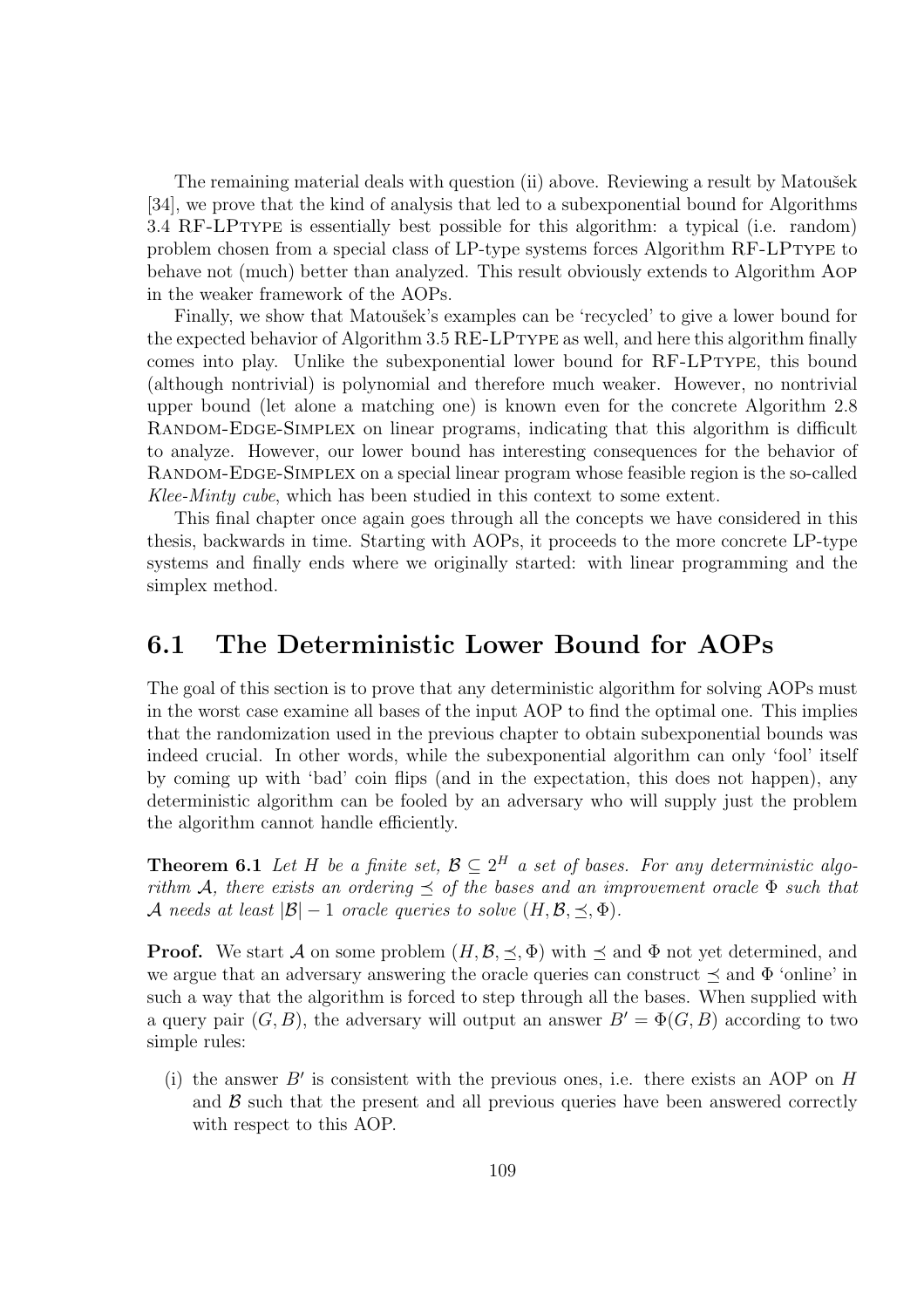(ii) The answer  $B' = B$  (proving that B is optimal among all subsets of G) is given only if there is no other consistent answer.

It is clear by induction that the adversary always has a consistent answer, so the algorithm A steps through a sequence of queries with pairs  $(G, B)$  and finally stops. Suppose that less than  $|\mathcal{B}| - 1$  queries have been performed. Then there are two bases  $B_1$  and  $B_2$  which have never been the second component of a query pair. We will show that it is consistent with all answers to assume that  $B_1 \simeq B(H)$ , i.e.  $B_1$  is an optimal basis. The same holds for  $B_2$ , so whatever the algorithm outputs, there is an AOP that is not correctly solved, a contradiction to A being an algorithm for solving any AOP.

We are left to prove that  $B_1 \simeq B(H)$  is a consistent choice. Clearly, this can fail only if some answer has revealed the existence of a larger basis with respect to  $\preceq$ . Since there was no query pair  $(G, B_1)$ , the only remaining possibility for this to happen is that some query  $(G, B)$  with  $B_1 \subseteq G$  has been answered by B, thus establishing  $B_1 \preceq B$ . But in the first query of this type,  $B_1$  was still 'free' and could have been returned instead of  $B$ , a contradiction to rule (ii). 口

## 6.2 Matoušek's LP-type Systems

In this section we present a class of LP-type systems that has been introduced by Matoušek [34] in order to obtain a lower bound on the runtime of Algorithm RF-LPTYPE (the bound itself is subject of the next section). As it turns out, the bases of these LP-type systems as well as the z-values that we are going to assign to them can be identified with  $GF(2)$ <sup>s</sup>, the vector space of all 0/1-vectors of length  $\delta$  over the two-element field  $GF(2)$ . This on the one hand allows to reinterpret algorithms RF-LPTYPE and RE-LPTYPE as flipping games over  $GF(2)$ <sup>δ</sup> and on the other hand makes linear algebra over  $GF(2)$  available as a very useful tool for the analysis of these games.

#### 6.2.1 Definition

Let

$$
H := \{h_1, \ldots, h_\delta\},
$$
  

$$
\bar{H} := \{\bar{h_1}, \ldots, \bar{h_\delta}\}
$$

be two disjoint  $\delta$ -element sets. For any  $\ell$ ,  $h_{\ell}$  and  $\bar{h_{\ell}}$  are called *conjugate* elements. We consider LP-type systems

$$
\mathcal{L}_A = (H \cup \bar{H}, \mathcal{B}, z_A) \tag{6.1}
$$

over  $H \cup \bar{H}$ , parameterized by a certain class of matrices A. The set of bases  $\mathcal{B}$  is the same for all problems and is defined by

$$
\mathcal{B} := \{ B \subseteq H \cup \overline{H} \mid |B \cap \{h_{\ell}, \overline{h}_{\ell}\}| = 1, \text{ for all } \ell \},\tag{6.2}
$$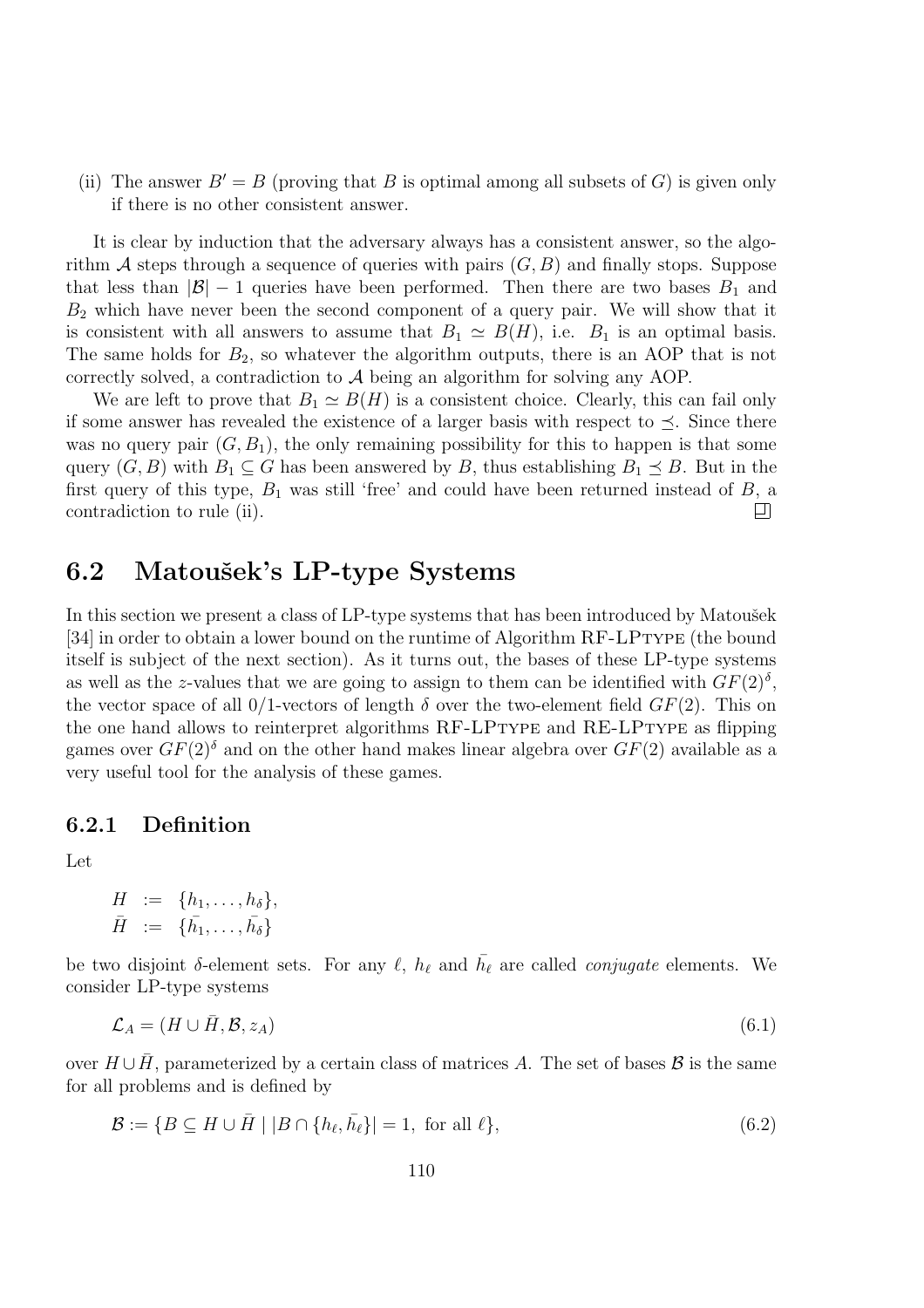i.e. the bases are all the sets containing exactly one of any two conjugate elements. Every basis has  $\delta$  elements and can be identified with a 0/1 vector  $\vec{B}$  whose  $\ell$ -th component is defined by

$$
\vec{B}_{\ell} := \begin{array}{ll} 0, & \text{if } h_{\ell} \in B \\ 1, & \text{if } \bar{h}_{\ell} \in B. \end{array}
$$

The mapping  $B \mapsto \vec{B}$  defines a bijection between  $\mathcal{B}$  and  $GF(2)^{\delta}$ .

The class of matrices  $A$  that appear as parameter in  $(6.1)$  consists of all *lower-diagonal*  $\delta \times \delta$ -matrices

$$
A = \begin{pmatrix} a_{11} & 0 & \cdots & 0 \\ \vdots & \ddots & & \vdots \\ \vdots & & \ddots & 0 \\ a_{\delta 1} & \cdots & \cdots & a_{\delta \delta} \end{pmatrix} \in GF(2)^{\delta \times \delta}
$$

with  $a_{\ell \ell} = 1$  for all  $\ell$  (equivalently, A is nonsingular). The objective function  $z_A$  assigns to any basis  $B$  the vector

$$
z_A(B) := A\vec{B} \in GF(2)^\delta,
$$
\n
$$
(6.3)
$$

where  $GF(2)$ <sup>δ</sup> becomes an ordered set W via *decreasing lexicographic* order, i.e. a vector is larger than another if it has a zero-entry in the first component where they differ. This agrees with the usual decreasing order of the natural numbers when 0/1-vectors are interpreted as binary numbers in the obvious way  $(11 \dots 1)$  being smallest,  $00 \dots 0$  largest). The reason for using decreasing instead of the natural increasing order is merely technical and will become clear soon.

Since A is nonsingular, all the bases get distinct values and can uniquely be ordered according to these values.

**Example 6.2** Let  $\delta = 3$ ,

$$
A = \left(\begin{array}{rrr} 1 & 0 & 0 \\ 1 & 1 & 0 \\ 1 & 1 & 1 \end{array}\right).
$$

The following table lists the  $0/1$ -vectors corresponding to the bases, ordered by increasing  $z_A$ -value.

| $\vec{B}$ | $= A\vec{B}$<br>$z_A(B)$ | binary value   |
|-----------|--------------------------|----------------|
| 100       | 111                      |                |
| 101       | 110                      | 6              |
| 111       | 101                      | 5              |
| 110       | 100                      |                |
| 010       | 011                      | 3              |
| 011       | 010                      | $\overline{2}$ |
| 001       | 001                      | 1              |
| 000       | 000                      |                |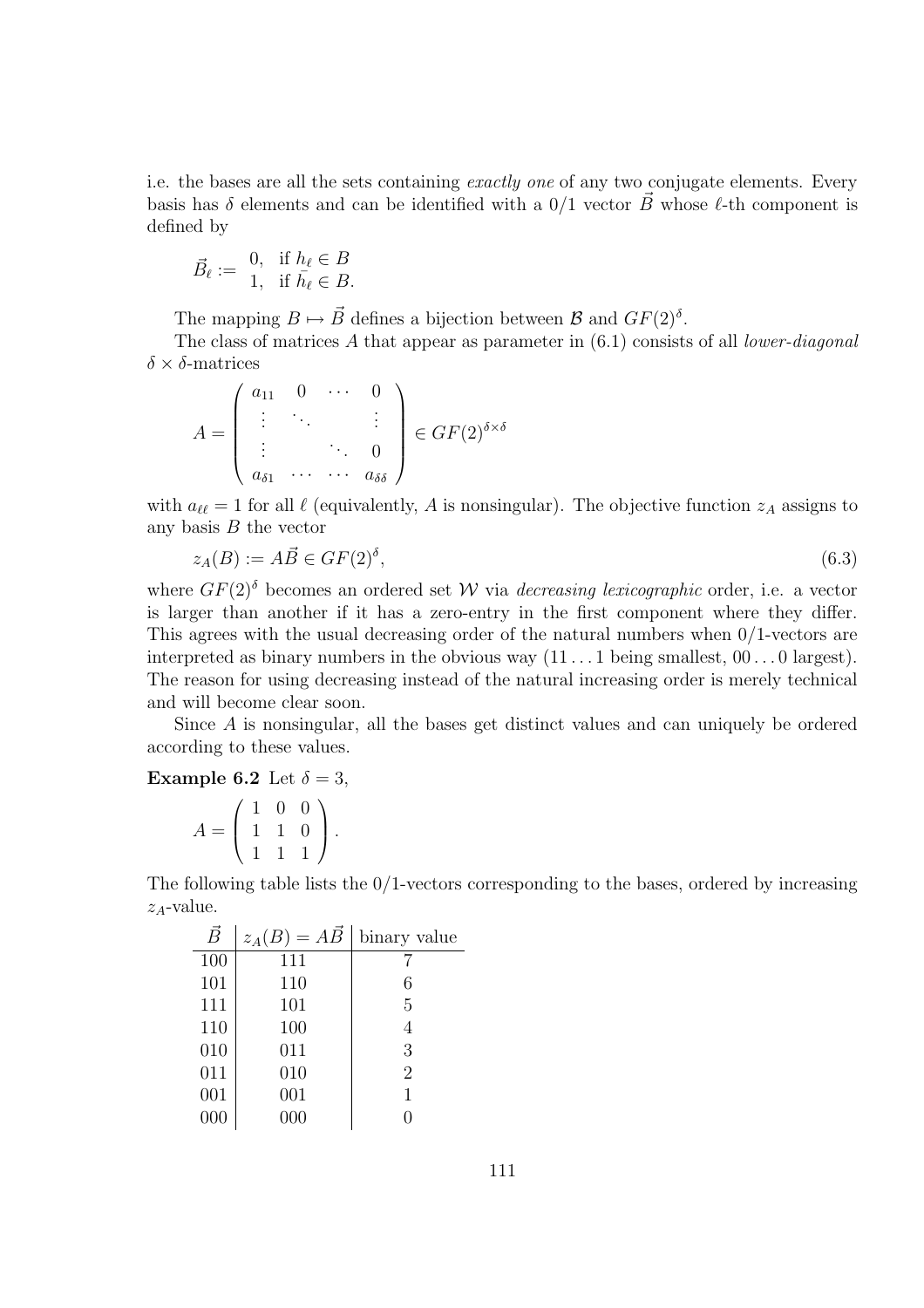Thus, the all-zero vector is the optimal basis in all problems  $\mathcal{L}_A$ . The following lemma prepares the proof that  $\mathcal{L}_A$  indeed defines an LP-type system. Recall that  $z_A$  extends to all subsets G of  $H \cup H$  via

$$
z_A(G) := \max\{z_A(B) \mid B \in \mathcal{B}, B \subseteq G\}.
$$
\n
$$
(6.4)
$$

**Lemma 6.3** For any  $G \subseteq H \cup \overline{H}$ ,  $B \subseteq G$  basis, the following are equivalent.

(i) 
$$
B = B(G)
$$
, *i.e.*  $z_A(B) = z_A(G)$ .

(ii)  $z_A(B)_\ell = 0$  for all  $\ell$  with  $h_\ell, \bar{h_\ell} \in G$ .

**Proof.** Assume (i) holds and consider  $\ell$  with  $h_{\ell}, \bar{h}_{\ell} \in G$ . Then the basis

 $B' := B \triangle \{h_\ell, \bar{h_\ell}\}\,$ 

is in G as well, with

$$
z_A(B') = A\vec{B'} = A(\vec{B} + \mathbf{e}_{\ell}) = z_A(B) + A\mathbf{e}_{\ell},
$$

where  $Ae_\ell$  coincides with the  $\ell$ -th column of A. Since A is lower-diagonal with  $a_{\ell\ell} = 1$ ,  $z_A(B)$  and  $z_A(B')$  agree in the first  $\ell - 1$  components but disagree in the  $\ell$ -th one. With  $z_A(B) > z_A(B')$  it follows that  $z_A(B)_\ell = 0$ .

Now suppose (ii) is satisfied. Choose any basis  $B' \subseteq G$ ,  $B' \neq B$  and let  $\ell$  be minimal such that  $\vec{B}_{\ell} \neq \vec{B'}_{\ell}$ . Then  $h_{\ell}, \bar{h}_{\ell} \in G$ , so

$$
z_A(B)_{\ell}=0.
$$

Moreover, because of A's shape,  $\ell$  is also minimal with

$$
z_A(B)_\ell = (A\vec{B})_\ell \neq (A\vec{B'})_\ell = z_A(B')_\ell,
$$

and this shows  $z_A(B) > z_A(B')$ . Since B' was any basis,  $B = B(G)$  follows.

**Theorem 6.4** For any lower-diagonal, nonsingular matrix  $A \in GF(2)^{\delta \times \delta}$ ,

 $\mathcal{L}_A = (H \cup \overline{H}, \mathcal{B}, z_A)$ 

with  $\mathcal B$  and  $z_A$  defined according to (6.2) and (6.3) is an LP-type system of combinatorial dimension δ.

口

Proof. We need to check the two conditions  $(3.1)$  and  $(3.2)$  of Definition 3.1. The former, demanding that  $z_A$  extends to  $2^{H\cup\bar{H}}$  as given by (6.4), is automatically satisfied if no basis contains another which is the case because all bases have the same size  $\delta$  (basis-regularity). Condition (3.2) demands that

 $z_A(G \cup \{i\}) > z_A(G)$  implies  $z_A(B \cup \{i\}) > z_A(B)$ ,

for any basis  $B \subseteq G$  with  $z(B) = z(G)$  and any  $j \in H \cup \overline{H} - G$ . To see this, fix such B and G. By the previous lemma,

 $z_A(B)_\ell = 0$  for all  $\ell$  with  $h_\ell, \bar{h_\ell} \in G$ ,

and if  $z_A(G \cup \{i\}) > z_A(G) = z_A(B)$ , then  $B \neq B(G \cup \{i\})$ , so

 $z_A(B)_{\ell'} = 1$  for some  $\ell'$  with  $h_{\ell'}, \overline{h_{\ell'}} \in G \cup \{j\}.$ 

This means  $j \in \{h_{\ell'}, \bar{h_{\ell'}}\}$ , and since  $j \notin B$ ,  $B \cup \{j\}$  must contain both  $h_{\ell'}$  and  $\bar{h_{\ell'}}$ . Applying Lemma 6.3 backwards then gives  $z_A(B \cup \{j\}) > z_A(B)$ . 口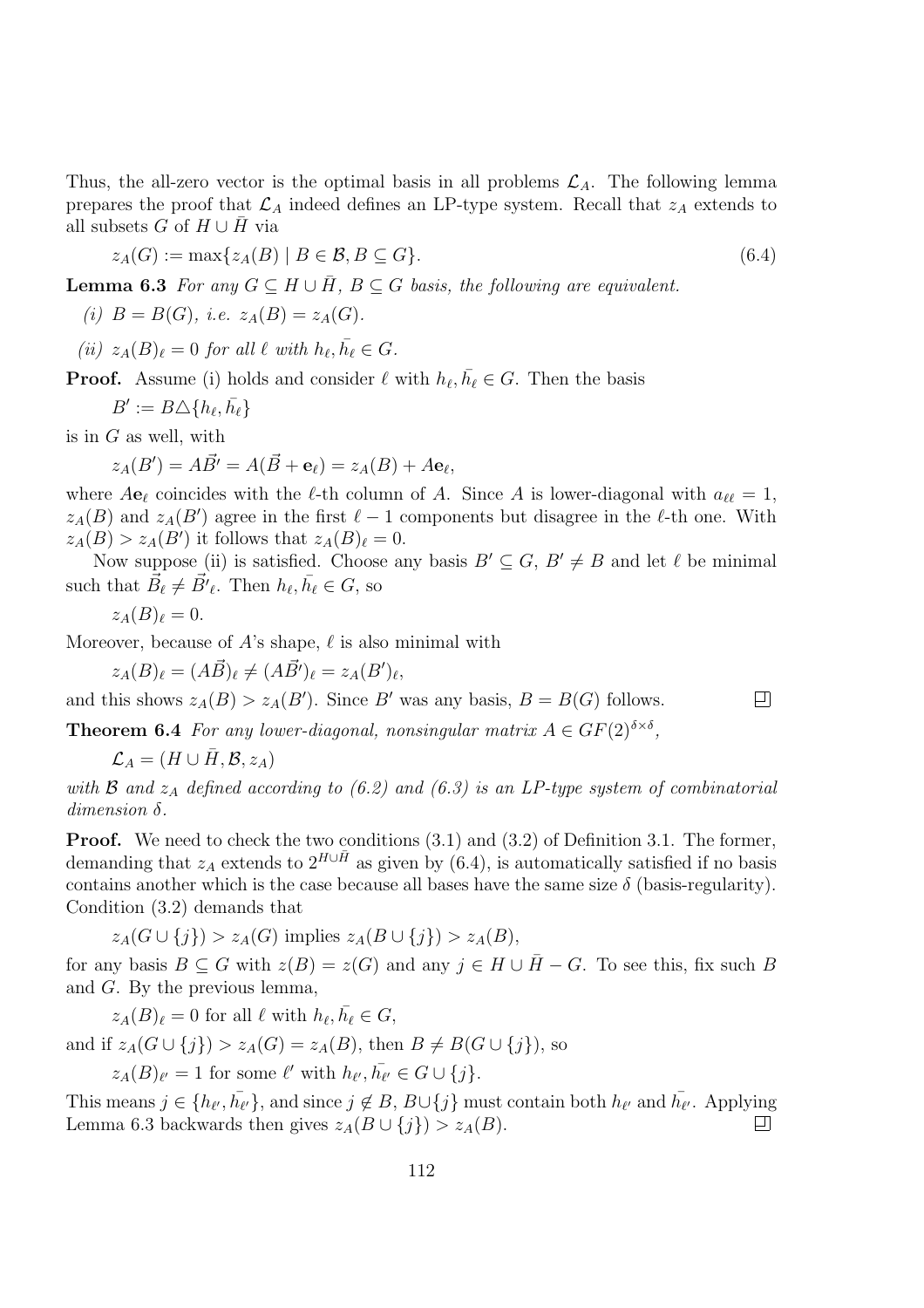#### 6.2.2 Flipping Games

Recall that the primitive operations needed to solve an LP-type system by Algorithm RF-LPTYPE are the improvement query,

$$
z_A(B\cup\{j\}) > z_A(B) ?
$$

and the basis computation,

 $B' := B(B \cup \{j\}).$ 

Actually, a basis improvement primitive (3.5) suffices but in this case we do have a basis computation available. The following lemma shows what the operations look like when we interpret them as operations on the  $0/1$ -vector  $z_A(B) = A\vec{B}$  rather than on B itself. This reinterpretation subsequently leads to an equivalent formulation of Algorithm RF-LPtype as a flipping game on objective function values.

**Lemma 6.5** Consider a basis  $B, j \in \{h_{\ell}, \bar{h_{\ell}}\}, j \notin B$ . Then

$$
z_A(B \cup \{j\}) > z_A(B) \text{ if and only if } (A\vec{B})_\ell = 1
$$

and

$$
B' = B(B \cup \{j\}) \text{ if and only if } A\vec{B'} = F_A^{\ell} A \vec{B},
$$

where 
$$
F_A^{\ell} := E + (\underbrace{0, \ldots, 0}_{\ell-1}, Ae_{\ell}, 0, \ldots, 0) \in GF(2)^{\delta \times \delta}
$$
 is called the flip at  $\ell$ .

**Proof.** The first equivalence follows directly from the proof of Lemma 6.3. For the second one, let us distinguish two cases. If  $B' = B$ , then  $B' = B(B \cup \{j\})$  equivalently means  $z_A(B \cup \{j\}) = z_A(B)$ , resp.  $(A\vec{B})_\ell = 0$ . This in turn holds if and only if  $(0, \ldots, 0, A\mathbf{e}_{\ell}, 0, \ldots, 0)A\vec{B} = 0$ , equivalently  $A\vec{B'} = A\vec{B} = F_A^{\ell}A\vec{B}$ .

If  $B' \neq B$ , then  $B' = B(B \cup \{j\})$  if and only if  $(A\vec{B'})_\ell = 0$  (Lemma 6.3), where  $B' = B \Delta\{h_{\ell}, \bar{h}_{\ell}\}\$ (this is the only other basis in  $B \cup \{j\}$ ). But then we equivalently get  $(AB)_{\ell} = 1$  and

$$
A\vec{B'} = A(\vec{B} + \mathbf{e}_{\ell}) = A\vec{B} + A\mathbf{e}_{\ell} = A\vec{B} + (0, \dots, 0, A\mathbf{e}_{\ell}, 0, \dots, 0)A\vec{B} = F_{A}^{\ell}A\vec{B}.
$$

口

To make this convenient interpretation of basis computations as improving linear transformations of objective function values work, decreasing lexicographic order has been chosen (no linear transformation can improve on the value  $00...0$ , therefore this has to be the optimum value). In Example 6.2 we get

$$
F_A^1 = \left(\begin{array}{ccc} 0 & 0 & 0 \\ 1 & 1 & 0 \\ 1 & 0 & 1 \end{array}\right), F_A^2 = \left(\begin{array}{ccc} 1 & 0 & 0 \\ 0 & 0 & 0 \\ 0 & 1 & 1 \end{array}\right), F_A^3 = \left(\begin{array}{ccc} 1 & 0 & 0 \\ 0 & 1 & 0 \\ 0 & 0 & 0 \end{array}\right),
$$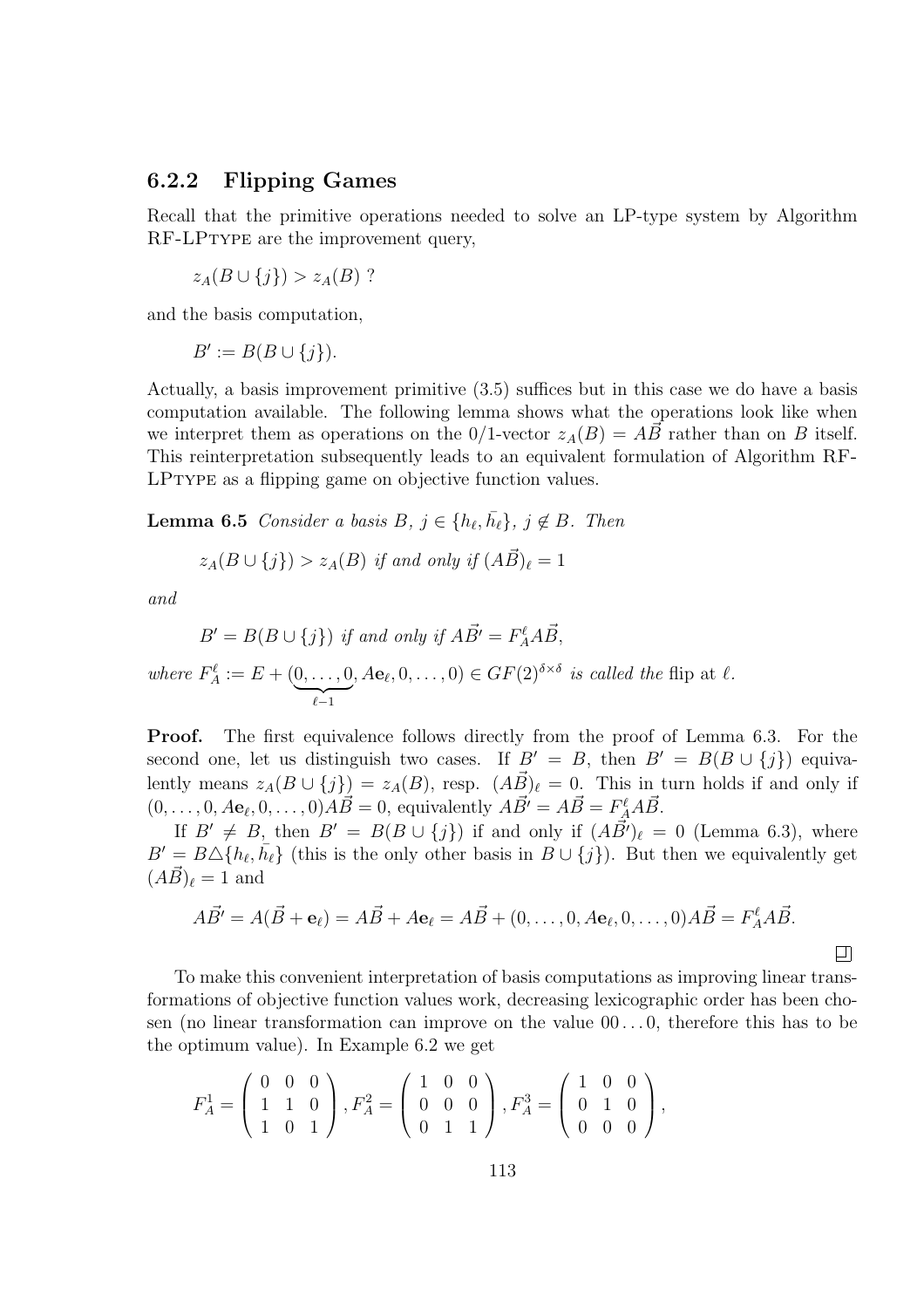and the step from basis B to B' with  $\vec{B} = 100$ ,  $\vec{B'} = \vec{B} + \mathbf{e}_2 = 110$  takes  $z_A(B) = A\vec{B} = 111$ to

$$
z_A(B') = A\vec{B'} = \begin{pmatrix} 1 \\ 0 \\ 0 \end{pmatrix} = \begin{pmatrix} 1 & 0 & 0 \\ 0 & 0 & 0 \\ 0 & 1 & 1 \end{pmatrix} \begin{pmatrix} 1 \\ 1 \\ 1 \end{pmatrix} = F_A^2 A\vec{B}.
$$

In general, when the flip at  $\ell$  is applied to a vector whose  $\ell$ -th entry has value one, it zeroes this entry and flips values at any other position where  $A\mathbf{e}_\ell$  equals one. Since A was lower-diagonal, all these positions are to the right of  $\ell$ , so the vector becomes lexicographically smaller. Note that whether a value to the right of  $\ell$  gets flipped does not depend on the value itself but only on its position in the vector. Moreover, if the flip at  $\ell$ is applied to a vector whose  $\ell$ -th entry has value zero, this vector remains unchanged.

Algorithm RF-LPTYPE works on pairs  $(G, B)$  with  $B \subseteq G \subseteq H \cup H$ , B basis. The procedure  $RF$ -FLIP<sub>A</sub> equivalently represents B by

$$
V(B) := A\vec{B}
$$

and G by the set

$$
S(G) := \{ \ell \in G \mid \{ h_{\ell}, \bar{h_{\ell}} \} \subseteq G \}.
$$

 $S(G)$  contains exactly the subscripts  $\ell$  that appear in  $G - B$  but does not keep the information whether  $h_\ell$  or its conjugate  $\bar{h}_\ell$  is in  $G - B$ . However, given B (which uniquely corresponds to  $V(B)$ , this information is deducible and G can be recovered via

$$
G := \{ h_{\ell}, \overline{h}_{\ell} \mid \ell \in S(G) \} \cup B, \ \overrightarrow{AB} = V(B).
$$

Hence the mapping

 $(G, B) \mapsto (S(G), V(G))$ 

establishes a bijection between all possible pairs  $(G, B)$  and all pairs  $(S, V)$  with  $S \subseteq [\delta]$ and  $V \in GF(2)^{\delta}$ . Invoking Lemma 6.5, the following game RF-FLIP<sub>A</sub> therefore exactly parallels Algorithm RF-LPTYPE when applied on problem  $\mathcal{L}_A$ . To make the relations clear, the latter appears to the right, exactly in parallel to RF-Flip.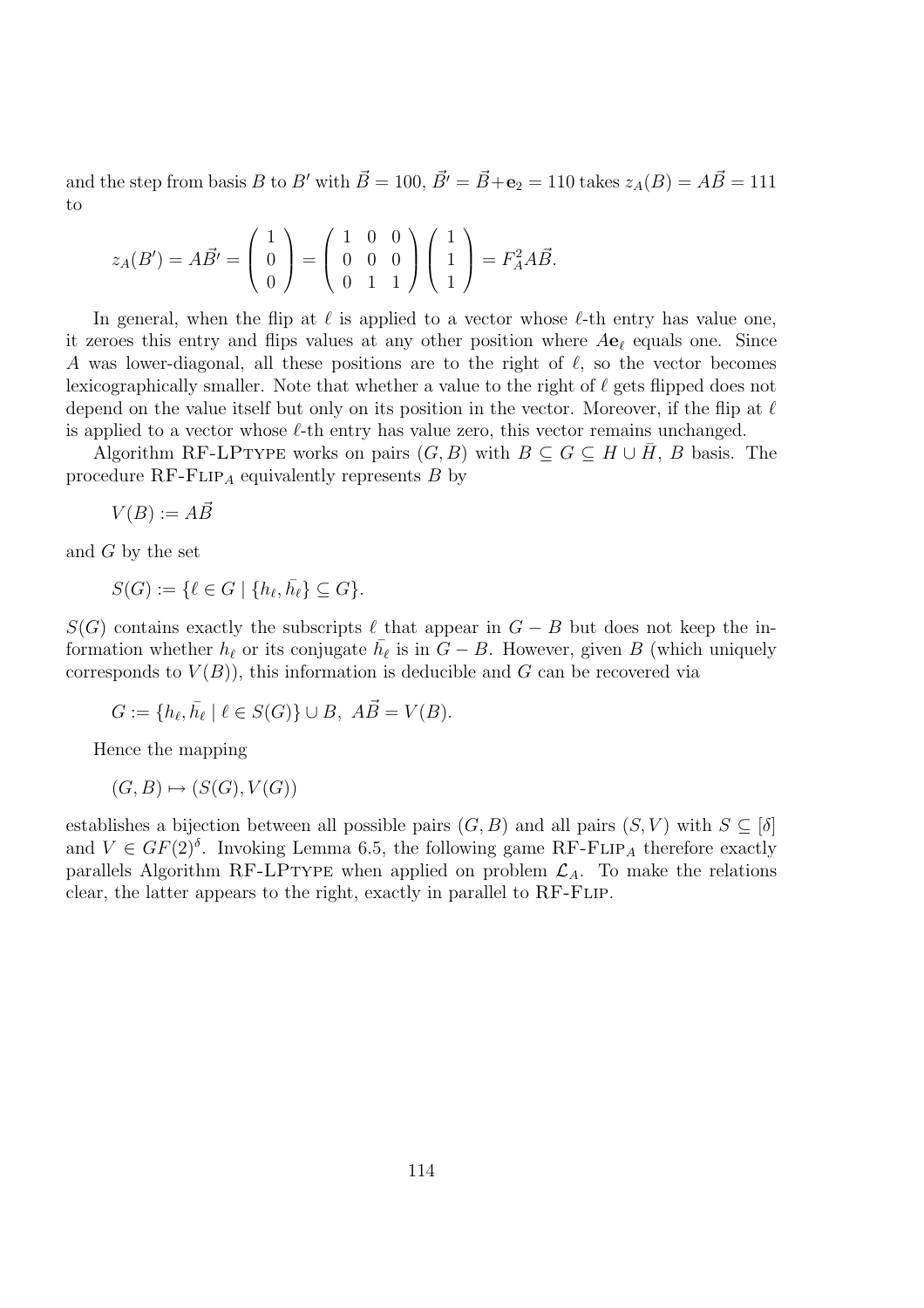#### Game 6.6

 $RF$ -FLIP<sub>A</sub>  $(S, V)$ (\* returns  $V(B(G)), V = V(B), S = S(G)^*$ ) 1 if  $S = \emptyset$ 2 then 3 return V 4 else 5 choose random  $\ell \in S$ <br>6  $V' := \text{RF-FLIP}_4$  (S 6  $V' := \text{RF-FLIP}_A (S - \{\ell\}, V)$ 7 if  $V'_{\ell} = 1$ 8 then 9  $V'':= F_A^{\ell}V'$ 10 return  $\operatorname{RF-FLIP}_A(S, V'')$ 11 else 12 return  $V'$ 13 fi 14 fi  $RF-LPTYPE(G, B)$ (\* returns  $B(G)$ . \*) 1 if  $B = G$ 2 then 3 return B 4 else 5 choose random  $j \in G - B$ <br>6  $B' := RF-LPTYPE$   $(G - B)$ 6  $B' := \text{RF-LPryPE } (G - \{j\}, B)$ 7 if  $z_A(B' \cup \{j\}) > z_A(B')$ 8 then 9  $B'' := B(B' \cup \{j\})$ <br>10 **return** RF-LPTY return RF-LPTYPE  $(G, B'')$ 11 else 12 return  $B'$ 13 fi 14 fi

Since the algorithm RE-LPTYPE which we are going to consider soon relies on the same primitives as RF-LPTYPE does, its actions on Matoušek's LP-type systems  $\mathcal{L}_A$  can be modeled as a vector flipping game in exactly the same way as it was done for RF-LPTYPE. Therefore, we introduce the corresponding flipping game  $RE\text{-}FLIP_A$  right here.

#### Game 6.7

|                | $RE$ -FLIP <sub>A</sub> $(S, V)$                                     |              | RE-LPTYPE $(G, B)$                                    |
|----------------|----------------------------------------------------------------------|--------------|-------------------------------------------------------|
|                | (* returns $V(B(G)), V = V(B), S = S(G)$ . *) (* returns $B(G)$ . *) |              |                                                       |
|                | 1 $I := \{ \ell \in S \mid V_{\ell} = 1 \}$                          |              | 1 $I := \{j \in G - B \mid z(B \cup \{j\}) > z(B)\}\$ |
|                | 2 if $I \neq \emptyset$                                              |              | 2 if $I \neq \emptyset$                               |
|                | 3 then                                                               |              | 3 then                                                |
|                | 4 choose random $\ell \in I$                                         |              | choose random $j \in I$<br>$4\degree$                 |
|                | 5 $V' := F_A^{\ell} V$                                               |              | 5 $B' := B(B \cup \{j\})$                             |
|                | 6 return RE-FLIP <sub>A</sub> $(S, V')$                              |              | return RE-LPTYPE $(G, B')$<br>$6\degree$              |
|                | 7 else                                                               | $\mathbf{7}$ | else                                                  |
| 8              | ${\bf return} \; V$                                                  | 8            | return $B$                                            |
| $9 \text{ fi}$ |                                                                      |              | fi                                                    |

Both flipping games can be interpreted as games on binary numbers; in each round, the present number is replaced with a smaller one, according to a randomized rule, until the number zero is reached where the game finally ends. The goal of the two subsequent sections is to develop lower bounds on the expected number of rounds played in these games.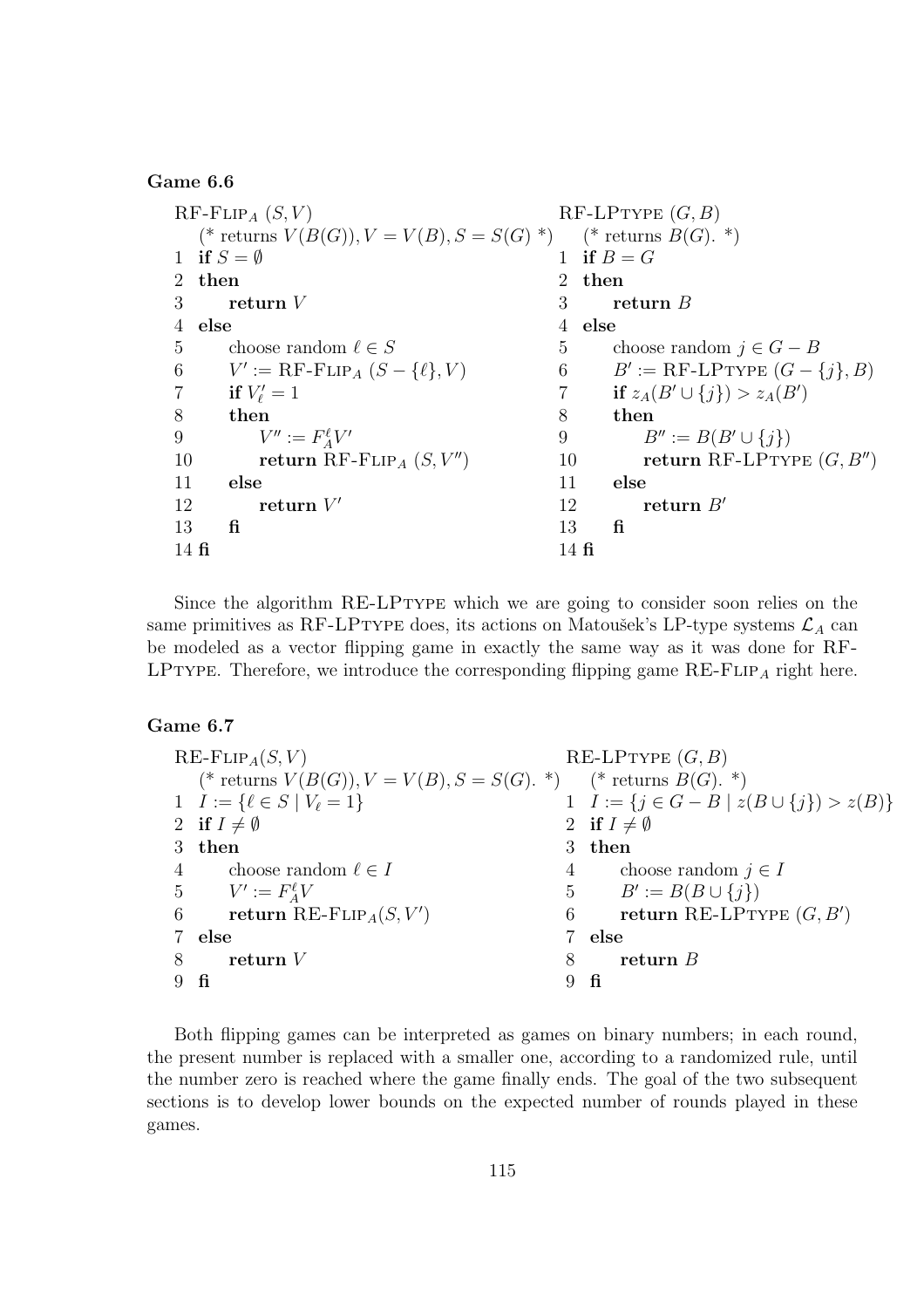## 6.3 A Lower Bound for  $RF$ -FLIP<sub>A</sub>

Let A denote the set of all nonsingular, lower-diagonal  $\delta \times \delta$ -matrices over  $GF(2)$ . For any  $A \in \mathcal{A}$ , any  $S \subseteq [\delta]$  and any  $V \in GF(2)^{\delta}$  we let

 $T_A(S, V)$ 

denote the expected number of times line 9 is executed (equivalently, the expected number of flips) during Game RF-FLIP<sub>A</sub> when started on  $(S, V)$ . The expectation is over the random choices in line 5. The goal is to prove that there exists a matrix A and a vector V such that  $T_A(S, V)$  is large. To this end we are going to prove that the expected value of  $T_A(S, V)$  is large where the expectation is over all choices of A and V. In other words, when supplied with a random matrix  $A$  and a random initial vector  $V$ , Game RF-FLIP will be slow.

Consequently, we define

$$
T(S) := \frac{1}{|\mathcal{A}| 2^{\delta}} \sum_{A \in \mathcal{A}} \sum_{V \in GF(2)^{\delta}} T_A(S, V).
$$

**Lemma 6.8**  $T(S)$  only depends on  $|S|$ .

**Proof.** For any vector W that arises during the computations, the values  $W<sub>S</sub>$  at its coordinates with subscripts in S only depend on  $V_S$  and on the  $|S| \times |S|$ -submatrix  $A_{SS}$  of A that consists of the rows and columns of A with indices in  $S$ ; this means,  $V_S$  and  $A_{SS}$ determine  $T_A(S, V)$ . However, averaged over A and V,  $V_S$  as well as  $A_{SS}$  are random and therefore independent of the specific S. ▣

The lemma allows us to define

 $T(m) := T(S)$ , for some S with  $|S| = m$ .

The following is the crucial result.

#### Theorem 6.9

$$
T(0) = 0,
$$
  
\n
$$
T(m) = T(m-1) + \frac{1}{2} \left( 1 + \frac{1}{m} \sum_{\ell=1}^{m} T(m-\ell) \right), \quad m > 0.
$$

**Proof.** Consider the call  $RF$ - $FLIP_A(S, V)$  with random A and V, chosen independently and without loss assume  $S = [m]$ . If  $m = |S| = 0$ , RF-FLIP<sub>A</sub> returns with no flip. For  $m > 0$ , line 6 solves the problem for a set  $S - \{l\}$  of size  $m - 1$ , where A and V are still random. By definition, this contributes  $T(m-1)$  flips. By construction of RF-FLIP, the vector V' obtained from line 6 is equal to  $z_A(G - \{j\}), j = h_\ell$  or  $j = \bar{h}_\ell$ , and by Lemma 6.3 it must satisfy

$$
V'_k = 0, \text{ for all } k \in S, k \neq \ell.
$$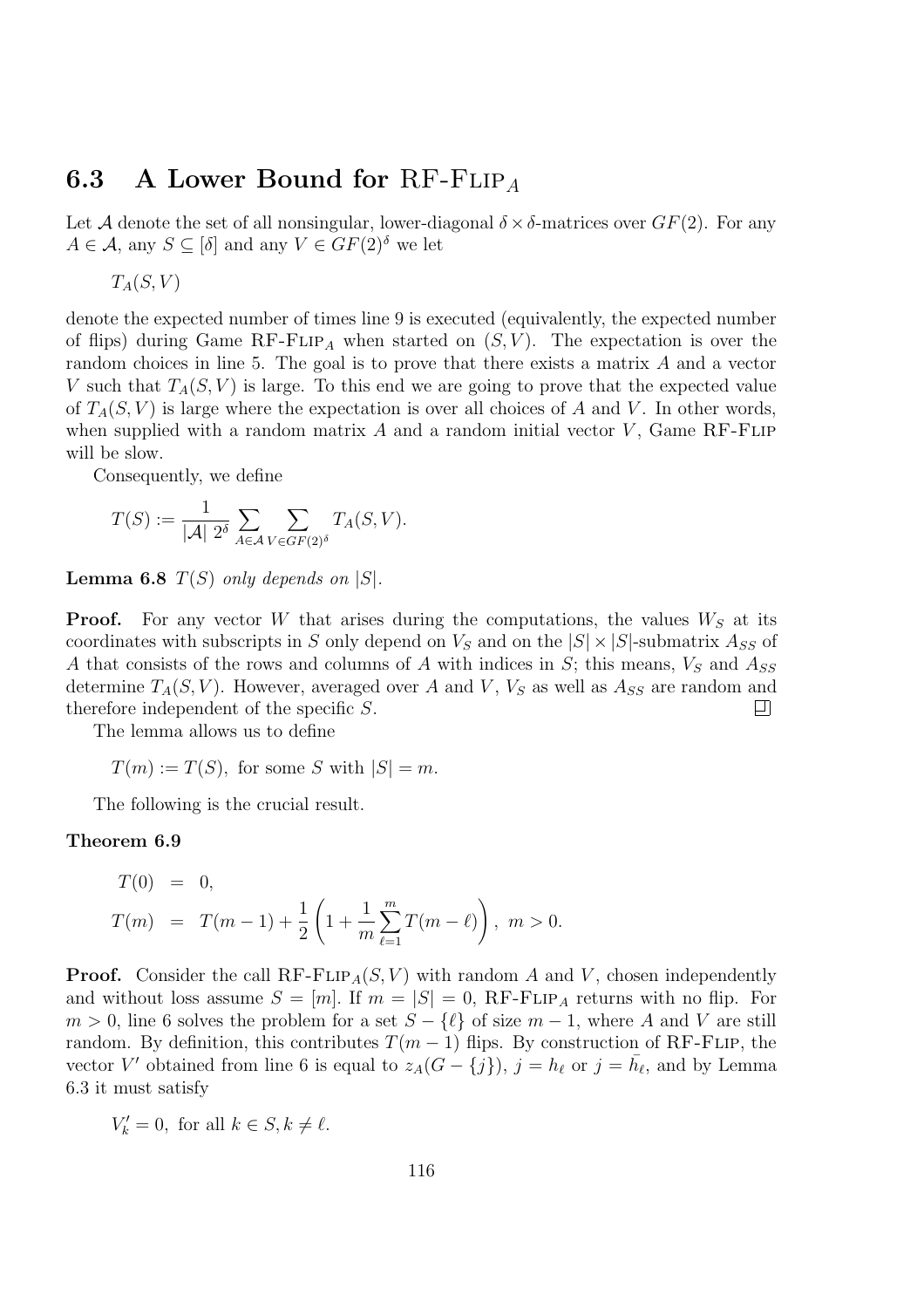$V'_\ell$  has been obtained by flipping  $V_\ell$ 's original value a certain number of times, where the number of these flips only depends on  $V_{S-\{\ell\}},$  hence not on  $V_{\ell}$ . Therefore, if  $V_{\ell}$  was random, so is  $V'_\ell$ . This means, with probability  $1/2$ ,  $V'_\ell = 0$  and the game terminates in line 12. The remaining terms account for the other half of the cases where

$$
V'_S = \underbrace{0 \dots 0}_{\ell-1} 10 \dots 0,
$$

and the flip in line 9 brings us to

$$
V''_S = F_A^{\ell} V'_S = \underbrace{0 \dots 0}_{\ell} a_{\ell+1,\ell} \dots a_{m,\ell}.
$$

Since all vectors computed during the final recursive call  $RF$ - $FLIP_A(S, V'')$  are lexicographically smaller than  $V''$ , the  $\ell$  leading zeroes are fixed once and for all; therefore, no more flips will be performed at these positions and S could actually be replaced by  $S_{\ell} = {\ell + 1, ..., m}$  without changing the expected number of flips. This shows

$$
T_A(S, V'') = T_A(S_\ell, V''),
$$

the latter depending only

- on the vector  $V''_{S_\ell} = a_{\ell+1,\ell} \dots a_{m,\ell}$ , i.e. the  $\ell$ -th column of A, and
- on the sub-matrix  $A_{S_{\ell},S_{\ell}}$  of A which is missing the  $\ell$ -th column.

Averaged over A, both are random and independent of each other which proves that the recursive call in line 10 contributes

$$
T(S_{\ell}) = T(m - \ell)
$$

▣ flips. Finally, observe that  $\ell$  is equally likely to be any of the values  $1, \ldots, m$ . Setting  $t(m) := T(m) + 1$  gives the recurrence

$$
t(0) = 1,
$$
  
\n
$$
t(m) = t(m-1) + \frac{1}{2m} \sum_{\ell=1}^{m} t(m-\ell),
$$

which is nothing else than a specialization of recurrence (5.35) from the previous chapter to the case  $\alpha = 2$ . Thus we obtain

$$
T(m) = \sum_{\ell=0}^{m} \frac{(1/2)^{\ell}}{\ell!} {m \choose \ell} - 1
$$
\n(6.5)

from the formula for general  $\alpha$  developed in the proof of Lemma 5.21.

Recall that  $T(m)$  counts the number of flips in Game RF-FLIP, averaged over all matrices A and start vectors V. In particular, for every  $|S| = m$  there exists a matrix A and a start vector V such that  $RF-FLIP_A(S, V)$  performs at least that many flips (this time averaged over the internal random choices).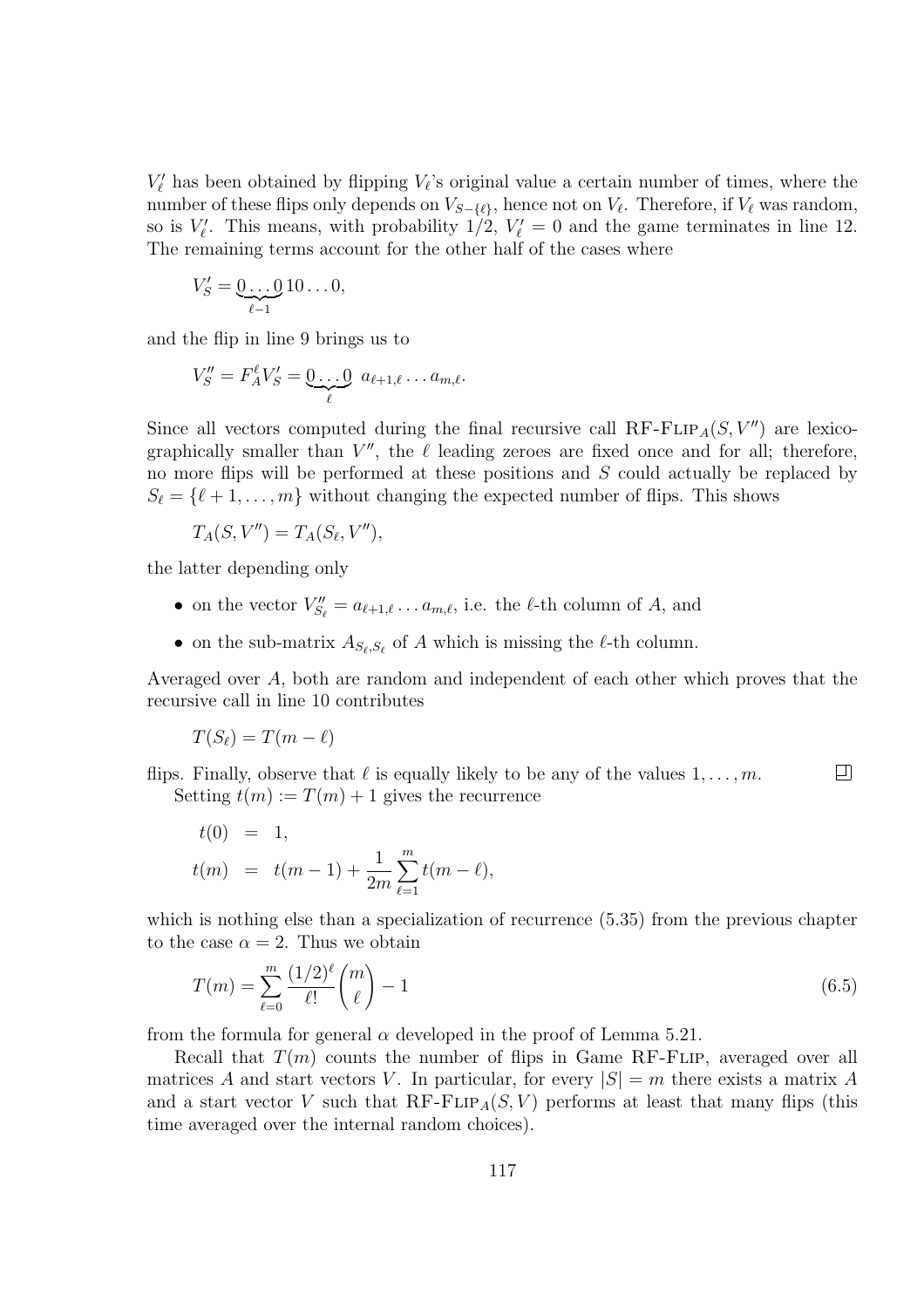To get a lower bound on  $T(m)$ , note that in Appendix (7.5) resp. Lemma 5.21, bounds of

$$
\frac{e^{-e\sqrt{2}/\alpha}}{4(m+1)} \exp\left(2\sqrt{m/\alpha}\right) \le \sum_{\ell=0}^{m} \frac{(1/\alpha)^{\ell}}{\ell!} {m \choose \ell} \le \exp\left(2\sqrt{m/\alpha}\right)
$$
(6.6)

are established, for any  $\alpha > 0$  (where the lower bound presumes that  $m \geq 2e\sqrt{m/\alpha}$  holds).

When translated back to LP-type systems and Algorithm RF-LPType, the previous discussion implies the following result.

**Result 6.10** For any  $\delta$  with  $\delta \geq 2e\sqrt{\delta/2}$  ( $\delta \geq 8$  suffices) there exists an LP-type system (of the form  $\mathcal{L}_A$ ) on 2δ elements, of combinatorial dimension  $\delta$ , such that the expected number of basis computations in Algorithm RF-LPTYPE, when applied to the problem is at least

$$
\frac{e^{-e/\sqrt{2}}}{4(\delta+1)}\exp\left(\sqrt{2\delta}\right)-1=\exp\left(\Omega(\sqrt{\delta})\right)
$$

for some initial basis.

Just for comparison: the upper bound on the number of basis computations derived from Theorem 5.9 for the basis regular LP-type systems  $\mathcal{L}_A$  is

$$
\delta \exp\left(2\sqrt{\delta \ln \sqrt{\delta}} + (\ln 3 + 2)\sqrt{\delta} + \ln \sqrt{\delta}\right) = \exp\left(O(\sqrt{\delta \log \delta})\right)
$$

which is asymptotically worse (even in the exponent) than the lower bound. However, Algorithm RF-LPTYPE cannot beat the subexponential behavior in  $\delta$  which is the 'heart' of the upper bound. This is what we were aiming at; in particular, to solve LP-type systems substantially faster, a different algorithm would have to be developed.

## 6.4 A Lower Bound for RE-FLIP<sub>A</sub>

In this section we derive a lower bound for the expected number of basis computations that algorithm RE-LPTYPE performs on problem  $\mathcal{L}_A$ . Recall that RE-LPTYPE is an abstraction of the RANDOM EDGE SIMPLEX Algorithm 2.8. As above, the analysis exploits the one-to-one correspondence between the actions taken by algorithm RE-LPTYPE on problem  $\mathcal{L}_A$  and the game RE-FLIP<sub>A</sub>.

As in the previous section, let

 $T_A(S, V)$ 

denote the expected number of times line 5 is executed (equivalently, the expected number of flips), this time during Game 6.7 RE-FLIP<sub>A</sub> when started on  $(S, V)$ . As before, A is taken from the set A of all nonsingular, lower-diagonal  $\delta \times \delta$ -matrix over  $GF(2)$ , and V is any vector from  $GF(2)$ <sup> $\delta$ </sup>. The expectation is over the random choices in line 4.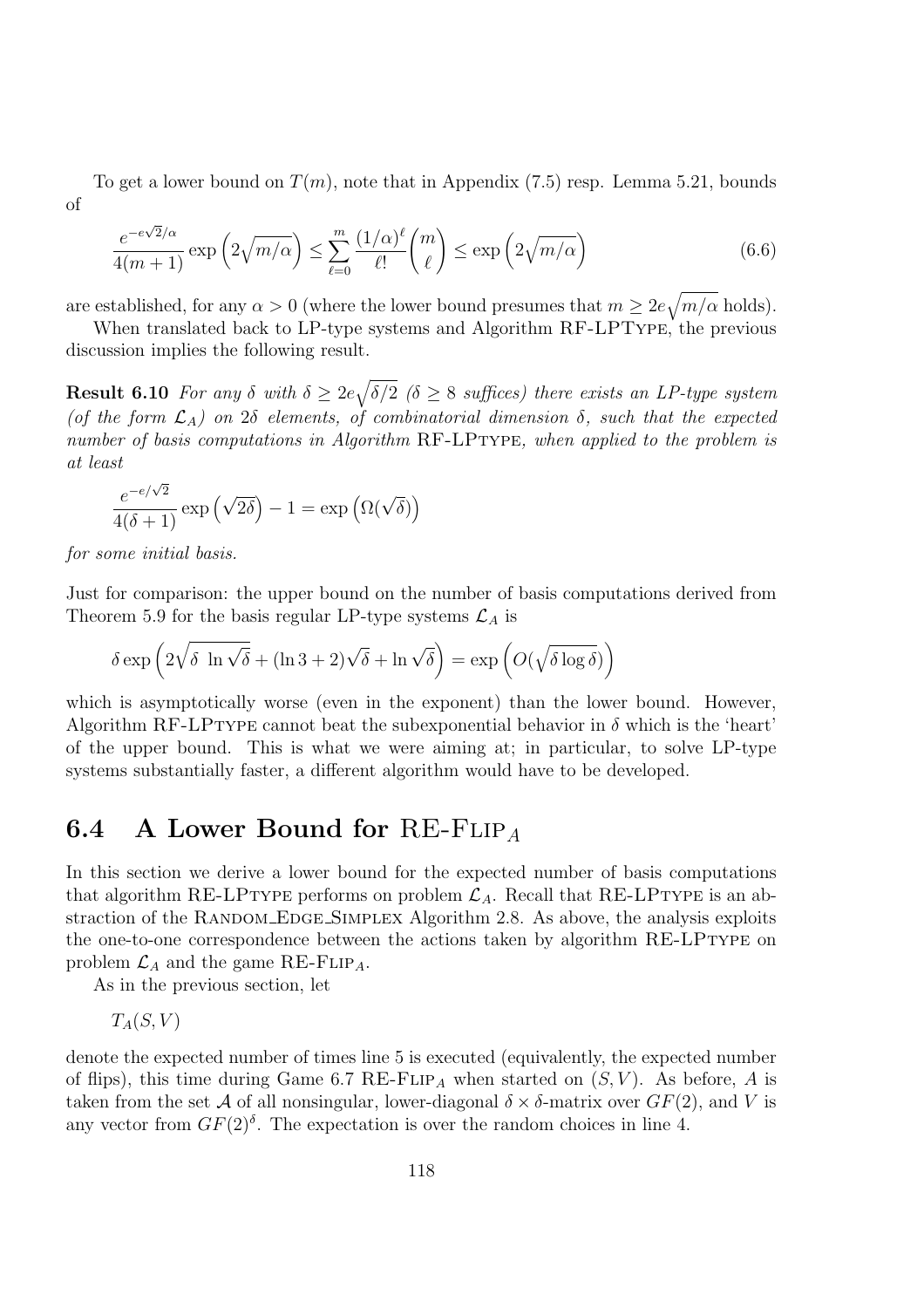Unlike in RF-FLIP, the set  $S$  remains invariant during the game, and since we are actually interested only in the case  $S = [\delta]$ , we restrict our considerations to that case and define

$$
T_A(V) := T_A([\delta], V).
$$

To get an idea about the magnitude of a possible lower bound on  $T_A(V)$ , we start with an upper bound; for  $RF$ - $FLIP_A$ , we had the subexponential upper bound from Chapter 5 that we were trying to approach from below. Here the situation is radically different: Game RE-FLIP, equivalently Algorithm RE-LPTYPE is polynomial on problem  $\mathcal{L}_A$ .

**Lemma 6.11** For all  $A$  and  $V$ .

$$
T_A(V) \le \frac{\delta(\delta+1)}{2}.
$$

**Proof.** We subdivide the game into phases, depending on how the current vector evolves. Let  $V'$  denote this vector, at any stage of the game. A phase ends whenever the leftmost one-entry in  $V'$  gets flipped – which at the same time advances the leftmost one-entry to the right, because entries to the left are unaffected by the flip. It follows that during phase k, V' has at most  $\delta - k + 1$  one-entries, thus the probability of the leftmost one-entry getting flipped in a specific round is at least  $1/(\delta - k + 1)$ . Interpreting this as a sequence of Bernoulli-trials with probability of success at least  $1/(\delta - k + 1)$  independently in every trial, we see that the expected length of phase k is no more than  $\delta - k + 1$ . Summing over all phases gives

$$
T_A(V) \leq \delta + (\delta - 1) + \cdots + 1 = \frac{\delta(\delta + 1)}{2}.
$$

口

Thus, the best we can hope for is an  $\Omega(\delta^2)$  lower bound for game RE-FLIP. The best we can prove (by considering a specific matrix  $A$  and random vector  $V$ ) is a lower bound of

$$
\Omega(\frac{\delta^2}{\ln \delta}),\tag{6.7}
$$

which is worse by a logarithmic factor. Whether game RE-FLIP can actually take a quadratic number of rounds for some matrix A and vector V remains an open problem.

The analysis is not easy. The major difficulty is that the number of random choices the game has in each round, varies and depends on previous choices. This is overcome by relating  $T_A(V)$  to the performance of another game that draws its random choices uniformly from the whole set  $S$  in each round. As a consequence of our method we obtain a lower bound on the performance of the RANDOM-EDGE-SIMPLEX algorithm on the Klee-*Minty cube*, which is a linear program that can be formulated as an LP-type system of the form  $\mathcal{L}_A$ , for exactly the matrix A that we are going to consider for (6.7).

Let us start by introducing the above mentioned 'uniform' flipping game and examine its relations to the original game.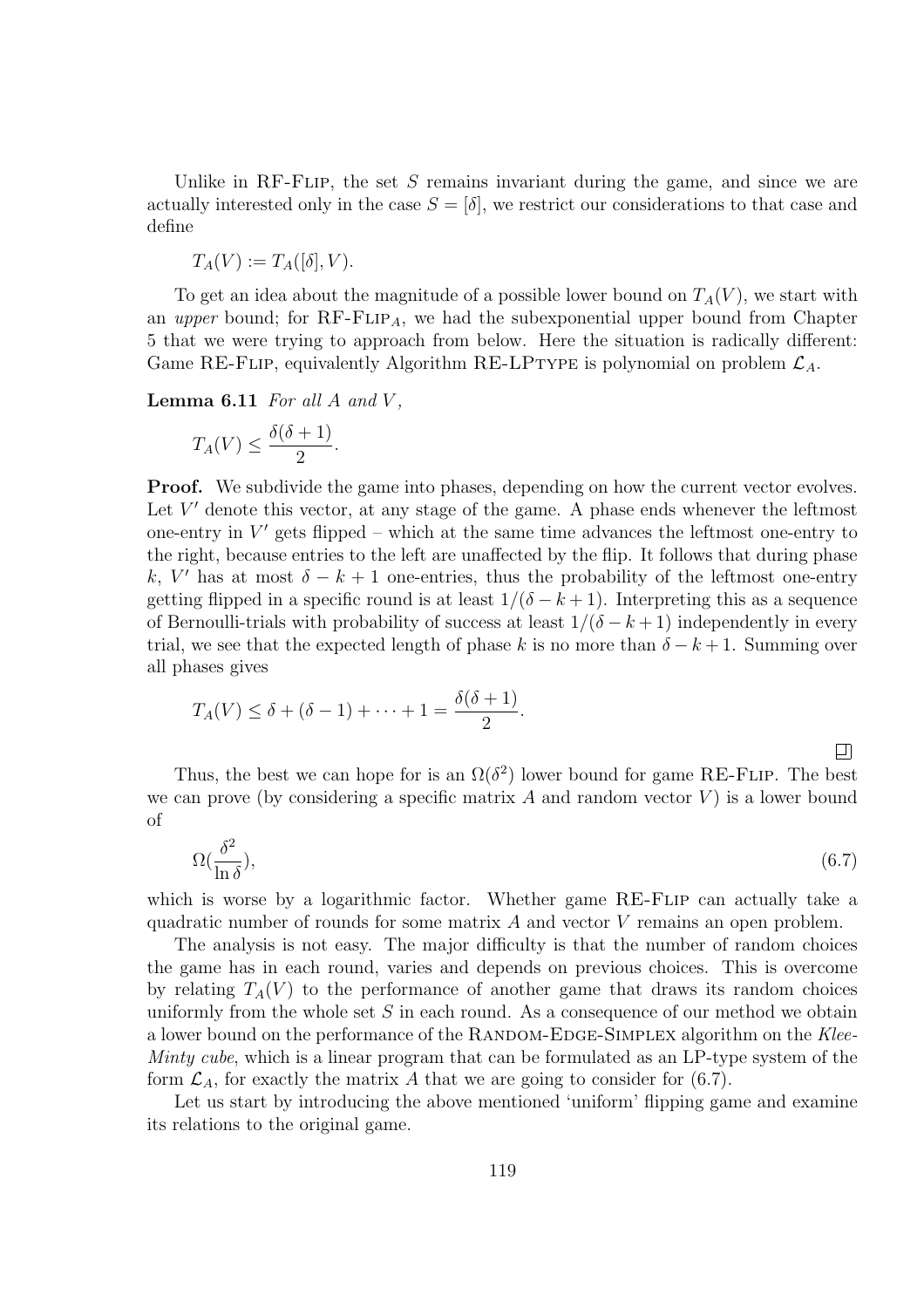## 6.4.1 Game RE-FLIP<sup>\*</sup>

As already noted in the remarks to Example 6.2, the flip at  $\ell$  leaves a vector V invariant if  $V_{\ell} = 0$ . We call this a *void* flip. Thus, game RE-FLIP (which does not contain void flips) can be simulated by flipping in each round with a truly random  $F_A^{\ell}$  (i.e. with  $\ell$ chosen uniformly from the whole set  $S$ ) – the additional void flips do not influence how the current vector evolves, they only slow down the game. Let us denote the resulting game by  $RE$ - $FLIP^*$ .

#### Game 6.12

 $\operatorname{RE-FLIP}^*_A(S, V)$ (\* returns  $V(B(G)), V = V(B), S = S(G).$ \*) 1 while  $V_S \neq 0$  do<br>2 choose randor 2 choose random  $\ell \in S$ <br>3  $V' := F_A^{\ell} V$ 3  $V' := F_A^{\ell} V$ 4 od 5 return V

If we denote the expected number of rounds (i.e. the expected number of flips, including void flips) played in RE-FLIP<sup>\*</sup><sub>A</sub>([ $\delta$ ], V) by  $T_A^*(V)$ , then

$$
T_A(V) \leq T_A^*(V),
$$

where  $T_A(V)$  counts exactly the *nonvoid* flips. As we show next, by averaging over V we are able to quantify by how much RE-FLIP<sup>\*</sup> is slower than RE-FLIP. In particular, a lower bound on the (easier-to-analyze) game RE-FLIP will then yield a lower bound on the game RE-Flip that we are really interested in.

Consider the set of all infinite sequences

 $L = \ell_1, \ell_2, \ldots$ 

with elements in  $[\delta]$ . We refer to them as *flip sequences*, because the game RE-FLIP<sup>\*</sup> runs through (finite prefixes of) such sequences, where the random choice in line 2 induces the probability distribution

$$
\operatorname{prob}_{L}(\ell_k = \ell) = \frac{1}{\delta},
$$

for all  $\ell \in [\delta]$  and all k.

For a flip sequence  $L = \ell_1, \ell_2, \ldots$  and an integer k we let

$$
V^{(L,k)} := F_A^{(L,k)}V
$$
, with  $F_A^{(L,k)} := F_A^{\ell_k} \cdots F_A^{\ell_2} F_A^{\ell_1}$ 

be the result of 'applying' the first k flips of L to the vector V. With this notation we get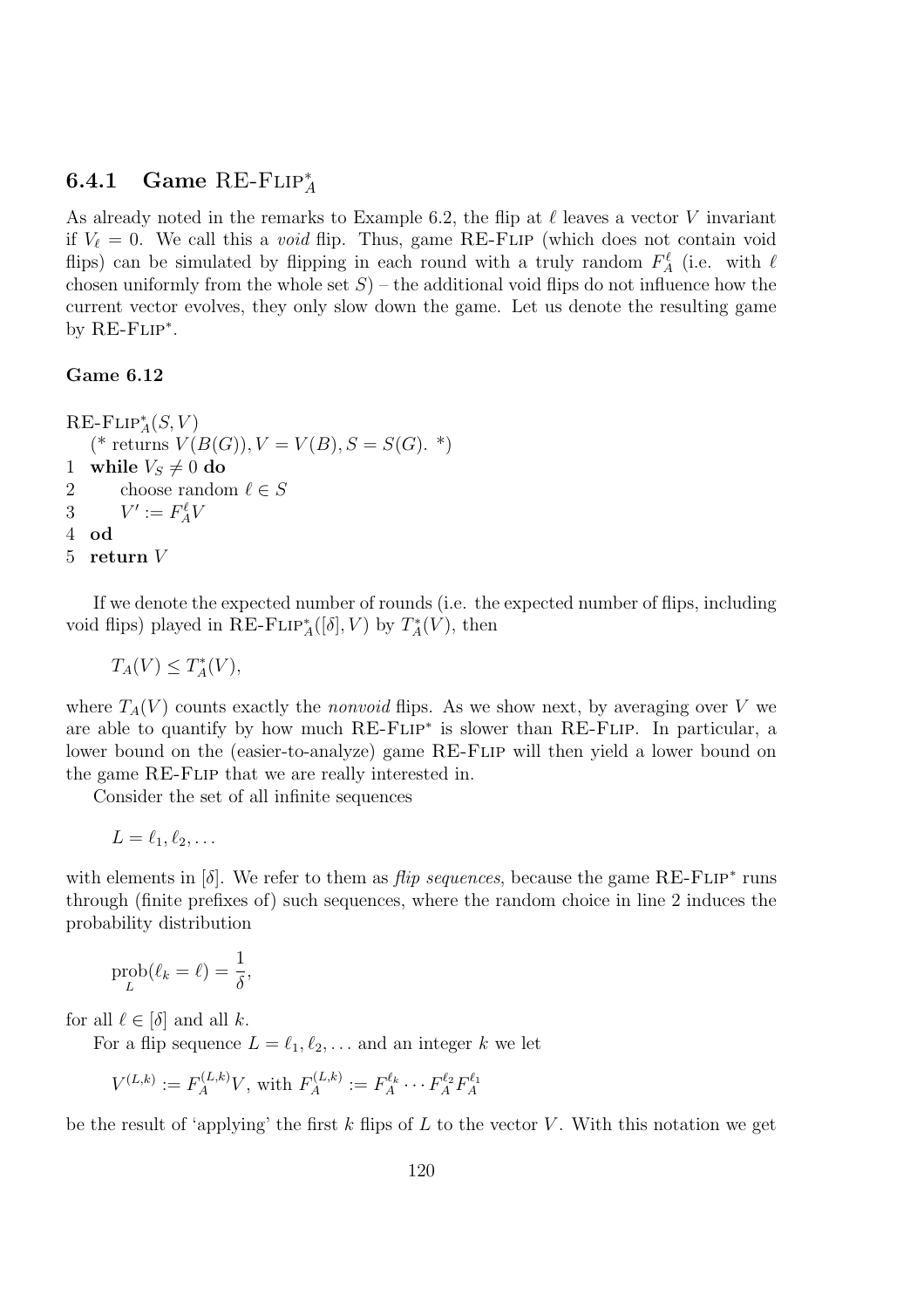Lemma 6.13

$$
T_A(V) = \sum_{k=1}^{\infty} \text{prob}(V^{(L,k)} \neq V^{(L,k-1)}), \tag{6.8}
$$

$$
T_A^*(V) = \sum_{k=0}^{\infty} \text{prob}(V^{(L,k)} \neq 0). \tag{6.9}
$$

**Proof.** The right-hand side of  $(6.8)$  sums over all k the probability that the k-th round of RE-FLIP<sup>\*</sup><sub>A</sub> performs a nonvoid flip. This is just the expected number of nonvoid flips, hence the expected number of rounds in the original game  $RE$ - $FLIP_A$ . The right-hand side of (6.9) sums over all k the probability that the game RE-FLIP<sup>\*</sup><sub>A</sub> consists of more than k rounds, and this evaluates to the expected number of rounds. 口

By averaging over the vector  $V$ , we are going to establish a relation between (6.8) and (6.9). To begin with, recall that  $V^{(L,k)} \neq V^{(L,k-1)}$  if and only if the current vector  $V^{(L,k-1)}$ has a one-entry at position  $\ell_k$ , which implies that the probability for a nonvoid flip in round k is just the expected number of one-entries in  $V^{(L,k-1)}$ , divided by  $\delta$ , hence

$$
\text{prob}(V^{(L,k)} \neq V^{(L,k-1)}) = \frac{1}{\delta} \sum_{\ell=1}^{\delta} \text{prob}(V_{\ell}^{(L,k-1)} = 1). \tag{6.10}
$$

Now consider

$$
T_A := \frac{1}{2^{\delta}} \sum_{V \in GF(2)^{\delta}} T_A(V),
$$

the expected number of flips in  $RE\text{-}FLIP_A$ , averaged over all vectors V. Via (6.10) we obtain

$$
T_A = \sum_{k=1}^{\infty} \frac{1}{\delta} \sum_{\ell=1}^{\delta} \text{prob}(V_{\ell}^{(L,k-1)} = 1)
$$
  
\n
$$
= \frac{1}{\delta} \sum_{\ell=1}^{\delta} \sum_{k=1}^{\infty} \text{prob}((F_{A}^{(L,k-1)}V)_{\ell} = 1)
$$
  
\n
$$
= \frac{1}{\delta} \sum_{\ell=1}^{\delta} \sum_{k=1}^{\infty} \text{prob}(e_{\ell}^{T} F_{A}^{(L,k-1)}V = 1)
$$
  
\n
$$
= \frac{1}{2\delta} \sum_{\ell=1}^{\delta} \sum_{k=1}^{\infty} \text{prob}(e_{\ell}^{T} F_{A}^{(L,k-1)} \neq 0), \qquad (6.11)
$$

since  $\text{prob}_V(\mathbf{e}_l^T F_A^{(L,k-1)} V = 1)$  equals  $1/2$  if  $\mathbf{e}_l^T F_A^{(L,k-1)} \neq 0$  (and is 0 otherwise). Note that if  $\mathbf{e}_{\ell}^T F_A^{(L,k-1)}$  was equal to  $F_A^{(L,k-1)}$   $\mathbf{e}_{\ell}$ , then (6.11) would under (6.9) give

$$
T_A = \frac{1}{2\delta} \sum_{\ell=1}^{\delta} T_A^*(\mathbf{e}_{\ell}),\tag{6.12}
$$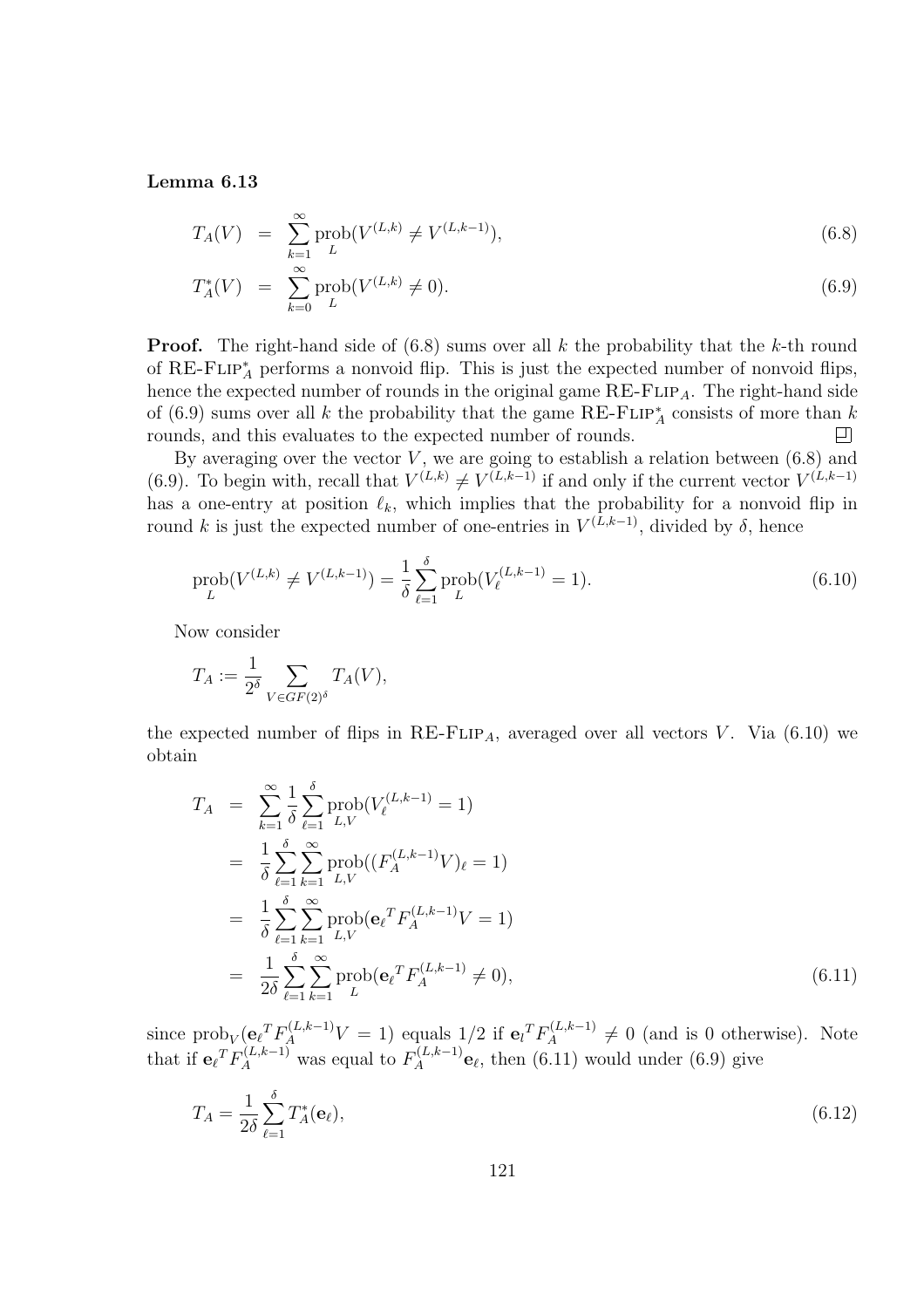and we had obtained a nice relation between games  $RE$ -FLIP<sub>A</sub> and  $RE$ -FLIP<sup>\*</sup><sub>A</sub>. Unfortunately all this does not quite hold. Nevertheless, the following technical lemma allows us to 'pull'  $\mathbf{e}_{\ell}^T$  through  $F_A^{(L,k-1)}$ , at the cost of doing some minor damage both to the vector and the matrix.

For a matrix  $M$  (not necessarily quadratic),  $T M$  denotes the *co-transpose* of  $M$ , which is obtained by reflecting M along its co-diagonal.  $T^M$  can be obtained by turning  $M^T$  upside down (i.e. rotating it by 180◦ , equivalently reversing the row and column orders). Just like for the ordinary transpose,  $T(MM') = T M' T M$  holds. Note that if A is a nonsingular, lower-diagonal matrix that defines a flipping game, so is its co-transpose, and the respective flipping matrices are related as follows.

**Lemma 6.14** For any nonsingular matrix A and  $\ell \in [\delta]$ ,

$$
A^{-1}F_A^{\ell}A = {}_TF_{T}^{\delta-\ell+1}.
$$

Proof.

$$
A^{-1}F_A^{\ell} A = A^{-1}(E + (0, ..., 0, Ae_{\ell}, 0, ..., 0))A
$$
  
=  $(A^{-1} + (0, ..., 0, e_{\ell}, 0, ..., 0))A$   
=  $E + \begin{pmatrix} 0 & \cdots & 0 \\ \vdots & & \vdots \\ a_{\ell 1} & \cdots & a_{\ell \delta} \\ \vdots & & \vdots \\ 0 & \cdots & 0 \end{pmatrix} = T \begin{pmatrix} 0 & \cdots & a_{\ell \delta} & \cdots & 0 \\ \vdots & & \vdots & & \vdots \\ 0 & \cdots & a_{\ell 1} & \cdots & 0 \\ \vdots & & \vdots & & \vdots \\ 0 & \cdots & 0 & \cdots & 0 \end{pmatrix}$   
=  $T(E + (0, ..., 0, TA e_{\delta - \ell + 1}, 0, ..., 0))$   
=  $T F_{T}^{\delta - \ell + 1}.$ 

The following corollary will let us rewrite (6.11) into a form that gives us something similar to the 'would-be' result (6.12).

凹

#### Corollary 6.15

$$
\text{prob}(\mathbf{e}_{\ell}^T F_A^{(L,k-1)} \neq 0) = \text{prob}(F_{TA}^{(L,k-1)} T A \mathbf{e}_{\delta-\ell+1} \neq 0).
$$

**Proof.** For  $L = \ell_1, \ell_2, \ldots \ell_k, \ell_{k+1}, \ldots$  define  $L' = \delta - \ell_k + 1, \ldots, \delta - \ell_2 + 1, \delta - \ell_1 + 1, \ell_{k+1}, \ldots$ From the Lemma it follows that

$$
\mathbf{e}_{\ell}^T F_A^{(L,k-1)} = \mathbf{e}_{\ell}^T A_T F_{T}^{(L',k)} A^{-1},
$$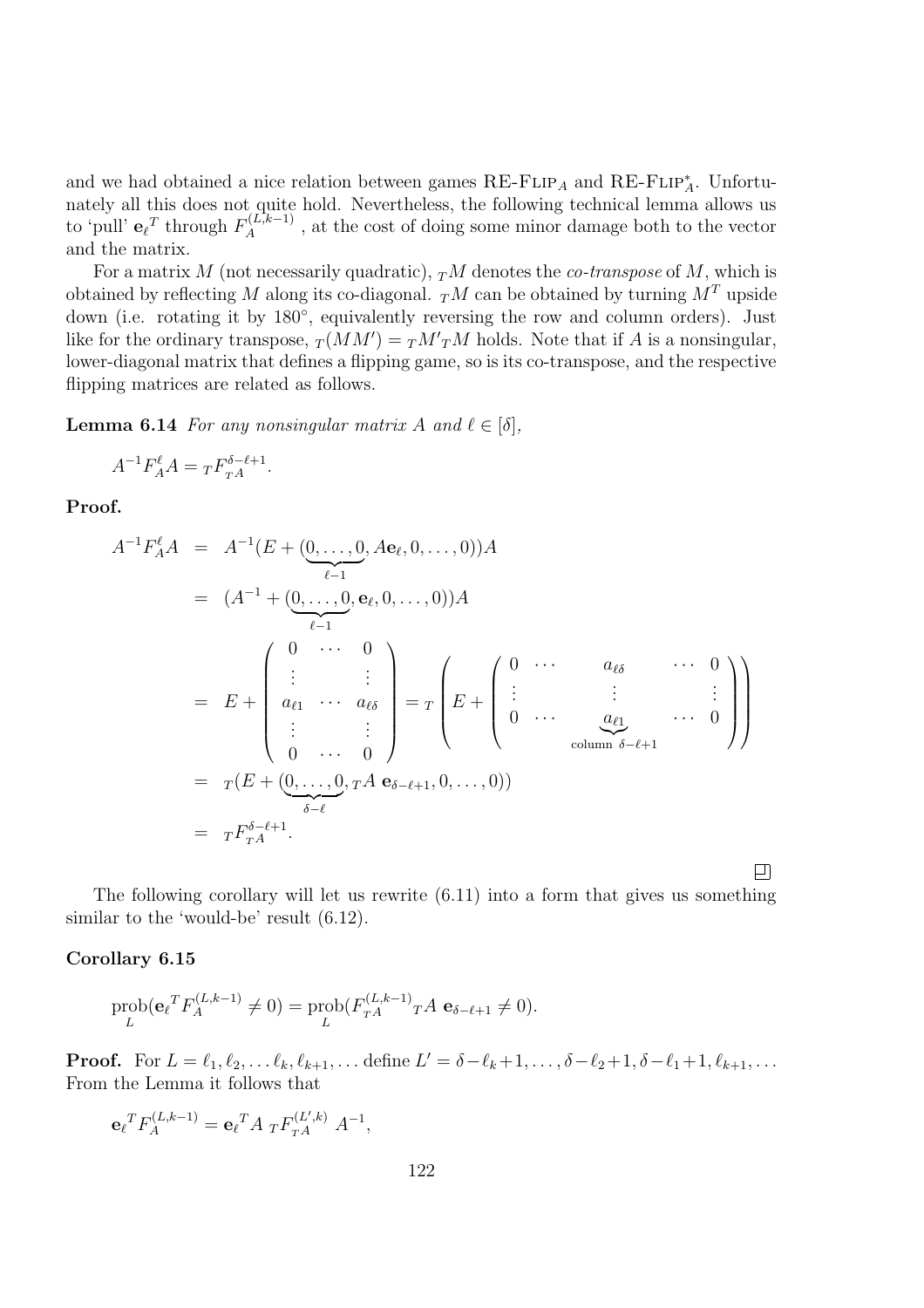and this is nonzero if and only if its cotranspose

$$
(\mathit{T} A)^{-1} F_{\mathit{T} A}^{(L',k)} \mathit{T} A \; \mathbf{e}_{\delta-\ell+1}
$$

is nonzero. Observing that  $(T^A)^{-1}$  is an automorphism of  $GF(2)$ <sup>s</sup> we obtain

$$
\mathbf{e}_{\ell}^T F_A^{(L,k-1)} \neq 0 \ \Leftrightarrow \ F_{T^A}^{(L',k)} T^A \mathbf{e}_{\delta-\ell+1} \neq 0.
$$

Since  $L \leftrightarrow L'$  defines a bijection between flip sequences, we get

$$
\text{prob}(F_{TA}^{(L',k-1)} \cap A \mathbf{e}_{\delta-\ell+1} \neq 0) = \text{prob}(F_{TA}^{(L,k-1)} \cap A \mathbf{e}_{\delta-\ell+1} \neq 0),
$$

and this proves the corollary.

Plugging this into (6.11) gives the main theorem of this subsection.

#### Theorem 6.16

$$
T_A = \frac{1}{2\delta} \sum_{\ell=1}^{\delta} T_{TA}^*(T A \mathbf{e}_{\ell}).
$$

Let us illustrate this theorem on the simplest possible example, namely for  $A = T A = E$ . In this case, a round in game  $RE$ - $FLIP_A$  consists of zeroing a random one-entry of the current vector – all other entries remain unchanged. It follows that the number of rounds equals the number of one-entries in the start vector; for a random start vector,  $\delta/2$  rounds will be played, thus

$$
T_A = \frac{\delta}{2}.
$$

On the other hand, when started on  $T A e_\ell = e_\ell$ , game RE-FLIP<sup>\*</sup><sub>TA</sub> needs an expected number of  $\delta$  rounds until it gets to flip the single one-entry at position  $\ell$  and stops. This gives

$$
\frac{1}{2\delta} \sum_{\ell=1}^{\delta} T_{T^A}^*(T^A \mathbf{e}_{\ell}) = \frac{1}{2\delta} \sum_{\ell=1}^{\delta} \delta = \frac{\delta}{2}.
$$

## 6.4.2 Analysis of RE-FLIP<sup>\*</sup>

Theorem 6.16 relates the average performance of game  $RE$ - $FLIP<sub>A</sub>$  over all vectors to the average performance of game  $RE$ - $FLIP^*_{T^A}$  over a few *specific* vectors. Thus, we have a simpler game to analyze, but in return give up the freedom of chosing a random start vector.

We are going to concentrate on a specific matrix A now, namely

$$
A := \left(\begin{array}{ccc} 1 & \cdots & 0 \\ \vdots & \ddots & \vdots \\ 1 & \cdots & 1 \end{array}\right),\tag{6.13}
$$

 $\Box$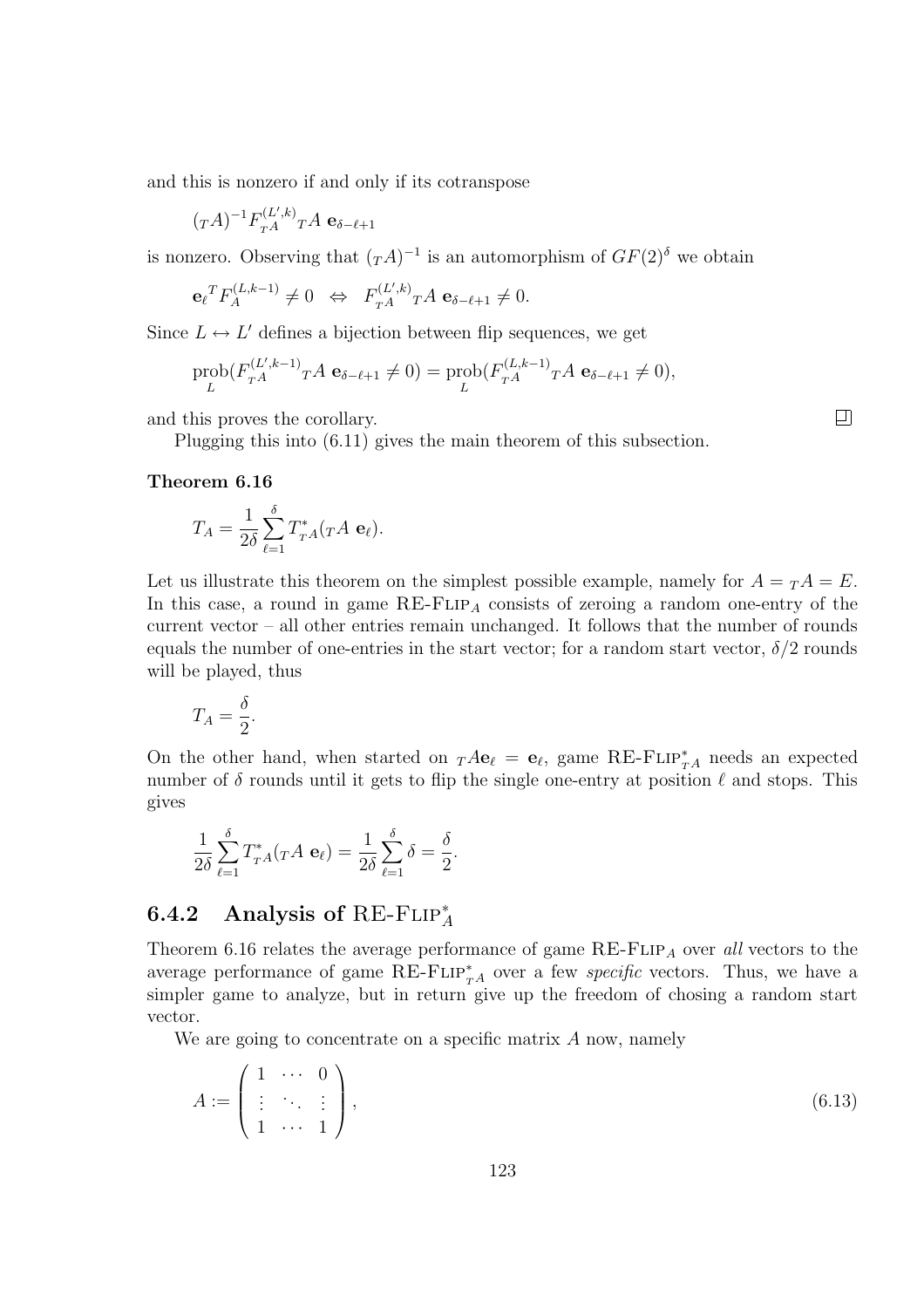which is the *all-one lower-diagonal* matrix. We have  $A = T A$ , so Theorem 6.16 tells us that in order to compute  $T_A$ , we need to determine – for all  $\ell$  – how many rounds are played in game  $RE$ - $FLIP_A^*$  on the average to reduce the vector

$$
A\mathbf{e}_{\ell} = (\underbrace{0,\ldots,0}_{\ell-1},1,\ldots,1)
$$

to zero. To this end we will analyze how the vector evolves during the game. Actually, the analysis will only trace the dimension which records the one-entry with lowest index. Therefore, the considerations for  $A\mathbf{e}_\ell$  are valid as well for any other vector V with the same lowest one-entry.

For a vector V let  $d(V)$  denote the *dimension* of V, which is defined as the number of significant bits in the binary number interpretation, i.e.

$$
d(V) := \delta + 1 - \min\{\ell \mid V_{\ell} = 1\}.
$$

(For  $V = 0$  we let  $d(V) = 0$ .) For example,  $d(Ae_\ell) = \delta - \ell + 1$ .

Now define

$$
T^*(d) := \min\{T_A^*(V) \mid d(V) = d\}.\tag{6.14}
$$

We get  $T^*(0) = 0$  and  $T_A^*(A\mathbf{e}_\ell) \ge T^*(\delta - \ell + 1)$ , and our objective will be to bound

$$
\sum_{\ell=1}^{\delta} T^*(\delta - \ell + 1) = \sum_{d=1}^{\delta} T^*(d)
$$

from below. To this end fix any vector V of dimension  $d > 0$ , with  $T_A^*(V) = T^*(d)$ , and start playing the game on it. Eventually the leading one-entry will be flipped, thereby decreasing the dimension of the vector currently under consideration. The expected number of flips performed until this happens is exactly  $\delta$ . The expected number of flips performed after the dimension has decreased depends on the actual dimension obtained. For  $k < d$  let  $p_k$ denote the probability that the dimension goes down from  $d$  to  $k$ . Then

$$
T^*(d) \ge \delta + \sum_{k=0}^{d-1} p_k T^*(k). \tag{6.15}
$$

Lemma 6.17 Let  $k < d$ . Then

$$
p_0 + \cdots + p_k \leq \frac{1}{d-k}.
$$

**Proof.**  $p_0 + \cdots + p_k$  is the probability that the dimension goes down by at least  $d-k$ , and if this event is possible at all, the flip sequence applied during the game must necessarily hit the leftmost one-entry before it hits any of the next  $d - k - 1$  positions to the right – otherwise there is a zero-entry at the leftmost such position which was hit, and this entry turns into one by the time the leading position gets flipped,  $<sup>1</sup>$  preventing the dimension</sup> from advancing by more than  $d - k - 1$ . However, the leading one-entry gets hit first with probability exactly  $1/(d - k)$ . probability exactly  $1/(d-k)$ .

To proceed further, we need a simple fact.

<sup>&</sup>lt;sup>1</sup>Here we use the fact that  $\overline{A}$  is the all-one lower-diagonal matrix.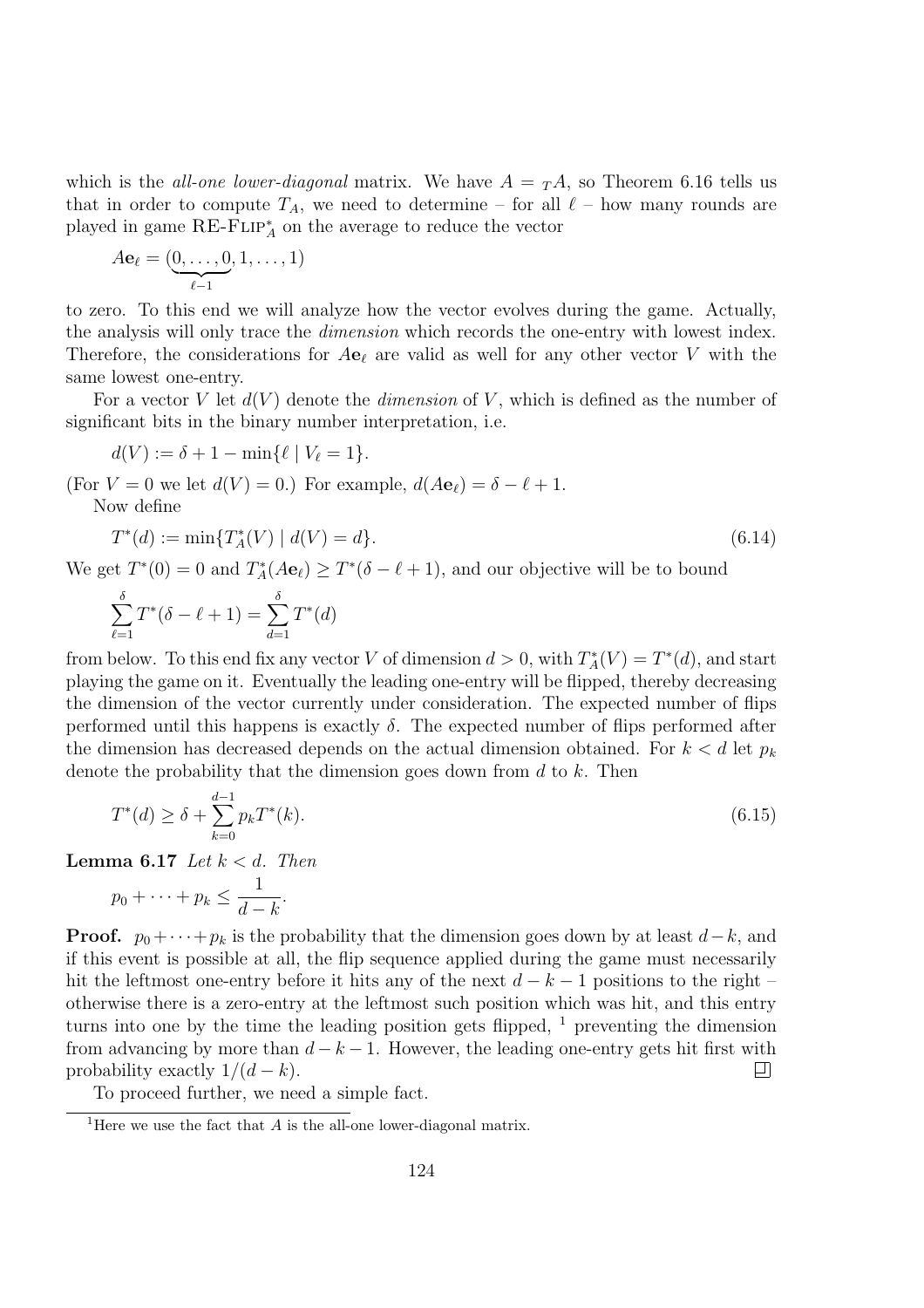**Lemma 6.18**  $T^*(d)$  is monotone increasing with d.

Proof. As above, let

$$
V = (\underbrace{0, \ldots, 0}_{\delta - d}, 1, V_{\delta - d + 2}, \ldots, V_{\delta})
$$

be a vector with  $T_A^*(V) = T^*(d)$  and consider the shifted vector

$$
V' = (\underbrace{0, \ldots, 0}_{\delta - d + 1}, 1, V_{\delta - d + 2}, \ldots, V_{\delta - 1})
$$

of dimension  $d-1$ . We claim that  $T_A^*(V') \leq T_A^*(V)$  holds which proves the lemma. To see this, consider the following bijection  $L \leftrightarrow L'$  between flip sequences.  $L = \ell_1, \ell_2, \ldots$  is mapped to  $L' = \ell'_1, \ell'_2, \ldots$  defined by

$$
\ell'_k := \begin{cases} \ell_k, & \text{if } \ell_k = 1, \dots, \delta - d \\ \ell_k + 1, & \text{if } \ell_k = \delta - d + 1, \dots, \delta - 1 \\ \delta - d + 1, & \text{if } \ell_k = \delta \end{cases}
$$

Now, if playing the game with L reduces V to zero, then playing the game with  $L'$  reduces  $V'$  to zero. Consequently, on the average over all  $L$ , the game on  $V$  does not end before the game on  $V'$ . 口

Monotonicity of  $T^*$  implies that the right hand side of  $(6.15)$  is minimized if the tuple  $(p_{d-1}, \ldots, p_0)$  is lexicographically smallest subject to  $\sum_{k=0}^{d-1} p_i = 1$  and the inequalities established by Lemma 6.17. This is the case if

$$
p_k = \frac{1}{d-k} - \frac{1}{d-k+1}
$$

for  $k > 0$ ,  $p_0 = 1/d$ . Recalling that  $T^*(0) = 0$ , we get

**Lemma 6.19** For  $d > 0$ ,

$$
T^*(d) \ge \delta + \sum_{k=1}^{d-1} \left( \frac{1}{d-k} - \frac{1}{d-k+1} \right) T^*(k).
$$

Now we are ready to prove a lower bound on  $\sum_{d=1}^{b} T^*(d)$ .

**Theorem 6.20** Let  $H_n := 1 + \frac{1}{2} + \cdots + \frac{1}{n}$  $\frac{1}{n}$  denote the *n*-th harmonic number. Then

$$
\sum_{d=1}^{\delta} T^*(d) \ge \frac{\delta^3}{2(H_{\delta+1} - 1)}.
$$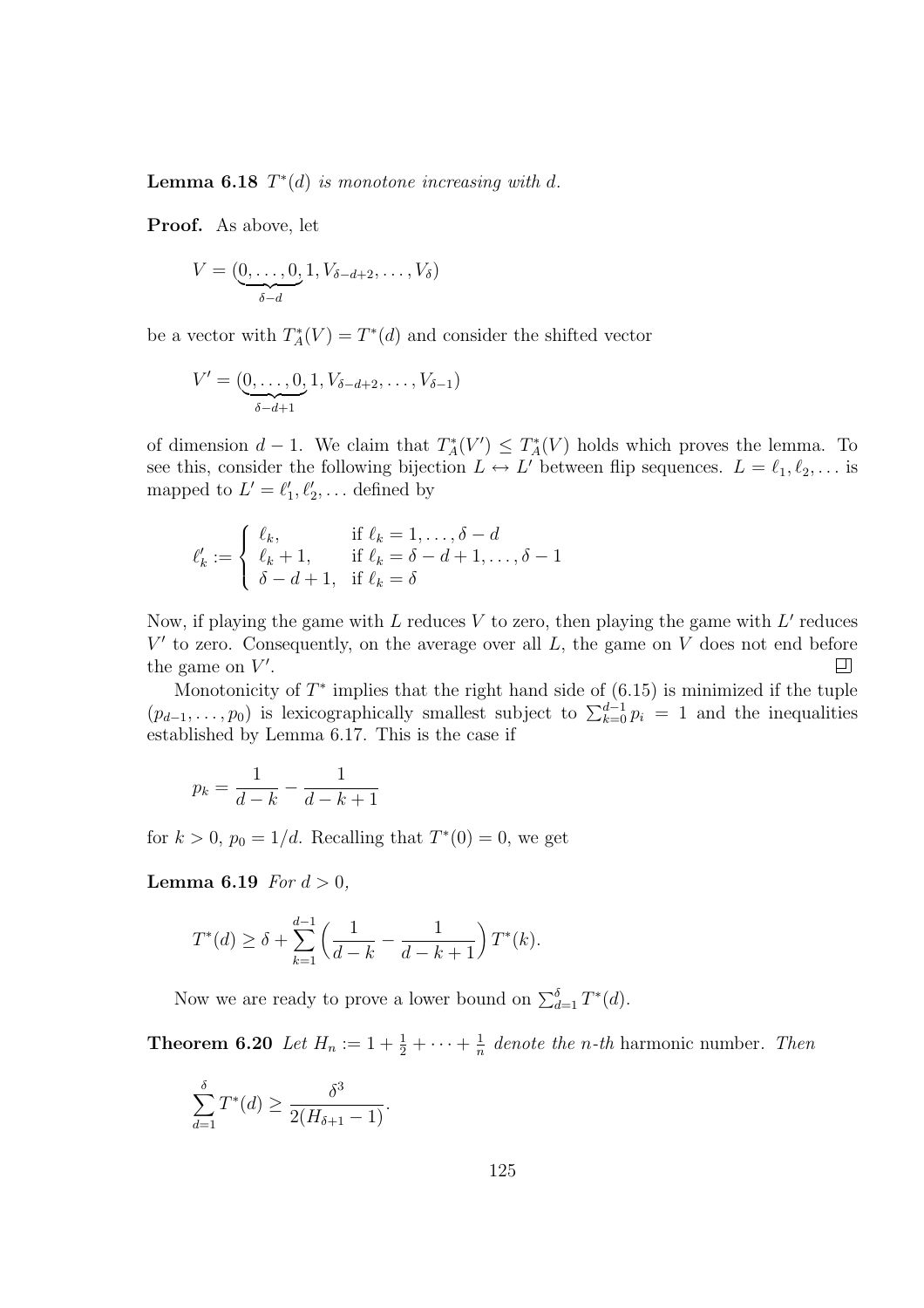Proof. The inequality of Lemma 6.19 can be rewritten as

$$
\sum_{k=1}^{d} \frac{T^*(k)}{d-k+1} \ge \delta + \sum_{k=1}^{d-1} \frac{T^*(k)}{d-k},
$$

and after setting  $f(d) := \sum_{k=1}^{d} T^*(k) / (d - k + 1)$  reads as

$$
f(d) \ge \delta + f(d - 1)
$$

with  $f(0) = 0$ . This implies  $f(d) \ge d \delta$  for all  $d \le \delta$ , so

$$
\sum_{k=1}^{d} \frac{T^*(k)}{d-k+1} \ge d \delta. \tag{6.16}
$$

Summing up these inequalities for all values of d up to  $\delta$  gives

$$
\frac{\delta^2(\delta+1)}{2} \leq \sum_{d=1}^{\delta} \sum_{k=1}^d \frac{T^*(k)}{d-k+1}
$$
  
= 
$$
\sum_{k=1}^{\delta} T^*(k) \sum_{d=k}^{\delta} \frac{1}{d-k+1}
$$
  
= 
$$
\sum_{k=1}^{\delta} T^*(k) H_{\delta-k+1}.
$$
 (6.17)

While  $T^*(k)$  increases with k,  $H_{\delta-k+1}$  decreases, and Chebyshev's first summation inequality, Appendix (7.9), can be applied to yield

$$
\sum_{k=1}^{\delta} T^*(k) H_{\delta-k+1} \leq \frac{1}{\delta} \left( \sum_{k=1}^{\delta} T^*(k) \right) \left( \sum_{k=1}^{\delta} H_{\delta-k+1} \right)
$$
\n
$$
= \frac{1}{\delta} (\delta+1) (H_{\delta+1} - 1) \sum_{k=1}^{\delta} T^*(i), \tag{6.18}
$$

because

$$
\sum_{k=1}^{\delta} H_{\delta-k+1} = \sum_{k=1}^{\delta} H_k = \sum_{k=1}^{\delta} \sum_{m=1}^{k} \frac{1}{m} = \sum_{m=1}^{\delta} \sum_{k=m}^{\delta} \frac{1}{m} = \sum_{m=1}^{\delta} \frac{\delta-m+1}{m}
$$

$$
= \sum_{m=1}^{\delta} \frac{\delta+1}{m} - \delta = (\delta+1)H_{\delta} - \delta = (\delta+1)(H_{\delta+1} - 1).
$$

Putting together (6.17) and (6.18) gives

$$
\frac{\delta^3}{2} \le (H_{\delta+1} - 1) \sum_{k=1}^{\delta} T^*(k),
$$

and this implies the result.

 $\boxed{\Box}$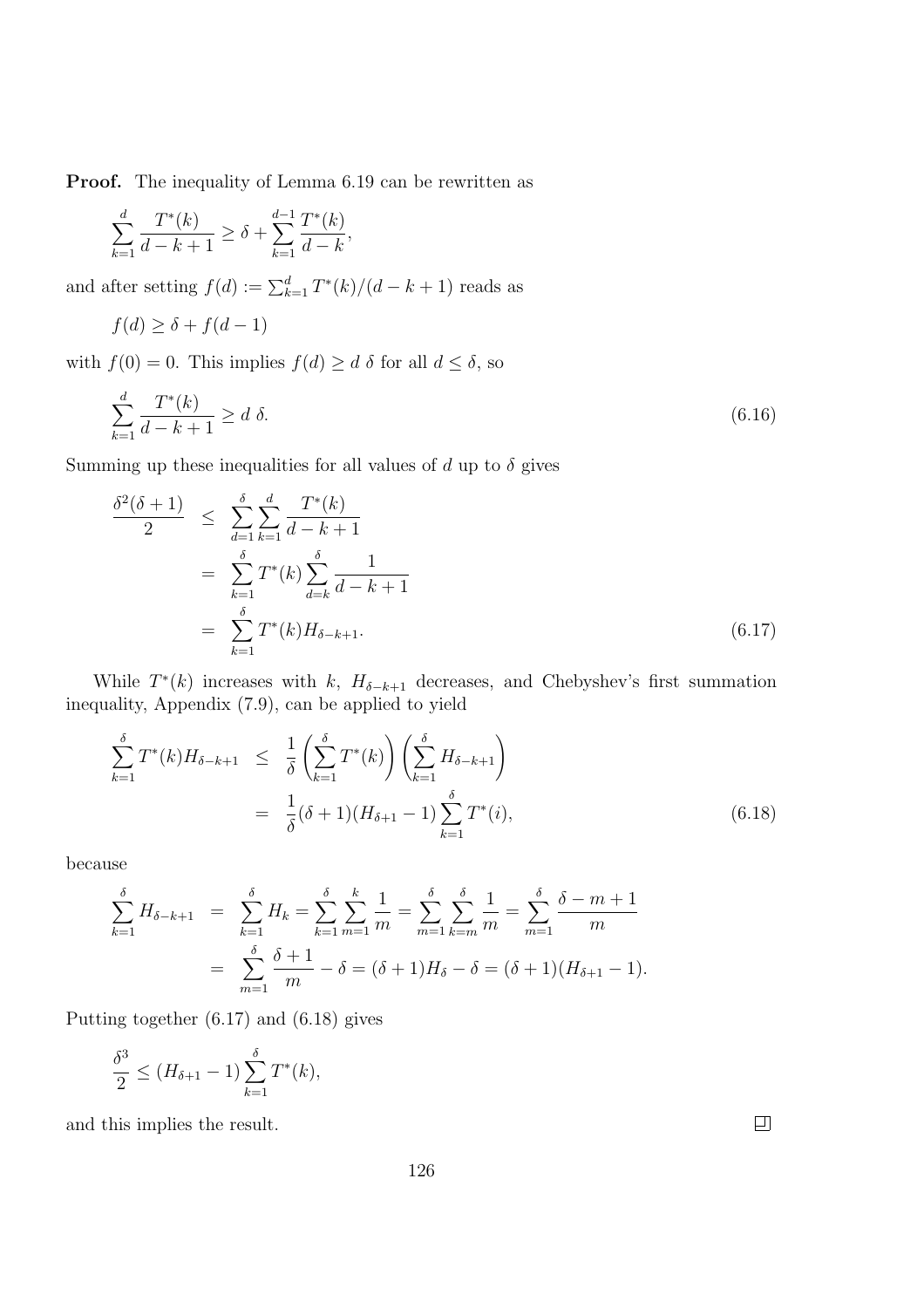We remark that within a factor of 2, the bound of Theorem 6.20 is the best one can deduce from the recurrence in Lemma 6.19. Namely, solving the recurrence with equality leads to

$$
\sum_{k=1}^{\delta} \frac{T^*(k)}{\delta - k + 1} = \delta^2
$$

in (6.16). This time both  $T^*(k)$  and  $1/(\delta - k + 1)$  increase with k, and Chebyshev's second summation inequality, Appendix 7.10 gives

$$
\delta^2 = \sum_{k=1}^{\delta} \frac{T^*(k)}{\delta - k + 1} \ge \frac{1}{\delta} \left( \sum_{k=1}^{\delta} T^*(k) \right) \left( \sum_{k=1}^{\delta} \frac{1}{\delta - k + 1} \right) = \frac{1}{\delta} \left( \sum_{k=1}^{\delta} T^*(k) \right) H_{\delta}.
$$

This implies

$$
\sum_{k=1}^{\delta} T^*(k) \le \frac{\delta^3}{H_\delta}.
$$

#### 6.4.3 The Bound

Now, let us collect our achievements. Originally we were aiming at a lower bound on  $T_A(V)$ , the expected number of rounds in game RE-FLIP<sub>A</sub>([ $\delta$ ], V). In Theorem 6.16 we have shown that this expectation can be expressed in terms of the easier game  $RE$ - $FLIP^*$ when we average over  $V$ , more precisely,

$$
T_A := \frac{1}{2^{\delta}} \sum_{V \in GF(2)^{\delta}} T_A(V) = \frac{1}{2\delta} \sum_{\ell=1}^{\delta} T_{T_A}^*(T_A \mathbf{e}_{\ell}),\tag{6.19}
$$

where  $T_{T_A}^*(T_A \mathbf{e}_\ell)$  is the expected number of rounds in game RE-FLIP<sup>\*</sup><sub>TA</sub>([ $\delta$ ],  $T_A \mathbf{e}_\ell$ ). For the all-one lower-diagonal matrix A defined in (6.13),  $A = T_A A$  holds, and the previous subsection shows that for this choice of  $A$ , the sum on the right hand side of  $(6.19)$  can be bounded from below by

$$
\sum_{\ell=1}^{\delta} T_A^*(A\mathbf{e}_{\ell}) \ge \sum_{d=1}^{\delta} T^*(d) \ge \frac{\delta^3}{2(H_{\delta+1} - 1)}.
$$

Pasting this into (6.19) gives the final bound.

**Theorem 6.21** For the all-one lower-diagonal matrix A, the expected number of rounds in game  $RE$ - $FLIP_A$ , averaged over all start vectors, is at least

$$
T_A \ge \frac{\delta^2}{4(H_{\delta+1} - 1)}.
$$

When translated back to LP-type systems and algorithm RE-LPTYPE, this gives the following result.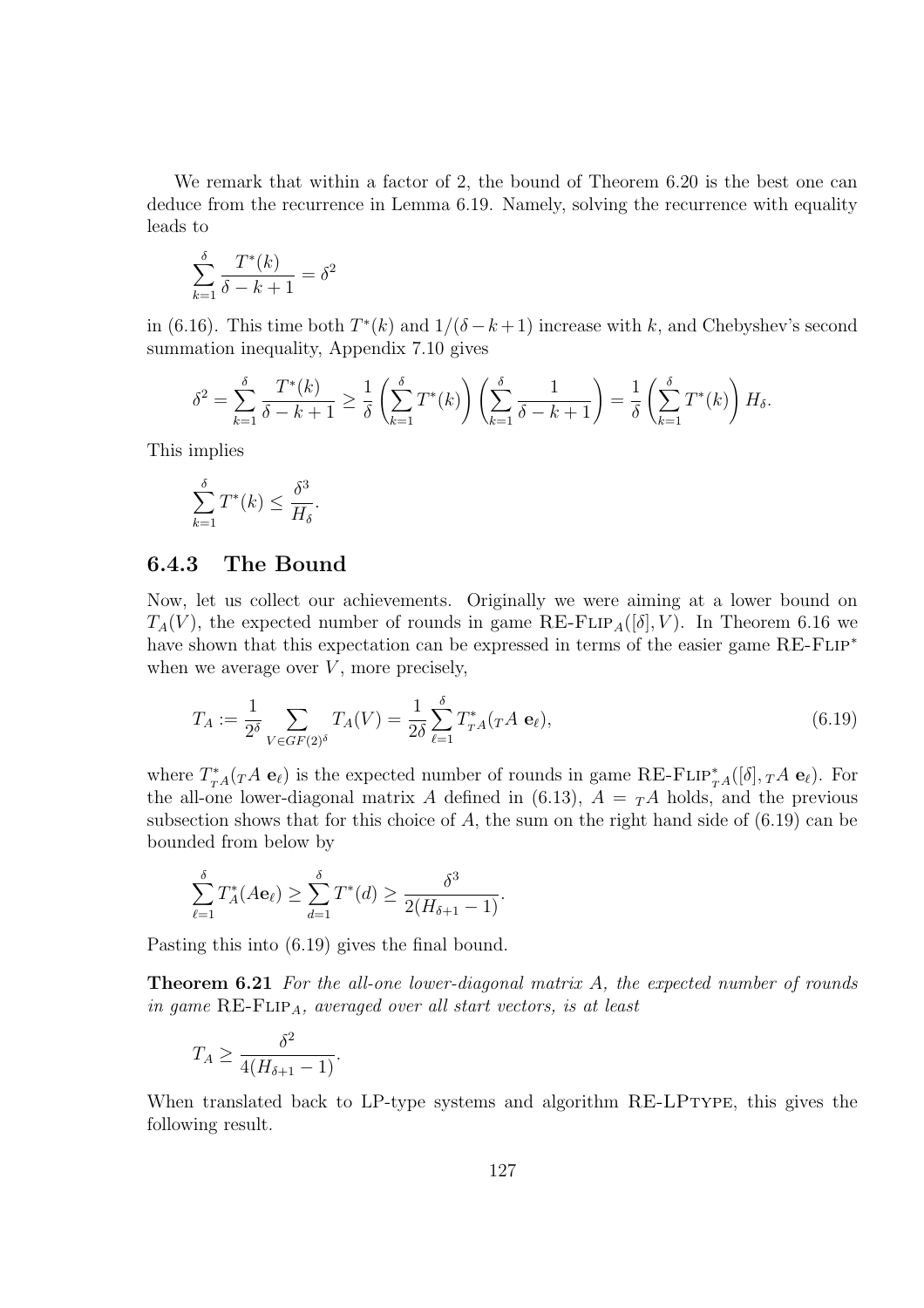**Result 6.22** For any  $\delta > 0$  the all-one lower-diagonal matrix A defines an LP-type system  $\mathcal{L}_A$  on 28 elements, of combinatorial dimension  $\delta$ , such that the expected number of basis computations in Algorithm RE-LPTYPE, when applied to the problem is at least

$$
\frac{\delta^2}{4(H_{\delta+1}-1)} \ge \frac{\delta^2}{4\ln(\delta+1)},
$$

for some initial basis.

Recall that from Lemma 6.11 we get an upper bound of

$$
\frac{\delta(\delta+1)}{2}
$$

for the expected number of basis computations, for all problems  $\mathcal{L}_A$  and any initial basis. Thus, there is still a logarithmic gap between the lower and the upper bound.

## 6.5 The Klee-Minty Cube

In the previous section we have developed a lower bound for the number of basis computations performed by the abstract algorithm RE-LPTYPE on an abstract LP-type problem  $\mathcal{L}_A$ . In this section we show that this has actually an interpretation as a lower bound on the number of pivot steps performed by the 'real' RANDOM-EDGE-SIMPLEX Algorithm 2.8 on a 'real' linear program whose feasible region is the so-called Klee-Minty cube, a deformed unit cube in  $\mathbb{R}^d$ .

Fix  $0 < \varepsilon < 1/2$ . For any  $d \ge 1$ , the d-dimensional Klee-Minty LP is the following (bounded, feasible and nondegenerate) linear program in d variables and 2d constraints.

minimize 
$$
x_d
$$
  
\nsubject to  $0 \le x_1 \le 1$ ,  
\n $\varepsilon x_{i-1} \le x_i \le 1 - \varepsilon x_{i-1}, 2 \le i \le d$ . (6.20)

The feasible region of this LP is called the d-dimensional Klee-Minty cube. Figure 6.1 shows this 'cube' in 3 dimensions, for  $\varepsilon = 1/3$ . In the limit  $\varepsilon \to 0$ , the Klee-Minty cube approaches the regular unit cube. Since  $\varepsilon < 1/2$ , we may set any of the variables to Since  $\varepsilon$  < 1/2, we may set any of the variables to its lower resp. upper bound, independently in any of the  $d$  inequalities of (6.20). The  $2^d$ choices specify the vertices of the cube, and we can encode every vertex  $v$  by a  $0/1$ -vector  $V = (V_1, \ldots, V_d) \in GF(2)^d$ , with  $V_i = 1$  if and only if the value of variable  $x_i$  is equal to its upper bound. For  $d = 3$ , Figure 6.1 shows the vertex-vector assignment that we get.

In order to analyze the actions taken by the RANDOM-EDGE-SIMPLEX algorithm on the LP (6.20), we do not intend to argue on the level of basic feasible solutions and tableaus again. Instead, let us recall the geometric interpretation of the simplex method, and in particular, of a pivot step, as given in Subsection 1.2.3 of Chapter 1. In this interpretation, the simplex method traces a path of vertices in the feasible region, starting with some initial vertex. At any point in time it 'sits' at a vertex and performs a pivot step. In case of RANDOM-EDGE-SIMPLEX, this step consists of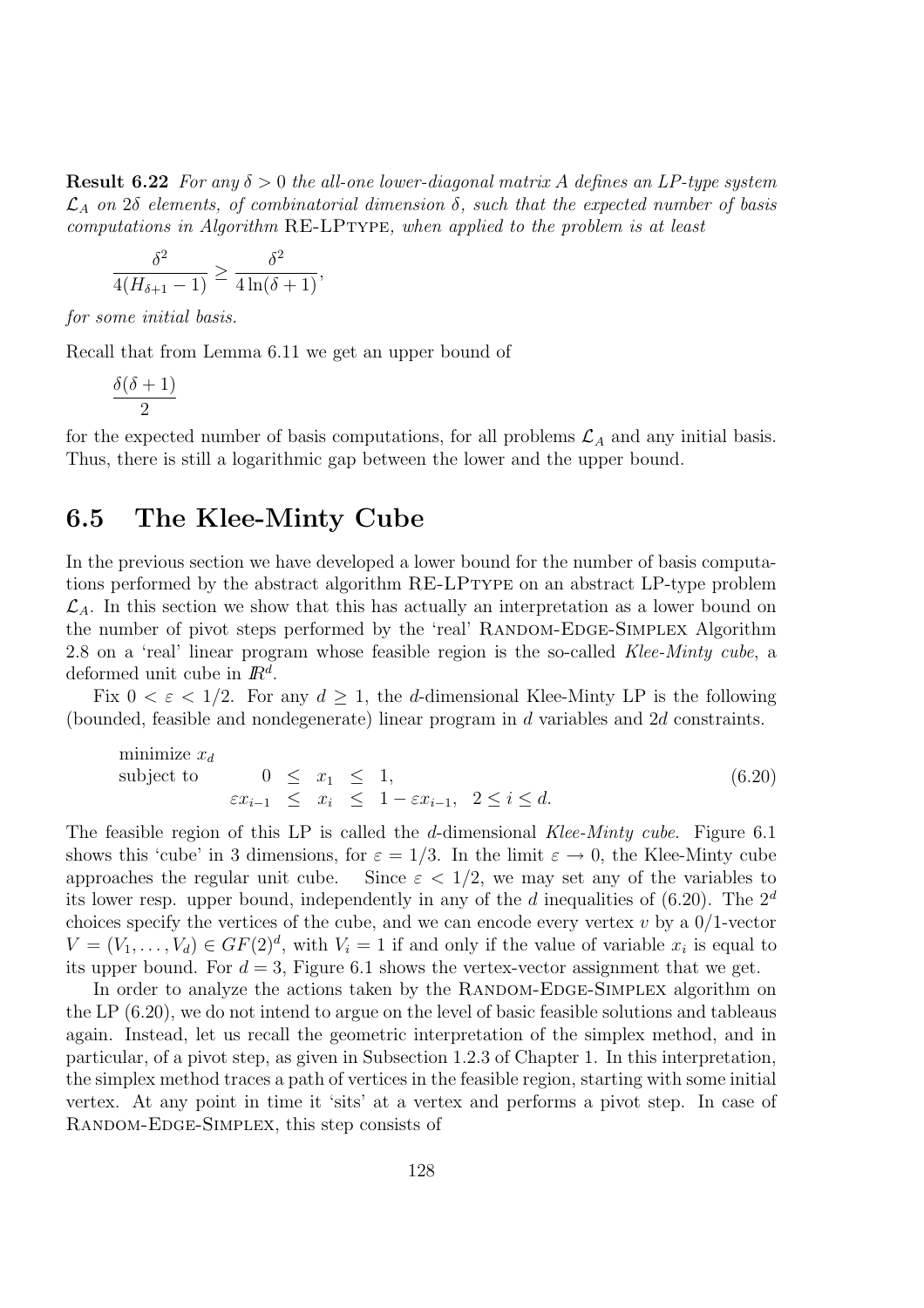

Figure 6.1: Klee-Minty cube for  $d = 3, \varepsilon = 1/3$ 

- choosing a random out of the incident edges along which the objective function improves, and
- following this edge to its other incident vertex.

If no improving edge exists, the current vertex is reported as optimal. Under boundedness and nondegeneracy, this geometric description exactly matches the algebraic description involving basic feasible solutions and tableaus.

In case of the Klee-Minty cube, an edge connects two vertices  $v, v'$  if and only if the associated  $0/1$ -vectors  $V, V'$  differ in exactly one entry, and the  $x_d$ -coordinates (heights) of  $v$  and  $v'$  determine in which direction the edge is an improving edge. The following lemma gives a combinatorial characterization of the edge orientations, i.e. given two adjacent vertices  $v, v'$ , we can decide which one has smaller  $x_d$ -coordinate by just looking at the corresponding  $0/1$ -vectors  $V, V'$ .

**Lemma 6.23** Let  $v, v'$  be two adjacent vertices of the d-dimensional Klee-Minty cube, of height  $\tilde{x}_d$  resp.  $\tilde{x}'_d$ , with associated 0/1-vectors

$$
V = (V_1, ..., V_i, ..., V_d),
$$
  
\n
$$
V' = (V_1, ..., 1 - V_i, ..., V_d).
$$

Then  $\tilde{x}'_d < \tilde{x}_d$  if and only if  $\sum_{k=i}^d V_k = 1$ , summation being over  $GF(2)$ .

**Proof.** If every variable either assumes its upper or its lower bound in (6.20), then  $x_d$  is a linear expression in  $x_i$ , where the sign of  $x_i$  in this expression is given by

$$
(-1)^{\sum_{k=i+1}^d V_k}.
$$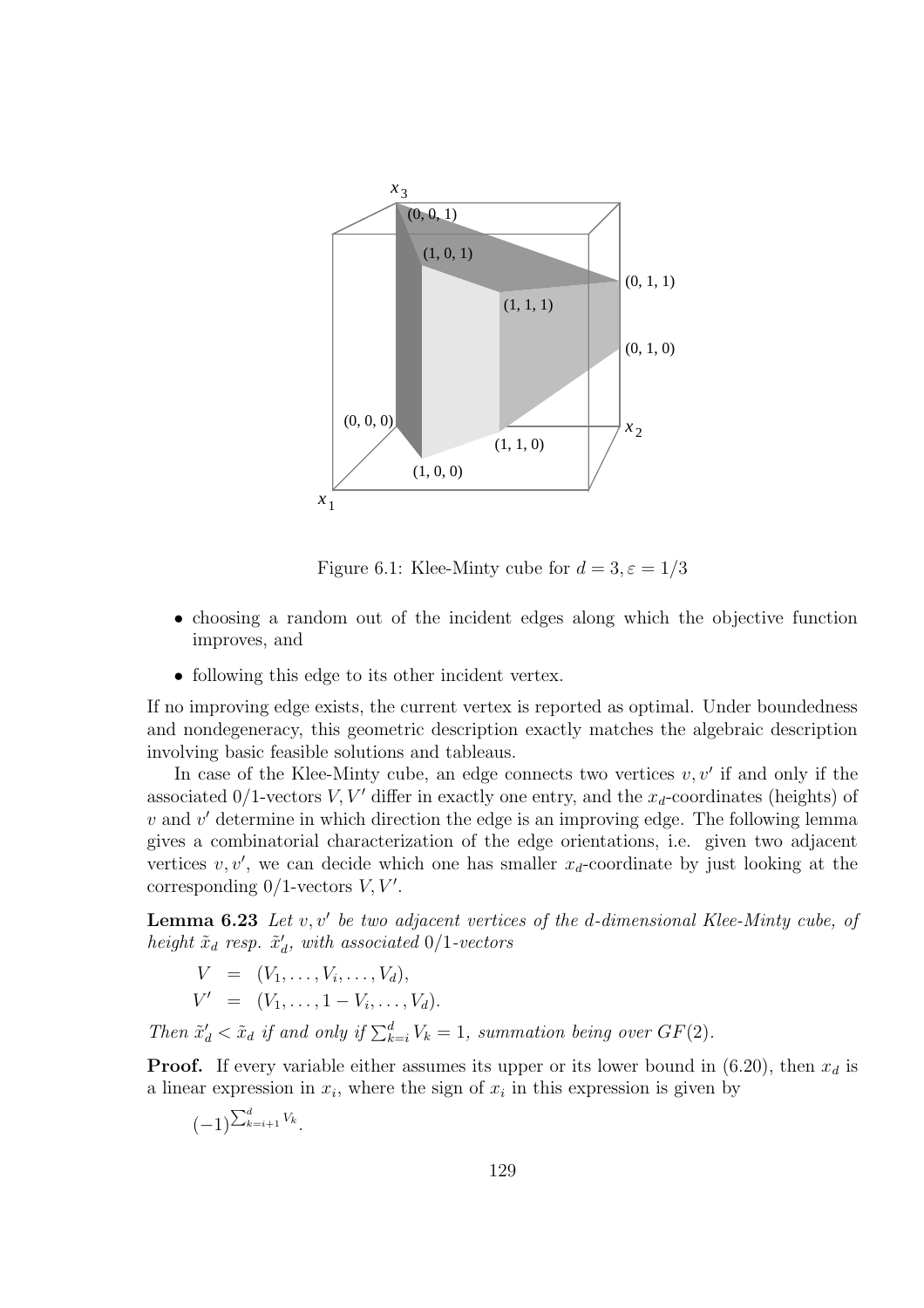Consequently,  $x_d$  gets smaller by going from  $v$  to  $v'$  if and only if

- $x_i$  gets smaller (i.e.  $V_i = 1$ ) and  $\sum_{k=i+1}^{d} V_k = 0$ , or
- $x_i$  gets larger (i.e.  $V_i = 0$ ) and  $\sum_{k=i+1}^{d} V_k = 1$ ,

and this is equivalent to  $\sum_{k=i}^{d} V_k = 1$ .

With this lemma, we can reinterpret the RANDOM-EDGE-SIMPLEX algorithm on the Klee-Minty cube as a combinatorial game on  $0/1$ -vectors, without referring to the geometry any longer.

口

Given any vector  $V = (V_1, \ldots, V_d)$ , choose at random a position i such that  $\sum_{k=i}^{d} V_k = 1$  (random improving edge) and flip it (follow the edge to its other incident vertex). Repeat until  $V = 0$ .

Let us compare this with the actions taken by Game 6.7 RE-FLIP<sub>A</sub>, with A equal to the all-one lower-diagonal matrix (6.13).

Given any vector  $W = (W_1, \ldots, W_d)$ , choose at random a position i such that  $W_i = 1$  and flip it, together with all positions to the right of i. Repeat until  $W = 0$ .

The point is now that both flipping processes are equivalent up to a coordinate transformation. If we define

$$
W_i := \sum_{k=d-i+1}^d V_k,
$$

for all  $i$ , the same game is played in two different coordinate systems: we obviously have  $\sum_{k=i}^{d} V_k = 1$  if and only if  $W_{d-i+1} = 1$ . Moreover, flipping  $V_i$  exactly corresponds to flipping  $W_{d-i+1}, \ldots, W_d$ . Consequently, the expected number of pivot steps performed by RANDOM-EDGE-SIMPLEX (when started on a random vertex of the d-dimensional Klee-Minty cube) equals the expected number of rounds in game  $RE$ -FLIP<sub>A</sub> (when started on a random vector of  $GF(2)<sup>d</sup>$ . This number of rounds has been bounded from below in Theorem  $6.21$ , and the previous discussion establishes the same bound for RANDOM-Edge-Simplex.

Theorem 6.24 When started on a random vertex of the d-dimensional Klee-Minty cube, the expected number of pivot steps performed by Algorithm 2.8 RANDOM-EDGE-SIMPLEX is at least

$$
\frac{d^2}{4\ln(d+1)}.
$$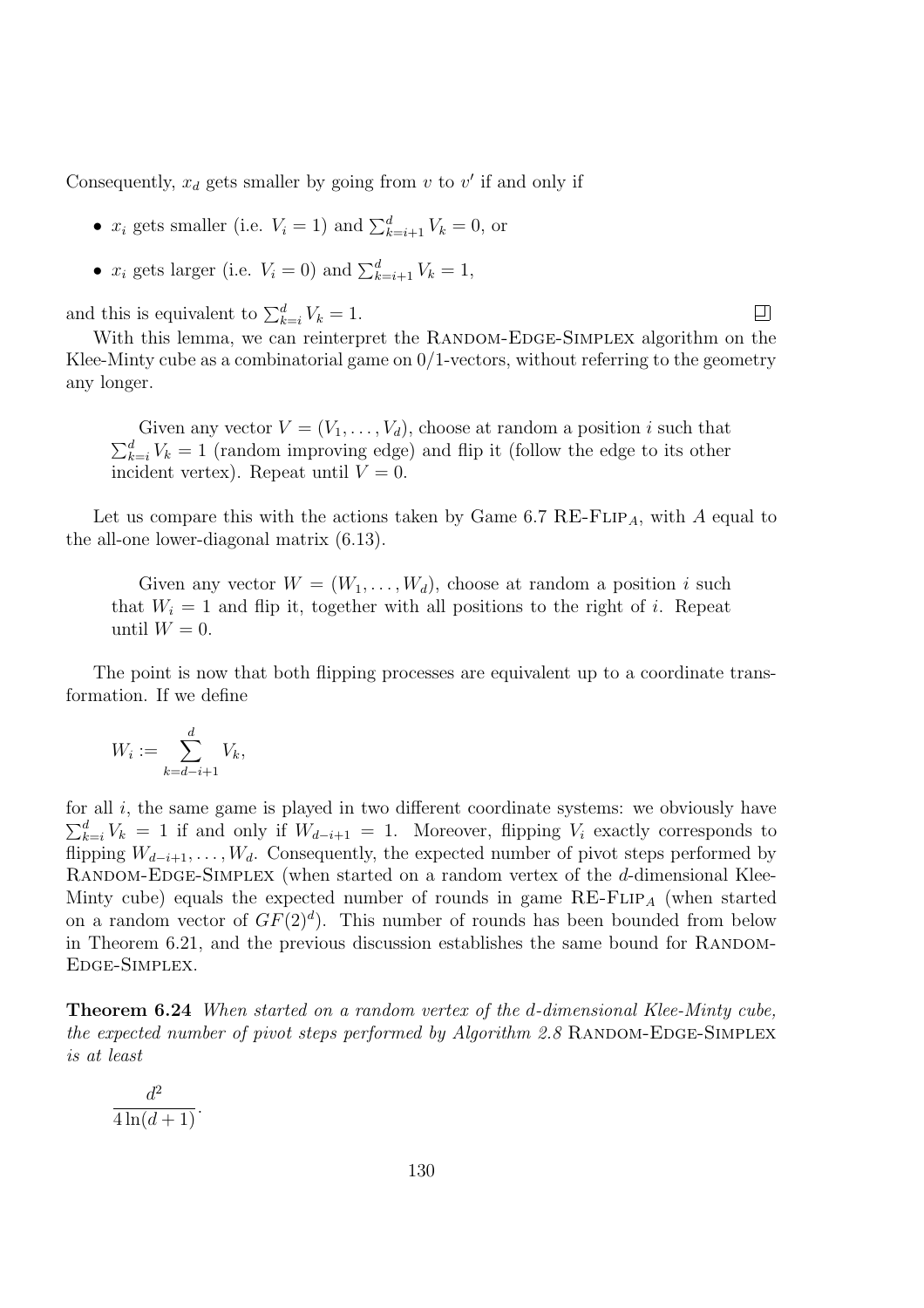### 6.6 Discussion

We have proved a nearly quadratic lower bound on the number of pivot steps in Algorithm RANDOM-EDGE-SIMPLEX. This result appeared first in [21], here we have derived it from the more general setting of Algorithm RE-LPTYPE and Matoušek's LP-type systems  $\mathcal{L}_A$ which we have shown to give a subexponential lower bound for Algorithm RF-LPTYPE.

It was Exercise 8.10<sup>∗</sup> in the book by Papadimitriou and Steiglitz [40, p. 188] that first raised the question about the performance of RANDOM-EDGE-SIMPLEX on the Klee-Minty cube. As already mentioned in Chapter 1, the Klee-Minty linear program (and variants of it) serve as worst case examples for many deterministic simplex algorithms, leading to exponential behavior in the dimension d. These LPs are therefore natural 'test problems' for randomized variants. While an easy upper bound of expected  $O(d^2)$ pivots for Random-Edge-Simplex on the Klee-Minty cube follows from Lemma 6.11 (this bound has explicitly been stated first by Kelly [29]), no other bounds were known. In the above mentioned exercise, a wrong upper bound of  $O(d)$  was claimed, for all start vertices. Motivated by computational results for small cases, Kelly [29] conjectured an upper bound of  $O(d \log^2 d)$ . Our nearly quadratic lower bound disproves these bounds, but is interesting beyond that, in the following context. As already mentioned in the introduction to this thesis, it has first been shown by Borgwardt (followed by others) that a *deterministic* simplex variant (namely the *shadow vertex* algorithm) is polynomial on a random input [9]. Here we have an inverse setting; we study a *randomized* simplex variant on a *fixed* input, and it is not at all clear whether this setting leads to polynomial bounds. Even worse, to the author's knowledge, not even superquadratic lower bound are known for any reasonable randomized simplex variant, and we have only just established a near quadratic lower bound. Incidentally, the best bounds known nowadays for the average complexity (i.e. for random input) are quadratic [2]. A superquadratic lower bound for RANDOM-EDGE-SIMPLEX therefore would indicate that internal randomization (in the algorithm) is weaker than external randomization (of the input). Still, it is not impossible that RANDOM-EDGE-SIMPLEX or RANDOM-FACET-SIMPLEX turn out to be polynomial on all linear programs in the end.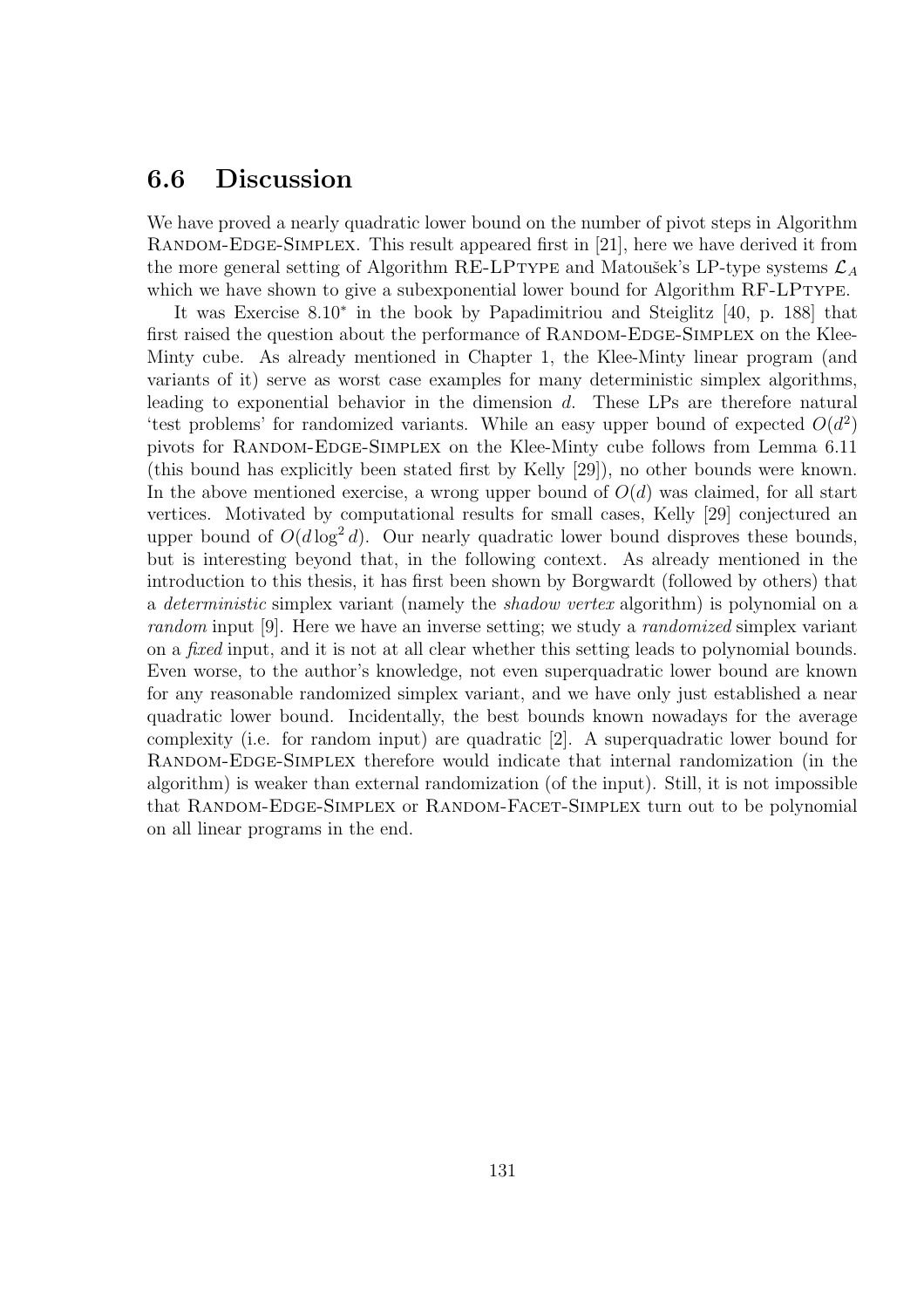# Chapter 7 Appendix

To make this thesis mostly self-contained, we collect in this Appendix some terminology, facts and bounds that appear in the other chapters. These are either referenced at least twice, or they are too specific at the point where they are referenced.

If the material is standard, we include a reference, otherwise we give a proof.

Terminology. The following lists some terminology that might not be completely standardized.

| subvector of x collecting the entries with subscripts in set $G$       |  |
|------------------------------------------------------------------------|--|
| submatrix of A collecting the columns with subscripts in set $G$       |  |
| vector of numerical values assigned to the vector variable $x$         |  |
| unit matrix; dimension clear from the context                          |  |
| $\ell$ -th unit vector, dimension clear from the context               |  |
| zero vector; dimension clear from the context                          |  |
| transpose of matrix $M$                                                |  |
| co-transpose of M, obtained by rotating the transpose by $180^{\circ}$ |  |
| $\{1,\ldots,m\}, m\geq 0$ an integer                                   |  |
| gradient of multivariate function $f$                                  |  |
| derivative of univariate function $f$                                  |  |
| symmetric set difference                                               |  |
| two-element field $({0,1}, +, \times)$ with arithmetic modulo 2        |  |
|                                                                        |  |

The mean value theorem. If  $f : \mathbb{R} \mapsto \mathbb{R}$  is a function which is differentiable in an interval [a, b], then there exists a value  $\xi \in [a, b]$  such that

$$
\frac{f(b) - f(a)}{b - a} = f'(\xi),\tag{7.1}
$$

and if f' is monotone increasing (decreasing), then the values  $f'(a)$  resp.  $f'(b)$  establish lower (upper) resp. upper (lower) bounds on the left-hand side's value, equivalently on  $f(b) - f(a)$ .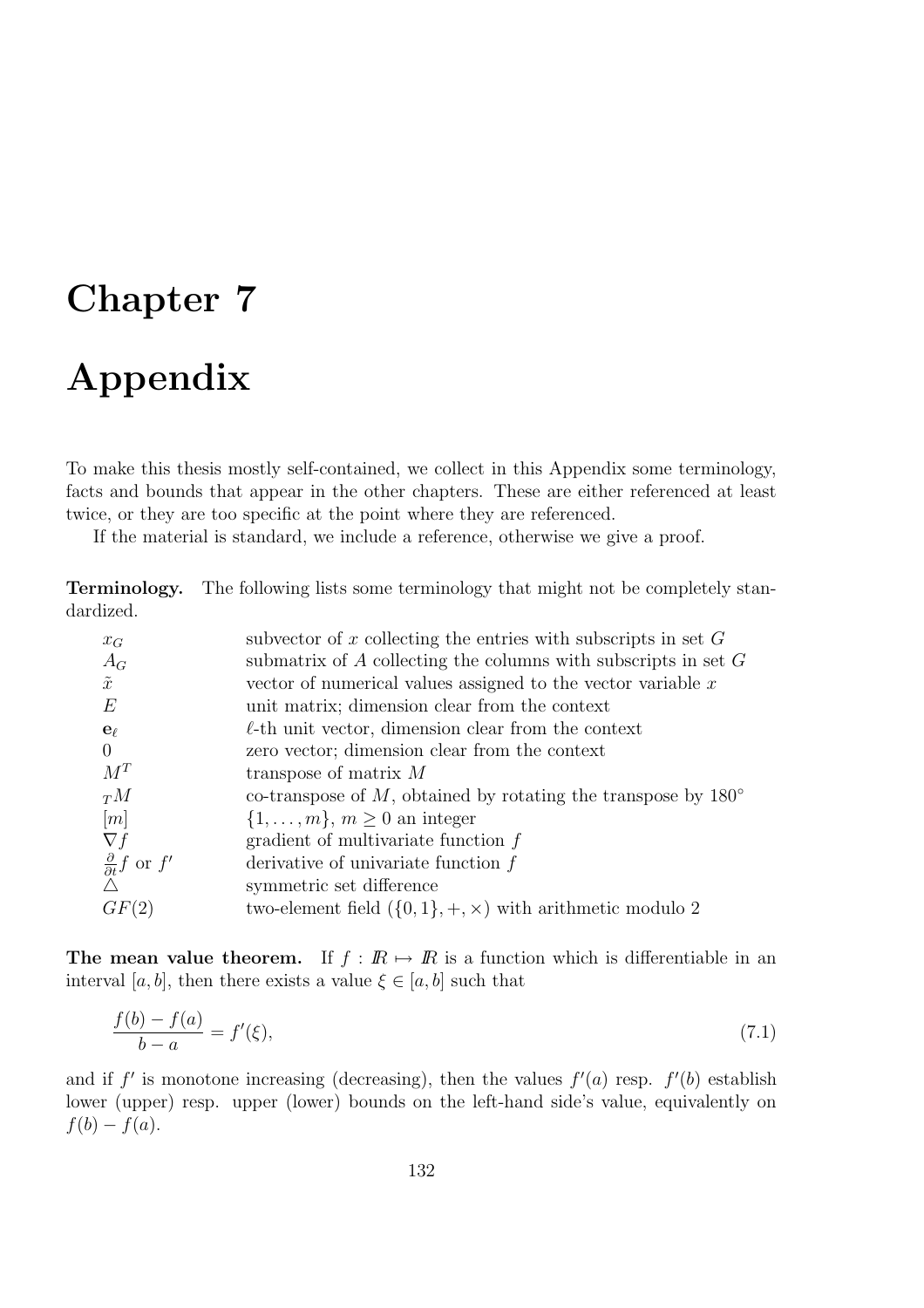**Stirling's approximation.** [13, p. 35] For all natural numbers  $n$ ,

$$
\sqrt{2\pi n} \left(\frac{n}{e}\right)^n \le n! \le \sqrt{2\pi n} \left(\frac{n}{e}\right)^{n + \frac{1}{12n}}.\tag{7.2}
$$

**The L<sub>1</sub>-L<sub>2</sub>-inequality.** For any real numbers  $r_1, \ldots, r_n$ ,

$$
\sum_{\ell=1}^{n} |r_{\ell}| \le \sqrt{n} \sqrt{\sum_{\ell=1}^{n} r_{\ell}^{2}}.
$$
\n(7.3)

Proof. After taking squares we equivalently need to prove

$$
\left(\sum_{\ell=1}^n |r_\ell|\right)^2 \le n \sum_{\ell=1}^n r_\ell^2,
$$

and this follows from  $2|r_k||r_\ell| \leq r_k^2 + r_\ell^2$ .

A tail estimate for the exponential function. For all real numbers  $r \geq 0$ ,

$$
\sum_{\ell=\lceil er\rceil+1}^{\infty} \frac{r^{\ell}}{\ell!} \le r. \tag{7.4}
$$

回

**Proof.** For  $r = 0$ , equality holds. If  $0 < r \leq 1$  we get

$$
\sum_{\ell = [er]+1}^{\infty} \frac{r^{\ell}}{\ell!} \le \sum_{\ell=2}^{\infty} \frac{r^{\ell}}{\ell!} \le \sum_{\ell=2}^{\infty} \frac{r^2}{\ell!} = r^2(e-2) \le r,
$$

which holds up to  $r \le 1/(e-2) \approx 1.392$ . If  $r > 1$ , a weakening of Stirling's approximation (7.2) gives

$$
\ell! \ge 2\left(\frac{\ell}{e}\right)^{\ell},
$$

for all  $\ell$ . Let  $q := [er] + 1$ . Then

$$
\sum_{\ell=q}^{\infty} \frac{r^{\ell}}{\ell!} \leq \frac{1}{2} \sum_{\ell=q}^{\infty} \left(\frac{er}{\ell}\right)^{\ell} \leq \frac{1}{2} \sum_{\ell=q}^{\infty} \left(\frac{er}{q}\right)^{\ell} = \frac{q/2}{q-er} \left(\frac{er}{q}\right)^{q} \leq \frac{q/2}{q-\lceil er\rceil} \left(\frac{\lceil er\rceil}{q}\right)^{q}
$$

$$
= \frac{1}{2} (\lceil er\rceil + 1) \left(1 - \frac{1}{\lceil er\rceil + 1}\right)^{\lceil er\rceil + 1}
$$

$$
\leq \frac{1}{2e} (\lceil er\rceil + 1) \leq \frac{1}{2e} (er + 2) \leq r,
$$

which is valid for  $r\geq 2/e\approx .735.$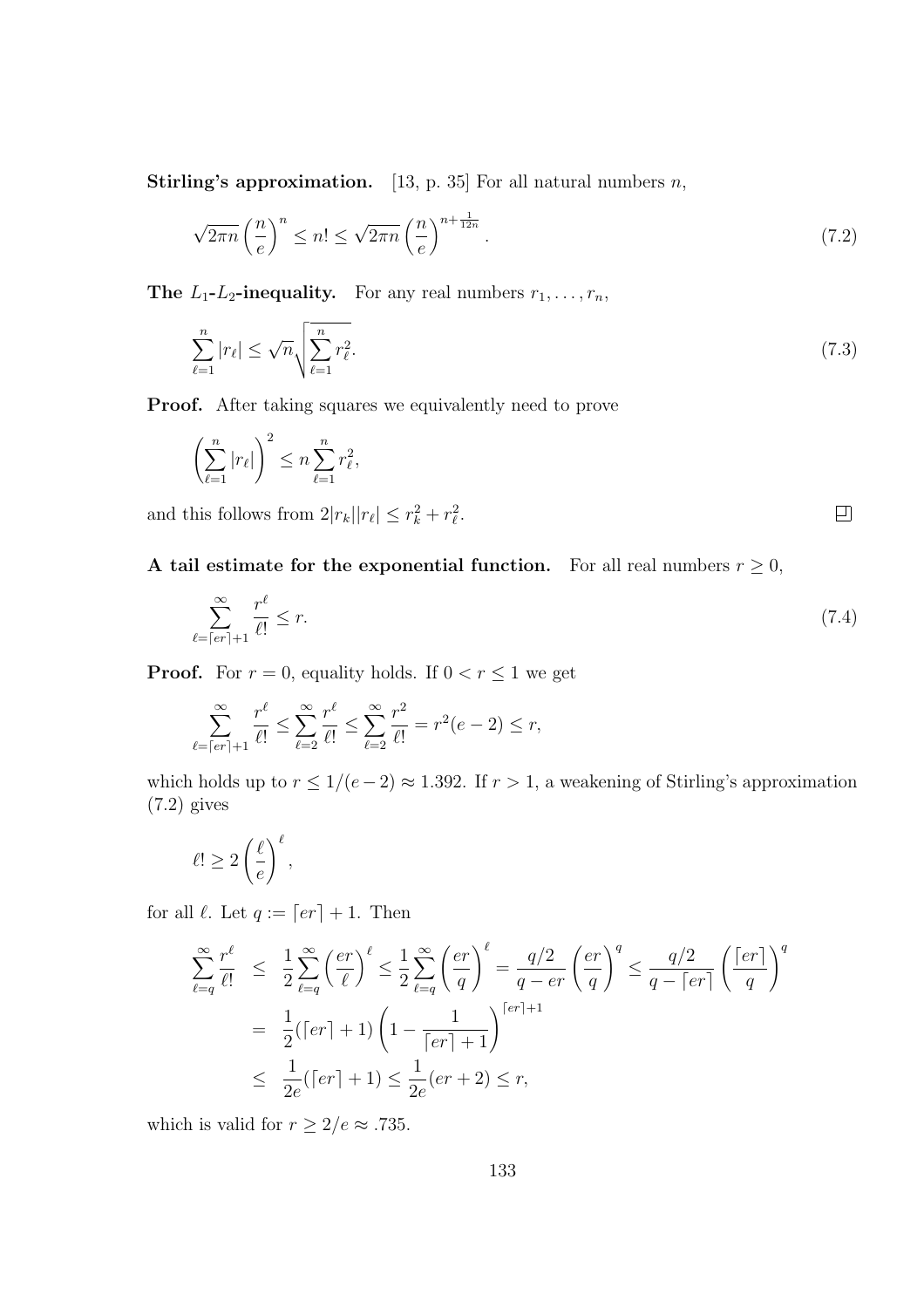A lower bound on a special sum. For any natural number k such that  $k \geq 2e\sqrt{k/\alpha}$ ,

$$
f(k) := \sum_{\ell=0}^{k} \frac{(1/\alpha)^{\ell}}{\ell!} {k \choose \ell} \ge \frac{e^{-e\sqrt{2}/\alpha}}{4(k+1)} \exp\left(2\sqrt{k/\alpha}\right),\tag{7.5}
$$

where  $\alpha > 0$  is some constant. Proof.

$$
f(k) = \sum_{\ell=0}^{k} \frac{(1/\alpha)^{\ell}}{\ell!^{2}} k(k-1) \cdots (k-\ell+1)
$$
  
\n
$$
\geq \sum_{\ell=0}^{k} \frac{(1/\alpha)^{\ell} (k-\ell+1)^{\ell}}{\ell!^{2}} = \sum_{\ell=0}^{k} \left( \frac{\sqrt{(k-\ell+1)/\alpha}}{\ell!} \right)^{2}
$$
  
\n
$$
\geq \frac{1}{k+1} \left( \sum_{\ell=0}^{k} \frac{\sqrt{(k-\ell+1)/\alpha}}{\ell!} \right)^{2} =: \frac{1}{k+1} h(k)^{2}, \tag{7.6}
$$

where the last inequality is the  $L_1$ - $L_2$ -inequality (7.3). Let  $q := e\sqrt{k/\alpha}$ . Because of  $k \geq 2q > q$  we further obtain

$$
h(k) \geq \sum_{\ell=0}^{\lceil q \rceil} \frac{\sqrt{(k-\ell+1)/\alpha}}{\ell!} \geq \sum_{\ell=0}^{\lceil q \rceil} \frac{\sqrt{(k-q)/\alpha}}{\ell!}
$$
  

$$
= \exp\left(\sqrt{(k-q)/\alpha}\right) - \sum_{\ell=\lceil q \rceil+1}^{\infty} \frac{\sqrt{(k-q)/\alpha}}{\ell!}
$$
  

$$
\geq \exp\left(\sqrt{(k-q)/\alpha}\right) - \sum_{\ell=\lceil e\sqrt{(k-q)/\alpha} \rceil+1}^{\infty} \frac{\sqrt{(k-q)/\alpha}}{\ell!}
$$
  

$$
\geq \exp\left(\sqrt{(k-q)/\alpha}\right) - \sqrt{(k-q)/\alpha},
$$

by the tail estimate (7.4). Plugging this into  $(7.6)$  – observing that  $e^x - x \ge e^x/2$ , for all  $x$  – gives

$$
f(k) \ge \frac{1}{4(k+1)} \exp\left(2\sqrt{(k-q)/\alpha}\right). \tag{7.7}
$$

To estimate the exponent, we use the mean value theorem (7.1), giving

$$
\frac{2\sqrt{k/\alpha}-2\sqrt{(k-q)/\alpha}}{q} \le \frac{1}{\alpha\sqrt{(k-q)/\alpha}},
$$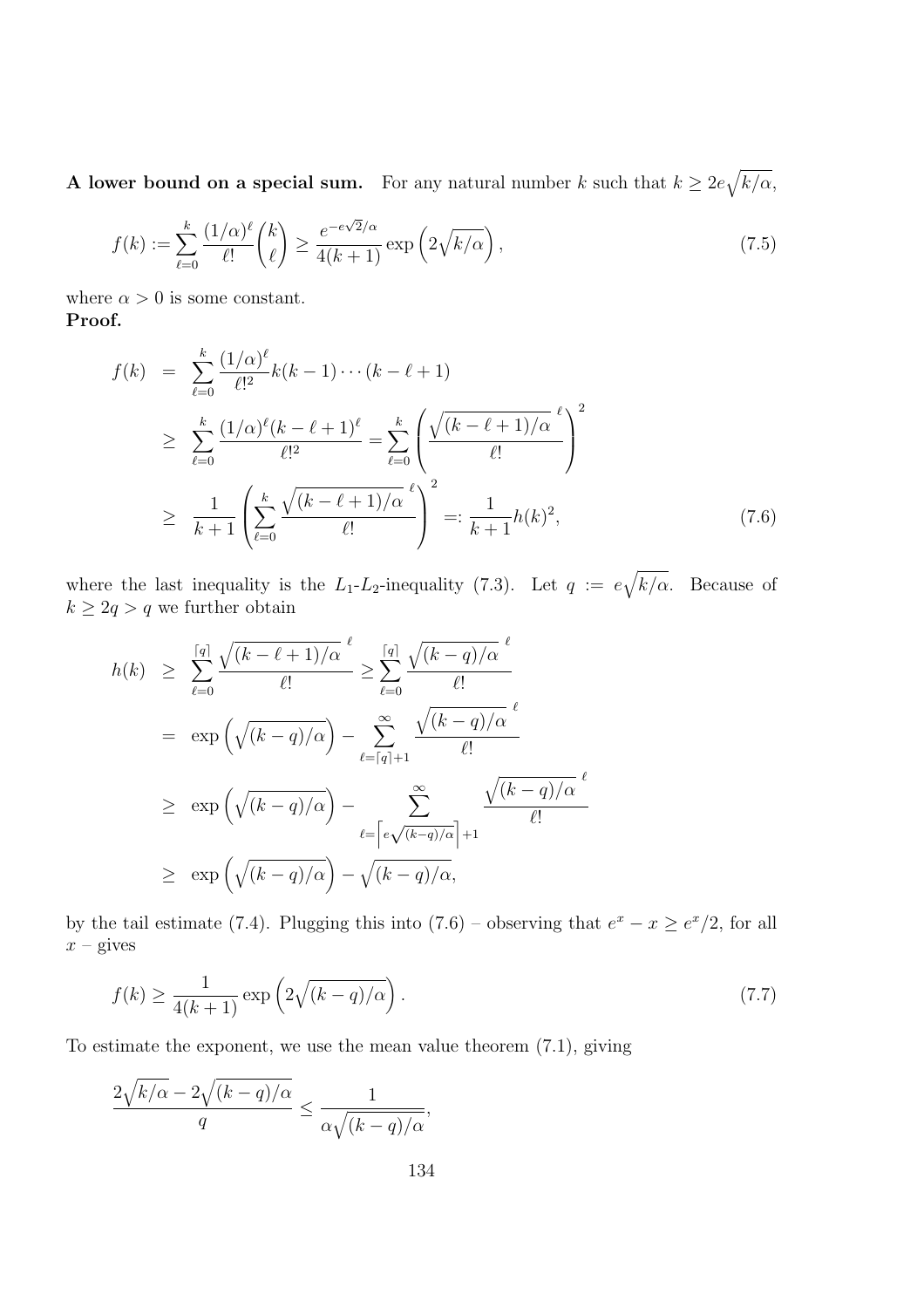hence

$$
2\sqrt{(k-q)/\alpha} \ge 2\sqrt{k/\alpha} - \frac{q}{\alpha\sqrt{(k-q)/\alpha}} = 2\sqrt{k/\alpha} - \underbrace{\frac{e\sqrt{k}}{\alpha\sqrt{k-e\sqrt{k/\alpha}}}}_{g(k)}.
$$
(7.8)

Because of

$$
\frac{\partial}{\partial k}g(k) = -\frac{e^2}{4\alpha^{3/2}\sqrt{k - e\sqrt{k/\alpha}}} \le 0,
$$

g is monotone decreasing in k, and with  $k \geq 2e\sqrt{k/\alpha}$  it follows that

$$
g(k) \le g(2e\sqrt{k/\alpha}) = \frac{e\sqrt{2e\sqrt{k/\alpha}}}{\alpha\sqrt{e\sqrt{k/\alpha}}} = \frac{e\sqrt{2}}{\alpha}.
$$

In (7.8), this leads to a bound of

$$
2\sqrt{(k-q)/\alpha} \ge 2\sqrt{k/\alpha} - \frac{e\sqrt{2}}{\alpha},
$$

and plugged into (7.7), the required bound of

$$
f(k) \ge \frac{e^{-e\sqrt{2}/\alpha}}{4(k+1)} \exp\left(2\sqrt{k/\alpha}\right)
$$
<sup>75.</sup>

follows.

Chebyshev's summation inequalities. [24, p. 38] If  $a_1 \le a_2 \cdots \le a_n$  and  $b_1 \ge b_2 \cdots \ge b_n$  $b_n$ , then

$$
\left(\sum_{k=1}^{n} a_k\right) \left(\sum_{k=1}^{n} b_k\right) \ge n \sum_{k=1}^{n} a_k b_k. \tag{7.9}
$$

If  $a_1 \le a_2 \cdots \le a_n$  and  $b_1 \le b_2 \cdots \le b_n$ , then

$$
\left(\sum_{k=1}^{n} a_k\right) \left(\sum_{k=1}^{n} b_k\right) \le n \sum_{k=1}^{n} a_k b_k. \tag{7.10}
$$

Note that (7.10) implies the  $L_1-L_2$ -inequality (7.3) if  $a_k = b_k$ , for all k.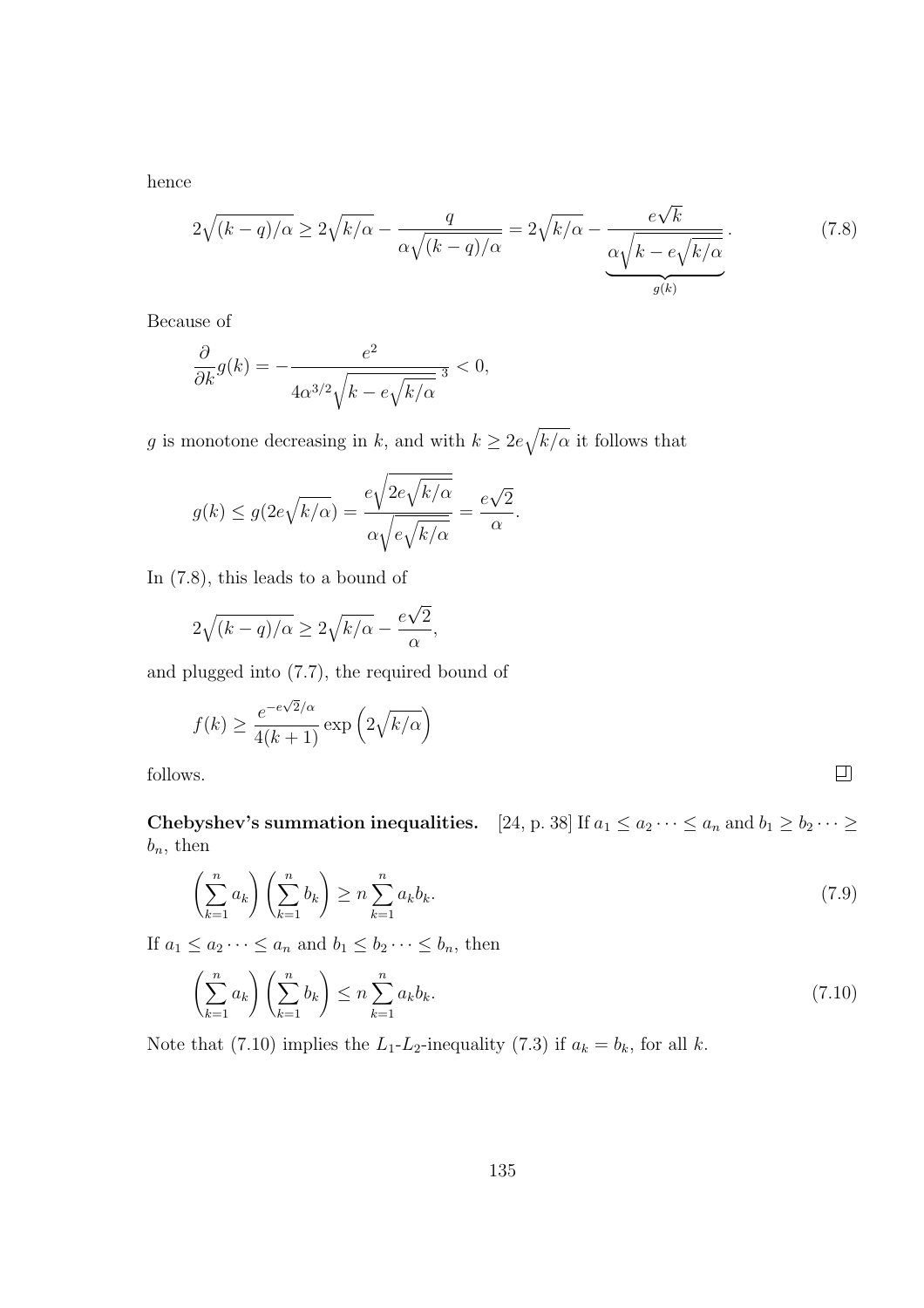## Bibliography

- [1] I. Adler. Abstract Polytopes. PhD thesis, Dept. Operations Research, Stanford University, 1971.
- [2] I. Adler and N. Megiddo. A simplex algorithm whose average number of steps is bounded between two quadratic functions of the smaller dimension. J. ACM, 32:871– 895, 1985.
- [3] I. Adler and R. Saigal. Long monotone paths in abstract polytopes. Math. Operations Research, 1(1):89–95, 1976.
- [4] N. Amenta. Helly Theorems and Generalized Linear Programming. PhD thesis, University of Berkeley, California, 1993.
- [5] D. Avis and V. Chvátal. Notes on Bland's pivoting rule. *Math. Programming Study*, 8:24–34, 1978.
- [6] B. Bixby. Personal communication, 1995.
- [7] J. Blömer. Computing sums of radicals in polynomial time. In *Proc. 32nd annu.* IEEE Symp. on Foundations of Computer Science, pages 670–677, 1991.
- [8] J. Blömer. How to denest Ramanujan's nested radicals. In *Proc. 33nd annu. IEEE* Symp. on Foundations of Computer Science, pages 447–456, 1992.
- [9] K. H. Borgwardt. The Simplex Method. A Probabilistic Analysis, volume 1 of Algorithms and Combinatorics. Springer-Verlag, Berlin Heidelberg, 1987.
- [10] V. Chvátal. *Linear Programming*. W. H. Freeman, New York, NY, 1983.
- [11] K. L. Clarkson. Linear programming in  $O(n3^{d^2})$  time. *Inform. Process. Lett.*, 22:21– 24, 1986.
- [12] K. L. Clarkson. A Las Vegas algorithm for linear programming when the dimension is small. In Proc. 29th Annu. IEEE Sympos. Found. Comput. Sci., pages 452–456, 1988.
- [13] T. H. Cormen, C. E. Leiserson, and R. L. Rivest. Introduction to Algorithms. The MIT Press, Cambridge, MA., 1990.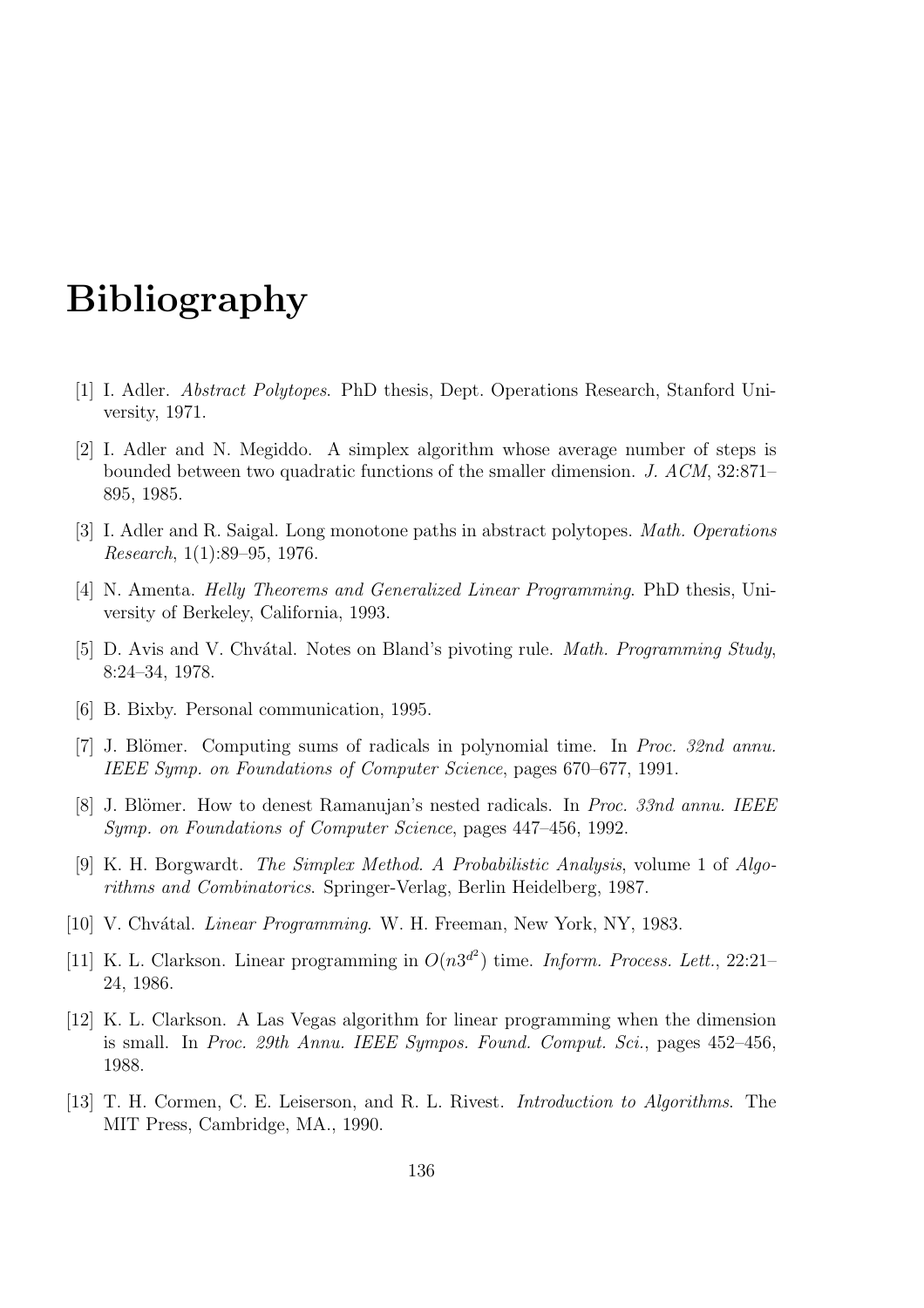- [14] G. B. Dantzig. Linear Programming and Extensions. Princeton University Press, Princeton, NJ, 1963.
- [15] M. E. Dyer. On a multidimensional search technique and its application to the Euclidean one-center problem. SIAM J. Comput., 15:725–738, 1986.
- [16] M. E. Dyer and A. M. Frieze. A randomized algorithm for fixed-dimensional linear programming. Math. Programming, 44:203–212, 1989.
- [17] H. Edelsbrunner and R. Seidel. Voronoi diagrams and arrangements. Discrete Comput. Geom., 1:25–44, 1986.
- [18] B. Gärtner. A subexponential algorithm for abstract optimization problems. In Proc. 33rd annu. IEEE Symp. on Foundations of Computer Science, pages 464–472, 1992.
- [19] B. Gärtner and E. Welzl. Vapnik-Chervonenkis dimension and (pseudo-)hyperplane arrangements. Discrete Comput. Geom., 12:399–432, 1994.
- [20] B. Gärtner and E. Welzl. Linear programming randomization and abstract frameworks. In Proc. 13th annu. Symp. on Theoretical Aspects of Computer Science (STACS), volume 1046 of Lecture Notes in Computer Science, pages 669–687. Springer-Verlag, 1996.
- [21] B. Gärtner and G. M. Ziegler. Randomized simplex algorithms on Klee-Minty cubes. In Proc. 35th annu. IEEE Symp. on Foundations of Computer Science, pages 502–510, 1994.
- [22] D. Goldfarb and W. Y. Sit. Worst case behavior of the steepest edge simplex method. Discr. Applied Math., 1:277–285, 1979.
- [23] M. Goldwasser. A survey of linear programming in randomized subexponential time. ACM-SIGACT News, 26(2):96–104, 1995.
- [24] R. L. Graham, D. E. Knuth, and O. Patashnik. Concrete Mathematics. Addison-Wesley, Reading, MA, 1989.
- [25] M. Grötschel, L. Lovász, and A. Schrijver. *Geometric Algorithms and Combinatorial* Optimization, volume 2 of Algorithms and Combinatorics. Springer-Verlag, Berlin Heidelberg, 1988.
- [26] R. G. Jeroslow. The simplex algorithm with the pivot rule of maximizing criterion improvement. Discr. Math., 4:367–377, 1973.
- [27] G. Kalai. A subexponential randomized simplex algorithm. In Proc. 24th annu. ACM Symp. on Theory of Computing., pages 475–482, 1992.
- [28] G. Kalai and D. J. Kleitman. A quasi-polynomial bound for the diameter of graphs of polyhedra. Bulletin Amer. Math. Soc., 26:315–316, 1992.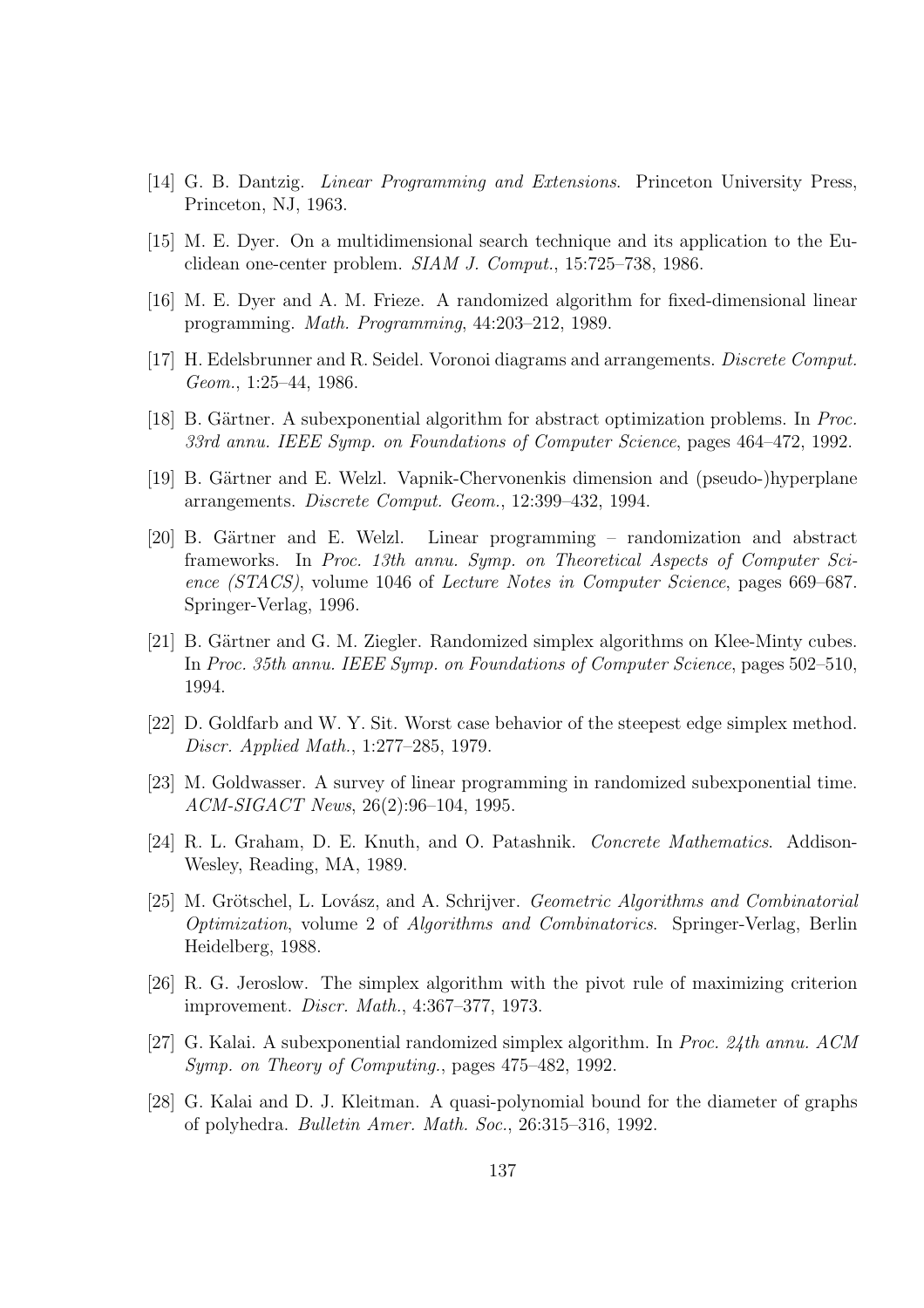- [29] D. G. Kelly. Some results on random linear programs. Methods of Operations Research, 40:351–355, 1981.
- [30] L. G. Khachiyan. Polynomial algorithms in linear programming. U.S.S.R. Comput. Math. and Math. Phys, 20:53–72, 1980.
- [31] V. Klee and G. J. Minty. How good is the simplex algorithm? In O. Shisha, editor, Inequalities III, pages 159–175. Academic Press, 1972.
- [32] W. Ludwig. A subexponential randomized algorithm for the simple stochastic game problem. Information and Computation, 117(1):151–155, 1995.
- [33] J. Matoušek, M. Sharir, and E. Welzl. A subexponential bound for linear programming. In Proc. 8th annu. ACM Symp. on Comput. Geom., pages 1–8, 1992.
- [34] J. Matoušek. Lower bound for a subexponential optimization algorithm. Random Structures  $\mathcal{B}$  Algorithms, 5(4):591–607, 1994.
- [35] P. McMullen. The maximal number of faces of a convex polytope. Mathematica, 17:179–184, 1970.
- [36] N. Megiddo. Linear programming in linear time when the dimension is fixed. J. ACM, 31:114–127, 1984.
- [37] F. Meyer auf der Heide. Unpublished notes, 1994.
- [38] R. Motwani and R. Raghavan. Randomized Algorithms. Cambridge University Press, 1995.
- [39] K. Murty. Linear and Combinatorial Programming. John Wiley & Sons, New York, 1976.
- [40] C. H. Papadimitriou and K. Steiglitz. Combinatorial Optimization: Algorithms and Complexity. Prentice Hall, Englewood Cliffs, NJ, 1982.
- [41] A. L. Peressini, F. E. Sullivan, and J. J. Uhl. The Mathematics of Nonlinear Programming. Undergraduate Texts in Mathematics. Springer-Verlag, 1988.
- [42] V. T. Rajan. Optimality of the Delaunay triangulation in  $R<sup>d</sup>$ . In Proc. 7th annu. ACM Symp. on Comput. Geom., pages 357–363, 1991.
- [43] R. Seidel. Small-dimensional linear programming and convex hulls made easy. Discrete Comput. Geom., 6:423–434, 1991.
- [44] K. Sekitani and Y. Yamamoto. A recursive algorithm for finding the minimum norm point in a polytope and a pair of closest points in two polytopes. Math. Programming, 61(2):233–249, 1993.